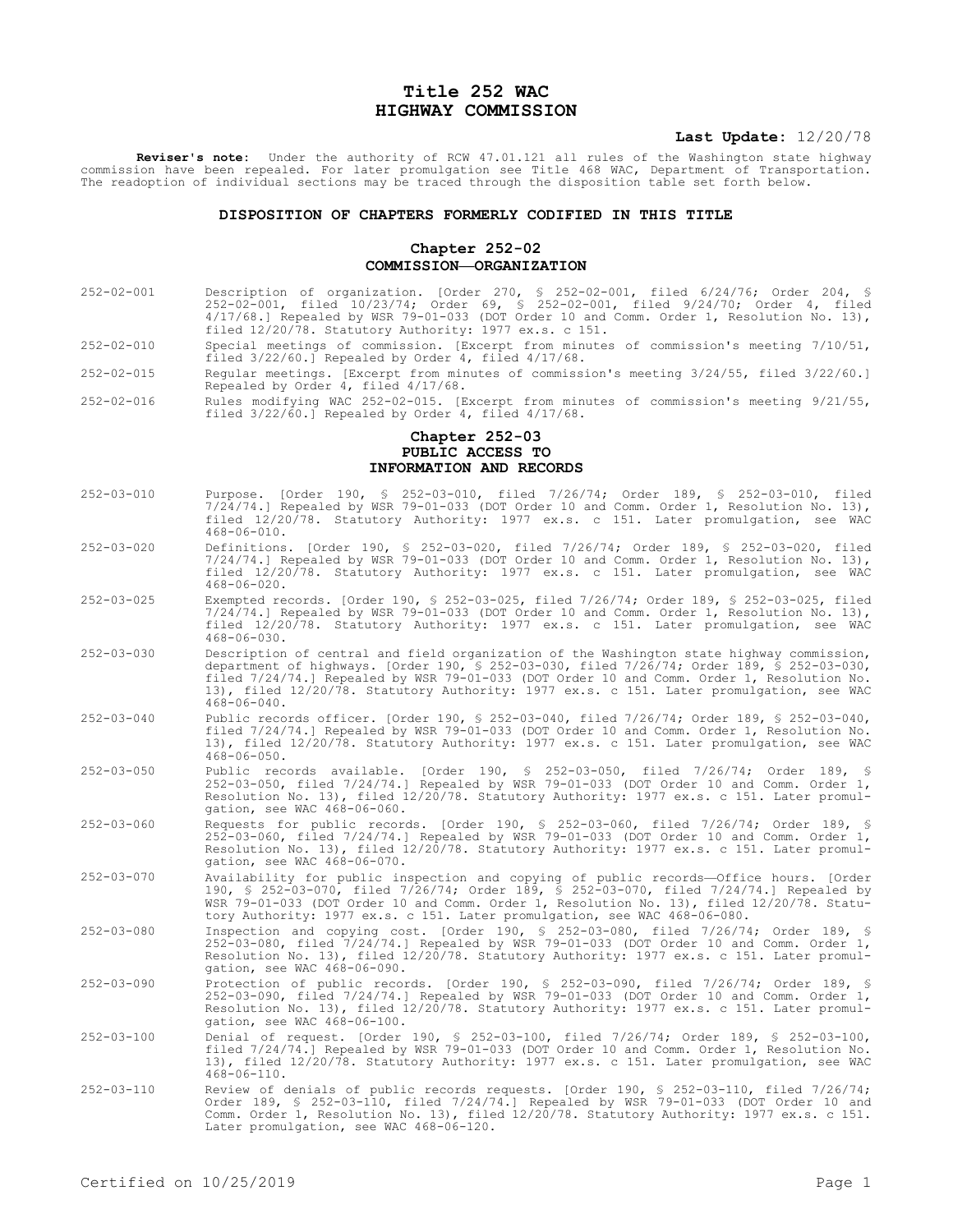- 252-03-120 Records index. [Order 190, § 252-03-120, filed 7/26/74; Order 189, § 252-03-120, filed 7/24/74.] Repealed by WSR 79-01-033 (DOT Order 10 and Comm. Order 1, Resolution No. 13), filed 12/20/78. Statutory Authority: 1977 ex.s. c 151. Later promulgation, see WAC 468-06-130.
- 252-03-990 Appendix A—Form—Request for public record(s). [Order 190, Appendix A (codified as WAC 252-03-990), filed 7/26/74; Order 189, Appendix A, filed 7/24/74.] Repealed by WSR 79-01-033 (DOT Order 10 and Comm. Order 1, Resolution No. 13), filed 12/20/78. Statutory Authority: 1977 ex.s. c 151. Later promulgation, see WAC 468-06-070.

## **Chapter 252-04 UTILITY LINES— FRANCHISES AND PERMITS**

- 252-04-005 Definitions. [Rule .04.010, filed 3/22/60.] Repealed by Order 58, filed 6/18/70.
- 252-04-010 Applications. [Order 58, § 252-04-010, filed 6/18/70; Rule .04.100, filed 4/17/64.] Repealed by WSR 79-01-033 (DOT Order 10 and Comm. Order 1, Resolution No. 13), filed 12/20/78. Statutory Authority: 1977 ex.s. c 151. Later promulgation, see WAC 468-34-010.
- 252-04-020 Costs. [Order 212, § 252-04-020, filed 12/19/74; Order 96, § 252-04-020, filed 3/18/71; Order 58, § 252-04-020, filed 6/18/70; Rule .04.170, filed 4/17/64; Rule .04.170, filed 3/22/60.] Repealed by WSR 79-01-033 (DOT Order 10 and Comm. Order 1, Resolution No. 13), filed 12/20/78. Statutory Authority: 1977 ex.s. c 151. Later promulgation, see WAC 468-34-020.
- 252-04-030 Responsibilities. [Order 236, § 252-04-030, filed 7/23/75, effective 9/8/75; Order 58, § 252-04-030, filed 6/18/70; §§ 1-6, 3, Rules (part), filed 4/17/64; Rules (part), filed 3/22/60; § 7, filed 9/24/64; Emergency Rule filed 7/24/64; Rules (part), filed 4/17/64 and 3/22/60.] Repealed by WSR 79-01-033 (DOT Order 10 and Comm. Order 1, Resolution No. 13), filed 12/20/78. Statutory Authority: 1977 ex.s. c 151.
- 252-04-040 Franchise hearings. [Order 236, § 252-04-040, filed 7/23/75, effective 9/8/75; Rule .04.160, filed 3/22/60.] Repealed by WSR 79-01-033 (DOT Order 10 and Comm. Order 1, Resolution No. 13), filed 12/20/78. Statutory Authority: 1977 ex.s. c 151. Later promulgation, see WAC 468-34-040.
- 252-04-045 Notice of filing. [Order 236, § 252-04-045, filed 7/23/75, effective 9/8/75; Rule .04.110, Resolution No. 1165, filed 11/16/61; Rule .04.110, filed 3/22/60.] Repealed by WSR 79-01-033 (DOT Order 10 and Comm. Order 1, Resolution No. 13), filed 12/20/78. Statutory Authority: 1977 ex.s. c 151. Later promulgation, see WAC 468-34-050.
- 252-04-050 Protests. [Order 236, § 252-04-050, filed 7/23/75, effective 9/8/75; Rule .04.120, Resolution No. 1165, filed 11/16/61; Rule .04.120, filed 3/22/60.] Repealed by WSR 79-01-033 (DOT Order 10 and Comm. Order 1, Resolution No. 13), filed 12/20/78. Statutory Authority: 1977 ex.s. c 151. Later promulgation, see WAC 468-34-060.
- 252-04-052 Uncontested applications. [Order 236, § 252-04-052, filed 7/23/75, effective 9/8/75; Rule .04.130, filed 3/22/60.] Repealed by WSR 79-01-033 (DOT Order 10 and Comm. Order 1, Resolution No. 13), filed 12/20/78. Statutory Authority: 1977 ex.s. c 151. Later promulgation, see WAC 468-34-070.
- 252-04-055 Procedure on protests. [Rule .04.140, filed 3/22/60.] Repealed by WSR 79-01-033 (DOT Order 10 and Comm. Order 1, Resolution No. 13), filed 12/20/78. Statutory Authority: 1977 ex.s. c 151. Later promulgation, see WAC 468-34-080.
- 252-04-060 Hearing officers. [Rule .04.150, filed 3/22/60.] Repealed by WSR 79-01-033 (DOT Order 10 and Comm. Order 1, Resolution No. 13), filed 12/20/78. Statutory Authority: 1977 ex.s. c 151. Later promulgation, see WAC 468-34-090.
- 252-04-065 Policy on accommodation of utilities on highway rights of way. [Order 58, § 252-04-065, filed 6/18/70.] Repealed by WSR 79-01-033 (DOT Order 10 and Comm. Order 1, Resolution No. 13), filed 12/20/78. Statutory Authority: 1977 ex.s. c 151. Later promulgation, see WAC 468-34-100.
- 252-04-075 Definition of terms. [Order 58, § 252-04-075, filed 6/18/70.] Repealed by WSR 79-01-033 (DOT Order 10 and Comm. Order 1, Resolution No. 13), filed 12/20/78. Statutory Authority: 1977 ex.s. c 151. Later promulgation, see WAC 468-34-110.
- 252-04-085 Application of policy to various types of right of way. [Order 58, § 252-04-085, filed  $6/18/70.$  Repealed by WSR 79-01-033 (DOT Order 10 and Comm. Order 1, Resolution No. 13), filed 12/20/78. Statutory Authority: 1977 ex.s. c 151. Later promulgation, see WAC 468-34-120.
- 252-04-095 Location. [Order 58, § 252-04-095, filed 6/18/70.] Repealed by WSR 79-01-033 (DOT Order 10 and Comm. Order 1, Resolution No. 13), filed 12/20/78. Statutory Authority: 1977 ex.s. c 151. Later promulgation, see WAC 468-34-130.
- 252-04-100 Policy relating to the granting of permits and franchises for utility lines—General. [Rules (part), filed 4/17/64; Rules (part), filed 3/22/60.] Repealed by Order 58, filed 6/18/70.
- 252-04-105 Utility tunnels and bridges. [Order 58, § 252-04-105, filed 6/18/70.] Repealed by WSR 79-01-033 (DOT Order 10 and Comm. Order 1, Resolution No. 13), filed 12/20/78. Statutory Authority: 1977 ex.s. c 151. Later promulgation, see WAC 468-34-140.
- 252-04-110 Policy relating to the granting of permits and franchises for utility lines—Permits and franchises. [Rules (part), filed 4/17/64; Rules adopted 2/17/58, filed 3/22/60.] Repealed by Order 58, filed 6/18/70.
- 252-04-115 Design. [Order 130, § 252-04-115, filed 3/22/72; Order 58, § 252-04-115, filed 6/18/70.] Repealed by WSR 79-01-033 (DOT Order 10 and Comm. Order 1, Resolution No. 13), filed 12/20/78. Statutory Authority: 1977 ex.s. c 151. Later promulgation, see WAC 468-34-150.
- 252-04-120 Policy relating to the granting of permits and franchises for utility lines—Surety bond. [Rules (part), filed 12/23/65; Rules (part), filed 4/17/64; Rules (part), filed 3/22/60.] Repealed by Order 58, filed 6/18/70.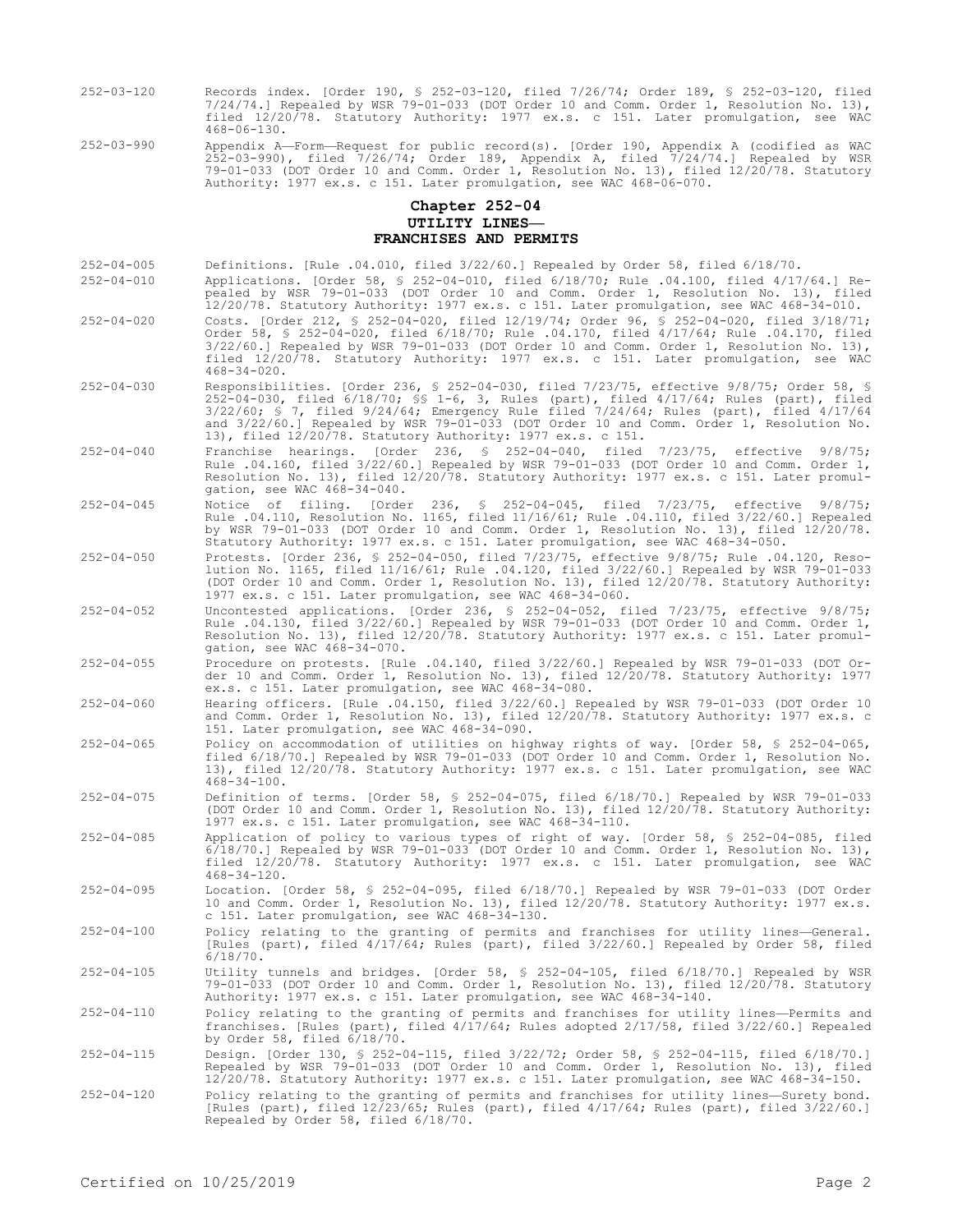- 252-04-125 Permits and franchises. [Order 58, § 252-04-125, filed 6/18/70.] Repealed by WSR 79-01-033 (DOT Order 10 and Comm. Order 1, Resolution No. 13), filed 12/20/78. Statutory Authority: 1977 ex.s. c 151. Later promulgation, see WAC 468-34-160.
- 252-04-130 Policy relating to the granting of permits and franchises for utility lines—Repairs. [Rules (part), filed 4/17/64; Rules (part), filed 3/22/60.] Repealed by Order 58, filed 6/18/70.
- 252-04-135 Permits and franchises—Contents. [Order 231, § 252-04-135, filed 6/24/75; Order 58, § 252-04-135, filed 6/18/70.] Repealed by WSR 79-01-033 (DOT Order 10 and Comm. Order 1, Resolution No. 13), filed 12/20/78. Statutory Authority: 1977 ex.s. c 151. Later promulgation, see WAC 468-34-170.
- 252-04-140 Policy relating to the granting of permits and franchises for utility lines—Underground installations. [Rules (part), filed 4/17/64; Rules (part), filed 3/22/60.] Repealed by Order 58, filed 6/18/70.
- 252-04-145 Accommodation where prior right. [Order 58, § 252-04-145, filed 6/18/70.] Repealed by WSR 79-01-033 (DOT Order 10 and Comm. Order 1, Resolution No. 13), filed 12/20/78. Statutory Authority: 1977 ex.s. c 151. Later promulgation, see WAC 468-34-180.
- 252-04-150 Policy relating to the granting of permits and franchises for utility lines—Overhead on highway structures. [Rules (part), filed 4/17/64; Rules (part), filed 3/22/60.] Repealed by Order 58, filed 6/18/70.
- 252-04-155 Pipelines—Location and alignment. [Order 236, § 252-04-155, filed 7/23/75, effective 9/8/75; Order 172, § 252-04-155, filed 2/22/74; Order 58, § 252-04-155, filed 6/18/70.] Repealed by WSR 79-01-033 (DOT Order 10 and Comm. Order 1, Resolution No. 13), filed 12/20/78. Statutory Authority: 1977 ex.s. c 151. Later promulgation, see WAC 468-34-190.
- 252-04-160 Policy relating to the granting of permits and franchises for utility lines—Minimum clearance for overhead utility lines. [Rules (part), filed 4/17/64; Rules (part), filed 3/22/60.] Repealed by Order 58, filed 6/18/70.
- 252-04-165 Pipelines—Cover. [Order 58, § 252-04-165, filed 6/18/70.] Repealed by WSR 79-01-033 (DOT Order 10 and Comm. Order 1, Resolution No. 13), filed 12/20/78. Statutory Authority: 1977 ex.s. c 151. Later promulgation, see WAC 468-34-200.
- 252-04-170 Policy relating to the granting of permits and franchises for utility lines—Utilities on or adjacent to limited access highways other than national system of interstate and defense highways. [Rules (part), filed 4/17/64; Rules (part), filed 3/22/60.] Repealed by Order 58, filed 6/18/70.
- 252-04-175 Pipelines—Encasement. [Order 130, § 252-04-175, filed 3/22/72; Order 58, § 252-04-175, filed 6/18/70.] Repealed by WSR 79-01-033 (DOT Order 10 and Comm. Order 1, Resolution No. 13), filed 12/20/78. Statutory Authority: 1977 ex.s. c 151. Later promulgation, see WAC 468-34-210.
- 252-04-180 Policy relating to the granting of permits and franchises for utility lines—Utilities on or adjacent to national system of interstate and defense highways—General. [Rules (part), filed 4/17/64.] Repealed by Order 58, filed 6/18/70.
- 252-04-185 Pipelines—Appurtenances. [Order 130, § 252-04-185, filed 3/22/72; Order 58, § 252-04-185, filed 6/18/70.] Repealed by WSR 79-01-033 (DOT Order 10 and Comm. Order 1, Resolution No. 13), filed 12/20/78. Statutory Authority: 1977 ex.s. c 151. Later promulgation, see WAC 468-34-220.
- 252-04-190 Policy relating to the granting of permits and franchises for utility lines—New location. [Rules (part), filed 4/17/64; Rules (part), filed 3/22/60.] Repealed by Order 58, filed 6/18/70.
- 252-04-195 Pipelines—Uncased carriers. [Order 58, § 252-04-195, filed 6/18/70.] Repealed by WSR 79-01-033 (DOT Order 10 and Comm. Order 1, Resolution No. 13), filed 12/20/78. Statutory Authority: 1977 ex.s. c 151. Later promulgation, see WAC 468-34-230.
- 252-04-200 Policy relating to the granting of permits and franchises for utility lines—Existing location. [Rules (part), filed 4/17/64; Rules (part), filed 3/22/60.] Repealed by Order 58, filed 6/18/70.
- 252-04-205 Pipelines—Restrictions against varied use. [Order 58, § 252-04-205, filed 6/18/70.] Repealed by WSR 79-01-033 (DOT Order 10 and Comm. Order 1, Resolution No. 13), filed 12/20/78. Statutory Authority: 1977 ex.s. c 151. Later promulgation, see WAC 468-34-240.
- 252-04-210 Policy relating to the granting of permits and franchises for utility lines—Major valley crossings. [Rules (part), filed 4/17/64.] Repealed by Order 58, filed 6/18/70.
- 252-04-215 Pipelines—Installation. [Order 236, § 252-04-215, filed 7/23/75, effective 9/8/75; Order 58, § 252-04-215, filed 6/18/70.] Repealed by WSR 79-01-033 (DOT Order 10 and Comm. Order 1, Resolution No. 13), filed 12/20/78. Statutory Authority: 1977 ex.s. c 151. Later promulgation, see WAC 468-34-250.
- 252-04-220 Policy relating to the granting of permits and franchises for utility lines—Crossings. [Rules (part), filed 4/17/64; Rules (part), filed 3/22/60.] Repealed by Order 58, filed 6/18/70.
- 252-04-225 Pipelines—Adjustment. [Order 58, § 252-04-225, filed 6/18/70.] Repealed by WSR 79-01-033 (DOT Order 10 and Comm. Order 1, Resolution No. 13), filed 12/20/78. Statutory Authority: 1977 ex.s. c 151. Later promulgation, see WAC 468-34-260.
- 252-04-230 Policy relating to the granting of permits and franchises for utility lines—Vehicular tunnels. [Rules (part), filed 4/17/64; Rules (part), filed 3/22/60.] Repealed by Order 58, filed 6/18/70.
- 252-04-235 Installations on highway structures. [Order 58, § 252-04-235, filed 6/18/70.] Repealed by WSR 79-01-033 (DOT Order 10 and Comm. Order 1, Resolution No. 13), filed 12/20/78. Statutory Authority: 1977 ex.s. c 151. Later promulgation, see WAC 468-34-270.
- 252-04-240 Policy relating to the granting of permits and franchises for utility lines—Access. [Rules (part), filed 4/17/64; Rules (part), filed 3/22/60.] Repealed by Order 58, filed  $6/18/70.$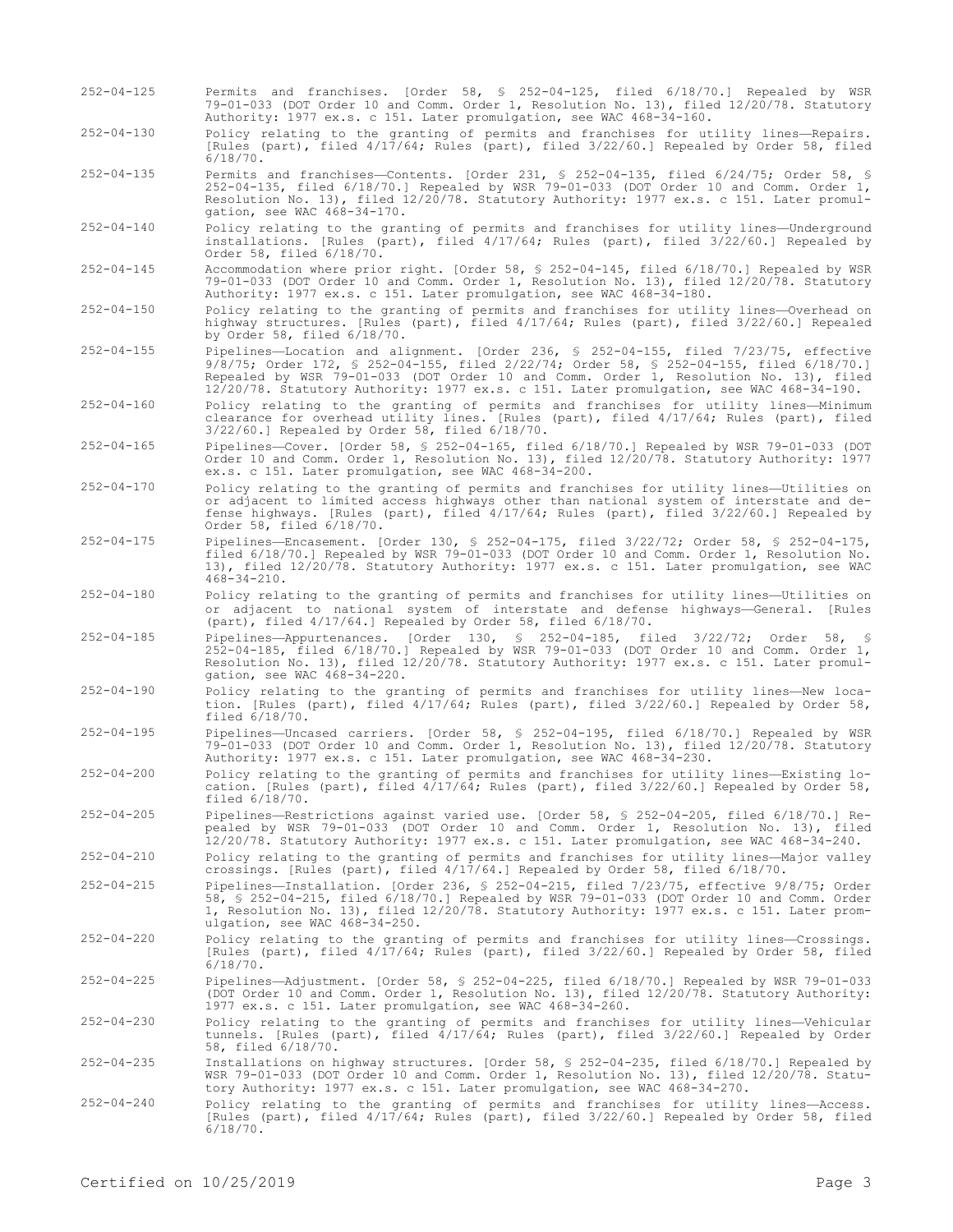252-04-245 Overhead power and communication lines—Type of construction. [Order 58, § 252-04-245, filed 6/18/70.] Repealed by WSR 79-01-033 (DOT Order 10 and Comm. Order 1, Resolution No. 13), filed 12/20/78. Statutory Authority: 1977 ex.s. c 151. Later promulgation, see WAC 468-34-280.

252-04-255 Vertical clearance. [Order 58, § 252-04-255, filed 6/18/70.] Repealed by WSR 79-01-033 (DOT Order 10 and Comm. Order 1, Resolution No. 13), filed 12/20/78. Statutory Authority: 1977 ex.s. c 151. Later promulgation, see WAC 468-34-290.

252-04-265 Overhead lines—Location. [Order 58, § 252-04-265, filed 6/18/70.] Repealed by WSR 79-01-033 (DOT Order 10 and Comm. Order 1, Resolution No. 13), filed 12/20/78. Statutory Authority: 1977 ex.s. c 151. Later promulgation, see WAC 468-34-300.

252-04-275 Underground power and communication lines. [Order 58, § 252-04-275, filed 6/18/70.] Repealed by WSR 79-01-033 (DOT Order 10 and Comm. Order 1, Resolution No. 13), filed 12/20/78. Statutory Authority: 1977 ex.s. c 151. Later promulgation, see WAC 468-34-310.

- 252-04-280 Conversion to underground or relocation of overhead lines—Responsibility. [Order 188, § 252-04-280, filed 7/24/74.] Repealed by WSR 79-01-033 (DOT Order 10 and Comm. Order 1, Resolution No. 13), filed 12/20/78. Statutory Authority: 1977 ex.s. c 151. Later promulgation, see WAC 468-34-320.
- 252-04-285 Scenic enhancement. [Order 188, § 252-04-285, filed 7/24/74; Order 58, § 252-04-285, filed 6/18/70.] Repealed by WSR 79-01-033 (DOT Order 10 and Comm. Order 1, Resolution No. 13), filed 12/20/78. Statutory Authority: 1977 ex.s. c 151. Later promulgation, see WAC 468-34-330.
- 252-04-295 Miscellaneous. [Order 58, § 252-04-295, filed 6/18/70.] Repealed by WSR 79-01-033 (DOT Order 10 and Comm. Order 1, Resolution No. 13), filed 12/20/78. Statutory Authority: 1977 ex.s. c 151. Later promulgation, see WAC 468-34-340.

#### **Chapter 252-06 LIMITED ACCESS HEARINGS**

- 252-06-010 Definitions. [Rule .06.010, Rules (part), filed 7/21/65; Rules (part), filed 3/22/60.] Repealed by WSR 79-01-033 (DOT Order 10 and Comm. Order 1, Resolution No. 13), filed 12/20/78. Statutory Authority: 1977 ex.s. c 151. Later promulgation, see WAC 468-54-010.
- 252-06-020 Initiating limited access facilities on new highways. [Resolution No. 6-R-71, adopted 4/17/53.] Repealed by WSR 79-01-033 (DOT Order 10 and Comm. Order 1, Resolution No. 13), filed 12/20/78. Statutory Authority: 1977 ex.s. c 151.
- 252-06-025 Waiver of public hearing right. [Resolution No. 34-R-554, filed 3/22/60.] Repealed by WSR 79-01-033 (DOT Order 10 and Comm. Order 1, Resolution No. 13), filed 12/20/78. Statutory Authority: 1977 ex.s. c 151.
- 252-06-030 Establishment of limited access facilities—Initiation. [Rule .06.020, Rules (part), filed  $11/15/65$ ; as emergency rule,  $9/10/65$ ; Rules (part), filed  $7/21/65$ ; Rules (part), filed 3/22/65.] Repealed by WSR 79-01-033 (DOT Order 10 and Comm. Order 1, Resolution No. 13), filed 12/20/78. Statutory Authority: 1977 ex.s. c 151. Later promulgation, see WAC 468-54-020.
- 252-06-040 Initiation of proposal by department of highways. [Rules .06.030, Rules (part), filed 11/15/65; as emergency rules 9/10/65; Rules (part), filed 7/21/65; Rules (part), filed 3/22/60.] Repealed by WSR 79-01-033 (DOT Order 10 and Comm. Order 1, Resolution No. 13), filed 12/20/78. Statutory Authority: 1977 ex.s. c 151. Later promulgation, see WAC 468-54-030.
- 252-06-050 Notice of commission hearing. [Rule .06.040, Rules (part), filed 7/21/65; Rules (part), filed 3/22/60.] Repealed by WSR 79-01-033 (DOT Order 10 and Comm. Order 1, Resolution No. 13), filed 12/20/78. Statutory Authority: 1977 ex.s. c 151. Later promulgation, see WAC  $468 - 54 - 040$ .
- 252-06-060 Conduct of hearing. [Rule .06.050, Rules (part), filed 7/21/65; Rules (part), filed 3/22/60.] Repealed by WSR 79-01-033 (DOT Order 10 and Comm. Order 1, Resolution No. 13), filed 12/20/78. Statutory Authority: 1977 ex.s. c 151. Later promulgation, see WAC 468-54-050.
- 252-06-065 Hearing officer. [Rule .06.060, Rules (part), filed 7/21/65.] Repealed by WSR 79-01-033 (DOT Order 10 and Comm. Order 1, Resolution No. 13), filed 12/20/78. Statutory Authority: 1977 ex.s. c 151. Later promulgation, see WAC 468-54-065.
- 252-06-070 Hearing—Findings or order—Finality. [Rule .06.070, Rules (part), filed 7/21/65; Rule .06.060, Rules (part), filed 3/22/60.] Repealed by WSR 79-01-033 (DOT Order 10 and Comm. Order 1, Resolution No. 13), filed 12/20/78. Statutory Authority: 1977 ex.s. c 151. Later promulgation, see WAC 468-54-070.
- 252-06-075 Recording findings of fact and commission's order with county auditor. [Excerpt from minutes of commission's meeting 3/9/53, filed 3/22/60.] Repealed by WSR 79-01-033 (DOT Order 10 and Comm. Order 1, Resolution No. 13), filed 12/20/78. Statutory Authority: 1977 ex.s. c 151.
- 252-06-080 Establishment of access control—Conduct of hearing—Waiver. [Rule .06.070, filed 3/22/60.] Deleted with reenactment of provisions under order filed 7/21/65.
- 252-06-090 Limited access hearings—Procedure in general. [Rule .06.080, Rules (part), filed 7/21/65; Rules (part), filed 3/22/60.] Repealed by WSR 79-01-033 (DOT Order 10 and Comm. Order 1, Resolution No. 13), filed 12/20/78. Statutory Authority: 1977 ex.s. c 151.
- 252-06-100 Fees for transcripts of limited access hearings. [Resolution No. 621-R-168, filed 3/22/60.] Repealed by WSR 79-01-033 (DOT Order 10 and Comm. Order 1, Resolution No. 13), filed 12/20/78. Statutory Authority: 1977 ex.s. c 151. Later promulgation, see WAC 468-54-080.

## **Chapter 252-08 PRACTICE AND PROCEDURE**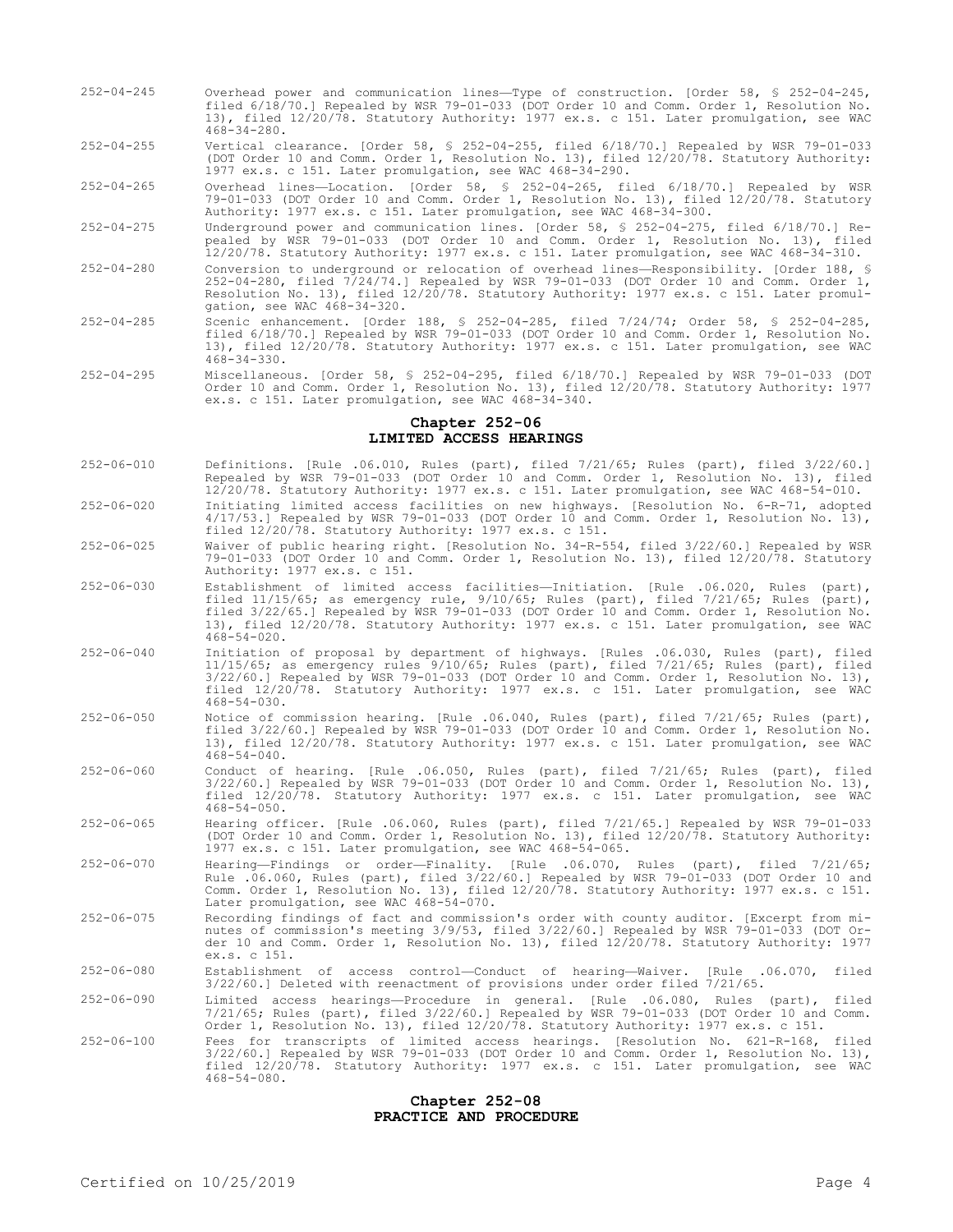- 252-08-010 Appearance and practice before commission—Who may appear. [Rule .08.010, filed 3/22/60.] Repealed by WSR 79-01-033 (DOT Order 10 and Comm. Order 1, Resolution No. 13), filed 12/20/78. Statutory Authority: 1977 ex.s. c 151. Later promulgation, see WAC 468-10-010.
- 252-08-030 Appearance and practice before commission—Solicitation of business unethical. [Rule .08.030, filed 3/22/60.] Repealed by WSR 79-01-033 (DOT Order 10 and Comm. Order 1, Resolution No. 13), filed 12/20/78. Statutory Authority: 1977 ex.s. c 151. Later promulgation, see WAC 468-10-020.
- 252-08-040 Appearance and practice before commission—Standards of ethical conduct. [Rule .08.040, filed 3/22/60.] Repealed by WSR 79-01-033 (DOT Order 10 and Comm. Order 1, Resolution No. 13), filed 12/20/78. Statutory Authority: 1977 ex.s. c 151. Later promulgation, see WAC 468-10-030.
- 252-08-050 Appearance and practice before commission—Appearance and/or representation by former employee, attorney, or officer. [Rule .08.045, filed 3/22/60.] Repealed by WSR 79-01-033 (DOT Order 10 and Comm. Order 1, Resolution No. 13), filed 12/20/78. Statutory Authority: 1977 ex.s. c 151. Later promulgation, see WAC 468-10-040.
- 252-08-070 Computation of time. [Rule .08.070, filed 3/22/60.] Repealed by WSR 79-01-033 (DOT Order 10 and Comm. Order 1, Resolution No. 13), filed 12/20/78. Statutory Authority: 1977 ex.s. c 151. Later promulgation, see WAC 468-10-050.
- 252-08-265 Order in presenting evidence—Franchise applications. [Rule .08.250, filed 3/22/60.] Repealed by WSR 79-01-033 (DOT Order 10 and Comm. Order 1, Resolution No. 13), filed 12/20/78. Statutory Authority: 1977 ex.s. c 151. Later promulgation, see WAC 468-10-060.
- 252-08-370 Official notice—Matters of law. [Rule .08.370, filed 3/22/60.] Repealed by WSR 79-01-033 (DOT Order 10 and Comm. Order 1, Resolution No. 13), filed 12/20/78. Statutory Authority: 1977 ex.s. c 151. Later promulgation, see WAC 468-10-070.
- 252-08-380 Official notice—Material facts. [Rule .08.380, filed 3/22/60.] Repealed by WSR 79-01-033 (DOT Order 10 and Comm. Order 1, Resolution No. 13), filed 12/20/78. Statutory Authority: 1977 ex.s. c 151. Later promulgation, see WAC 468-10-080.
- 252-08-400 Stipulations and admissions of record. [Rule .08.400, filed 3/22/60.] Repealed by WSR 79-01-033 (DOT Order 10 and Comm. Order 1, Resolution No. 13), filed 12/20/78. Statutory Authority: 1977 ex.s. c 151. Later promulgation, see WAC 468-10-090.
- 252-08-410 Form and content of decisions in contested cases. [Rule .08.410, filed 3/22/60.] Repealed by WSR 79-01-033 (DOT Order 10 and Comm. Order 1, Resolution No. 13), filed 12/20/78. Statutory Authority: 1977 ex.s. c 151. Later promulgation, see WAC 468-10-100.
- 252-08-420 Definition of issues before hearing. [Rule .08.420, filed 3/22/60.] Repealed by WSR 79-01-033 (DOT Order 10 and Comm. Order 1, Resolution No. 13), filed 12/20/78. Statutory Authority: 1977 ex.s. c 151. Later promulgation, see WAC 468-10-110.
- 252-08-430 Prehearing conference rule—Authorized. [Rule .08.430, filed 3/22/60.] Repealed by WSR 79-01-033 (DOT Order 10 and Comm. Order 1, Resolution No. 13), filed 12/20/78. Statutory Authority: 1977 ex.s. c 151. Later promulgation, see WAC 468-10-120.
- 252-08-440 Prehearing conference rule—Record of conference action. [Rule .08.440, filed 3/22/60.] Repealed by WSR 79-01-033 (DOT Order 10 and Comm. Order 1, Resolution No. 13), filed 12/20/78. Statutory Authority: 1977 ex.s. c 151. Later promulgation, see WAC 468-10-130.
- 252-08-450 Submission of documentary evidence in advance. [Rule .08.450, filed 3/22/60.] Repealed by WSR 79-01-033 (DOT Order 10 and Comm. Order 1, Resolution No. 13), filed 12/20/78. Statutory Authority: 1977 ex.s. c 151. Later promulgation, see WAC 468-10-140.
- 252-08-460 Excerpts from documentary evidence. [Rule .08.460, filed 3/22/60.] Repealed by WSR 79-01-033 (DOT Order 10 and Comm. Order 1, Resolution No. 13), filed 12/20/78. Statutory Authority: 1977 ex.s. c 151. Later promulgation, see WAC 468-10-150.
- 252-08-470 Expert or opinion testimony and testimony based on economic and statistical data—Number and qualifications of witnesses. [Rule .08.470, filed 3/22/60.] Repealed by WSR 79-01-033 (DOT Order 10 and Comm. Order 1, Resolution No. 13), filed 12/20/78. Statutory Authority: 1977 ex.s. c 151. Later promulgation, see WAC 468-10-160.
- 252-08-480 Expert or opinion testimony and testimony based on economic and statistical data—Written sworn statements. [Rule .08.480, filed 3/22/60.] Repealed by WSR 79-01-033 (DOT Order 10 and Comm. Order 1, Resolution No. 13), filed 12/20/78. Statutory Authority: 1977 ex.s. c 151. Later promulgation, see WAC 468-10-170.
- 252-08-490 Expert or opinion testimony and testimony based on economic and statistical data—Supporting data. [Rule .08.490, filed 3/22/60.] Repealed by WSR 79-01-033 (DOT Order 10 and Comm. Order 1, Resolution No. 13), filed 12/20/78. Statutory Authority: 1977 ex.s. c 151. Later promulgation, see WAC 468-10-180.
- 252-08-500 Expert or opinion testimony and testimony based on economic and statistical data—Effect of noncompliance with WAC 252-08-470 or 252-08-480. [Rule .08.500, filed 3/22/60.] Repealed by WSR 79-01-033 (DOT Order 10 and Comm. Order 1, Resolution No. 13), filed 12/20/78. Statutory Authority: 1977 ex.s. c 151. Later promulgation, see WAC 468-10-190.
- 252-08-510 Continuances. [Rule .08.510, filed 3/22/60.] Repealed by WSR 79-01-033 (DOT Order 10 and Comm. Order 1, Resolution No. 13), filed 12/20/78. Statutory Authority: 1977 ex.s. c 151. Later promulgation, see WAC 468-10-200.
- 252-08-520 Rules of evidence—Admissibility criteria. [Rule .08.520, filed 3/22/60.] Repealed by WSR 79-01-033 (DOT Order 10 and Comm. Order 1, Resolution No. 13), filed 12/20/78. Statutory Authority: 1977 ex.s. c 151. Later promulgation, see WAC 468-10-210.
- 252-08-530 Rules of evidence—Tentative admission—Exclusion—Discontinuance—Objections. [Rule .08.530, filed 3/22/60.] Repealed by WSR 79-01-033 (DOT Order 10 and Comm. Order 1, Resolution No. 13), filed 12/20/78. Statutory Authority: 1977 ex.s. c 151. Later promulgation, see WAC 468-10-220.
- 252-08-535 Briefs. [Rule .08.540, filed 3/22/60.] Repealed by WSR 79-01-033 (DOT Order 10 and Comm. Order 1, Resolution No. 13), filed 12/20/78. Statutory Authority: 1977 ex.s. c 151. Later promulgation, see WAC 468-10-230.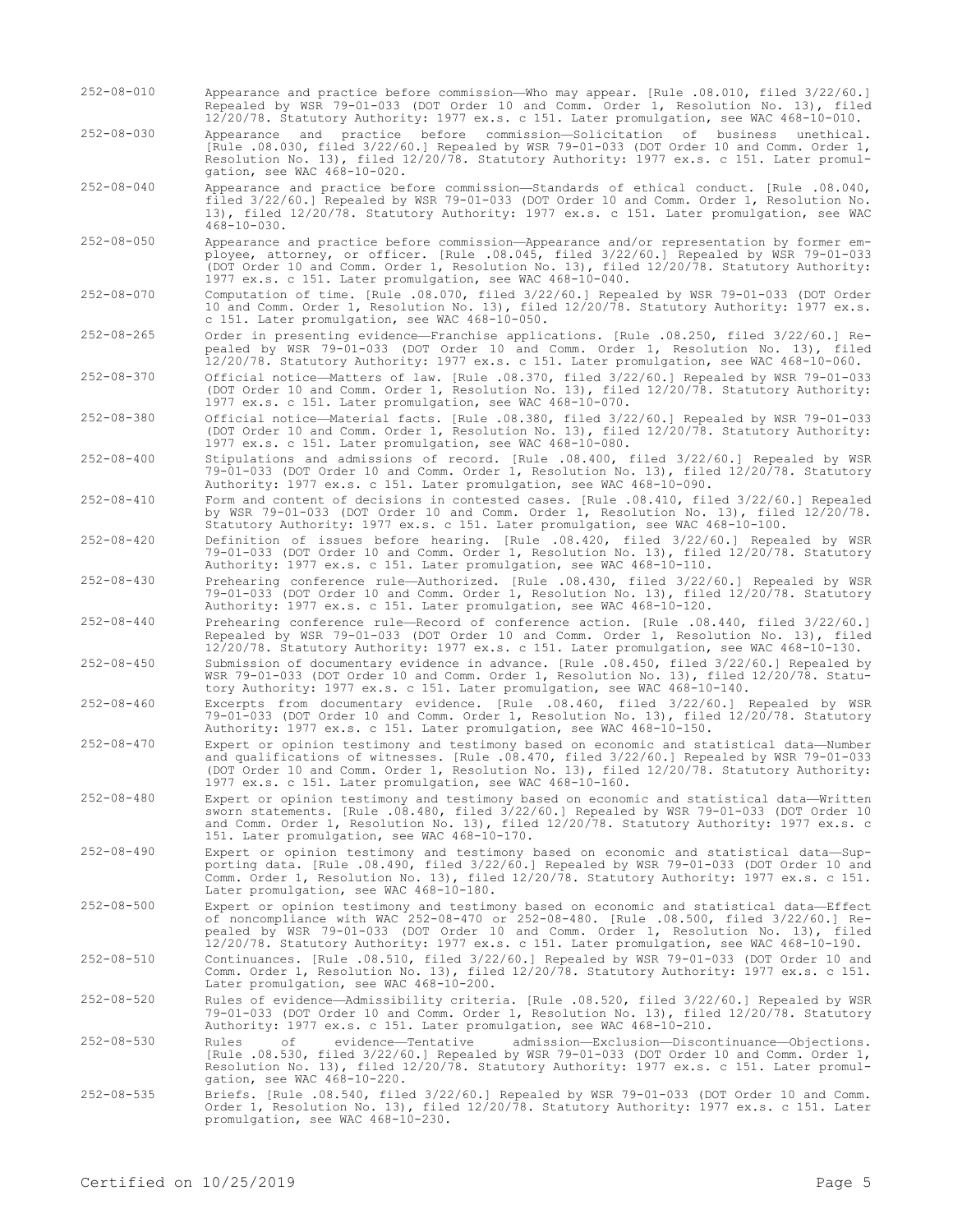| $252 - 08 - 540$ | Petitions for rule making, amendment, or repeal-Who may petition. [Rule .08.545, filed<br>3/22/60.] Repealed by WSR 79-01-033 (DOT Order 10 and Comm. Order 1, Resolution No. 13),<br>filed 12/20/78. Statutory Authority: 1977 ex.s. c 151. Later promulgation, see WAC<br>$468 - 10 - 240$ .      |
|------------------|-----------------------------------------------------------------------------------------------------------------------------------------------------------------------------------------------------------------------------------------------------------------------------------------------------|
| $252 - 08 - 550$ | Petitions for rule making, amendment, or repeal-Requisites. [Rule .08.550, filed<br>$3/22/60.$ ] Repealed by WSR 79-01-033 (DOT Order 10 and Comm. Order 1, Resolution No. 13),<br>filed 12/20/78. Statutory Authority: 1977 ex.s. c 151. Later promulgation, see WAC<br>$468 - 10 - 250$ .         |
| $252 - 08 - 560$ | Petitions for rule making, amendment, or repeal-Agency must consider. [Rule .08.560,<br>filed 3/22/60.1 Repealed by WSR 79-01-033 (DOT Order 10 and Comm. Order 1, Resolution No.<br>13), filed 12/20/78. Statutory Authority: 1977 ex.s. c 151. Later promulgation, see WAC<br>$468 - 10 - 260$ .  |
| $252 - 08 - 570$ | Petitions for rule making, amendment, or repeal-Notice of disposition. [Rule .08.570,<br>filed 3/22/60.1 Repealed by WSR 79-01-033 (DOT Order 10 and Comm. Order 1, Resolution No.<br>13), filed 12/20/78. Statutory Authority: 1977 ex.s. c 151. Later promulgation, see WAC<br>$468 - 10 - 270$ . |
| $252 - 08 - 575$ | Petitions for rule making, amendment, or repeal-Form. [Rule .08.575, filed 3/22/60.] Re-<br>pealed by WSR 79-01-033 (DOT Order 10 and Comm. Order 1, Resolution No. 13), filed<br>12/20/78. Statutory Authority: 1977 ex.s. c 151. Later promulgation, see WAC 468-10-280.                          |
| $252 - 08 - 580$ | Declaratory rulings-Who may petition-Action of commission. [Rule .08.580, filed<br>$3/22/60.$ Repealed by WSR 79-01-033 (DOT Order 10 and Comm. Order 1, Resolution No. 13),<br>filed 12/20/78. Statutory Authority: 1977 ex.s. c 151. Later promulgation, see WAC<br>$468 - 10 - 290$ .            |
| $252 - 08 - 590$ | Forms. [Rule .08.590, filed 3/22/60.] Repealed by WSR 79-01-033 (DOT Order 10 and Comm.<br>Order 1, Resolution No. 13), filed 12/20/78. Statutory Authority: 1977 ex.s. c 151. Later<br>promulgation, see WAC 468-10-300.                                                                           |
| $252 - 08 - 595$ | Stay of final decision. [Rule .08.585, filed 3/22/60.] Repealed by WSR 79-01-033 (DOT Or-<br>der 10 and Comm. Order 1, Resolution No. 13), filed 12/20/78. Statutory Authority: 1977<br>ex.s. c 151. Later promulgation, see WAC 468-10-310.                                                        |
| $252 - 08 - 600$ | Consideration of economic costs and impacts in rule making. [Order 288, § 252-08-600,<br>filed 12/28/76.] Repealed by WSR 79-01-033 (DOT Order 10 and Comm. Order 1, Resolution<br>No. 13), filed 12/20/78. Statutory Authority: 1977 ex.s. c 151. Later promulgation, see                          |

# **Chapter 252-09**

## **TRANSPORTATION COMMISSION AND TRANSPORTATION DEPARTMENT STATE ENVIRONMENTAL POLICY ACT RULES**

| $252 - 09 - 010$ | Authority. [Statutory Authority: RCW 43.21C.120 and chapter 197-10 WAC. WSR 78-07-083<br>(Order 18), § 252-09-010, filed 7/5/78; Order 253, § 252-09-010, filed 5/17/76.] Repealed<br>by WSR 79-01-033 (DOT Order 10 and Comm. Order 1, Resolution No. 13), filed 12/20/78.<br>Statutory Authority: 1977 ex.s. c 151. Later promulgation, see WAC 468-12-010.                                                                                                                               |
|------------------|---------------------------------------------------------------------------------------------------------------------------------------------------------------------------------------------------------------------------------------------------------------------------------------------------------------------------------------------------------------------------------------------------------------------------------------------------------------------------------------------|
| $252 - 09 - 020$ | Purpose. [Statutory Authority: RCW 43.21C.120 and chapter 197-10 WAC. WSR 78-07-083 (Or-<br>der 18), § 252-09-020, filed 7/5/78; Order 253, § 252-09-020, filed 5/17/76.] Repealed by<br>WSR 79-01-033 (DOT Order 10 and Comm. Order 1, Resolution No. 13), filed 12/20/78. Statu-<br>tory Authority: 1977 ex.s. c 151. Later promulgation, see WAC 468-12-020.                                                                                                                             |
| $252 - 09 - 025$ | Scope and coverage of this chapter. [Statutory Authority: RCW 43.21C.120 and chapter<br>197-10 WAC. WSR 78-07-083 (Order 18), § 252-09-025, filed 7/5/78; Order 253, §<br>252-09-025, filed 5/17/76.] Repealed by WSR 79-01-033 (DOT Order 10 and Comm. Order 1,<br>Resolution No. 13), filed 12/20/78. Statutory Authority: 1977 ex.s. c 151. Later promul-<br>gation, see WAC 468-12-025.                                                                                                 |
| $252 - 09 - 040$ | Incorporation of the SEPA quidelines adopted by the council on environmental policy.<br>[Statutory Authority: RCW 43.21C.120 and chapter 197-10 WAC. WSR 78-07-083 (Order 18), §<br>252-09-040, filed 7/5/78; Order 253, § 252-09-040, filed 5/17/76 and 6/2/76.1 Repealed by<br>WSR 79-01-033 (DOT Order 10 and Comm. Order 1, Resolution No. 13), filed 12/20/78. Statu-<br>tory Authority: 1977 ex.s. c 151. Later promulgation, see WAC 468-12-040.                                     |
| $252 - 09 - 055$ | Timing of the EIS process. [Statutory Authority: RCW 43.21C.120 and chapter 197-10 WAC.<br>WSR 78-07-083 (Order 18), § 252-09-055, filed 7/5/78; Order 253, § 252-09-055, filed<br>5/17/76.1 Repealed by WSR 79-01-033 (DOT Order 10 and Comm. Order 1, Resolution No. 13),<br>filed 12/20/78. Statutory Authority: 1977 ex.s. c 151. Later promulgation, see WAC<br>$468 - 12 - 055$ .                                                                                                     |
| $252 - 09 - 060$ | Scope of a proposal and its impacts for the purposes of lead agency determination,<br>threshold determination, and EIS preparation. [Statutory Authority: RCW 43.21C.120 and<br>chapter 197-10 WAC. WSR 78-07-083 (Order 18), § 252-09-060, filed 7/5/78; Order 253, §<br>252-09-060, filed 5/17/76.1 Repealed by WSR 79-01-033 (DOT Order 10 and Comm. Order 1,<br>Resolution No. 13), filed 12/20/78. Statutory Authority: 1977 ex.s. c 151. Later promul-<br>gation, see WAC 468-12-060. |
| $252 - 09 - 080$ | Program assessment of related actions. [Order 253, § 252-09-080, filed 5/17/76.] Repealed<br>by WSR 79-01-033 (DOT Order 10 and Comm. Order 1, Resolution No. 13), filed 12/20/78.<br>Statutory Authority: 1977 ex.s. c 151. Later promulgation, see WAC 468-12-080.                                                                                                                                                                                                                        |
| $252 - 09 - 170$ | Categorical exemptions. [Statutory Authority: RCW 43.21C.120 and chapter 197-10 WAC. WSR<br>78-07-083 (Order 18), § 252-09-170, filed 7/5/78; Order 253, § 252-09-170, filed<br>5/17/76.] Repealed by WSR 79-01-033 (DOT Order 10 and Comm. Order 1, Resolution No. 13),<br>filed 12/20/78. Statutory Authority: 1977 ex.s. c 151. Later promulgation, see WAC<br>$468 - 12 - 170$ .                                                                                                        |
| $252 - 09 - 180$ | Exemptions for emergency actions. [Statutory Authority: RCW 43.21C.120 and chapter 197-10<br>WAC. WSR 78-07-083 (Order 18), § 252-09-180, filed 7/5/78; Order 253, § 252-09-180, filed<br>5/17/76.] Repealed by WSR 79-01-033 (DOT Order 10 and Comm. Order 1, Resolution No. 13),<br>filed 12/20/78. Statutory Authority: 1977 ex.s. c 151. Later promulgation, see WAC                                                                                                                    |

468-12-180.

WAC 468-10-320.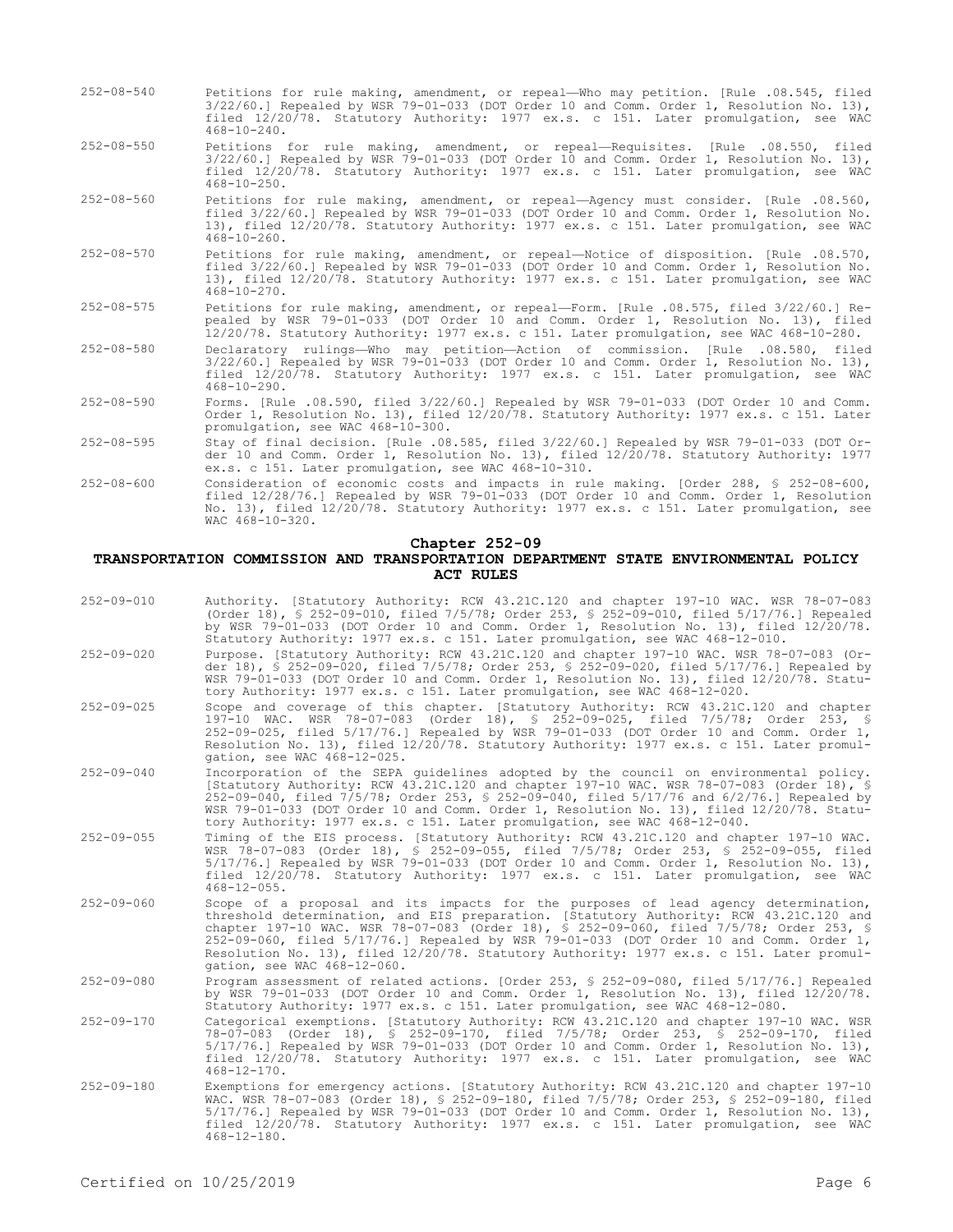- 252-09-185 Nonactions. [Statutory Authority: RCW 43.21C.120 and chapter 197-10 WAC. WSR 78-07-083 (Order 18), § 252-09-185, filed 7/5/78; Order 253, § 252-09-185, filed 5/17/76.] Repealed by WSR 79-01-033 (DOT Order 10 and Comm. Order 1, Resolution No. 13), filed 12/20/78. Statutory Authority: 1977 ex.s. c 151. Later promulgation, see WAC 468-12-185.
- 252-09-205 Lead agency for toll bridge authority actions. [Order 253, § 252-09-205, filed 5/17/76.] Repealed by WSR 78-07-083 (Order 18), filed 7/5/78. Statutory Authority: RCW 43.21C.120 and chapter 197-10 WAC.

252-09-460 Availability of draft EIS. [Order 253, § 252-09-460, filed 5/17/76.] Repealed by WSR 79-01-033 (DOT Order 10 and Comm. Order 1, Resolution No. 13), filed 12/20/78. Statutory Authority: 1977 ex.s. c 151. Later promulgation, see WAC 468-12-460.

- 252-09-520 Procedures when consulted. [Statutory Authority: RCW 43.21C.120 and chapter 197-10 WAC. WSR 78-07-083 (Order 18), § 252-09-520, filed 7/5/78; Order 253, § 252-09-520, filed 5/17/76.] Repealed by WSR 79-01-033 (DOT Order 10 and Comm. Order 1, Resolution No. 13), filed 12/20/78. Statutory Authority: 1977 ex.s. c 151. Later promulgation, see WAC 468-12-520.
- 252-09-550 Extension of time period allowed for preparation of the final EIS. [Statutory Authority: RCW 43.21C.120 and chapter 197-10 WAC. WSR 78-07-083 (Order 18), § 252-09-550, filed 7/5/78; Order 253, § 252-09-550, filed 5/17/76.] Repealed by WSR 79-01-033 (DOT Order 10 and Comm. Order 1, Resolution No. 13), filed 12/20/78. Statutory Authority: 1977 ex.s. c 151. Later promulgation, see WAC 468-12-550.
- 252-09-820 Designation of responsible official. [Statutory Authority: RCW 43.21C.120 and chapter 197-10 WAC. WSR 78-07-083 (Order 18), § 252-09-820, filed 7/5/78; Order 253, § 252-09-820, filed 5/17/76.] Repealed by WSR 79-01-033 (DOT Order 10 and Comm. Order 1, Resolution No. 13), filed 12/20/78. Statutory Authority: 1977 ex.s. c 151. Later promul-<br>gation, see WAC 468-12-820. gation, see WAC 468-12-820.
- 252-09-830 Designation of SEPA public information center. [Order 253, § 252-09-830, filed 5/17/76.] Repealed by WSR 78-07-083 (Order 18), filed 7/5/78. Statutory Authority: RCW 43.21C.120 and chapter 197-10 WAC.
- 252-09-990 Substantive effect of this chapter. [Statutory Authority: RCW 43.21C.120 and chapter 197-10 WAC. WSR 78-07-083 (Order 18), § 252-09-990, filed 7/5/78; Order 253, § 252-09-990, filed 5/17/76.] Repealed by WSR 79-01-033 (DOT Order 10 and Comm. Order 1, Resolution No. 13), filed 12/20/78. Statutory Authority: 1977 ex.s. c 151.

#### **Chapter 252-10 STATE AID**

- 252-10-010 Consent by local governing body. [Resolution No. 3-R-18 (part), filed 3/22/60.] Repealed by WSR 79-01-033 (DOT Order 10 and Comm. Order 1, Resolution No. 13), filed 12/20/78. Statutory Authority: 1977 ex.s. c 151. Later promulgation, see WAC 468-18-010.
- 252-10-020 Plats presented by county commissioners for approval. [Resolution No. 4-R-38, filed 3/22/60.] Repealed by WSR 79-01-033 (DOT Order 10 and Comm. Order 1, Resolution No. 13), filed 12/20/78. Statutory Authority: 1977 ex.s. c 151.
- 252-10-030 Policy governing use of county roads as haul roads on state highway projects. [Resolution No. 29-R-376, filed 3/22/60.] Repealed by WSR 79-01-033 (DOT Order 10 and Comm. Order 1, Resolution No. 13), filed 12/20/78. Statutory Authority: 1977 ex.s. c 151. Later promulgation, see WAC 468-18-030.
- 252-10-040 A policy on the construction, improvement and maintenance of intersections of state highways and county roads. [Pages 284a and 284b, minutes of Washington state highway commission for 1/14/53, filed 3/22/60.] Superseded by Resolution No. 1778, filed 8/18/66. See WAC 252-10-041.
- 252-10-041 Design standards for rearranged county roads, frontage roads, access roads, intersections, ramps and crossings. [Resolution No. 1778, filed 8/18/66.] Repealed by WSR 79-01-033 (DOT Order 10 and Comm. Order 1, Resolution No. 13), filed 12/20/78. Statutory Authority: 1977 ex.s. c 151. Later promulgation, see WAC 468-18-040.
- 252-10-050 Policy on the construction, improvement and maintenance of intersections of state highways and city streets. [Page 1653, state highway commission, minutes of 6/21/56, filed 3/22/60.] Repealed by WSR 79-01-033 (DOT Order 10 and Comm. Order 1, Resolution No. 13), filed 12/20/78. Statutory Authority: 1977 ex.s. c 151. Later promulgation, see WAC 468-18-050.
- 252-10-105 Director of highways to proceed with hearings under the Federal Aid Highway Act of 1956. [Rules (part), filed 3/22/60.] Repealed by WSR 79-01-033 (DOT Order 10 and Comm. Order 1, Resolution No. 13), filed 12/20/78. Statutory Authority: 1977 ex.s. c 151. Later promulgation, see WAC 468-18-060.
- 252-10-110 Federal aid urban funds. [Resolution No. 12-R-102, filed 3/22/60.] Repealed by WSR 79-01-033 (DOT Order 10 and Comm. Order 1, Resolution No. 13), filed 12/20/78. Statutory Authority: 1977 ex.s. c 151. Later promulgation, see WAC 468-18-070.
- 252-10-120 Policy governing the application of federal aid secondary funds. [Order 241, § 252-10-120, filed 9/17/75; Resolution No. 39-R-708, filed 3/22/60.] Repealed by WSR 79-01-033 (DOT Order 10 and Comm. Order 1, Resolution No. 13), filed 12/20/78. Statutory Authority: 1977 ex.s. c 151. Later promulgation, see WAC 468-18-080.
- Matching of urban arterial trust account moneys. [Order 115, § 252-10-130, filed 9/23/71;<br>Order 32, § 252-10-130, filed 6/20/69.] Repealed by WSR 79-01-033 (DOT Order 10 and Comm.<br>Order 1, Resolution No. 13), filed 12/20/7 promulgation, see WAC 468-18-090.

#### **Chapter 252-10B ALLOCATION OF FEDERAL SAFER OFF-SYSTEM ROAD (SOS) FUNDS**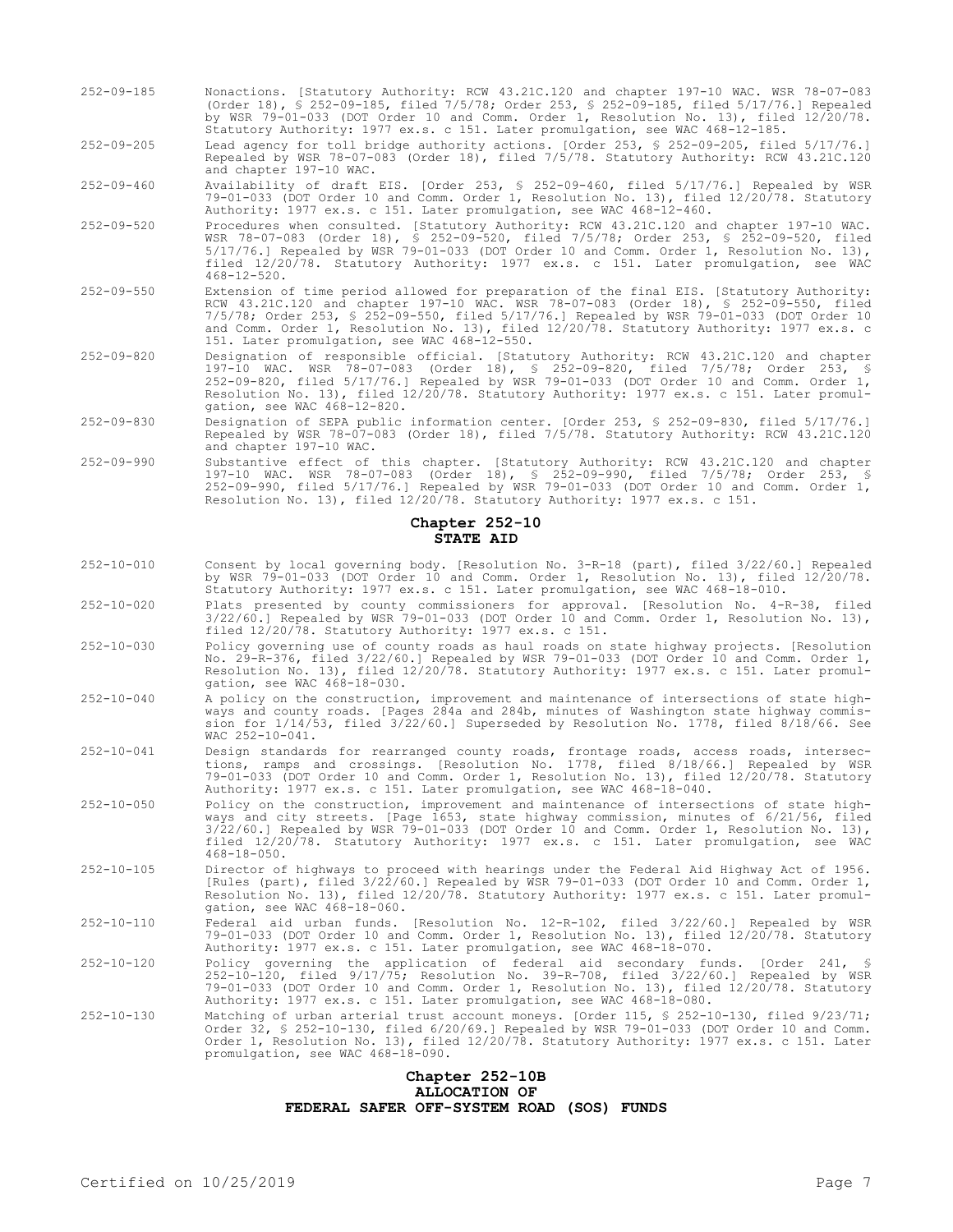- 252-10B-010 Purpose. [Order 325, § 252-10B-010, filed 9/30/77.] Repealed by WSR 79-01-033 (DOT Order 10 and Comm. Order 1, Resolution No. 13), filed 12/20/78. Statutory Authority: 1977 ex.s. c 151.
- 252-10B-020 Eligible agencies. [Order 325, § 252-10B-020, filed 9/30/77.] Repealed by WSR 79-01-033 (DOT Order 10 and Comm. Order 1, Resolution No. 13), filed 12/20/78. Statutory Authority: 1977 ex.s. c 151.
- 252-10B-030 Allocation of federal funds. [Order 325, § 252-10B-030, filed 9/30/77.] Repealed by WSR 79-01-033 (DOT Order 10 and Comm. Order 1, Resolution No. 13), filed 12/20/78. Statutory Authority: 1977 ex.s. c 151.
- 252-10B-040 County consideration of eligible projects. [Order 325, § 252-10B-040, filed 9/30/77.] Repealed by WSR 79-01-033 (DOT Order 10 and Comm. Order 1, Resolution No. 13), filed 12/20/78. Statutory Authority: 1977 ex.s. c 151.
- 252-10B-050 Agency distribution time limit. [Order 325, § 252-10B-050, filed 9/30/77.] Repealed by WSR 79-01-033 (DOT Order 10 and Comm. Order 1, Resolution No. 13), filed 12/20/78. Statutory Authority: 1977 ex.s. c 151.
- 252-10B-060 Termination of SOS apportionments. [Order 325, § 252-10B-060, filed 9/30/77.] Repealed by WSR 79-01-033 (DOT Order 10 and Comm. Order 1, Resolution No. 13), filed 12/20/78. Statutory Authority: 1977 ex.s. c 151.

### **Chapter 252-12 HIGHWAY PROPERTY**

- 252-12-010 Policy and procedure for handling assessments against state highway lands. [Order 176, § 252-12-010, filed 3/21/74; Order 143, § 252-12-010, filed 1/19/73; Resolution No. 1880, filed 9/21/67; Resolution No. 15-R-119, filed 3/22/60.] Repealed by WSR 79-01-033 (DOT Order 10 and Comm. Order 1, Resolution No. 13), filed 12/20/78. Statutory Authority: 1977 ex.s. c 151. Later promulgation, see WAC 468-30-010.
- 252-12-020 Policy for the control of irrigation waste waters encroaching upon highway rights of way. [Resolution No. 16-R-121, filed 3/22/60.] Repealed by WSR 79-01-033 (DOT Order 10 and Comm. Order 1, Resolution No. 13), filed 12/20/78. Statutory Authority: 1977 ex.s. c 151. Later promulgation, see WAC 468-30-020.
- 252-12-025 Prohibition of fishing from bridges. [Order 24, § 252-12-025, filed 11/21/68.] Repealed by WSR 79-01-033 (DOT Order 10 and Comm. Order 1, Resolution No. 13), filed 12/20/78. Statutory Authority: 1977 ex.s. c 151. Later promulgation, see WAC 468-30-030.
- 252-12-030 Use of space beneath limited access facilities in cities and towns. [See WAC 252-20-035, Resolution 1365, filed 11/1/63.] Repealed by WSR 79-01-033 (DOT Order 10 and Comm. Order 1, Resolution No. 13), filed 12/20/78. Statutory Authority: 1977 ex.s. c 151. Later promulgation, see WAC 468-30-040.
- 252-12-040 Policy relative to granting and maintaining road approaches to state highway system. [Resolution No. 20-R-153, filed 3/22/60.] Repealed by WSR 79-01-033 (DOT Order 10 and Comm. Order 1, Resolution No. 13), filed 12/20/78. Statutory Authority: 1977 ex.s. c 151. Later promulgation, see WAC 468-30-050.
- 252-12-050 Rental of state highway lands and improvements. [Order 141, § 252-12-050, filed 8/23/72; Order 44, § 252-12-050, filed 11/20/69; Resolution No. 1-R-9, filed 3/22/60.] Repealed by WSR 79-01-033 (DOT Order 10 and Comm. Order 1, Resolution No. 13), filed 12/20/78. Statutory Authority: 1977 ex.s. c 151. Later promulgation, see WAC 468-30-060.
- 252-12-055 Procedure for transfer of abandoned state highways to counties. [Resolution No. 1779, filed 8/18/66.] Repealed by WSR 79-01-033 (DOT Order 10 and Comm. Order 1, Resolution No. 13), filed 12/20/78. Statutory Authority: 1977 ex.s. c 151. Later promulgation, see WAC  $468 - 30 - 070$ .
- 252-12-060 Policy and procedure for sales of personalty. [Order 43, § 252-12-060, filed 11/20/69; Resolution No. 41-R-744, filed 3/22/60.] Repealed by WSR 79-01-033 (DOT Order 10 and Comm. Order 1, Resolution No. 13), filed 12/20/78. Statutory Authority: 1977 ex.s. c 151. Later promulgation, see WAC 468-30-080.
- 252-12-070 Designation of official custodian of right of way maps. [Order 75, § 252-12-070, filed 10/29/70.] Repealed by WSR 79-01-033 (DOT Order 10 and Comm. Order 1, Resolution No. 13), filed 12/20/78. Statutory Authority: 1977 ex.s. c 151. Later promulgation, see WAC 468-30-090.
- 252-12-100 Policy governing use of county roads as haul roads on state highway projects. [Resolution No. 29-R-376, filed 3/22/60.] Repealed by WSR 79-01-033 (DOT Order 10 and Comm. Order 1, Resolution No. 13), filed 12/20/78. Statutory Authority: 1977 ex.s. c 151.

## **Chapter 252-14 RELOCATION ASSISTANCE**

- 252-14-001 General. [Order 111, § 252-14-001, filed 8/20/71; Order 36, § 252-14-001, filed 7/25/69.] Repealed by Order 242, filed 10/23/75. 252-14-050 Relocation assistance services. [Order 36, § 252-14-050, filed 7/25/69.] Repealed by Order 242, filed 10/23/75.
- 252-14-060 Relocation assistance services—Policy. [Order 36, § 252-14-060, filed 7/25/69.] Repealed by Order 242, filed 10/23/75.
- 252-14-100 Moving expense payments. [Order 36, § 252-14-100, filed 7/25/69.] Repealed by Order 242, filed 10/23/75.
- 252-14-110 Moving expense payments—Individual or family—Actual expense. [Order 36, § 252-14-110, filed 7/25/69.] Repealed by Order 242, filed 10/23/75.
- 252-14-113 Moving expense payments—Individual or family—Payment in lieu of actual expense. [Order 120, § 252-14-113, filed 10/22/71; Order 111, § 252-14-113, filed 8/20/71; Order 36, § 252-14-113, filed 7/25/69.] Repealed by Order 242, filed 10/23/75.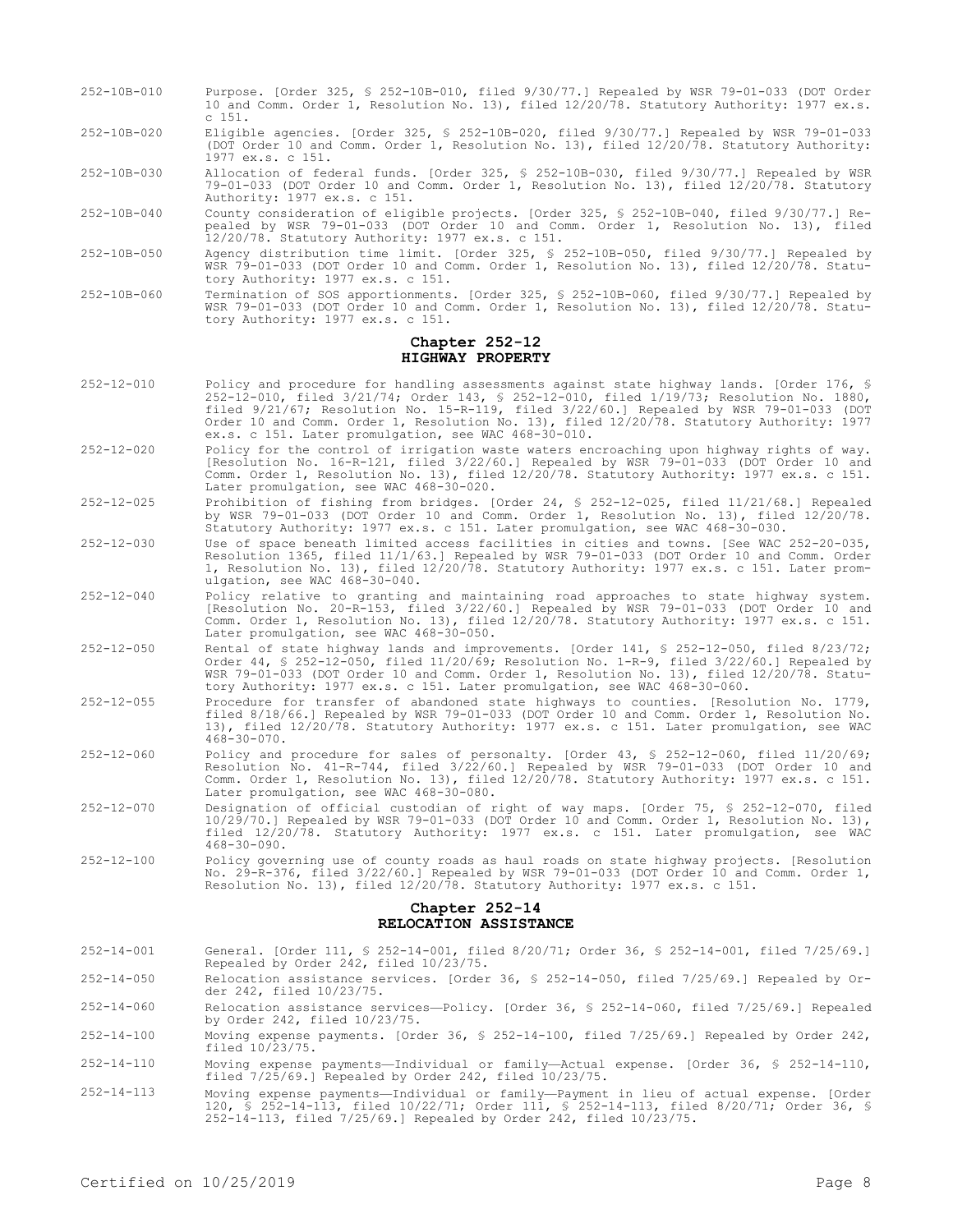expense. [Order 111, § 252-14-119, filed 8/20/71; Order 36, § 252-14-119, filed 7/25/69.] Repealed by Order 242, filed 10/23/75. 252-14-122 Moving expense payments—Individual or family—Dislocation allowance. [Order 111, § 252-14-122, filed 8/20/71; Order 36, § 252-14-122, filed 7/25/69.] Repealed by Order 242, filed 10/23/75. 252-14-140 Moving expense payments—Business or farm operation—Actual expense. [Order 111, § 252-14-140, filed 8/20/71; Order 36, § 252-14-140, filed 7/25/69.] Repealed by Order 242, filed 10/23/75. 252-14-143 Moving expense payments—Business or farm operation—Payment in lieu of actual expense. [Order 111, § 252-14-143, filed 8/20/71; Order 84, § 252-14-143, filed 12/24/70; Order 36, § 252-14-143, filed 7/25/69.] Repealed by Order 242, filed 10/23/75. 252-14-146 Moving expense payments—Business or farm operation—Payment for self-move. [Order 120, § 252-14-146, filed 10/22/71; Order 36, § 252-14-146, filed 7/25/69.] Repealed by Order 242, filed 10/23/75. 252-14-149 Moving expense payments—Business or farm operation—Limitation on payment in lieu of actual expense. [Order 36, § 252-14-149, filed 7/25/69.] Repealed by Order 242, filed 10/23/75. 252-14-152 Moving expense payments—Business or farm operation—Records to be made available. [Order 36, § 252-14-152, filed 7/25/69.] Repealed by Order 242, filed 10/23/75. 252-14-170 Moving expense payments—Form for application. [Order 36, § 252-14-170, filed 7/25/69.] Repealed by Order 242, filed 10/23/75. 252-14-173 Moving expense payments—Time for application. [Order 36, § 252-14-173, filed 7/25/69.] Repealed by Order 242, filed 10/23/75. 252-14-176 Moving expense payments—Limitation on distance. [Order 36, § 252-14-176, filed 7/25/69.] Repealed by Order 242, filed 10/23/75. 252-14-179 Moving expense payments—Temporary storage and lodging. [Order 111, § 252-14-179, filed 8/20/71; Order 36, § 252-14-179, filed 7/25/69.] Repealed by Order 242, filed 10/23/75. 252-14-182 Moving expense payments—Actual expense payments—Procedure. [Order 111, § 252-14-182, filed 8/20/71; Order 36, § 252-14-182, filed 7/25/69.] Repealed by Order 242, filed  $10/23/75.$ 252-14-185 Moving expense payments—Actual expense payments—Availability of records. [Order 36, § 252-14-185, filed 7/25/69.] Repealed by Order 242, filed 10/23/75. 252-14-188 Moving expense payments—Limitation on eligibility. [Order 36, § 252-14-188, filed 7/25/69.] Repealed by Order 242, filed 10/23/75. 252-14-191 Moving expense payments—Time of payment—General rule—Hardship cases. [Order 52, § 252-14-191, filed 2/24/70.] Repealed by Order 242, filed 10/23/75. 252-14-200 Supplementary replacement housing payments—Owner-occupants. [Order 111, § 252-14-200, filed 8/20/71; Order 36, § 252-14-200, filed 7/25/69.] Repealed by Order 242, filed  $10/23/75.$ 252-14-203 Supplementary replacement housing payments—Required ownership and occupancy. [Order 111, § 252-14-203, filed 8/20/71; Order 36, § 252-14-203, filed 7/25/69.] Repealed by Order 242, filed 10/23/75. 252-14-206 Supplementary replacement housing payments—Must purchase replacement housing within one year. [Order 111, § 252-14-206, filed 8/20/71; Order 36, § 252-14-206, filed 7/25/69.] Repealed by Order 242, filed 10/23/75. 252-14-209 Supplementary replacement housing payments—Amount of payment—Owner-occupants who purchase. [Order 111, § 252-14-209, filed 8/20/71; Order 36, § 252-14-209, filed 7/25/69.] Repealed by Order 242, filed 10/23/75. 252-14-210 Supplementary replacement housing payments—Owner-occupant who rents. [Order 111, § 252-14-210, filed 8/20/71.] Repealed by Order 242, filed 10/23/75. 252-14-211 Supplementary replacement housing payments—Increased interest costs and expenses. [Order 111, § 252-14-211, filed 8/20/71.] Repealed by Order 242, filed 10/23/75. 252-14-212 Supplementary replacement housing payments—Determination of amount necessary to purchase replacement housing. [Order 111, § 252-14-212, filed 8/20/71; Order 36, § 252-14-212, filed 7/25/69.] Repealed by Order 242, filed 10/23/75. 252-14-215 Supplementary replacement housing payments—Eligibility for multiple payments. [Order 111, § 252-14-215, filed 8/20/71; Order 36, § 252-14-215, filed 7/25/69.] Repealed by Order 242, filed 10/23/75. 252-14-230 Supplementary replacement housing payments—Tenants. [Order 111, § 252-14-230, filed 8/20/71; Order 36, § 252-14-230, filed 7/25/69.] Repealed by Order 242, filed 10/23/75. 252-14-233 Supplementary replacement housing payments—Rent supplement payment. [Order 111, § 252-14-233, filed 8/20/71; Order 36, § 252-14-233, filed 7/25/69.] Repealed by Order 242, filed 10/23/75. 252-14-236 Supplementary replacement housing payments—Down payment. [Order 111, § 252-14-236, filed 8/20/71; Order 84, § 252-14-236, filed 12/24/70; Order 36, § 252-14-236, filed 7/25/69.] Repealed by Order 242, filed 10/23/75. 252-14-237 Supplementary replacement housing payments—Incidental expenses on purchase of replacement housing. [Order 111, § 252-14-237, filed 8/20/71.] Repealed by Order 242, filed 10/23/75. 252-14-239 Supplementary replacement housing payments—Determination of the amount necessary to rent

252-14-116 Moving expense payments—Individual or family—Trailer homes—Actual expense. [Order 36, § 252-14-116, filed 7/25/69.] Repealed by Order 242, filed 10/23/75.

252-14-119 Moving expense payments—Individual or family—Trailer homes—Payment in lieu of actual

replacement housing. [Order 111, § 252-14-239, filed 8/20/71; Order 36, § 252-14-239, filed 7/25/69.] Repealed by Order 242, filed 10/23/75.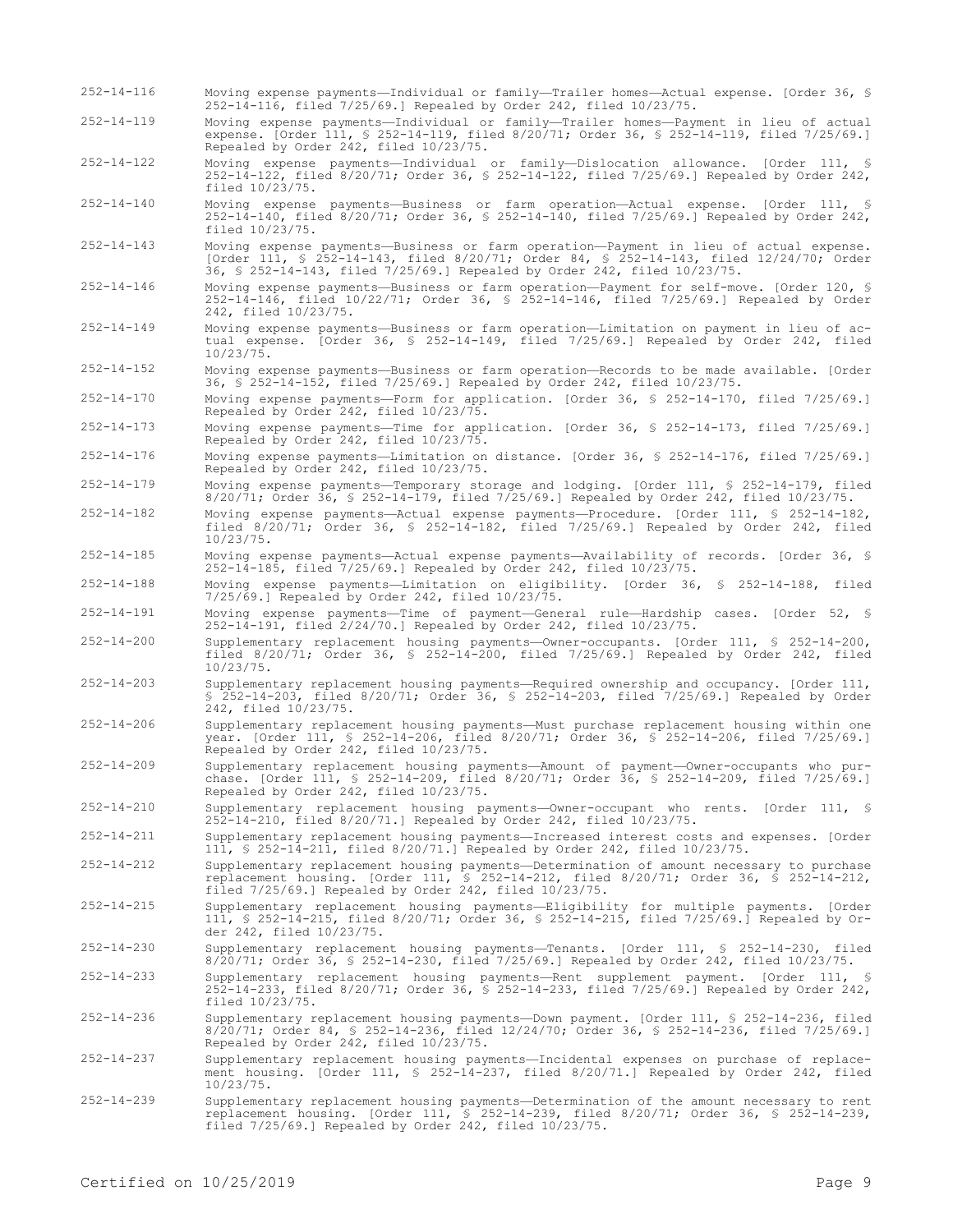252-14-242 Supplementary replacement housing payments—Limitation on amount of payment. [Order 36, § 252-14-242, filed 7/25/69.] Repealed by Order 111, filed 8/20/71.

252-14-260 Supplementary replacement housing payments—Form for application. [Order 36, § 252-14-260, filed 7/25/69.] Repealed by Order 242, filed 10/23/75.

252-14-263 Supplementary replacement housing payments—Time for application. [Order 36, § 252-14-263, filed 7/25/69.] Repealed by Order 242, filed 10/23/75.

252-14-266 Supplementary replacement housing payments—Multiple occupancy. [Order 111, § 252-14-266, filed 8/20/71; Order 36, § 252-14-266, filed 7/25/69.] Repealed by Order 242, filed 10/23/75.

252-14-269 Supplementary replacement housing payments—Subsequent occupancy. [Order 36, § 252-14-269, filed 7/25/69.] Repealed by Order 242, filed 10/23/75.

252-14-272 Supplementary replacement housing payments—Required inspections. [Order 36, § 252-14-272, filed 7/25/69.] Repealed by Order 242, filed 10/23/75.

252-14-275 Supplementary replacement housing payments—Dwelling acquired must be principal residence. [Order 36, § 252-14-275, filed 7/25/69.] Repealed by Order 242, filed 10/23/75.

252-14-278 Supplementary replacement housing payments—To whom paid. [Order 111, § 252-14-278, filed 8/20/71; Order 36, § 252-14-278, filed 7/25/69.] Repealed by Order 242, filed 10/23/75.

252-14-279 Supplementary replacement housing payments—Time of payment—General rule—Hardship cases. [Order 52, § 252-14-279, filed 2/24/70.] Repealed by Order 242, filed 10/23/75.

252-14-281 Supplementary replacement housing payments—Payment in condemnation cases. [Order 36, § 252-14-281, filed 7/25/69.] Repealed by Order 242, filed 10/23/75.

252-14-300 Incidental expenses on transfer of real property to the state. [Order 36, § 252-14-300, filed 7/25/69.] Repealed by Order 242, filed 10/23/75.

252-14-303 Incidental expenses on transfer of real property to the state—Direct incidental expenses. [Order 36, § 252-14-303, filed 7/25/69.] Repealed by Order 242, filed 10/23/75.

- 252-14-306 Incidental expenses on transfer of real property to the state—Mortgage penalties. [Order 111, § 252-14-306, filed 8/20/71; Order 36, § 252-14-306, filed 7/25/69.] Repealed by Order 242, filed 10/23/75.
- 252-14-309 Incidental expenses on transfer of real property to the state—Real property taxes. [Order 119, § 252-14-309, filed 10/22/71; Order 36, § 252-14-309, filed 7/25/69.] Repealed by Order 242, filed 10/23/75.
- 252-14-400 Appeals. [Order 111, § 252-14-400, filed 8/20/71; Order 36, § 252-14-400, filed 7/25/69.] Repealed by Order 242, filed 10/23/75.
- 252-14-403 Appeals—Procedure. [Order 36, § 252-14-403, filed 7/25/69.] Repealed by Order 242, filed 10/23/75.
- 252-14-406 Appeals—Form. [Order 36, § 252-14-406, filed 7/25/69.] Repealed by Order 242, filed 10/23/75.
- 252-14-409 Appeals—Time limitation. [Order 36, § 252-14-409, filed 7/25/69.] Repealed by Order 242, filed 10/23/75.

252-14-412 Appeals—Appointment of hearing officer. [Order 36, § 252-14-412, filed 7/25/69.] Repealed by Order 242, filed 10/23/75.

- 252-14-415 Appeals—Time and place of hearings. [Order 36, § 252-14-415, filed 7/25/69.] Repealed by Order 242, filed 10/23/75.
- 252-14-418 Appeals—Notice of hearings. [Order 36, § 252-14-418, filed 7/25/69.] Repealed by Order 242, filed 10/23/75.
- 252-14-421 Appeals—Appellant to be heard. [Order 36, § 252-14-421, filed 7/25/69.] Repealed by Order 242, filed 10/23/75.
- 252-14-424 Appeals—Procedure before hearing officers. [Order 36, § 252-14-424, filed 7/25/69.] Repealed by Order 242, filed 10/23/75.

252-14-427 Appeals—Proposed order. [Order 52, § 252-14-427, filed 2/24/70; Order 36, § 252-14-427, filed 7/25/69.] Repealed by Order 242, filed 10/23/75.

- 252-14-430 Appeals—Action on proposed order. [Order 52, § 252-14-430, filed 2/24/70; Order 36, § 252-14-430, filed 7/25/69.] Repealed by Order 242, filed 10/23/75.
- 252-14-433 Appeals—Decision and order. [Order 36, § 252-14-433, filed 7/25/69.] Repealed by Order 242, filed 10/23/75.
- 252-14-460 Standards for decent, safe and sanitary dwellings and apartments. [Order 111, § 252-14-460, filed 8/20/71; Order 36, § 252-14-460, filed 7/25/69.] Repealed by Order 242, filed 10/23/75.

252-14-470 Standards for decent, safe, and sanitary sleeping rooms. [Order 36, § 252-14-470, filed 7/25/69.] Repealed by Order 242, filed 10/23/75.

- 252-14-480 Exceptions to standards for decent, safe and sanitary living units. [Order 52, § 252-14-480, filed 2/24/70; Order 36, § 252-14-480, filed 7/25/69.] Repealed by Order 242, filed 10/23/75.
- 252-14-500 Definitions. [Order 111, § 252-14-500, filed 8/20/71; Order 52, § 252-14-500, filed 2/24/70; Order 36, § 252-14-500, filed 7/25/69.] Repealed by Order 242, filed 10/23/75.

#### **Chapter 252-20 LIMITED ACCESS HIGHWAYS**

- 252-20-010 Definitions. [Resolution No. 2-R-10, filed 3/22/60.] Repealed by WSR 79-01-033 (DOT Order 10 and Comm. Order 1, Resolution No. 13), filed 12/20/78. Statutory Authority: 1977 ex.s. c 151. Later promulgation, see WAC 468-58-010.
- 252-20-020 Revision to limited access highway facilities. [Order 261, § 252-20-020, filed 5/20/76; Order 240, § 252-20-020, filed 8/27/75; Order 152, § 252-20-020, filed 5/24/73; Resolution No. 7-R-80, filed 3/22/60.] Repealed by WSR 79-01-033 (DOT Order 10 and Comm. Order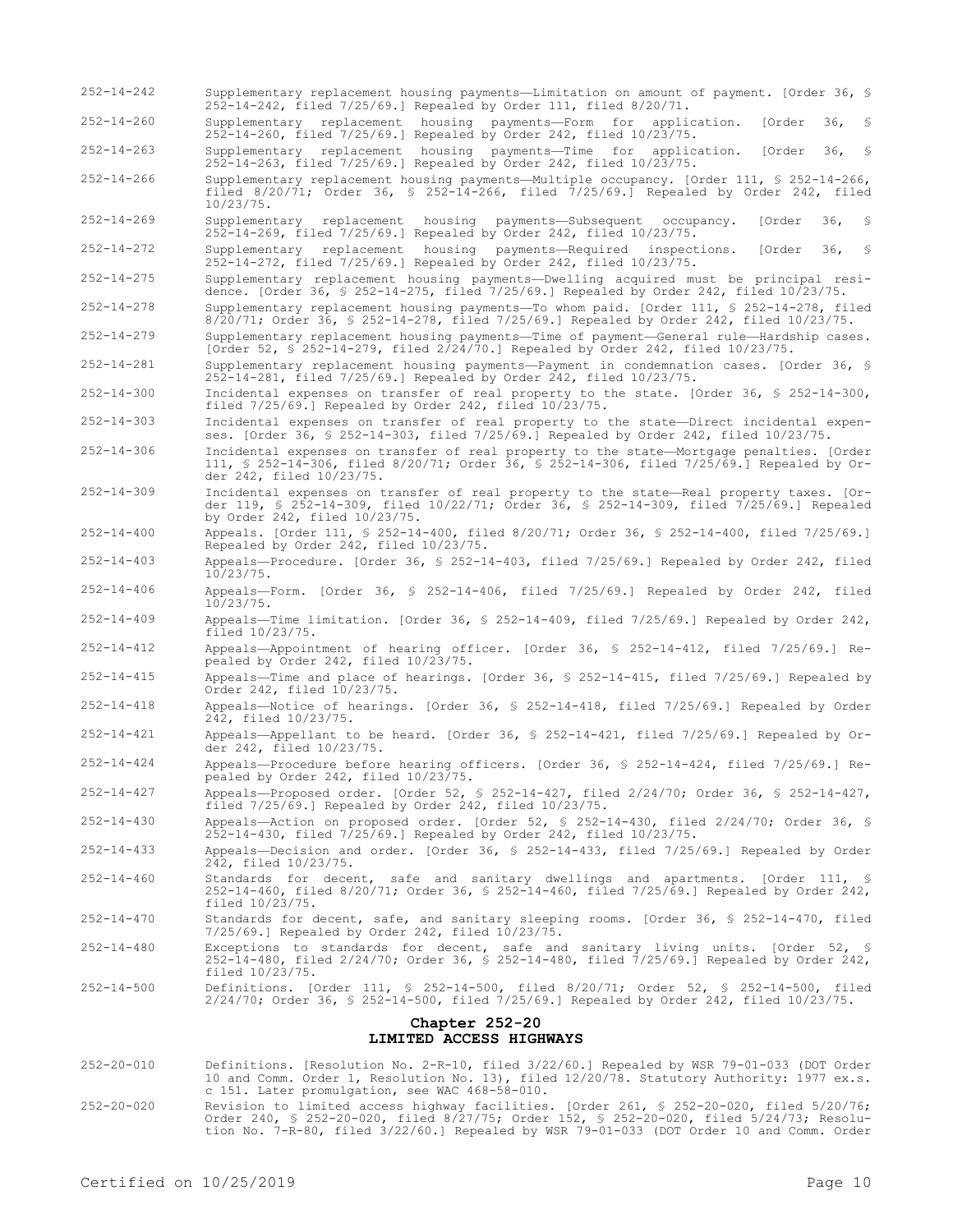|                  | 1, Resolution No. 13), filed 12/20/78. Statutory Authority: 1977 ex.s. c 151. Later prom-<br>ulgation, see WAC 468-58-020.                                                                                                                                                                                                                                                                                                                                                                                                                                                                                                                           |
|------------------|------------------------------------------------------------------------------------------------------------------------------------------------------------------------------------------------------------------------------------------------------------------------------------------------------------------------------------------------------------------------------------------------------------------------------------------------------------------------------------------------------------------------------------------------------------------------------------------------------------------------------------------------------|
| $252 - 20 - 030$ | Limited access highways--Policies on service station location, common carrier and school<br>bus stops, mail box locations and pedestrian crossings. [Order 86, § 252-20-030, filed<br>1/22/71; Resolution No. 30-R-427, filed 3/22/60.] Repealed by WSR 79-01-033 (DOT Order 10<br>and Comm. Order 1, Resolution No. 13), filed 12/20/78. Statutory Authority: 1977 ex.s. c<br>151. Later promulgation, see WAC 468-58-030.                                                                                                                                                                                                                          |
| $252 - 20 - 035$ | Use of space beneath structures on limited access highways. [Resolution No. 1365, filed<br>11/1/63.] Repealed by WSR 79-01-033 (DOT Order 10 and Comm. Order 1, Resolution No. 13),<br>filed 12/20/78. Statutory Authority: 1977 ex.s. c 151. Later promulgation, see WAC<br>$468 - 58 - 040$ .                                                                                                                                                                                                                                                                                                                                                      |
| $252 - 20 - 040$ | Prohibition of nonmotorized traffic on fully controlled limited access highways. [Statu-<br>tory Authority: RCW 47.52.025. WSR 78-06-059 (Order 14), § 252-20-040, filed 5/25/78; Or-<br>der 286, § 252-20-040, filed 12/28/76; Order 248, § 252-20-040, filed 2/18/76, effective<br>4/1/76; Order 175, § 252-20-040, filed 3/21/74; Order 142, § 252-20-040, filed 9/21/72;<br>Order 137, § 252-20-040, filed 7/19/72; Resolution No. 42-R-773, filed 3/22/60.] Repealed<br>by WSR 79-01-033 (DOT Order 10 and Comm. Order 1, Resolution No. 13), filed 12/20/78.<br>Statutory Authority: 1977 ex.s. c 151. Later promulgation, see WAC 468-58-050. |
| $252 - 20 - 042$ | Requlations for bicyclists traveling in a group or caravan on partially controlled limi-<br>ted access highways. [Order 208, § 252-20-042, filed 12/18/74.] Repealed by WSR 79-01-033<br>(DOT Order 10 and Comm. Order 1, Resolution No. 13), filed 12/20/78. Statutory Authority:<br>1977 ex.s. c 151. Later promulgation, see WAC 468-58-060.                                                                                                                                                                                                                                                                                                      |
| $252 - 20 - 045$ | Stalled or disabled vehicles on as menace to safety—Removal. [Resolution No. 1621, filed<br>7/21/65; supplemented by letter filed 11/5/65.] Repealed by WSR 79-01-033 (DOT Order 10<br>and Comm. Order 1, Resolution No. 13), filed 12/20/78. Statutory Authority: 1977 ex.s. c<br>151. Later promulgation, see WAC 468-58-070.                                                                                                                                                                                                                                                                                                                      |
| $252 - 20 - 050$ | Design standards—Limited access and the interstate system. [Resolution No. 40-R-726,<br>filed 3/22/60.] Rescinded by Resolution No. 1797, filed 11/23/66.                                                                                                                                                                                                                                                                                                                                                                                                                                                                                            |
| $252 - 20 - 051$ | Guides for control of access on crossroads and interchange ramps. [Order 287, §<br>252-20-051, filed 12/28/76; Resolution No. 1797, filed 11/23/66.] Repealed by WSR<br>79-01-033 (DOT Order 10 and Comm. Order 1, Resolution No. 13), filed 12/20/78. Statutory<br>Authority: 1977 ex.s. c 151. Later promulgation, see WAC 468-58-080.                                                                                                                                                                                                                                                                                                             |
| $252 - 20 - 060$ | Limited access signs-Order adopting and providing for publication of plans and specifi-<br>cations. [Resolution No. 10-R-91, adopted 7/20/53.] Repealed by WSR 79-01-033 (DOT Order<br>10 and Comm. Order 1, Resolution No. 13), filed 12/20/78. Statutory Authority: 1977 ex.s.<br>c 151.                                                                                                                                                                                                                                                                                                                                                           |
| $252 - 20 - 070$ | Limited access sign-Plans and specifications. [Resolution No. 10-R-91, adopted 7/20/53.]<br>Repealed by WSR 79-01-033 (DOT Order 10 and Comm. Order 1, Resolution No. 13), filed<br>$12/20/78$ . Statutory Authority: 1977 ex.s. c 151.                                                                                                                                                                                                                                                                                                                                                                                                              |
| $252 - 20 - 080$ | Guides for application of access control on state highways. [Order 287, § 252-20-080,<br>filed 12/28/76; Order 1, § 252-20-080, filed 1/18/68.] Repealed by WSR 79-01-033 (DOT Or-<br>der 10 and Comm. Order 1, Resolution No. 13), filed 12/20/78. Statutory Authority: 1977<br>ex.s. c 151. Later promulgation, see WAC 468-58-090.                                                                                                                                                                                                                                                                                                                |
| $252 - 20 - 090$ | Guides for the application of modified access control on existing state highways. [Order<br>287, § 252-020-090 (codified WAC 252-20-090), filed 12/28/76.] Repealed by WSR 79-01-033<br>(DOT Order 10 and Comm. Order 1, Resolution No. 13), filed 12/20/78. Statutory Authority:<br>1977 ex.s. c 151. Later promulgation, see WAC 468-58-100.                                                                                                                                                                                                                                                                                                       |
|                  | Chapter 252-24                                                                                                                                                                                                                                                                                                                                                                                                                                                                                                                                                                                                                                       |

# **SIZE, WEIGHT, LOAD-WEIGHT, AND CARGO RESTRICTED HIGHWAYS— EQUIPMENT**

| $252 - 24 - 010$ | Three vehicle combinations. [Subsections $(1)$ , $(3)$ , $(4)$ and $(6)$ from Resolution No. 25-<br>R-234, effective $4/1/55$ ; subsection (2) from $44-R-901$ , filed $3/22/60$ ; subsection (5) from<br>27-R-321, filed 3/22/60.] Repealed by WSR 79-01-033 (DOT Order 10 and Comm. Order 1, Res-<br>olution No. 13), filed 12/20/78. Statutory Authority: 1977 ex.s. c 151. Later promulga-<br>tion, see WAC 468-38-010.                                                                                                                                                                                                                               |
|------------------|-----------------------------------------------------------------------------------------------------------------------------------------------------------------------------------------------------------------------------------------------------------------------------------------------------------------------------------------------------------------------------------------------------------------------------------------------------------------------------------------------------------------------------------------------------------------------------------------------------------------------------------------------------------|
| $252 - 24 - 020$ | Additional tonnage permits. [Resolution No. 1818, filed 3/21/67; Resolution No. 31-R-471,<br>filed 3/22/60.] Repealed by WSR 79-01-033 (DOT Order 10 and Comm. Order 1, Resolution No.<br>13), filed 12/20/78. Statutory Authority: 1977 ex.s. c 151. Later promulgation, see WAC<br>$468 - 38 - 020$ .                                                                                                                                                                                                                                                                                                                                                   |
| $252 - 24 - 030$ | Issuance of additional tonnage permits. [Order 89, § 252-24-030, filed 1/22/71; subsec-<br>tions (1) through (10) and (12) through (16) from Regulation $35-R-567$ , filed $3/22/60$ ;<br>subsection (11) from 47-R-957, filed 3/22/60.] Repealed by WSR 79-01-033 (DOT Order 10<br>and Comm. Order 1, Resolution No. 13), filed 12/20/78. Statutory Authority: 1977 ex.s. c<br>151. Later promulgation, see WAC 468-38-030.                                                                                                                                                                                                                              |
| $252 - 24 - 040$ | Special log tolerance transportation permits. [Order 88, $\frac{1}{5}$ 252-24-040, filed 1/22/71;<br>subsections (1) through (7) and (9) through (14) from $5-R-70$ ; Adopted $4/16/53$ ; subsection<br>$(8)$ , filed $11/20/64$ ; Rules (part) adopted $4/16/53$ from 5-R-70, filed $3/22/60$ ; subsections<br>(15) and (18) from $9-R-86$ , filed $3/22/60$ ; subsection (16) from $14-R-112$ , filed $3/22/60$ ;<br>subsection (18) from 11-R-100, filed 3/22/60.] Repealed by WSR 79-01-033 (DOT Order 10<br>and Comm. Order 1, Resolution No. 13), filed 12/20/78. Statutory Authority: 1977 ex.s. c<br>151. Later promulgation, see WAC 468-38-040. |
| $252 - 24 - 050$ | Load limitations on state highways within Mount Rainier National Park. [Excerpt from mi-<br>nutes of commission meeting, 11/20/58; Rule, filed 3/22/60.] Repealed by WSR 79-01-033<br>(DOT Order 10 and Comm. Order 1, Resolution No. 13), filed 12/20/78. Statutory Authority:<br>1977 ex.s. c 151. Later promulgation, see WAC 468-38-050.                                                                                                                                                                                                                                                                                                              |
| $252 - 24 - 060$ | Load limitations on certain state highways adjacent to Mount Rainier National Park. [Ex-<br>cerpts from minutes of commission meeting, 1/23/59, filed 3/22/60.] Repealed by WSR                                                                                                                                                                                                                                                                                                                                                                                                                                                                           |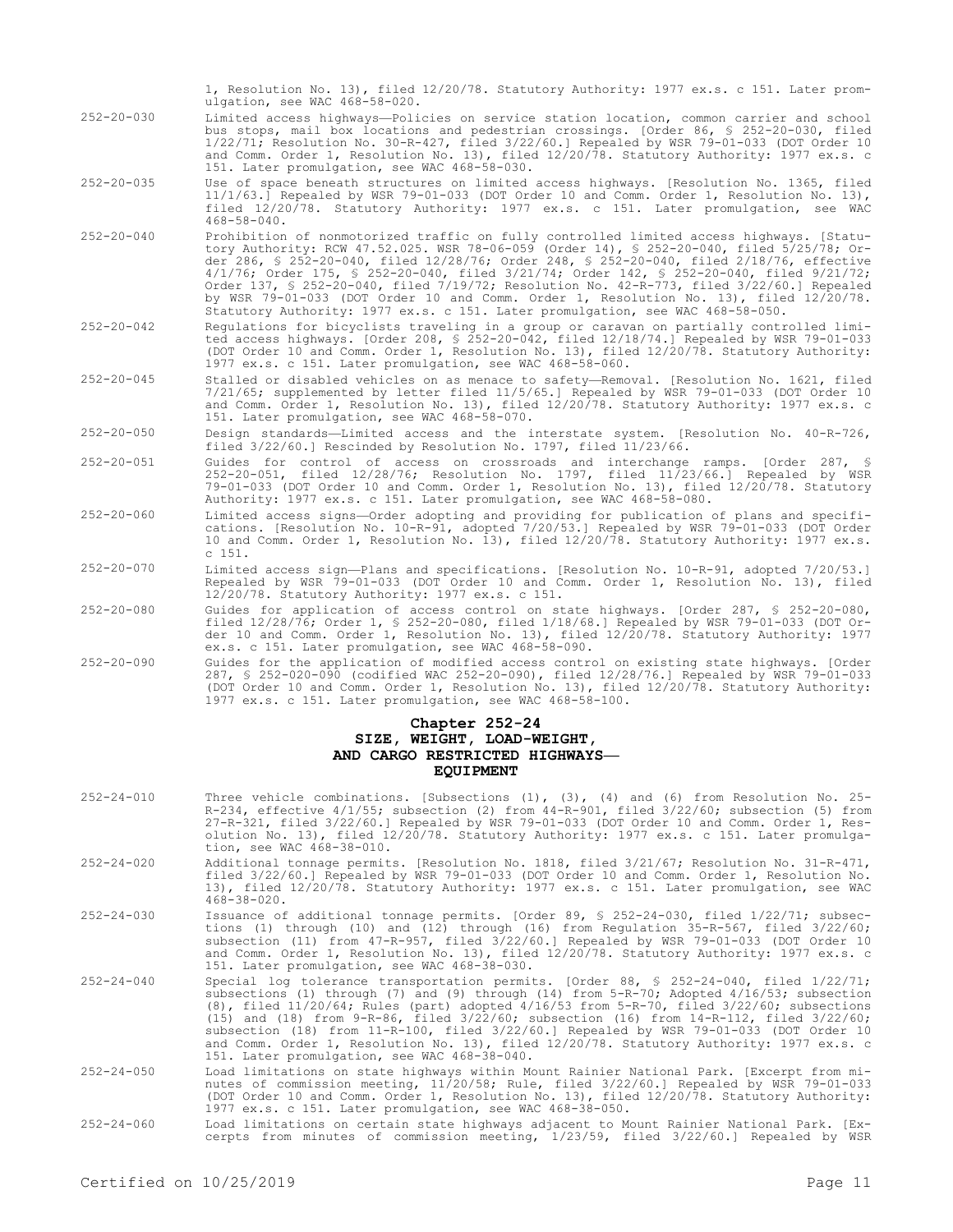|                  | 79-01-033 (DOT Order 10 and Comm. Order 1, Resolution No. 13), filed 12/20/78. Statutory<br>Authority: 1977 ex.s. c 151. Later promulgation, see WAC 468-38-060.                                                                                                                                                                                                                                                                                                                                                                              |
|------------------|-----------------------------------------------------------------------------------------------------------------------------------------------------------------------------------------------------------------------------------------------------------------------------------------------------------------------------------------------------------------------------------------------------------------------------------------------------------------------------------------------------------------------------------------------|
| $252 - 24 - 080$ | Cargo prohibition on reversible lane roadways. [Resolution No. 1902, filed 11/22/67;<br>Emergency Order, filed 9/25/67.] Repealed by WSR 79-01-033 (DOT Order 10 and Comm. Order<br>1, Resolution No. 13), filed 12/20/78. Statutory Authority: 1977 ex.s. c 151. Later prom-<br>ulgation, see WAC 468-38-070.                                                                                                                                                                                                                                |
| $252 - 24 - 090$ | Reservation of facilities for metro transit buses and three-person car pool. [Order 274,<br>\$ 252-24-090, filed $7/21/76$ ; Order 80, \$ 252-24-090, filed 11/27/70.] Repealed by WSR<br>79-01-033 (DOT Order 10 and Comm. Order 1, Resolution No. 13), filed 12/20/78. Statutory<br>Authority: 1977 ex.s. c 151. Later promulgation, see WAC 468-38-080.                                                                                                                                                                                    |
| $252 - 24 - 095$ | Reservation of facility for transit bus and car pool. [Order 316, § 252-24-095, filed<br>$5/19/77$ ; Order 233, § 252-24-095, filed 7/23/75; Order 224, § 252-24-095, filed 5/21/75;<br>Order 166, § 252-24-095, filed 11/20/73.] Repealed by WSR 79-01-033 (DOT Order 10 and<br>Comm. Order 1, Resolution No. 13), filed 12/20/78. Statutory Authority: 1977 ex.s. c 151.<br>Later promulgation, see WAC 468-38-090.                                                                                                                         |
| $252 - 24 - 100$ | Vehicle tire chains. [Excerpt from minutes of commission meeting, 9/22/55, filed<br>$3/22/60.$ ] Repealed by WSR 79-01-033 (DOT Order 10 and Comm. Order 1, Resolution No. 13),<br>filed 12/20/78. Statutory Authority: 1977 ex.s. c 151. Later promulgation, see WAC<br>$468 - 38 - 100$ .                                                                                                                                                                                                                                                   |
| $252 - 24 - 110$ | Bridge traffic limitations effective through August 31, 1982. [Order 322, § 252-24-110,<br>filed $8/19/77$ ; Order 145, § 252-24-110, filed $2/22/73$ ; Order 3, § 252-24-110, filed<br>4/17/68; Regulation, filed 10/22/65.] Repealed by WSR 79-01-033 (DOT Order 10 and Comm.<br>Order 1, Resolution No. 13), filed 12/20/78. Statutory Authority: 1977 ex.s. c 151. Later<br>promulgation, see WAC 468-38-110.                                                                                                                             |
| $252 - 24 - 120$ | Bridge traffic limitations effective through March 31, 1973 (additional). [Order 20, §<br>252-24-120, filed 10/23/68; Emergency Order 19, § 252-24-120, filed 9/30/68.] Repealed by<br>WSR 79-01-033 (DOT Order 10 and Comm. Order 1, Resolution No. 13), filed 12/20/78. Statu-<br>tory Authority: 1977 ex.s. c 151.                                                                                                                                                                                                                         |
| $252 - 24 - 150$ | Oversize mobile home transport regulations. [Statutory Authority: RCW 46.44.090. WSR<br>78-11-038 (Order 4, Resolution No. 33), § 252-24-150, filed 10/19/78; Order 318, §<br>252-24-150, filed 5/19/77; Order 281, § 252-24-150, filed 10/26/76; Order 90, §<br>252-24-150, filed 1/22/71; Order 70, \$ 252-24-150, filed 10/2/70.] Repealed by WSR<br>79-01-033 (DOT Order 10 and Comm. Order 1, Resolution No. 13), filed 12/20/78. Statutory<br>Authority: 1977 ex.s. c 151. Later promulgation, see WAC 468-38-120.                      |
| $252 - 24 - 160$ | Movement of units with widths over 10 feet but not over 12 feet. [Order 92, § 252-24-160,<br>filed $2/19/71$ ; Order 81, § 252-24-160, filed $11/27/70$ .] Repealed by Order 281, filed<br>10/26/76. Later promulgation, see WAC 252-24-150.                                                                                                                                                                                                                                                                                                  |
| $252 - 24 - 200$ | Emergency closure and load restrictions on state highways. [Order 171, § 252-24-200,<br>filed 11/29/73; Order 51, § 252-24-200, filed 1/23/70.] Repealed by WSR 79-01-033 (DOT<br>Order 10 and Comm. Order 1, Resolution No. 13), filed 12/20/78. Statutory Authority: 1977<br>ex.s. c 151. Later promulgation, see WAC 468-38-130.                                                                                                                                                                                                           |
| $252 - 24 - 210$ | Load limitation on State Route 11. [Order 269, § 252-24-210, filed 6/24/76; Order 100, §<br>$252 - 24 - 210$ , filed $5/20/71$ . Repealed by WSR 79-01-033 (DOT Order 10 and Comm. Order 1,<br>Resolution No. 13), filed 12/20/78. Statutory Authority: 1977 ex.s. c 151. Later promul-<br>qation, see WAC 468-38-140.                                                                                                                                                                                                                        |
| $252 - 24 - 300$ | Special permits for movement over state highways of overlegal size or weight loads. [Or-<br>der 186, § 252-24-300, filed 6/21/74; Order 93, § 252-24-300, filed 2/24/71.] Repealed by<br>WSR 79-01-033 (DOT Order 10 and Comm. Order 1, Resolution No. 13), filed 12/20/78. Statu-<br>tory Authority: 1977 ex.s. c 151. Later promulgation, see WAC 468-38-150.                                                                                                                                                                               |
| $252 - 24 - 303$ | Special permits for movement over state highways of overlegal size or weight loads-Lia-<br>bility of permittee. [Order 93, $\frac{1}{2}$ 252-24-303, filed 2/24/71.] Repealed by WSR 79-01-033<br>(DOT Order 10 and Comm. Order 1, Resolution No. 13), filed 12/20/78. Statutory Authority:<br>1977 ex.s. c 151. Later promulgation, see WAC 468-38-160.                                                                                                                                                                                      |
| $252 - 24 - 306$ | Special permits for movement over state highways of overlegal size or weight loads—Maxi-<br>mums for special permits. [Order 93, § 252-24-306, filed 2/24/71.] Repealed by WSR<br>79-01-033 (DOT Order 10 and Comm. Order 1, Resolution No. 13), filed 12/20/78. Statutory<br>Authority: 1977 ex.s. c 151. Later promulgation, see WAC 468-38-170.                                                                                                                                                                                            |
| $252 - 24 - 309$ | Special permits for movement over state highways of overlegal size or weight loads—Es-<br>cort car requirements. [Order 285, § 252-24-309, filed $12/1/76$ ; Order 138, § 252-24-309,<br>filed $7/19/72$ ; Order 93, § 252-24-309, filed $2/24/71$ .] Repealed by WSR 79-01-033 (DOT Or-<br>der 10 and Comm. Order 1, Resolution No. 13), filed 12/20/78. Statutory Authority: 1977<br>ex.s. c 151. Later promulgation, see WAC 468-38-180.                                                                                                   |
| $252 - 24 - 312$ | Special permits for movement over state highways of overlegal size or weight loads—Type<br>of escort cars. [Statutory Authority: RCW 46.44.090. WSR 78-11-037 (Order 3, Resolution<br>No. 32), § 252-24-312, filed 10/19/78; Order 285, § 252-24-312, filed 12/1/76; Order 138,<br>\$ 252-24-312, filed 7/19/72; Order 93, \$ 252-24-312, filed 2/24/71.] Repealed by WSR<br>79-01-033 (DOT Order 10 and Comm. Order 1, Resolution No. 13), filed 12/20/78. Statutory<br>Authority: 1977 ex.s. c 151. Later promulgation, see WAC 468-38-190. |
| $252 - 24 - 315$ | Special permits for movement over state highways of overlegal size or weight loads-<br>Flags. [Order 93, § 252-24-315, filed $2/24/71$ .] Repealed by WSR 79-01-033 (DOT Order 10<br>and Comm. Order 1, Resolution No. 13), filed 12/20/78. Statutory Authority: 1977 ex.s. c<br>151. Later promulgation, see WAC 468-38-315.                                                                                                                                                                                                                 |
| $252 - 24 - 318$ | Special permits for movement over state highways of overlegal size or weight loads—Qual-<br>ifications for flagman. [Order 93, § 252-24-318, filed 2/24/71.] Repealed by WSR<br>79-01-033 (DOT Order 10 and Comm. Order 1, Resolution No. 13), filed 12/20/78. Statutory<br>Authority: 1977 ex.s. c 151. Later promulgation, see WAC 468-38-210.                                                                                                                                                                                              |
| $252 - 24 - 321$ | Special permits for movement over state highways of overlegal size or weight loads-Du-<br>ties of flagman. [Order 93, § 252-24-321, filed $2/24/71$ .] Repealed by WSR 79-01-033 (DOT<br>Order 10 and Comm. Order 1, Resolution No. 13), filed 12/20/78. Statutory Authority: 1977<br>ex.s. c 151. Later promulgation, see WAC 468-38-220.                                                                                                                                                                                                    |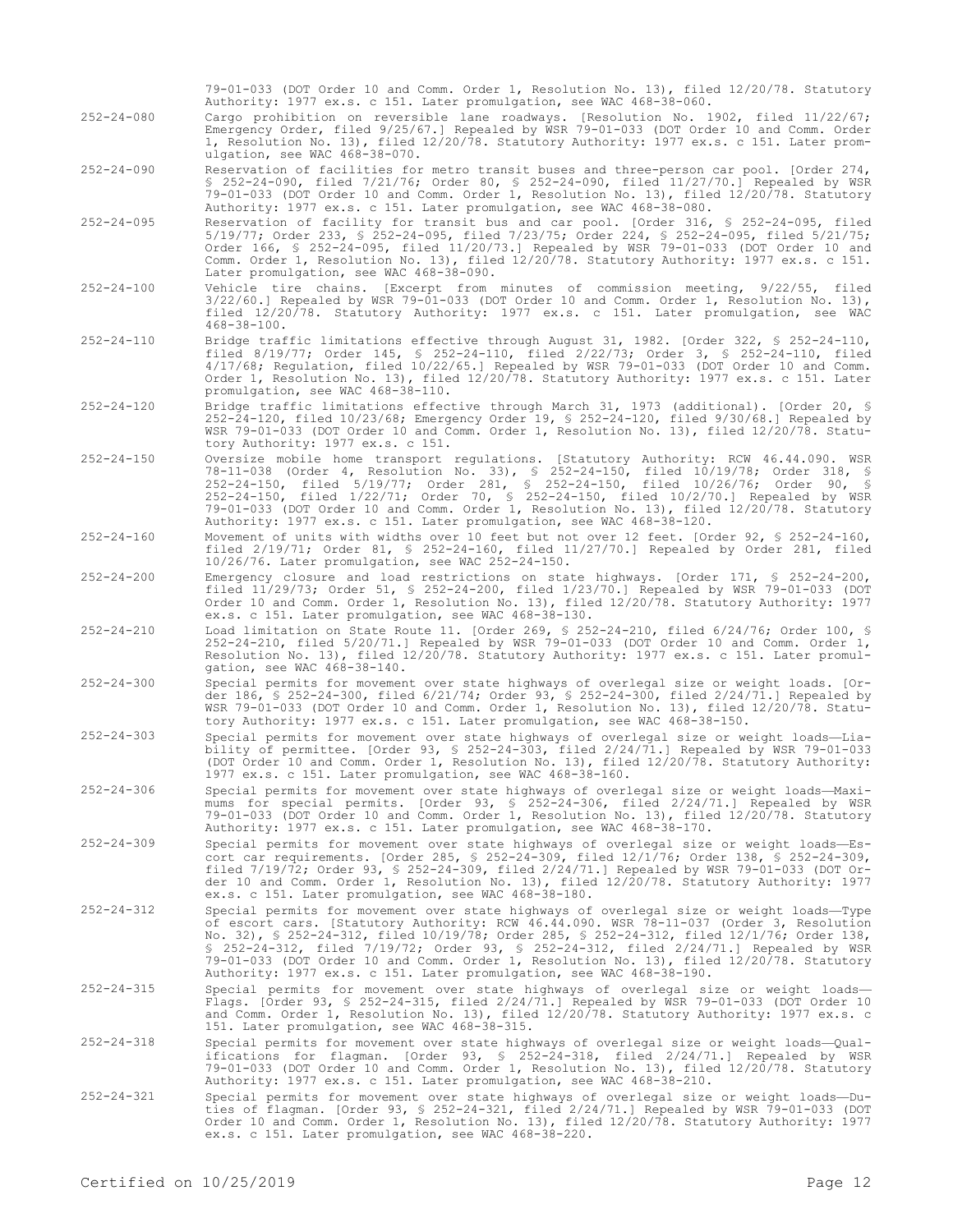- 252-24-324 Special permits for movement over state highways of overlegal size or weight loads—Amber lights on escort vehicles. [Order 93, § 252-24-324, filed 2/24/71.] Repealed by WSR 79-01-033 (DOT Order 10 and Comm. Order 1, Resolution No. 13), filed 12/20/78. Statutory Authority: 1977 ex.s. c 151. Later promulgation, see WAC 468-38-230.
- 252-24-327 Special permits for movement over state highways of overlegal size or weight loads— Signs. [Order 138, § 252-24-327, filed 7/19/72; Order 93, § 252-24-327, filed 2/24/71.] Repealed by WSR 79-01-033 (DOT Order 10 and Comm. Order 1, Resolution No. 13), filed 12/20/78. Statutory Authority: 1977 ex.s. c 151. Later promulgation, see WAC 468-38-240.
- 252-24-330 Special permits for movement over state highways of overlegal size or weight loads—Twoway radio. [Order 93, § 252-24-330, filed 2/24/71.] Repealed by WSR 79-01-033 (DOT Order 10 and Comm. Order 1, Resolution No. 13), filed 12/20/78. Statutory Authority: 1977 ex.s. c 151. Later promulgation, see WAC 468-38-250.
- 252-24-333 Special permits for movement over state highways of overlegal size or weight loads—Days upon which permit movements are prohibited. [Order 138, § 252-24-333, filed 7/19/72; Order 93, § 252-24-333, filed 2/24/71.] Repealed by WSR 79-01-033 (DOT Order 10 and Comm. Order 1, Resolution No. 13), filed 12/20/78. Statutory Authority: 1977 ex.s. c 151. Later promulgation, see WAC 468-38-260.
- 252-24-336 Special permits for movement over state highways of overlegal size or weight loads—Permits not issued on Saturdays, Sundays or holidays. [Order 93, § 252-24-336, filed 2/24/71.] Repealed by WSR 79-01-033 (DOT Order 10 and Comm. Order 1, Resolution No. 13), filed 12/20/78. Statutory Authority: 1977 ex.s. c 151. Later promulgation, see WAC 468-38-270.
- 252-24-339 Special permits for movement over state highways of overlegal size or weight loads—Winter road restrictions. [Order 284, § 252-24-339, filed 12/1/76; Order 93, § 252-24-339, filed 2/24/71.] Repealed by WSR 79-01-033 (DOT Order 10 and Comm. Order 1, Resolution No. 13), filed 12/20/78. Statutory Authority: 1977 ex.s. c 151. Later promulgation, see WAC 468-38-280.
- 252-24-342 Special permits for movement over state highways of overlegal size or weight loads— Night-time movements prohibited. [Order 93, § 252-24-342, filed 2/24/71.] Repealed by WSR 79-01-033 (DOT Order 10 and Comm. Order 1, Resolution No. 13), filed 12/20/78. Statutory Authority: 1977 ex.s. c 151. Later promulgation, see WAC 468-38-290.
- 252-24-345 Special permits for movement over state highways of overlegal size or weight loads—Hours movements not allowed. [Order 93, § 252-24-345, filed 2/24/71.] Repealed by WSR 79-01-033 (DOT Order 10 and Comm. Order 1, Resolution No. 13), filed 12/20/78. Statutory Authority: 1977 ex.s. c 151. Later promulgation, see WAC 468-38-300.
- 252-24-348 Special permits for movement over state highways of overlegal size or weight loads—Adverse weather. [Order 93, § 252-24-348, filed 2/24/71.] Repealed by WSR 79-01-033 (DOT Order 10 and Comm. Order 1, Resolution No. 13), filed 12/20/78. Statutory Authority: 1977 ex.s. c 151. Later promulgation, see WAC 468-38-310.
- 252-24-351 Special permits for movement over state highways of overlegal size or weight loads—Patrol may restrict movements. [Order 93, § 252-24-351, filed 2/24/71.] Repealed by WSR 79-01-033 (DOT Order 10 and Comm. Order 1, Resolution No. 13), filed 12/20/78. Statutory Authority: 1977 ex.s. c 151. Later promulgation, see WAC 468-38-320.
- 252-24-354 Special permits for movement over state highways of overlegal size or weight loads—Consideration of traveling public. [Order 93, § 252-24-354, filed 2/24/71.] Repealed by WSR 79-01-033 (DOT Order 10 and Comm. Order 1, Resolution No. 13), filed 12/20/78. Statutory Authority: 1977 ex.s. c 151. Later promulgation, see WAC 468-38-330.
- 252-24-357 Special permits for movement over state highways of overlegal size or weight loads—Speed limits. [Order 138, § 252-24-357, filed 7/19/72; Order 93, § 252-24-357, filed 2/24/71.] Repealed by WSR 79-01-033 (DOT Order 10 and Comm. Order 1, Resolution No. 13), filed 12/20/78. Statutory Authority: 1977 ex.s. c 151. Later promulgation, see WAC 468-38-340.
- 252-24-360 Special permits for movement over state highways of overlegal size or weight loads—Lane of travel. [Order 93, § 252-24-360, filed 2/24/71.] Repealed by WSR 79-01-033 (DOT Order 10 and Comm. Order 1, Resolution No. 13), filed 12/20/78. Statutory Authority: 1977 ex.s. c 151. Later promulgation, see WAC 468-38-350.
- 252-24-363 Special permits for movement over state highways of overlegal size or weight loads—Moves in convoy. [Order 93, § 252-24-363, filed 2/24/71.] Repealed by WSR 79-01-033 (DOT Order 10 and Comm. Order 1, Resolution No. 13), filed 12/20/78. Statutory Authority: 1977 ex.s. c 151. Later promulgation, see WAC 468-38-360.
- 252-24-366 Special permits for movement over state highways of overlegal size or weight loads—Loading restrictions and requirements. [Order 186, § 252-24-366, filed 6/21/74; Order 93, § 252-24-366, filed 2/24/71.] Repealed by WSR 79-01-033 (DOT Order 10 and Comm. Order 1, Resolution No. 13), filed 12/20/78. Statutory Authority: 1977 ex.s. c 151. Later promulgation, see WAC 468-38-370.
- 252-24-369 Special permits for movement over state highways of overlegal size or weight loads—Construction equipment. [Order 93, § 252-24-369, filed 2/24/71.] Repealed by WSR 79-01-033 (DOT Order 10 and Comm. Order 1, Resolution No. 13), filed 12/20/78. Statutory Authority: 1977 ex.s. c 151. Later promulgation, see WAC 468-38-380.

252-24-372 Special permits for movement over state highways of overlegal size or weight loads—Special equipment. [Order 93, § 252-24-372, filed 2/24/71.] Repealed by WSR 79-01-033 (DOT<br>Order 10 and Comm. Order 1, Resolution No. 13), filed 12/20/78. Statutory Authority: 1977<br>ex.s. c 151. Later promulgation, see WAC 468

- 252-24-375 Special permits for movement over state highways of overlegal size or weight loads— Brakes—Requirements. [Order 93, § 252-24-375, filed 2/24/71.] Repealed by WSR 79-01-033 (DOT Order 10 and Comm. Order 1, Resolution No. 13), filed 12/20/78. Statutory Authority: 1977 ex.s. c 151. Later promulgation, see WAC 468-38-400.
- 252-24-378 Special permits for movement over state highways of overlegal size or weight loads— Lights—Stop and turn signals. [Order 93, § 252-24-378, filed 2/24/71.] Repealed by WSR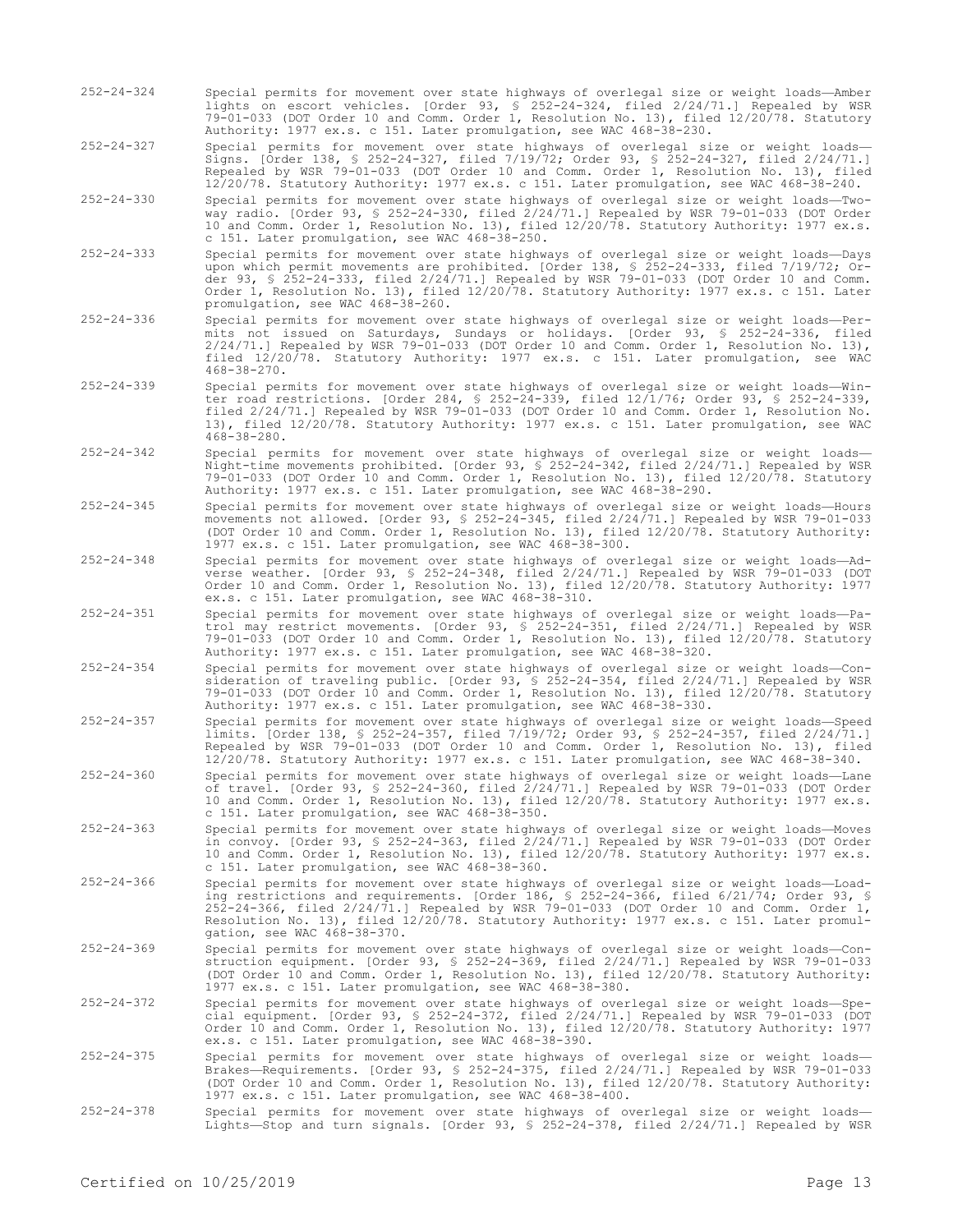|                  | 79-01-033 (DOT Order 10 and Comm. Order 1, Resolution No. 13), filed 12/20/78. Statutory<br>Authority: 1977 ex.s. c 151. Later promulgation, see WAC 468-38-410.                                                                                                                                                                                |
|------------------|-------------------------------------------------------------------------------------------------------------------------------------------------------------------------------------------------------------------------------------------------------------------------------------------------------------------------------------------------|
| $252 - 24 - 381$ | Special permits for movement over state highways of overlegal size or weight loads-Safe-<br>ty chains and devices. [Order 93, § 252-24-381, filed 2/24/71.] Repealed by WSR 79-01-033<br>(DOT Order 10 and Comm. Order 1, Resolution No. 13), filed 12/20/78. Statutory Authority:<br>1977 ex.s. c 151. Later promulgation, see WAC 468-38-420. |
| $252 - 24 - 384$ | Special permits for movement over state highways of overlegal size or weight loads-Draw-<br>bar-Towlines. [Order 93, § 252-24-384, filed $2/24/71$ .] Repealed by WSR 79-01-033 (DOT<br>Order 10 and Comm. Order 1, Resolution No. 13), filed 12/20/78. Statutory Authority: 1977<br>ex.s. c 151. Later promulgation, see WAC 468-38-430.       |
| $252 - 24 - 387$ | Special permits for movement over state highways of overlegal size or weight loads-<br>Buildings. [Order 93, § 252-24-387, filed 2/24/71.] Repealed by WSR 79-01-033 (DOT Order<br>10 and Comm. Order 1, Resolution No. 13), filed 12/20/78. Statutory Authority: 1977 ex.s.<br>c 151. Later promulgation, see WAC 468-38-440.                  |
| $252 - 24 - 390$ | Special permits for movement over state highways of overlegal size or weight loads-Tri-<br>ple saddlemounts. [Order 93, § 252-24-390, filed $2/24/71$ .] Repealed by WSR 79-01-033 (DOT<br>Order 10 and Comm. Order 1, Resolution No. 13), filed 12/20/78. Statutory Authority: 1977<br>ex.s. c 151. Later promulgation, see WAC 468-38-450.    |
| $252 - 24 - 393$ | Farm implements. [Order 228, § 252-24-393, filed 5/21/75; Order 170, § 252-24-393, filed<br>11/20/73; Order 153, § 252-24-393, filed 6/15/73.] Repealed by WSR 79-01-033 (DOT Order<br>10 and Comm. Order 1, Resolution No. 13), filed 12/20/78. Statutory Authority: 1977 ex.s.<br>c 151. Later promulgation, see WAC 468-38-460.              |
| $252 - 24 - 396$ | Special permits for movement over state highways for consecutive groups of tandem axles.<br>[Order 275, § 252-24-396, filed 8/19/76.] Repealed by WSR 79-01-033 (DOT Order 10 and<br>Comm. Order 1, Resolution No. 13), filed 12/20/78. Statutory Authority: 1977 ex.s. c 151.                                                                  |

#### **Chapter 252-28 TRAFFIC CONTROLS— CONSTRUCTION AND MAINTENANCE OPERATIONS**

**Reviser's note:** By adoption of Emergency Order 128, filed 2/28/72, Permanent Order 132, filed 3/22/72, and Resolution No. 2490 concerning the adoption of the "Manual on Uniform Traffic Control Devices for Streets and Highways," some sections of Title 252 WAC were made effective upon an optional basis. In particular chapter 252-28 WAC was repealed, effective December 31, 1977. See reviser's note - Appendix to "Manual on Uniform Traffic Control Devices for Streets and Highways" for amendment dates to the above.

- 252-28-010 Introduction. [Resolution No. 1391 (part), filed 11/26/63; Resolution No. 1103 (part), filed 6/26/61.] Repealed by Order 132(1), Resolution No. 2490, filed 3/22/72, effective 12/31/77. Later promulgation, see chapter 252-990 WAC.
- 252-28-020 General requirements. [Resolution No. 1391 (part), filed 11/26/63; Resolution No. 1103 (part), filed 6/26/63.] Repealed by Order 132(1), Resolution No. 2490, filed 3/22/72, effective 12/31/77. Later promulgation, see chapter 252-990 WAC.
- 252-28-025 Maintenance of traffic control devices. [Resolution No. 1391 (part), filed 11/26/63; Resolution No. 1103 (part), filed 6/26/63.] Repealed by Order 132(1), Resolution No. 2490, filed 3/22/72, effective 12/31/77. Later promulgation, see chapter 252-990 WAC.
- 252-28-030 Design of signs. [Resolution No. 1391 (part), filed 11/26/63; Resolution No. 1103 (part), filed 6/26/63.] Repealed by Order 132(1), Resolution No. 2490, filed 3/22/72, effective 12/31/77. Later promulgation, see chapter 252-990 WAC.
- 252-28-035 Illumination and reflectorization. [Resolution No. 1391 (part), filed 11/26/63; Resolution No. 1103 (part), filed 6/26/63.] Repealed by Order 132(1), Resolution No. 2490, filed 3/22/72, effective 12/31/77. Later promulgation, see chapter 252-990 WAC.
- 252-28-040 Position of signs. [Resolution No. 1391 (part), filed 11/26/63; Resolution No. 1103 (part), filed 6/26/63.] Repealed by Order 132(1), Resolution No. 2490, filed 3/22/72, effective 12/31/77. Later promulgation, see chapter 252-990 WAC.
- 252-28-045 Erection of signs. [Resolution No. 1391 (part), filed 11/26/63; Resolution No. 1103 (part), filed 6/26/63.] Repealed by Order 132(1), Resolution No. 2490, filed 3/22/72, effective 12/31/77. Later promulgation, see chapter 252-990 WAC.
- 252-28-050 Authority. [Resolution No. 1391 (part), filed 11/26/63; Resolution No. 1103 (part), filed 6/26/63.] Repealed by Order 132(1), Resolution No. 2490, filed 3/22/72, effective 12/31/77. Later promulgation, see chapter 252-990 WAC.
- 252-28-055 Design of regulatory signs. [Resolution No. 1391 (part), filed 11/26/63; Resolution No. 1103 (part), filed 6/26/63.] Repealed by Order 132(1), Resolution No. 2490, filed 3/22/72, effective 12/31/77. Later promulgation, see chapter 252-990 WAC.
- 252-28-060 Application of regulatory signs. [Resolution No. 1391 (part), filed 11/26/63; Resolution No. 1103 (part), filed 6/26/63.] Repealed by Order 132(1), Resolution No. 2490, filed 3/22/72, effective 12/31/77. Later promulgation, see chapter 252-990 WAC.
- 252-28-065 Road closed sign (R10-2). [Resolution No. 1391 (part), filed 11/26/63; Resolution No. 1103 (part), filed 6/26/63.] Repealed by Order 132(1), Resolution No. 2490, filed 3/22/72, effective 12/31/77. Later promulgation, see chapter 252-990 WAC.
- 252-28-070 Local traffic only sign (R10-3). [Resolution No. 1391 (part), filed 11/26/63; Resolution No. 1103 (part), filed 6/26/63.] Repealed by Order 132(1), Resolution No. 2490, filed 3/22/72, effective 12/31/77. Later promulgation, see chapter 252-990 WAC.
- 252-28-073 Weight limit sign (R10-4). [Resolution No. 1391 (part), filed 11/26/63; Resolution No. 1103 (part), filed 6/26/63.] Repealed by Order 132(1), Resolution No. 2490, filed 3/22/72, effective 12/31/77. Later promulgation, see chapter 252-990 WAC.
- 252-28-075 Two way traffic ahead sign (R6-3). [Resolution No. 1391 (part), filed 11/26/63; Resolution No. 1103 (part), filed 6/26/63.] Repealed by Order 132(1), Resolution No. 2490, filed 3/22/72, effective 12/31/77. Later promulgation, see chapter 252-990 WAC.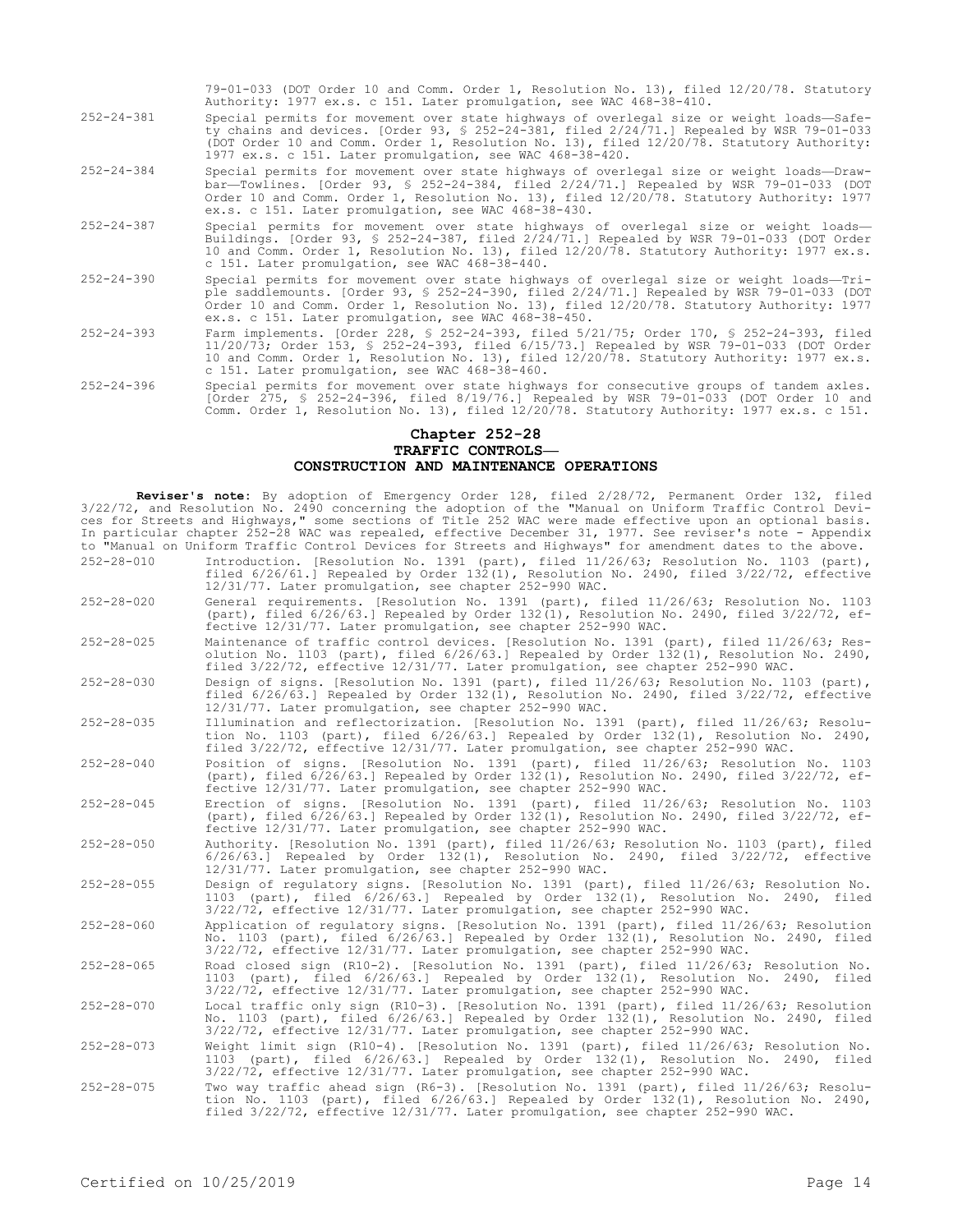252-28-080 Two way traffic sign (R6-5). [Resolution No. 1391 (part), filed 11/26/63; Resolution No. 1103 (part), filed 6/26/63.] Repealed by Order 132(1), Resolution No. 2490, filed 3/22/72, effective 12/31/77. Later promulgation, see chapter 252-990 WAC.

252-28-085 Special regulatory signs. [Resolution No. 1391 (part), filed 11/26/63; Resolution No. 1103 (part), filed 6/26/63.] Repealed by Order 132(1), Resolution No. 2490, filed 3/22/72, effective 12/31/77. Later promulgation, see chapter 252-990 WAC.

252-28-090 Function of warning signs. [Resolution No. 1391 (part), filed 11/26/63; Resolution No. 1103 (part), filed 6/26/63.] Repealed by Order 132(1), Resolution No. 2490, filed 3/22/72, effective 12/31/77. Later promulgation, see chapter 252-990 WAC.

252-28-095 Design of warning signs. [Resolution No. 1391 (part), filed 11/26/63; Resolution No. 1103 (part), filed 6/26/63.] Repealed by Order 132(1), Resolution No. 2490, filed 3/22/72, effective 12/31/77. Later promulgation, see chapter 252-990 WAC.

252-28-100 Dimensions of warning signs. [Resolution No. 1391 (part), filed 11/26/63; Resolution No. 1103 (part), filed 6/26/63.] Repealed by Order 132(1), Resolution No. 2490, filed 3/22/72, effective 12/31/77. Later promulgation, see chapter 252-990 WAC.

252-28-105 Construction approach warning signs. [Resolution No. 1391 (part), filed 11/26/63; Resolution No. 1103 (part), filed 6/26/63.] Repealed by Order 132(1), Resolution No. 2490, filed 3/22/72, effective 12/31/77. Later promulgation, see chapter 252-990 WAC.

- 252-28-110 Application of construction approach warning signs. [Resolution No. 1391 (part), filed 11/26/63; Resolution No. 1103 (part), filed 6/26/63.] Repealed by Order 132(1), Resolution No. 2490, filed 3/22/72, effective 12/31/77. Later promulgation, see chapter 252-990 WAC.
- 252-28-115 Advance road construction sign (W20-1). [Resolution No. 1391 (part), filed 11/26/63; Resolution No. 1103 (part), filed 6/26/63.] Repealed by Order 132(1), Resolution No. 2490, filed 3/22/72, effective 12/31/77. Later promulgation, see chapter 252-990 WAC.

252-28-120 Advance detour signs (W20-2). [Resolution No. 1391 (part), filed 11/26/63; Resolution No. 1103 (part), filed 6/26/63.] Repealed by Order 132(1), Resolution No. 2490, filed 3/22/72, effective 12/31/77. Later promulgation, see chapter 252-990 WAC.

252-28-125 Advance road closed sign (W20-3). [Resolution No. 1391 (part), filed 11/26/63; Resolution No. 1103 (part), filed 6/26/63.] Repealed by Order 132(1), Resolution No. 2490, filed 3/22/72, effective 12/31/77. Later promulgation, see chapter 252-990 WAC.

252-28-130 Advance one lane road sign (W20-4). [Resolution No. 1391 (part), filed 11/26/63; Resolution No. 1103 (part), filed 6/26/63.] Repealed by Order 132(1), Resolution No. 2490, filed 3/22/72, effective 12/31/77. Later promulgation, see chapter 252-990 WAC.

252-28-135 Advance lane closed sign (W20-5). [Resolution No. 1391 (part), filed 11/26/63; Resolution No. 1103 (part), filed 6/26/63.] Repealed by Order 132(1), Resolution No. 2490, filed 3/22/72, effective 12/31/77. Later promulgation, see chapter 252-990 WAC.

252-28-140 Advance single lane sign (W20-6). [Resolution No. 1391 (part), filed 11/26/63; Resolution No. 1103 (part), filed 6/26/63.] Repealed by Order 132(1), Resolution No. 2490, filed 3/22/72, effective 12/31/77. Later promulgation, see chapter 252-990 WAC.

252-28-145 Advance flagman sign (W20-7). [Resolution No. 1391 (part), filed 11/26/63; Resolution No. 1103 (part), filed 6/26/63.] Repealed by Order 132(1), Resolution No. 2490, filed 3/22/72, effective 12/31/77. Later promulgation, see chapter 252-990 WAC.

- 252-28-150 Maintenance and minor construction warning signs. [Resolution No. 1391 (part), filed 11/26/63; Resolution No. 1103 (part), filed 6/26/63.] Repealed by Order 132(1), Resolution No. 2490, filed 3/22/72, effective 12/31/77. Later promulgation, see chapter 252-990  $WAP$
- 252-28-155 Men working sign (W21-1). [Resolution No. 1391 (part), filed 11/26/63; Resolution No. 1103 (part), filed 6/26/63.] Repealed by Order 132(1), Resolution No. 2490, filed 3/22/72, effective 12/31/77. Later promulgation, see chapter 252-990 WAC.

252-28-160 Fresh oil sign (W21-2). [Resolution No. 1391 (part), filed 11/26/63; Resolution No. 1103 (part), filed 6/26/63.] Repealed by Order 132(1), Resolution No. 2490, filed 3/22/72, effective 12/31/77. Later promulgation, see chapter 252-990 WAC.

252-28-165 Road machinery ahead sign (W21-3). [Resolution No. 1391 (part), filed 11/26/63; Resolution No. 1103 (part), filed 6/26/63.] Repealed by Order 132(1), Resolution No. 2490, filed 3/22/72, effective 12/31/77. Later promulgation, see chapter 252-990 WAC.

252-28-170 Road work ahead sign (W21-4). [Resolution No. 1391 (part), filed 11/26/63; Resolution No. 1103 (part), filed 6/26/63.] Repealed by Order 132(1), Resolution No. 2490, filed 3/22/72, effective 12/31/77. Later promulgation, see chapter 252-990 WAC.

252-28-175 Shoulder work ahead sign (W21-5). [Resolution No. 1391 (part), filed 11/26/63; Resolution No. 1103 (part), filed 6/26/63.] Repealed by Order 132(1), Resolution No. 2490, filed 3/22/72, effective 12/31/77. Later promulgation, see chapter 252-990 WAC.

252-28-180 Survey party sign (W21-6). [Resolution No. 1391 (part), filed 11/26/63; Resolution No. 1103 (part), filed 6/26/63.] Repealed by Order 132(1), Resolution No. 2490, filed 3/22/72, effective 12/31/77. Later promulgation, see chapter 252-990 WAC.

252-28-185 Other warning signs. [Resolution No. 1391 (part), filed 11/26/63; Resolution No. 1103 (part), filed 6/26/63.] Repealed by Order 132(1), Resolution No. 2490, filed 3/22/72, effective 12/31/77. Later promulgation, see chapter 252-990 WAC.

252-28-190 Advisory speed plate (W13-1). [Resolution No. 1391 (part), filed 11/26/63; Resolution No. 1103 (part), filed 6/26/63.] Repealed by Order 132(1), Resolution No. 2490, filed 3/22/72, effective 12/31/77. Later promulgation, see chapter 252-990 WAC.

252-28-195 Application of guide signs. [Resolution No. 1391 (part), filed 11/26/63; Resolution No. 1103 (part), filed 6/26/63.] Repealed by Order 132(1), Resolution No. 2490, filed 3/22/72, effective 12/31/77. Later promulgation, see chapter 252-990 WAC.

252-28-200 Length of construction sign (G20-1). [Resolution No. 1391 (part), filed 11/26/63; Resolu-tion No. 1103 (part), filed 6/26/63.] Repealed by Order 132(1), Resolution No. 2490, filed 3/22/72, effective 12/31/77. Later promulgation, see chapter 252-990 WAC.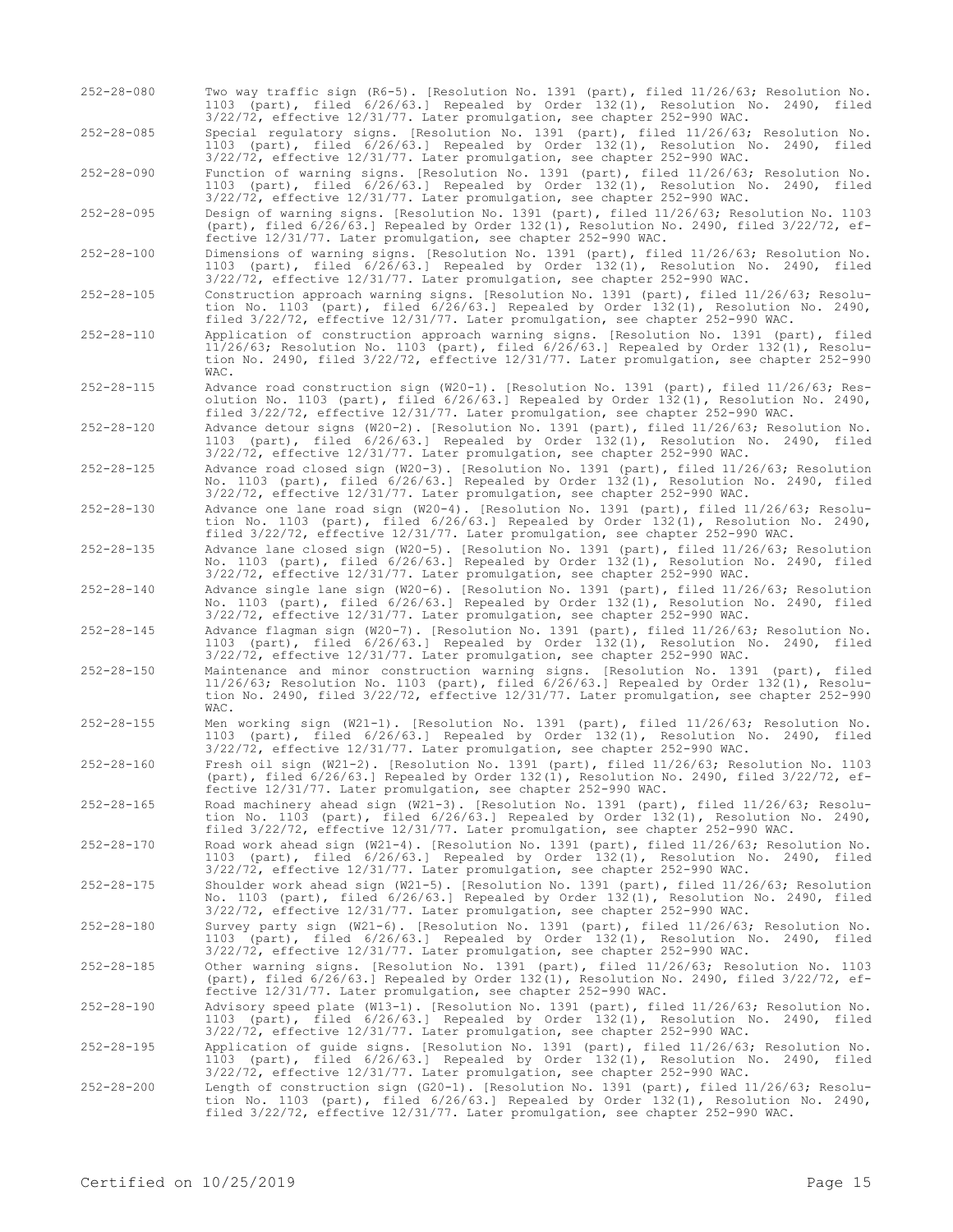252-28-205 End construction sign (G20-2). [Resolution No. 1391 (part), filed 11/26/63; Resolution No. 1103 (part), filed 6/26/63.] Repealed by Order 132(1), Resolution No. 2490, filed 3/22/72, effective 12/31/77. Later promulgation, see chapter 252-990 WAC. 252-28-210 End road work sign (G20-3). [Resolution No. 1391 (part), filed 11/26/63; Resolution No. 1103 (part), filed 6/26/63.] Repealed by Order 132(1), Resolution No. 2490, filed 3/22/72, effective 12/31/77. Later promulgation, see chapter 252-990 WAC. 252-28-215 Detour arrow sign (M5-7). [Resolution No. 1391 (part), filed 11/26/63; Resolution No. 1103 (part), filed 6/26/63.] Repealed by Order 132(1), Resolution No. 2490, filed 3/22/72, effective 12/31/77. Later promulgation, see chapter 252-990 WAC. 252-28-220 Pilot car sign (G20-4). [Resolution No. 1391 (part), filed 11/26/63; Resolution No. 1103 (part), filed 6/26/63.] Repealed by Order 132(1), Resolution No. 2490, filed 3/22/72, effective 12/31/77. Later promulgation, see chapter 252-990 WAC. 252-28-250 Function. [Resolution No. 1391 (part), filed 11/26/63; Resolution No. 1103 (part), filed 6/26/63.] Repealed by Order 132(1), Resolution No. 2490, filed 3/22/72, effective 12/31/77. Later promulgation, see chapter 252-990 WAC. 252-28-255 Application of barricades. [Resolution No. 1391 (part), filed 11/26/63; Resolution No. 1103 (part), filed 6/26/63.] Repealed by Order 132(1), Resolution No. 2490, filed 3/22/72, effective 12/31/77. Later promulgation, see chapter 252-990 WAC. 252-28-260 Design of barricades. [Resolution No. 1391 (part), filed 11/26/63; Resolution No. 1103 (part), filed 6/26/63.] Repealed by Order 132(1), Resolution No. 2490, filed 3/22/72, effective 12/31/77. Later promulgation, see chapter 252-990 WAC. 252-28-265 Construction of barricades. [Resolution No. 1391 (part), filed 11/26/63; Resolution No. 1103 (part), filed 6/26/63.] Repealed by Order 132(1), Resolution No. 2490, filed 3/22/72, effective 12/31/77. Later promulgation, see chapter 252-990 WAC. 252-28-270 Wing barricades. [Resolution No. 1391 (part), filed 11/26/63; Resolution No. 1103 (part), filed 6/26/63.] Repealed by Order 132(1), Resolution No. 2490, filed 3/22/72, effective 12/31/77. Later promulgation, see chapter 252-990 WAC. 252-28-273 Signs on barricades. [Resolution No. 1391 (part), filed 11/26/63; Resolution No. 1103 (part), filed 6/26/63.] Repealed by Order 132(1), Resolution No. 2490, filed 3/22/72, effective 12/31/77. Later promulgation, see chapter 252-990 WAC. 252-28-275 Cones and drums. [Resolution No. 1391 (part), filed 11/26/63; Resolution No. 1103 (part), filed 6/26/63.] Repealed by Order 132(1), Resolution No. 2490, filed 3/22/72, effective 12/31/77. Later promulgation, see chapter 252-990 WAC. 252-28-280 Sandbags. [Resolution No. 1391 (part), filed 11/26/63; Resolution No. 1103 (part), filed 6/26/63.] Repealed by Order 132(1), Resolution No. 2490, filed 3/22/72, effective 12/31/77. Later promulgation, see chapter 252-990 WAC. 252-28-285 Delineators. [Resolution No. 1391 (part), filed 11/26/63; Resolution No. 1103 (part), filed 6/26/63.] Repealed by Order 132(1), Resolution No. 2490, filed 3/22/72, effective 12/31/77. Later promulgation, see chapter 252-990 WAC. 252-28-290 Pavement markings. [Resolution No. 1391 (part), filed 11/26/63; Resolution No. 1103 (part), filed 6/26/63.] Repealed by Order 132(1), Resolution No. 2490, filed 3/22/72, effective 12/31/77. Later promulgation, see chapter 252-990 WAC. 252-28-300 Hazard warning lighting. [Resolution No. 1391 (part), filed 11/26/63; Resolution No. 1103 (part), filed 6/26/63.] Repealed by Order 132(1), Resolution No. 2490, filed 3/22/72, effective 12/31/77. Later promulgation, see chapter 252-990 WAC. 252-28-305 Torches and lanterns. [Resolution No. 1391 (part), filed 11/26/63; Resolution No. 1103 (part), filed 6/26/63.] Repealed by Order 132(1), Resolution No. 2490, filed 3/22/72, effective 12/31/77. Later promulgation, see chapter 252-990 WAC. 252-28-310 Flashers. [Resolution No. 1391 (part), filed 11/26/63; Resolution No. 1103 (part), filed 6/26/63.] Repealed by Order 132(1), Resolution No. 2490, filed 3/22/72, effective 12/31/77. Later promulgation, see chapter 252-990 WAC. 252-28-315 Electric lights. [Resolution No. 1391 (part), filed 11/26/63; Resolution No. 1103 (part), filed 6/26/63.] Repealed by Order 132(1), Resolution No. 2490, filed 3/22/72, effective 12/31/77. Later promulgation, see chapter 252-990 WAC. 252-28-350 Taper rates. [Resolution No. 1391 (part), filed 11/26/63; Resolution No. 1103 (part), filed 6/26/63.] Repealed by Order 132(1), Resolution No. 2490, filed 3/22/72, effective 12/31/77. Later promulgation, see chapter 252-990 WAC. 252-28-355 Multiple closings. [Resolution No. 1391 (part), filed 11/26/63; Resolution No. 1103 (part), filed 6/26/63.] Repealed by Order 132(1), Resolution No. 2490, filed 3/22/72, effective 12/31/77. Later promulgation, see chapter 252-990 WAC. 252-28-360 Hand signaling devices. [Resolution No. 1391 (part), filed 11/26/63; Resolution No. 1103 (part), filed 6/26/63.] Repealed by Order 132(1), Resolution No. 2490, filed 3/22/72, effective 12/31/77. Later promulgation, see chapter 252-990 WAC. 252-28-365 Choice of flagmen. [Resolution No. 1391 (part), filed 11/26/63; Resolution No. 1103 (part), filed 6/26/63.] Repealed by Order 132(1), Resolution No. 2490, filed 3/22/72, effective 12/31/77. Later promulgation, see chapter 252-990 WAC. 252-28-370 Flagman stations. [Resolution No. 1391 (part), filed 11/26/63; Resolution No. 1103 (part), filed 6/26/63.] Repealed by Order 132(1), Resolution No. 2490, filed 3/22/72, effective 12/31/77. Later promulgation, see chapter 252-990 WAC. 252-28-375 Flagging procedures. [Resolution No. 1391 (part), filed 11/26/63; Resolution No. 1103 (part), filed 6/26/63.] Repealed by Order 132(1), Resolution No. 2490, filed 3/22/72, ef-fective 12/31/77. Later promulgation, see chapter 252-990 WAC. 252-28-380 Coordinating movements. [Resolution No. 1391 (part), filed 11/26/63; Resolution No. 1103 (part), filed 6/26/63.] Repealed by Order 132(1), Resolution No. 2490, filed 3/22/72, effective 12/31/77. Later promulgation, see chapter 252-990 WAC. 252-28-385 Flagman control. [Resolution No. 1391 (part), filed 11/26/63; Resolution No. 1103 (part), filed 6/26/63.] Repealed by Order 132(1), Resolution No. 2490, filed 3/22/72, effective 12/31/77. Later promulgation, see chapter 252-990 WAC.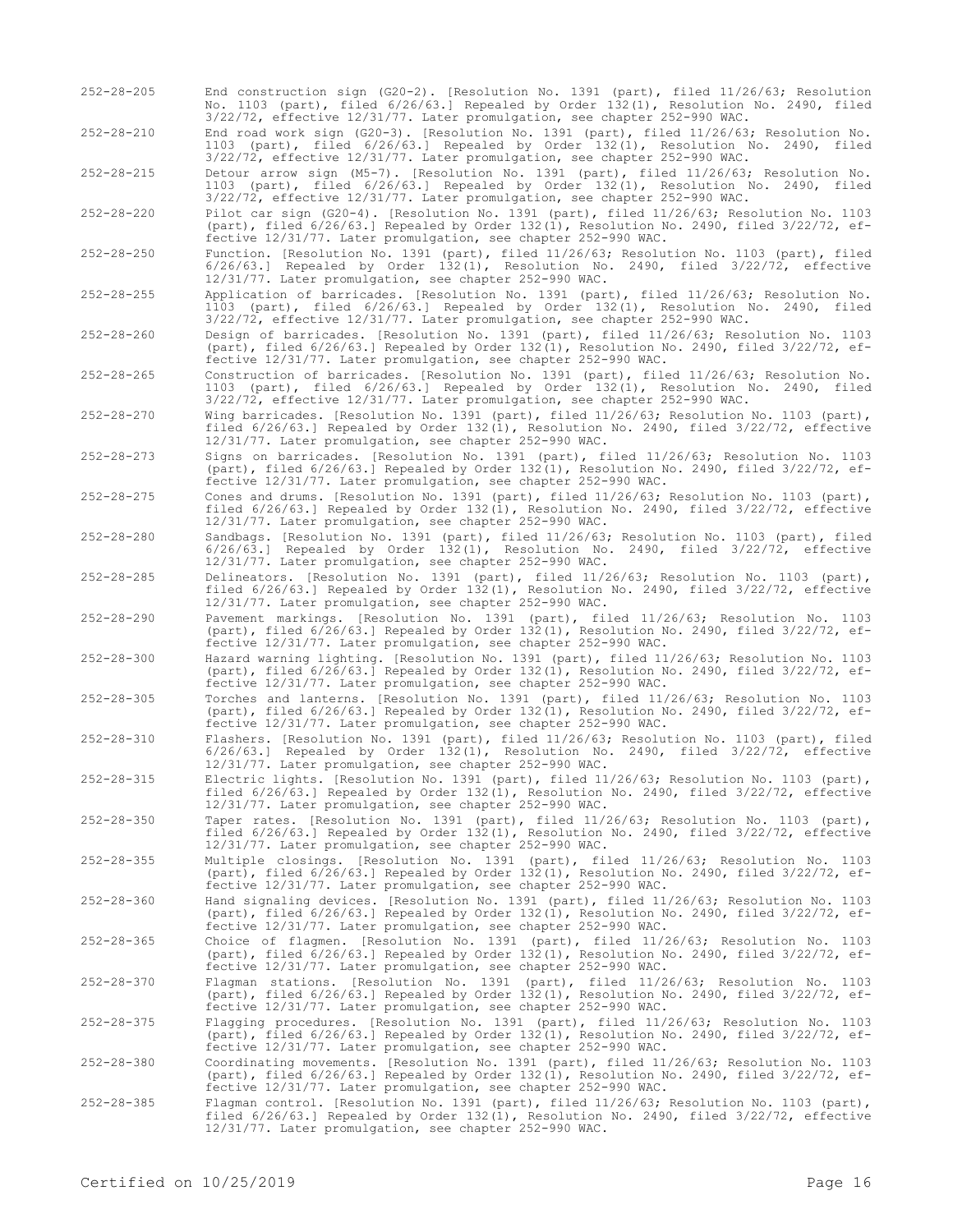- 252-28-390 Flag-carrying or official car. [Resolution No. 1391 (part), filed 11/26/63; Resolution No. 1103 (part), filed 6/26/63.] Repealed by Order 132(1), Resolution No. 2490, filed 3/22/72, effective 12/31/77. Later promulgation, see chapter 252-990 WAC.
- 252-28-395 Pilot car. [Resolution No. 1391 (part), filed 11/26/63; Resolution No. 1103 (part), filed 6/26/63.] Repealed by Order 132(1), Resolution No. 2490, filed 3/22/72, effective 12/31/77. Later promulgation, see chapter 252-990 WAC.
- 252-28-400 Traffic signals. [Resolution No. 1391 (part), filed 11/26/63; Resolution No. 1103 (part), filed 6/26/63.] Repealed by Order 132(1), Resolution No. 2490, filed 3/22/72, effective 12/31/77. Later promulgation, see chapter 252-990 WAC.
- 252-28-425 Urban characteristics. [Resolution No. 1391 (part), filed 11/26/63; Resolution No. 1103 (part), filed 6/26/63.] Repealed by Order 132(1), Resolution No. 2490, filed 3/22/72, effective 12/31/77. Later promulgation, see chapter 252-990 WAC.
- 252-28-430 Signs. [Resolution No. 1391 (part), filed 11/26/63; Resolution No. 1103 (part), filed 6/26/63.] Repealed by Order 132(1), Resolution No. 2490, filed 3/22/72, effective 12/31/77. Later promulgation, see chapter 252-990 WAC.
- 252-28-435 Barrier, warning, and channelizing devices. [Resolution No. 1391 (part), filed 11/26/63; Resolution No. 1103 (part), filed 6/26/63.] Repealed by Order 132(1), Resolution No. 2490, filed 3/22/72, effective 12/31/77. Later promulgation, see chapter 252-990 WAC.
- 252-28-450 Definitions relating to construction and maintenance traffic controls. [Resolution No. 1391, Appendix A and B (codified as WAC 252-28-450), filed 11/26/63.] Repealed by Order 132(1), Resolution No. 2490, filed 3/22/72, effective 12/31/77. Later promulgation, see chapter 252-990 WAC.

## **Chapter 252-29 SIGNALS**

**Reviser's note:** By adoption of Emergency Order 128, filed February 28, 1972; Permanent Order 132, filed March 22, 1972, and Resolution No. 2490 concerning the adoption of the "Manual on Uniform Traffic Control Devices for Streets and Highways" some sections of Title 252 WAC are being affected upon an optional basis, and in particular chapter 252-29 WAC was repealed, effective December 31, 1977. See reviser's note - Appendix to "Manual on Uniform Traffic Control Devices for Streets and Highways" (codified as chapter 252-990 WAC), and for amendment dates to the above.

- 252-29-010 Highway traffic signals, generally. [Resolution No. 1487 (part), filed 9/24/64; Manual on Signals, 3A-1.] Repealed by Order 132(2), Resolution No. 2490, filed 3/22/72, effective 12/31/77. Later promulgation, see chapter 252-990 WAC.
- 252-29-011 Crosswalk. [Resolution No. 1487 (part), filed 9/24/64; Manual on Signals, Appendix A.] Repealed by Order 132(2), Resolution No. 2490, filed 3/22/72, effective 12/31/77. Later promulgation, see chapter 252-990 WAC.
- 252-29-012 Curb. [Resolution No. 1487 (part), filed 9/24/64; Manual on Signals, Appendix A.] Repealed by Order 132(2), Resolution No. 2490, filed 3/22/72, effective 12/31/77. Later promulgation, see chapter 252-990 WAC.
- 252-29-013 Curb line. [Resolution No. 1487 (part), filed 9/24/64; Manual on Signals, Appendix A.] Repealed by Order 132(2), Resolution No. 2490, filed 3/22/72, effective 12/31/77. Later promulgation, see chapter 252-990 WAC.
- 252-29-014 District—Business. [Resolution No. 1487 (part), filed 9/24/64; Manual on Signals, Appendix A.] Repealed by Order 132(2), Resolution No. 2490, filed 3/22/72, effective 12/31/77. Later promulgation, see chapter 252-990 WAC.
- 252-29-015 District—Residence. [Resolution No. 1487 (part), filed 9/24/64; Manual on Signals, Appendix A.] Repealed by Order 132(2), Resolution No. 2490, filed 3/22/72, effective 12/31/77. Later promulgation, see chapter 252-990 WAC.
- 252-29-016 District—Rural. [Resolution No. 1487 (part), filed 9/24/64; Manual on Signals, Appendix A.] Repealed by Order 132(2), Resolution No. 2490, filed 3/22/72, effective 12/31/77. Later promulgation, see chapter 252-990 WAC.
- 252-29-017 District—Urban. [Resolution No. 1487 (part), filed 9/24/64; Manual on Signals, Appendix A.] Repealed by Order 132(2), Resolution No. 2490, filed 3/22/72, effective 12/31/77. Later promulgation, see chapter 252-990 WAC.
- 252-29-018 Expressway. [Resolution No. 1487 (part), filed 9/24/64; Manual on Signals, Appendix A.] Repealed by Order 132(2), Resolution No. 2490, filed 3/22/72, effective 12/31/77. Later promulgation, see chapter 252-990 WAC.
- 252-29-019 Freeway. [Resolution No. 1487 (part), filed 9/24/64; Manual on Signals, Appendix A.] Repealed by Order 132(2), Resolution No. 2490, filed 3/22/72, effective 12/31/77. Later promulgation, see chapter 252-990 WAC.
- 252-29-020 Gore. [Resolution No. 1487 (part), filed 9/24/64; Manual on Signals, Appendix A.] Repealed by Order 132(2), Resolution No. 2490, filed 3/22/72, effective 12/31/77. Later promulgation, see chapter 252-990 WAC.
- 252-29-021 Highway (or street). [Resolution No. 1487 (part), filed 9/24/64; Manual on Signals, Appendix A.] Repealed by Order 132(2), Resolution No. 2490, filed 3/22/72, effective 12/31/77. Later promulgation, see chapter 252-990 WAC.
- 252-29-022 Highway—Arterial. [Resolution No. 1487 (part), filed 9/24/64; Manual on Signals, Appendix A.] Repealed by Order 132(2), Resolution No. 2490, filed 3/22/72, effective 12/31/77. Later promulgation, see chapter 252-990 WAC.
- 252-29-023 Highway—Controlled-access. [Resolution No. 1487 (part), filed 9/24/64; Manual on Signals, Appendix A.] Repealed by Order 132(2), Resolution No. 2490, filed 3/22/72, effective 12/31/77. Later promulgation, see chapter 252-990 WAC.
- 252-29-024 Highway—Divided. [Resolution No. 1487 (part), filed 9/24/64; Manual on Signals, Appendix A.] Repealed by Order 132(2), Resolution No. 2490, filed 3/22/72, effective 12/31/77. Later promulgation, see chapter 252-990 WAC.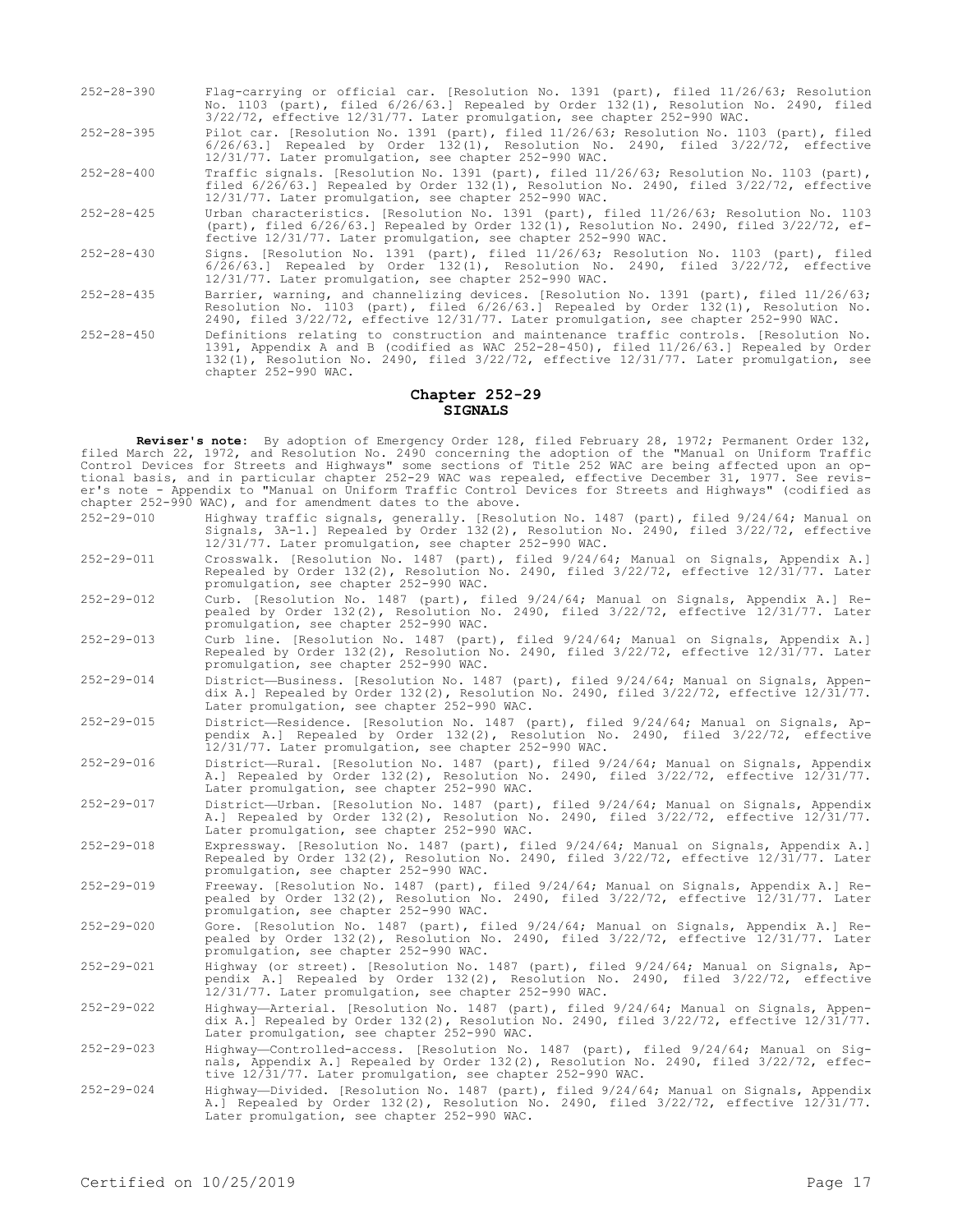- 252-29-025 Highway—Major. [Resolution No. 1487 (part), filed 9/24/64; Manual on Signals, Appendix A.] Repealed by Order 132(2), Resolution No. 2490, filed 3/22/72, effective 12/31/77. Later promulgation, see chapter 252-990 WAC.
- 252-29-026 Highway—Minor. [Resolution No. 1487 (part), filed 9/24/64; Manual on Signals, Appendix A.] Repealed by Order 132(2), Resolution No. 2490, filed 3/22/72, effective 12/31/77. Later promulgation, see chapter 252-990 WAC.
- 252-29-027 Highway—Through. [Resolution No. 1487 (part), filed 9/24/64; Manual on Signals, Appendix A.] Repealed by Order 132(2), Resolution No. 2490, filed 3/22/72, effective 12/31/77. Later promulgation, see chapter 252-990 WAC.
- 252-29-028 Intersection. [Resolution No. 1487 (part), filed 9/24/64; Manual on Signals, Appendix A.] Repealed by Order 132(2), Resolution No. 2490, filed 3/22/72, effective 12/31/77. Later promulgation, see chapter 252-990 WAC.
- 252-29-029 Median. [Resolution No. 1487 (part), filed 9/24/64; Manual on Signals, Appendix A.] Repealed by Order 132(2), Resolution No. 2490, filed 3/22/72, effective 12/31/77. Later promulgation, see chapter 252-990 WAC.
- 252-29-030 Official traffic control devices. [Resolution No. 1487 (part), filed 9/24/64; Manual on Signals, Appendix A.] Repealed by Order 132(2), Resolution No. 2490, filed 3/22/72, effective 12/31/77. Later promulgation, see chapter 252-990 WAC.
- 252-29-031 Pavement. [Resolution No. 1487 (part), filed 9/24/64; Manual on Signals, Appendix A.] Repealed by Order 132(2), Resolution No. 2490, filed 3/22/72, effective 12/31/77. Later promulgation, see chapter 252-990 WAC.
- 252-29-032 Pedestrian. [Resolution No. 1487 (part), filed 9/24/64; Manual on Signals, Appendix A.] Repealed by Order 132(2), Resolution No. 2490, filed 3/22/72, effective 12/31/77. Later promulgation, see chapter 252-990 WAC.
- 252-29-033 Ramp. [Resolution No. 1487 (part), filed 9/24/64; Manual on Signals, Appendix A.] Repealed by Order 132(2), Resolution No. 2490, filed 3/22/72, effective 12/31/77. Later promulgation, see chapter 252-990 WAC.
- 252-29-034 Right of way. [Resolution No. 1487 (part), filed 9/24/64; Manual on Signals, Appendix A.] Repealed by Order 132(2), Resolution No. 2490, filed 3/22/72, effective 12/31/77. Later promulgation, see chapter 252-990 WAC.
- 252-29-035 Roadway. [Resolution No. 1487 (part), filed 9/24/64; Manual on Signals, Appendix A.] Repealed by Order 132(2), Resolution No. 2490, filed 3/22/72, effective 12/31/77. Later promulgation, see chapter 252-990 WAC.
- 252-29-036 Shoulder. [Resolution No. 1487 (part), filed 9/24/64; Manual on Signals, Appendix A.] Repealed by Order 132(2), Resolution No. 2490, filed 3/22/72, effective 12/31/77. Later promulgation, see chapter 252-990 WAC.
- 252-29-037 Sidewalk. [Resolution No. 1487 (part), filed 9/24/64; Manual on Signals, Appendix A.] Repealed by Order 132(2), Resolution No. 2490, filed 3/22/72, effective 12/31/77. Later promulgation, see chapter 252-990 WAC.
- 252-29-038 Street. [Resolution No. 1487 (part), filed 9/24/64; Manual on Signals, Appendix A.] Repealed by Order 132(2), Resolution No. 2490, filed 3/22/72, effective 12/31/77. Later promulgation, see chapter 252-990 WAC.
- 252-29-039 Traffic. [Resolution No. 1487 (part), filed 9/24/64; Manual on Signals, Appendix A.] Repealed by Order 132(2), Resolution No. 2490, filed 3/22/72, effective 12/31/77. Later promulgation, see chapter 252-990 WAC.
- 252-29-040 Traffic lane. [Resolution No. 1487 (part), filed 9/24/64; Manual on Signals, Appendix A.] Repealed by Order 132(2), Resolution No. 2490, filed 3/22/72, effective 12/31/77. Later promulgation, see chapter 252-990 WAC.
- 252-29-041 Transit vehicle. [Resolution No. 1487 (part), filed 9/24/64; Manual on Signals, Appendix A.] Repealed by Order 132(2), Resolution No. 2490, filed 3/22/72, effective 12/31/77. Later promulgation, see chapter 252-990 WAC.
- 252-29-042 Vehicle. [Resolution No. 1487 (part), filed 9/24/64; Manual on Signals, Appendix A.] Repealed by Order 132(2), Resolution No. 2490, filed 3/22/72, effective 12/31/77. Later promulgation, see chapter 252-990 WAC.
- 252-29-050 Guide sign. [Resolution No. 1487 (part), filed 9/24/64; Manual on Signals, Appendix A.] Repealed by Order 132(2), Resolution No. 2490, filed 3/22/72, effective 12/31/77. Later promulgation, see chapter 252-990 WAC.
- 252-29-051 Lane-use sign. [Resolution No. 1487 (part), filed 9/24/64; Manual on Signals, Appendix A.] Repealed by Order 132(2), Resolution No. 2490, filed 3/22/72, effective 12/31/77. Later promulgation, see chapter 252-990 WAC.
- 252-29-052 Legend. [Resolution No. 1487 (part), filed 9/24/64; Manual on Signals, Appendix A.] Repealed by Order 132(2), Resolution No. 2490, filed 3/22/72, effective 12/31/77. Later promulgation, see chapter 252-990 WAC.
- 252-29-053 Public parking area (or facility). [Resolution No. 1487 (part), filed 9/24/64; Manual on Signals, Appendix A.] Repealed by Order 132(2), Resolution No. 2490, filed 3/22/72, effective 12/31/77. Later promulgation, see chapter 252-990 WAC.
- 252-29-054 Regulatory sign. [Resolution No. 1487 (part), filed 9/24/64; Manual on Signals, Appendix A.] Repealed by Order 132(2), Resolution No. 2490, filed 3/22/72, effective 12/31/77. Later promulgation, see chapter 252-990 WAC.
- 252-29-055 Traffic sign. [Resolution No. 1487 (part), filed 9/24/64; Manual on Signals, Appendix A.] Repealed by Order 132(2), Resolution No. 2490, filed 3/22/72, effective 12/31/77. Later promulgation, see chapter 252-990 WAC.
- 252-29-056 Warning sign. [Resolution No. 1487 (part), filed 9/24/64; Manual on Signals, Appendix A.]<br>Repealed by Order 132(2), Resolution No. 2490, filed 3/22/72, effective 12/31/77. Later<br>promulgation, see chapter 252
- 252-29-060 Barrier line. [Resolution No. 1487 (part), filed 9/24/64; Manual on Signals, Appendix A.]<br>Repealed by Order 132(2), Resolution No. 2490, filed 3/22/72, effective 12/31/77. Later<br>promulgation, see chapter 252-990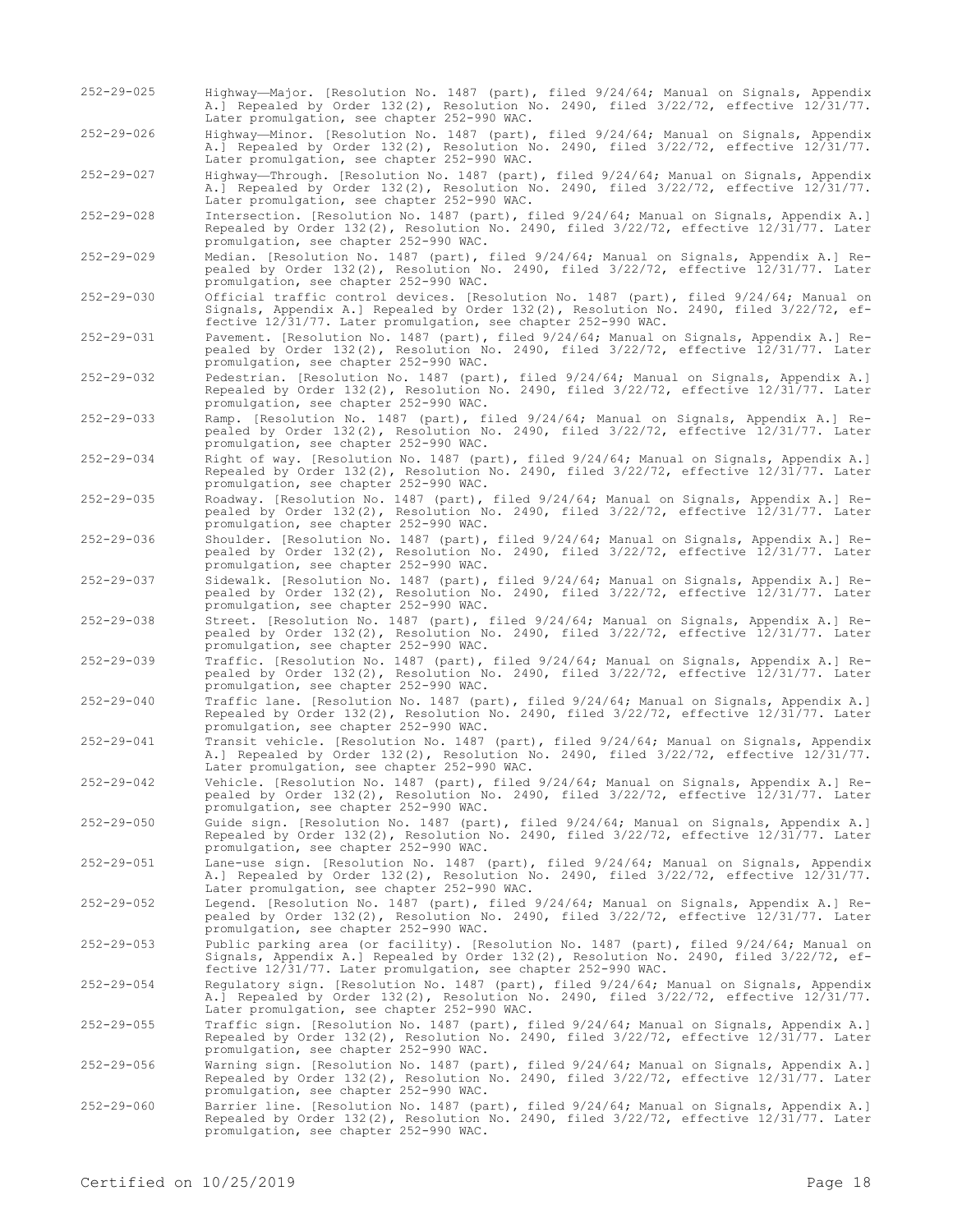- 252-29-061 Center line. [Resolution No. 1487 (part), filed 9/24/64; Manual on Signals, Appendix A.] Repealed by Order 132(2), Resolution No. 2490, filed 3/22/72, effective 12/31/77. Later promulgation, see chapter 252-990 WAC.
- 252-29-062 Channelizing line. [Resolution No. 1487 (part), filed 9/24/64; Manual on Signals, Appendix A.] Repealed by Order 132(2), Resolution No. 2490, filed 3/22/72, effective 12/31/77. Later promulgation, see chapter 252-990 WAC.
- 252-29-063 Delineator. [Resolution No. 1487 (part), filed 9/24/64; Manual on Signals, Appendix A.] Repealed by Order 132(2), Resolution No. 2490, filed 3/22/72, effective 12/31/77. Later promulgation, see chapter 252-990 WAC.

252-29-064 Edge line. [Resolution No. 1487 (part), filed 9/24/64; Manual on Signals, Appendix A.] Repealed by Order 132(2), Resolution No. 2490, filed 3/22/72, effective 12/31/77. Later promulgation, see chapter 252-990 WAC.

- 252-29-065 Lane line. [Resolution No. 1487 (part), filed 9/24/64; Manual on Signals, Appendix A.] Repealed by Order 132(2), Resolution No. 2490, filed 3/22/72, effective 12/31/77. Later promulgation, see chapter 252-990 WAC.
- 252-29-066 Stop line (or limit line). [Resolution No. 1487 (part), filed 9/24/64; Manual on Signals, Appendix A.] Repealed by Order 132(2), Resolution No. 2490, filed 3/22/72, effective 12/31/77. Later promulgation, see chapter 252-990 WAC.
- 252-29-067 Traffic markings. [Resolution No. 1487 (part), filed 9/24/64; Manual on Signals, Appendix A.] Repealed by Order 132(2), Resolution No. 2490, filed 3/22/72, effective 12/31/77. Later promulgation, see chapter 252-990 WAC.

252-29-070 Highway traffic signal. [Resolution No. 1487 (part), filed 9/24/64; Manual on Signals, Appendix A.] Repealed by Order 132(2), Resolution No. 2490, filed 3/22/72, effective 12/31/77. Later promulgation, see chapter 252-990 WAC.

252-29-071 Traffic control signal. [Resolution No. 1487 (part), filed 9/24/64; Manual on Signals, Appendix A.] Repealed by Order 132(2), Resolution No. 2490, filed 3/22/72, effective 12/31/77. Later promulgation, see chapter 252-990 WAC.

252-29-072 Pretimed signal. [Resolution No. 1487 (part), filed 9/24/64; Manual on Signals, Appendix A.] Repealed by Order 132(2), Resolution No. 2490, filed 3/22/72, effective 12/31/77. Later promulgation, see chapter 252-990 WAC.

252-29-073 Traffic-actuated signal. [Resolution No. 1487 (part), filed 9/24/64; Manual on Signals, Appendix A.] Repealed by Order 132(2), Resolution No. 2490, filed 3/22/72, effective 12/31/77. Later promulgation, see chapter 252-990 WAC.

252-29-074 Flashing beacon. [Resolution No. 1487 (part), filed 9/24/64; Manual on Signals, Appendix A.] Repealed by Order 132(2), Resolution No. 2490, filed 3/22/72, effective 12/31/77. Later promulgation, see chapter 252-990 WAC.

252-29-075 Pedestrian signal. [Resolution No. 1487 (part), filed 9/24/64; Manual on Signals, Appendix A.] Repealed by Order 132(2), Resolution No. 2490, filed 3/22/72, effective 12/31/77. Later promulgation, see chapter 252-990 WAC.

252-29-076 Lane-direction-control signal. [Resolution No. 1487 (part), filed 9/24/64; Manual on Signals, Appendix A.] Repealed by Order 132(2), Resolution No. 2490, filed 3/22/72, effective 12/31/77. Later promulgation, see chapter 252-990 WAC.

252-29-077 Train-approach signal. [Resolution No. 1487 (part), filed 9/24/64; Manual on Signals, Appendix A.] Repealed by Order 132(2), Resolution No. 2490, filed 3/22/72, effective 12/31/77. Later promulgation, see chapter 252-990 WAC.

252-29-080 Signal system. [Resolution No. 1487 (part), filed 9/24/64; Manual on Signals, Appendix A.] Repealed by Order 132(2), Resolution No. 2490, filed 3/22/72, effective 12/31/77. Later promulgation, see chapter 252-990 WAC.

252-29-081 Simultaneous system. [Resolution No. 1487 (part), filed 9/24/64; Manual on Signals, Appendix A.] Repealed by Order 132(2), Resolution No. 2490, filed 3/22/72, effective 12/31/77. Later promulgation, see chapter 252-990 WAC.

252-29-082 Alternate system. [Resolution No. 1487 (part), filed 9/24/64; Manual on Signals, Appendix A.] Repealed by Order 132(2), Resolution No. 2490, filed 3/22/72, effective 12/31/77. Later promulgation, see chapter 252-990 WAC.

252-29-083 Limited progressive system. [Resolution No. 1487 (part), filed 9/24/64; Manual on Signals, Appendix A.] Repealed by Order 132(2), Resolution No. 2490, filed 3/22/72, effective 12/31/77. Later promulgation, see chapter 252-990 WAC.

252-29-084 Flexible progressive system. [Resolution No. 1487 (part), filed 9/24/64; Manual on Signals, Appendix A.] Repealed by Order 132(2), Resolution No. 2490, filed 3/22/72, effective 12/31/77. Later promulgation, see chapter 252-990 WAC.

252-29-085 Through band. [Resolution No. 1487 (part), filed 9/24/64; Manual on Signals, Appendix A.] Repealed by Order 132(2), Resolution No. 2490, filed 3/22/72, effective 12/31/77. Later promulgation, see chapter 252-990 WAC.

252-29-086 Offset. [Resolution No. 1487 (part), filed 9/24/64; Manual on Signals, Appendix A.] Repealed by Order 132(2), Resolution No. 2490, filed 3/22/72, effective 12/31/77. Later promulgation, see chapter 252-990 WAC.

252-29-087 Out-of-step. [Resolution No. 1487 (part), filed 9/24/64; Manual on Signals, Appendix A.] Repealed by Order 132(2), Resolution No. 2490, filed 3/22/72, effective 12/31/77. Later promulgation, see chapter 252-990 WAC.

252-29-088 Recoordination. [Resolution No. 1487 (part), filed 9/24/64; Manual on Signals, Appendix A.] Repealed by Order 132(2), Resolution No. 2490, filed 3/22/72, effective 12/31/77. Later promulgation, see chapter 252-990 WAC.

252-29-089 Remote cycle change. [Resolution No. 1487 (part), filed 9/24/64; Manual on Signals, Ap-pendix A.] Repealed by Order 132(2), Resolution No. 2490, filed 3/22/72, effective 12/31/77. Later promulgation, see chapter 252-990 WAC.

252-29-090 Shutdown feature. [Resolution No. 1487 (part), filed 9/24/64; Manual on Signals, Appendix<br>A.] Repealed by Order 132(2), Resolution No. 2490, filed 3/22/72, effective 12/31/77.<br>Later promulgation, see chapter 252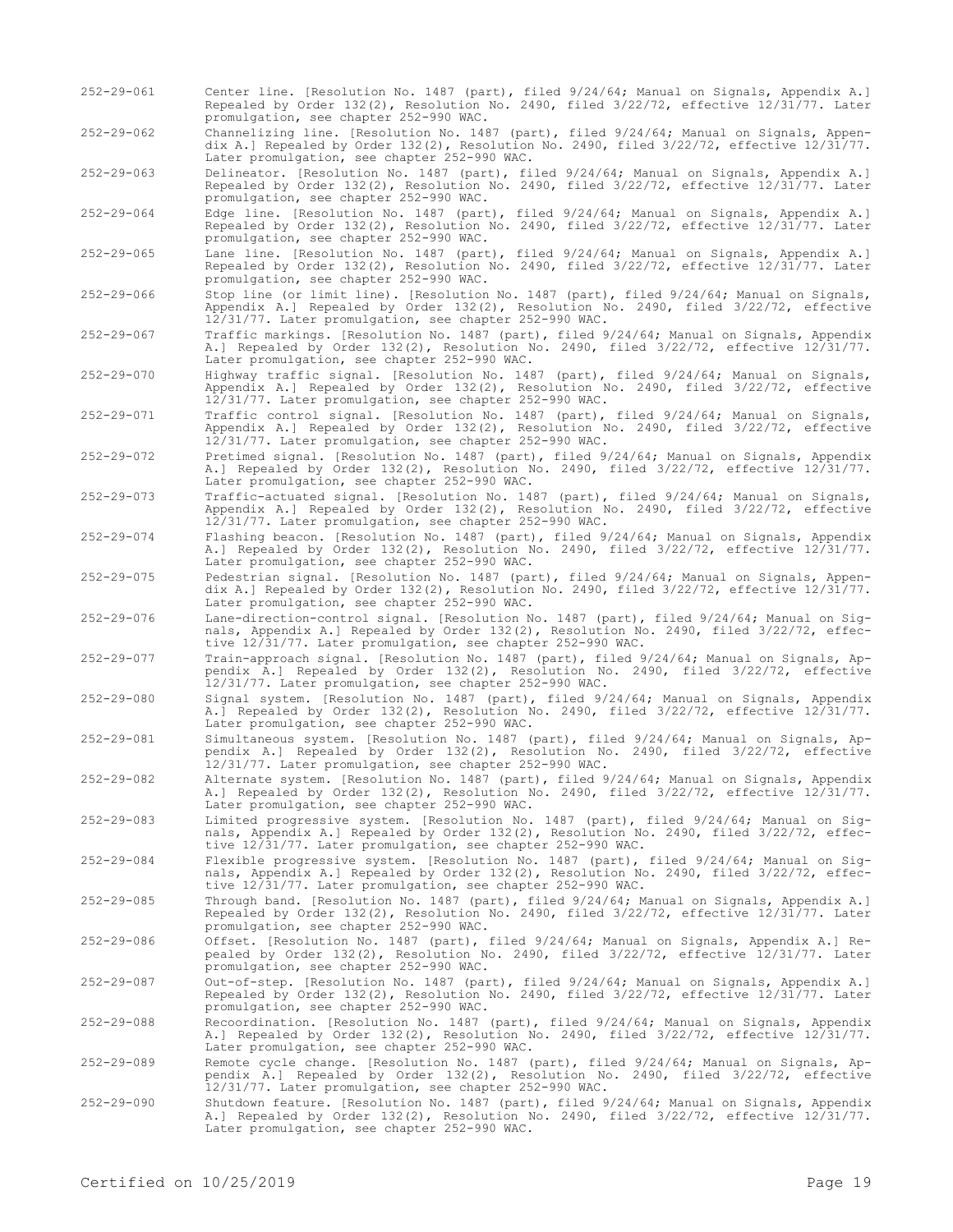- 252-29-091 Flashing feature. [Resolution No. 1487 (part), filed 9/24/64; Manual on Signals, Appendix A.] Repealed by Order 132(2), Resolution No. 2490, filed 3/22/72, effective 12/31/77. Later promulgation, see chapter 252-990 WAC.
- 252-29-100 Major street. [Resolution No. 1487 (part), filed 9/24/64; Manual on Signals, Appendix A.] Repealed by Order 132(2), Resolution No. 2490, filed 3/22/72, effective 12/31/77. Later promulgation, see chapter 252-990 WAC.

252-29-101 Minor street. [Resolution No. 1487 (part), filed 9/24/64; Manual on Signals, Appendix A.] Repealed by Order 132(2), Resolution No. 2490, filed 3/22/72, effective 12/31/77. Later promulgation, see chapter 252-990 WAC.

252-29-102 Signal indication. [Resolution No. 1487 (part), filed 9/24/64; Manual on Signals, Appendix A.] Repealed by Order 132(2), Resolution No. 2490, filed 3/22/72, effective 12/31/77. Later promulgation, see chapter 252-990 WAC.

252-29-103 Time cycle. [Resolution No. 1487 (part), filed 9/24/64; Manual on Signals, Appendix A.] Repealed by Order 132(2), Resolution No. 2490, filed 3/22/72, effective 12/31/77. Later promulgation, see chapter 252-990 WAC.

252-29-104 Interval. [Resolution No. 1487 (part), filed 9/24/64; Manual on Signals, Appendix A.] Repealed by Order 132(2), Resolution No. 2490, filed 3/22/72, effective 12/31/77. Later promulgation, see chapter 252-990 WAC.

- 252-29-105 Interval sequence. [Resolution No. 1487 (part), filed 9/24/64; Manual on Signals, Appendix A.] Repealed by Order 132(2), Resolution No. 2490, filed 3/22/72, effective 12/31/77. Later promulgation, see chapter 252-990 WAC.
- 252-29-106 Traffic phase (traffic movement). [Resolution No. 1487 (part), filed 9/24/64; Manual on Signals, Appendix A.] Repealed by Order 132(2), Resolution No. 2490, filed 3/22/72, effective 12/31/77. Later promulgation, see chapter 252-990 WAC.

252-29-107 Vehicular phase (vehicular movement). [Resolution No. 1487 (part), filed 9/24/64; Manual on Signals, Appendix A.] Repealed by Order 132(2), Resolution No. 2490, filed 3/22/72, effective 12/31/77. Later promulgation, see chapter 252-990 WAC.

252-29-108 Pedestrian phase (pedestrian movement). [Resolution No. 1487 (part), filed 9/24/64; Manual on Signals, Appendix A.] Repealed by Order 132(2), Resolution No. 2490, filed 3/22/72, effective 12/31/77. Later promulgation, see chapter 252-990 WAC.

252-29-109 Clearance interval (generally yellow). [Resolution No. 1487 (part), filed 9/24/64; Manual on Signals, Appendix A.] Repealed by Order 132(2), Resolution No. 2490, filed 3/22/72, effective 12/31/77. Later promulgation, see chapter 252-990 WAC.

252-29-110 Carry-over. [Resolution No. 1487 (part), filed 9/24/64; Manual on Signals, Appendix A.] Repealed by Order 132(2), Resolution No. 2490, filed 3/22/72, effective 12/31/77. Later promulgation, see chapter 252-990 WAC.

252-29-111 Initial portion. [Resolution No. 1487 (part), filed 9/24/64; Manual on Signals, Appendix A.] Repealed by Order 132(2), Resolution No. 2490, filed 3/22/72, effective 12/31/77. Later promulgation, see chapter 252-990 WAC.

- 252-29-112 Extendible portion. [Resolution No. 1487 (part), filed 9/24/64; Manual on Signals, Appendix A.] Repealed by Order 132(2), Resolution No. 2490, filed 3/22/72, effective 12/31/77. Later promulgation, see chapter 252-990 WAC.
- 252-29-113 Unit extension. [Resolution No. 1487 (part), filed 9/24/64; Manual on Signals, Appendix A.] Repealed by Order 132(2), Resolution No. 2490, filed 3/22/72, effective 12/31/77. Later promulgation, see chapter 252-990 WAC.

252-29-114 Extension limit. [Resolution No. 1487 (part), filed 9/24/64; Manual on Signals, Appendix A.] Repealed by Order 132(2), Resolution No. 2490, filed 3/22/72, effective 12/31/77. Later promulgation, see chapter 252-990 WAC.

252-29-115 Minimum period. [Resolution No. 1487 (part), filed 9/24/64; Manual on Signals, Appendix A.] Repealed by Order 132(2), Resolution No. 2490, filed 3/22/72, effective 12/31/77. Later promulgation, see chapter 252-990 WAC.

252-29-120 Beacon flasher. [Resolution No. 1487 (part), filed 9/24/64; Manual on Signals, Appendix A.] Repealed by Order 132(2), Resolution No. 2490, filed 3/22/72, effective 12/31/77. Later promulgation, see chapter 252-990 WAC.

252-29-121 Controller. [Resolution No. 1487 (part), filed 9/24/64; Manual on Signals, Appendix A.] Repealed by Order 132(2), Resolution No. 2490, filed 3/22/72, effective 12/31/77. Later promulgation, see chapter 252-990 WAC.

252-29-122 Manual switch. [Resolution No. 1487 (part), filed 9/24/64; Manual on Signals, Appendix A.] Repealed by Order 132(2), Resolution No. 2490, filed 3/22/72, effective 12/31/77. Later promulgation, see chapter 252-990 WAC.

252-29-123 Timer. [Resolution No. 1487 (part), filed 9/24/64; Manual on Signals, Appendix A.] Repealed by Order 132(2), Resolution No. 2490, filed 3/22/72, effective 12/31/77. Later promulgation, see chapter 252-990 WAC.

252-29-124 Timing (or interval) dial. [Resolution No. 1487 (part), filed 9/24/64; Manual on Signals, Appendix A.] Repealed by Order 132(2), Resolution No. 2490, filed 3/22/72, effective 12/31/77. Later promulgation, see chapter 252-990 WAC.

252-29-125 Reset. [Resolution No. 1487 (part), filed 9/24/64; Manual on Signals, Appendix A.] Repealed by Order 132(2), Resolution No. 2490, filed 3/22/72, effective 12/31/77. Later promulgation, see chapter 252-990 WAC.

252-29-126 Automatic reset. [Resolution No. 1487 (part), filed 9/24/64; Manual on Signals, Appendix A.] Repealed by Order 132(2), Resolution No. 2490, filed 3/22/72, effective 12/31/77. Later promulgation, see chapter 252-990 WAC.

252-29-127 Remote flashing relay. [Resolution No. 1487 (part), filed 9/24/64; Manual on Signals, Ap-pendix A.] Repealed by Order 132(2), Resolution No. 2490, filed 3/22/72, effective 12/31/77. Later promulgation, see chapter 252-990 WAC.

252-29-130 Traffic detector (general definition). [Resolution No. 1487 (part), filed 9/24/64; Manual<br>on Signals, Appendix A.] Repealed by Order 132(2), Resolution No. 2490, filed 3/22/72,<br>effective 12/31/77. Later promulga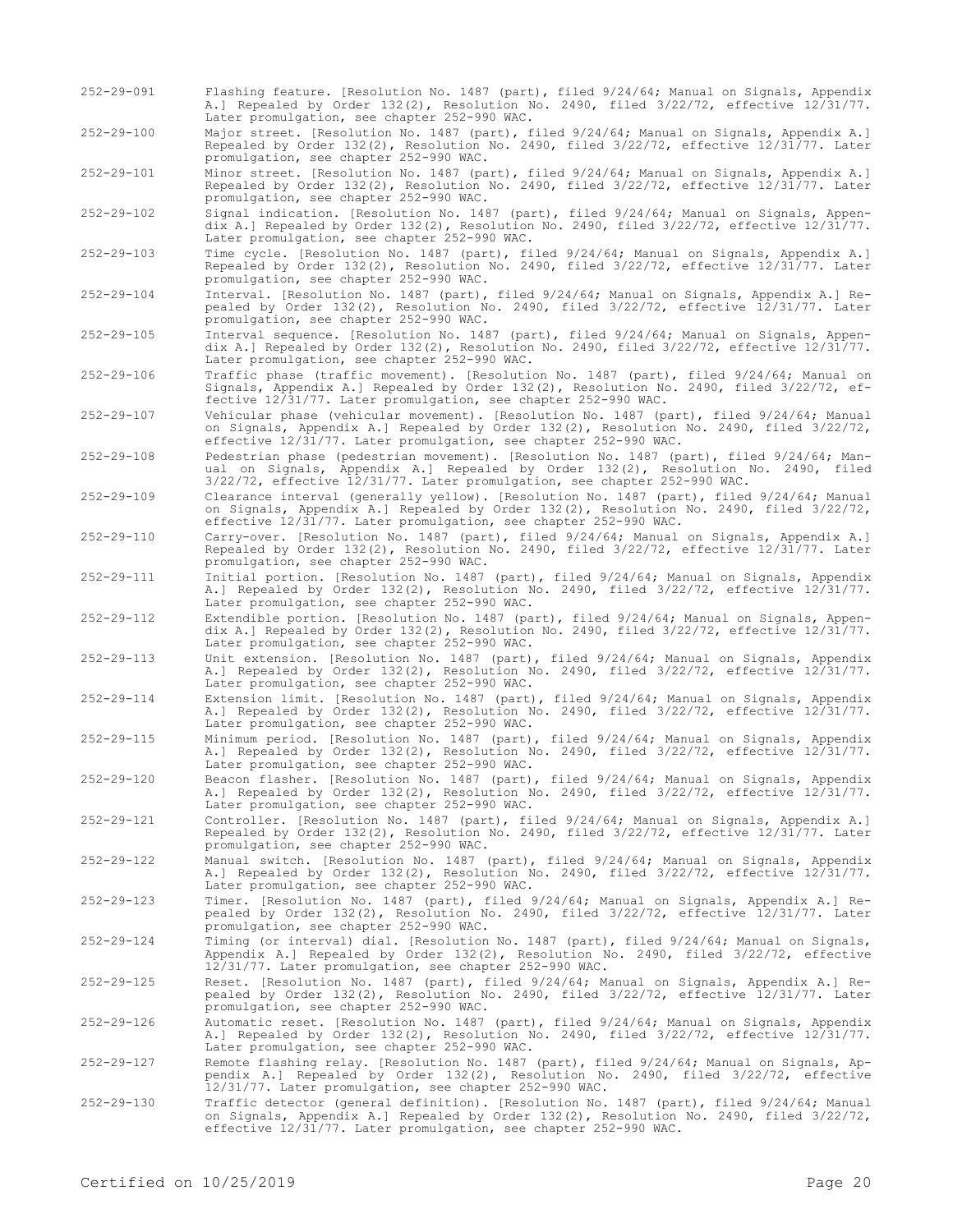- 252-29-131 Pressure-sensitive vehicle detector. [Resolution No. 1487 (part), filed 9/24/64; Manual on Signals, Appendix A.] Repealed by Order 132(2), Resolution No. 2490, filed 3/22/72, effective 12/31/77. Later promulgation, see chapter 252-990 WAC.
- 252-29-132 Magnetic vehicle detector. [Resolution No. 1487 (part), filed 9/24/64; Manual on Signals, Appendix A.] Repealed by Order 132(2), Resolution No. 2490, filed 3/22/72, effective 12/31/77. Later promulgation, see chapter 252-990 WAC.
- 252-29-133 Sound-sensitive vehicle detector. [Resolution No. 1487 (part), filed 9/24/64; Manual on Signals, Appendix A.] Repealed by Order 132(2), Resolution No. 2490, filed 3/22/72, effective 12/31/77. Later promulgation, see chapter 252-990 WAC.

252-29-134 Light-sensitive vehicle detector. [Resolution No. 1487 (part), filed 9/24/64; Manual on Signals, Appendix A.] Repealed by Order 132(2), Resolution No. 2490, filed 3/22/72, effective 12/31/77. Later promulgation, see chapter 252-990 WAC.

- 252-29-135 Radar vehicle detector. [Resolution No. 1487 (part), filed 9/24/64; Manual on Signals, Appendix A.] Repealed by Order 132(2), Resolution No. 2490, filed 3/22/72, effective 12/31/77. Later promulgation, see chapter 252-990 WAC.
- 252-29-136 Nondirectional detector. [Resolution No. 1487 (part), filed 9/24/64; Manual on Signals, Appendix A.] Repealed by Order 132(2), Resolution No. 2490, filed 3/22/72, effective 12/31/77. Later promulgation, see chapter 252-990 WAC.
- 252-29-137 Directional detector. [Resolution No. 1487 (part), filed 9/24/64; Manual on Signals, Appendix A.] Repealed by Order 132(2), Resolution No. 2490, filed 3/22/72, effective 12/31/77. Later promulgation, see chapter 252-990 WAC.
- 252-29-138 Pedestrian detector. [Resolution No. 1487 (part), filed 9/24/64; Manual on Signals, Appendix A.] Repealed by Order 132(2), Resolution No. 2490, filed 3/22/72, effective 12/31/77. Later promulgation, see chapter 252-990 WAC.
- 252-29-139 Sampling detector. [Resolution No. 1487 (part), filed 9/24/64; Manual on Signals, Appendix A.] Repealed by Order 132(2), Resolution No. 2490, filed 3/22/72, effective 12/31/77. Later promulgation, see chapter 252-990 WAC.
- 252-29-140 Detector amplifier. [Resolution No. 1487 (part), filed 9/24/64; Manual on Signals, Appendix A.] Repealed by Order 132(2), Resolution No. 2490, filed 3/22/72, effective 12/31/77. Later promulgation, see chapter 252-990 WAC.
- 252-29-150 Signal installation. [Resolution No. 1487 (part), filed 9/24/64; Manual on Signals, Appendix A.] Repealed by Order 132(2), Resolution No. 2490, filed 3/22/72, effective 12/31/77. Later promulgation, see chapter 252-990 WAC.
- 252-29-151 Signal support. [Resolution No. 1487 (part), filed 9/24/64; Manual On Signals, Appendix A.] Repealed by Order 132(2), Resolution No. 2490, filed 3/22/72, effective 12/31/77. Later promulgation, see chapter 252-990 WAC.
- 252-29-152 Lens. [Resolution No. 1487 (part), filed 9/24/64; Manual on Signals, Appendix A.] Repealed by Order 132(2), Resolution No. 2490, filed 3/22/72, effective 12/31/77. Later promulgation, see chapter 252-990 WAC.
- 252-29-153 Optical unit. [Resolution No. 1487 (part), filed 9/24/64; Manual on Signals, Appendix A.] Repealed by Order 132(2), Resolution No. 2490, filed 3/22/72, effective 12/31/77. Later promulgation, see chapter 252-990 WAC.
- 252-29-154 Cabinet. [Resolution No. 1487 (part), filed 9/24/64; Manual on Signals, Appendix A.] Repealed by Order 132(2), Resolution No. 2490, filed 3/22/72, effective 12/31/77. Later promulgation, see chapter 252-990 WAC.
- 252-29-155 Emergency feature. [Resolution No. 1487 (part), filed 9/24/64; Manual on Signals, Appendix A.] Repealed by Order 132(2), Resolution No. 2490, filed 3/22/72, effective 12/31/77. Later promulgation, see chapter 252-990 WAC.
- 252-29-156 Power-failure indicator. [Resolution No. 1487 (part), filed 9/24/64; Manual on Signals, Appendix A.] Repealed by Order 132(2), Resolution No. 2490, filed 3/22/72, effective 12/31/77. Later promulgation, see chapter 252-990 WAC.

252-29-157 Recall switch. [Resolution No. 1487 (part), filed 9/24/64; Manual on Signals, Appendix A.] Repealed by Order 132(2), Resolution No. 2490, filed 3/22/72, effective 12/31/77. Later promulgation, see chapter 252-990 WAC.

- 252-29-160 Approach end (or nose). [Resolution No. 1487 (part), filed 9/24/64; Manual on Signals, Appendix A.] Repealed by Order 132(2), Resolution No. 2490, filed 3/22/72, effective 12/31/77. Later promulgation, see chapter 252-990 WAC.
- 252-29-161 Buffer. [Resolution No. 1487 (part), filed 9/24/64; Manual on Signals, Appendix A.] Repealed by Order 132(2), Resolution No. 2490, filed 3/22/72, effective 12/31/77. Later promulgation, see chapter 252-990 WAC.
- 252-29-162 Island. [Resolution No. 1487 (part), filed 9/24/64; Manual on Signals, Appendix A.] Repealed by Order 132(2), Resolution No. 2490, filed 3/22/72, effective 12/31/77. Later promulgation, see chapter 252-990 WAC.
- 252-29-163 Island—Channelizing. [Resolution No. 1487 (part), filed 9/24/64; Manual on Signals, Appendix A.] Repealed by Order 132(2), Resolution No. 2490, filed 3/22/72, effective 12/31/77. Later promulgation, see chapter 252-990 WAC.
- 252-29-164 Island—Divisional. [Resolution No. 1487 (part), filed 9/24/64; Manual on Signals, Appendix A.] Repealed by Order 132(2), Resolution No. 2490, filed 3/22/72, effective 12/31/77. Later promulgation, see chapter 252-990 WAC.
- 252-29-165 Island—Loading. [Resolution No. 1487 (part), filed 9/24/64; Manual on Signals, Appendix A.] Repealed by Order 132(2), Resolution No. 2490, filed 3/22/72, effective 12/31/77. Later promulgation, see chapter 252-990 WAC.
- 252-29-166 Island—Pedestrian refuge. [Resolution No. 1487 (part), filed 9/24/64; Manual on Signals, Appendix A.] Repealed by Order 132(2), Resolution No. 2490, filed 3/22/72, effective 12/31/77. Later promulgation, see chapter 252-990 WAC.
- 252-29-167 Island—Traffic. [Resolution No. 1487 (part), filed 9/24/64; Manual on Signals, Appendix A.] Repealed by Order 132(2), Resolution No. 2490, filed 3/22/72, effective 12/31/77. Later promulgation, see chapter 252-990 WAC.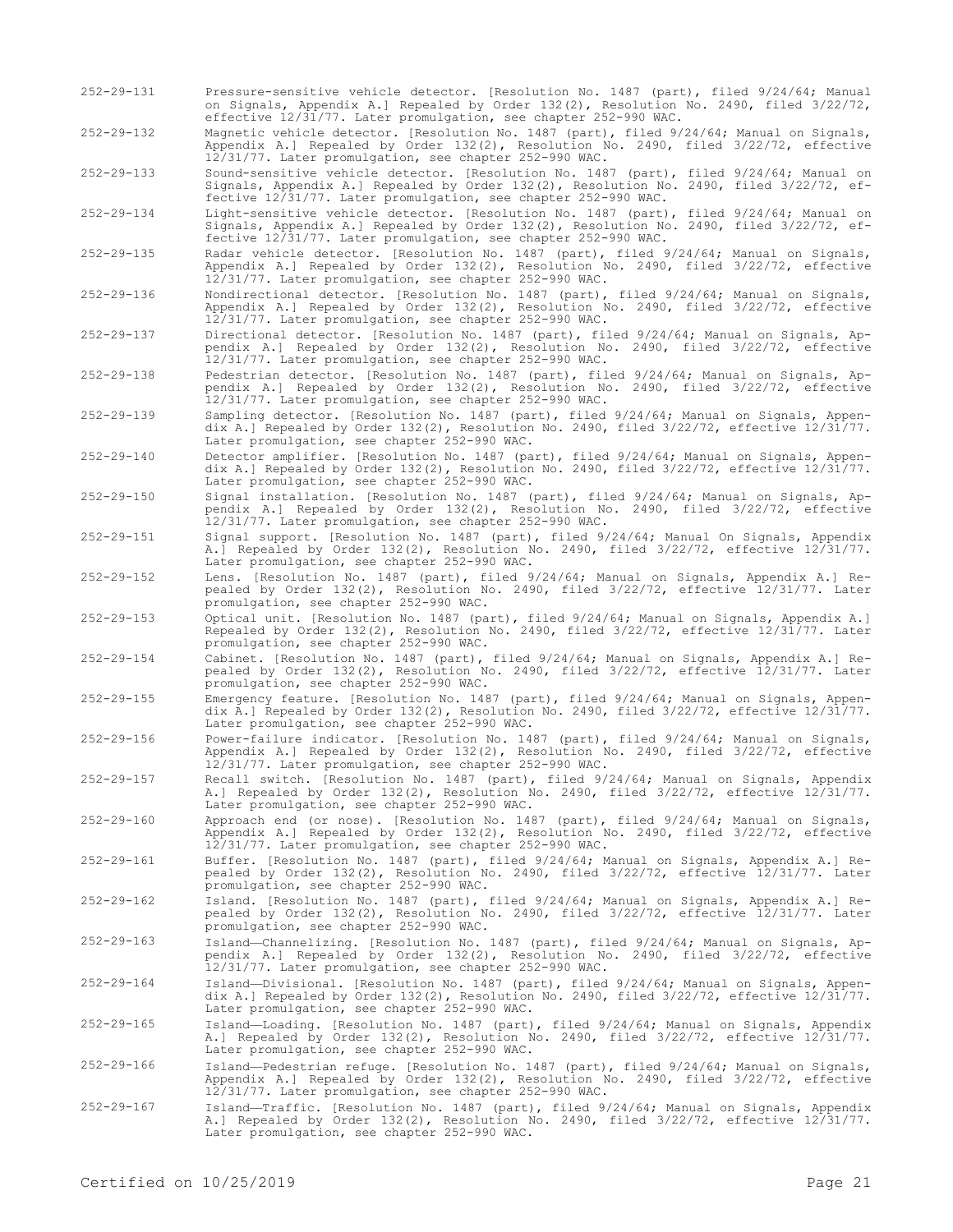- 252-29-168 Median lane. [Resolution No. 1487 (part), filed 9/24/64; Manual on Signals, Appendix A.] Repealed by Order 132(2), Resolution No. 2490, filed 3/22/72, effective 12/31/77. Later promulgation, see chapter 252-990 WAC.
- 252-29-169 Raised bars. [Resolution No. 1487 (part), filed 9/24/64; Manual on Signals, Appendix A.] Repealed by Order 132(2), Resolution No. 2490, filed 3/22/72, effective 12/31/77. Later promulgation, see chapter 252-990 WAC.

252-29-170 Safety zone. [Resolution No. 1487 (part), filed 9/24/64; Manual on Signals, Appendix A.] Repealed by Order 132(2), Resolution No. 2490, filed 3/22/72, effective 12/31/77. Later promulgation, see chapter 252-990 WAC.

252-29-171 Traffic button. [Resolution No. 1487 (part), filed 9/24/64; Manual on Signals, Appendix A.] Repealed by Order 132(2), Resolution No. 2490, filed 3/22/72, effective 12/31/77. Later promulgation, see chapter 252-990 WAC.

252-29-180 Barricade. [Resolution No. 1487 (part), filed 9/24/64; Manual on Signals, Appendix A.] Repealed by Order 132(2), Resolution No. 2490, filed 3/22/72, effective 12/31/77. Later promulgation, see chapter 252-990 WAC.

252-29-181 Flasher. [Resolution No. 1487 (part), filed 9/24/64; Manual on Signals, Appendix A.] Repealed by Order 132(2), Resolution No. 2490, filed 3/22/72, effective 12/31/77. Later promulgation, see chapter 252-990 WAC.

- 252-29-200 Value of signals. [Resolution No. 1487 (part), filed 9/24/64; Manual on Signals, 3A-2.] Repealed by Order 132(2), Resolution No. 2490, filed 3/22/72, effective 12/31/77. Later promulgation, see chapter 252-990 WAC.
- 252-29-201 Standardization. [Resolution No. 1487 (part), filed 9/24/64; Manual on Signals, 3A-3.] Repealed by Order 132(2), Resolution No. 2490, filed 3/22/72, effective 12/31/77. Later promulgation, see chapter 252-990 WAC.

252-29-202 Legal authority. [Resolution No. 1487 (part), filed 9/24/64; Manual on Signals, 3A-4.] Repealed by Order 132(2), Resolution No. 2490, filed 3/22/72, effective 12/31/77. Later promulgation, see chapter 252-990 WAC.

252-29-203 Classification. [Resolution No. 1487 (part), filed 9/24/64; Manual on Signals, 3A-5.] Repealed by Order 132(2), Resolution No. 2490, filed 3/22/72, effective 12/31/77. Later promulgation, see chapter 252-990 WAC.

252-29-210 General aspects of signals. [Resolution No. 1487 (part), filed 9/24/64; Manual on Signals, 3B-1.] Repealed by Order 132(2), Resolution No. 2490, filed 3/22/72, effective 12/31/77. Later promulgation, see chapter 252-990 WAC.

252-29-211 Design for future needs. [Resolution No. 1487 (part), filed 9/24/64; Manual on Signals, 3B-2.] Repealed by Order 132(2), Resolution No. 2490, filed 3/22/72, effective 12/31/77. Later promulgation, see chapter 252-990 WAC.

252-29-212 Number of lenses per signal face. [Resolution No. 1487 (part), filed 9/24/64; Manual on Signals, 3B-3.] Repealed by Order 132(2), Resolution No. 2490, filed 3/22/72, effective 12/31/77. Later promulgation, see chapter 252-990 WAC.

- 252-29-213 Color and position of lenses. [Resolution No. 1487 (part), filed 9/24/64; Manual on Signals, 3B-4.] Repealed by Order 132(2), Resolution No. 2490, filed 3/22/72, effective 12/31/77. Later promulgation, see chapter 252-990 WAC.
- 252-29-214 Meaning and application of color and arrow indications. [Resolution No. 1487 (part), filed 9/24/64; Manual on Signals, 3B-5.] Repealed by Order 132(2), Resolution No. 2490, filed 3/22/72, effective 12/31/77. Later promulgation, see chapter 252-990 WAC.
- 252-29-215 Vehicular signal lenses. [Resolution No. 1487 (part), filed 9/24/64; Manual on Signals, 3B-6.] Repealed by Order 132(2), Resolution No. 2490, filed 3/22/72, effective 12/31/77. Later promulgation, see chapter 252-990 WAC.
- 252-29-216 Lettering on lenses. [Resolution No. 1487 (part), filed 9/24/64; Manual on Signals, 3B-7.] Repealed by Order 132(2), Resolution No. 2490, filed 3/22/72, effective 12/31/77. Later promulgation, see chapter 252-990 WAC.

252-29-217 Illumination of lens. [Resolution No. 1487 (part), filed 9/24/64; Manual on Signals, 3B-8.] Repealed by Order 132(2), Resolution No. 2490, filed 3/22/72, effective 12/31/77. Later promulgation, see chapter 252-990 WAC.

- 252-29-218 Visibility and shielding of lens. [Resolution No. 1487 (part), filed 9/24/64; Manual on Signals, 3B-9.] Repealed by Order 132(2), Resolution No. 2490, filed 3/22/72, effective 12/31/77. Later promulgation, see chapter 252-990 WAC.
- 252-29-219 Auxiliary signs. [Resolution No. 1487 (part), filed 9/24/64; Manual on Signals, 3B-10.] Repealed by Order 132(2), Resolution No. 2490, filed 3/22/72, effective 12/31/77. Later promulgation, see chapter 252-990 WAC.
- 252-29-220 Types of mounting for signal heads. [Resolution No. 1487 (part), filed 9/24/64; Manual on Signals, 3B-11.] Repealed by Order 132(2), Resolution No. 2490, filed 3/22/72, effective 12/31/77. Later promulgation, see chapter 252-990 WAC.

252-29-221 Number of signal faces. [Resolution No. 1487 (part), filed 9/24/64; Manual on Signals, 3B-12.] Repealed by Order 132(2), Resolution No. 2490, filed 3/22/72, effective 12/31/77. Later promulgation, see chapter 252-990 WAC.

- 252-29-222 Location of signal faces. [Resolution No. 1487 (part), filed 9/24/64; Manual on Signals, 3B-13.] Repealed by Order 132(2), Resolution No. 2490, filed 3/22/72, effective 12/31/77. Later promulgation, see chapter 252-990 WAC.
- 252-29-223 Height of vehicular signal faces. [Resolution No. 1487 (part), filed 9/24/64; Manual on Signals, 3B-14.] Repealed by Order 132(2), Resolution No. 2490, filed 3/22/72, effective 12/31/77. Later promulgation, see chapter 252-990 WAC.
- 252-29-224 Transverse location of signal faces. [Resolution No. 1487 (part), filed 9/24/64; Manual on Signals, 3B-15.] Repealed by Order 132(2), Resolution No. 2490, filed 3/22/72, effec-tive 12/31/77. Later promulgation, see chapter 252-990 WAC.
- 252-29-225 Limit of signal-controlled area. [Resolution No. 1487 (part), filed 9/24/64; Manual on<br>Signals, 3B-16.] Repealed by Order 132(2), Resolution No. 2490, filed 3/22/72, effective<br>12/31/77. Later promulgation, see c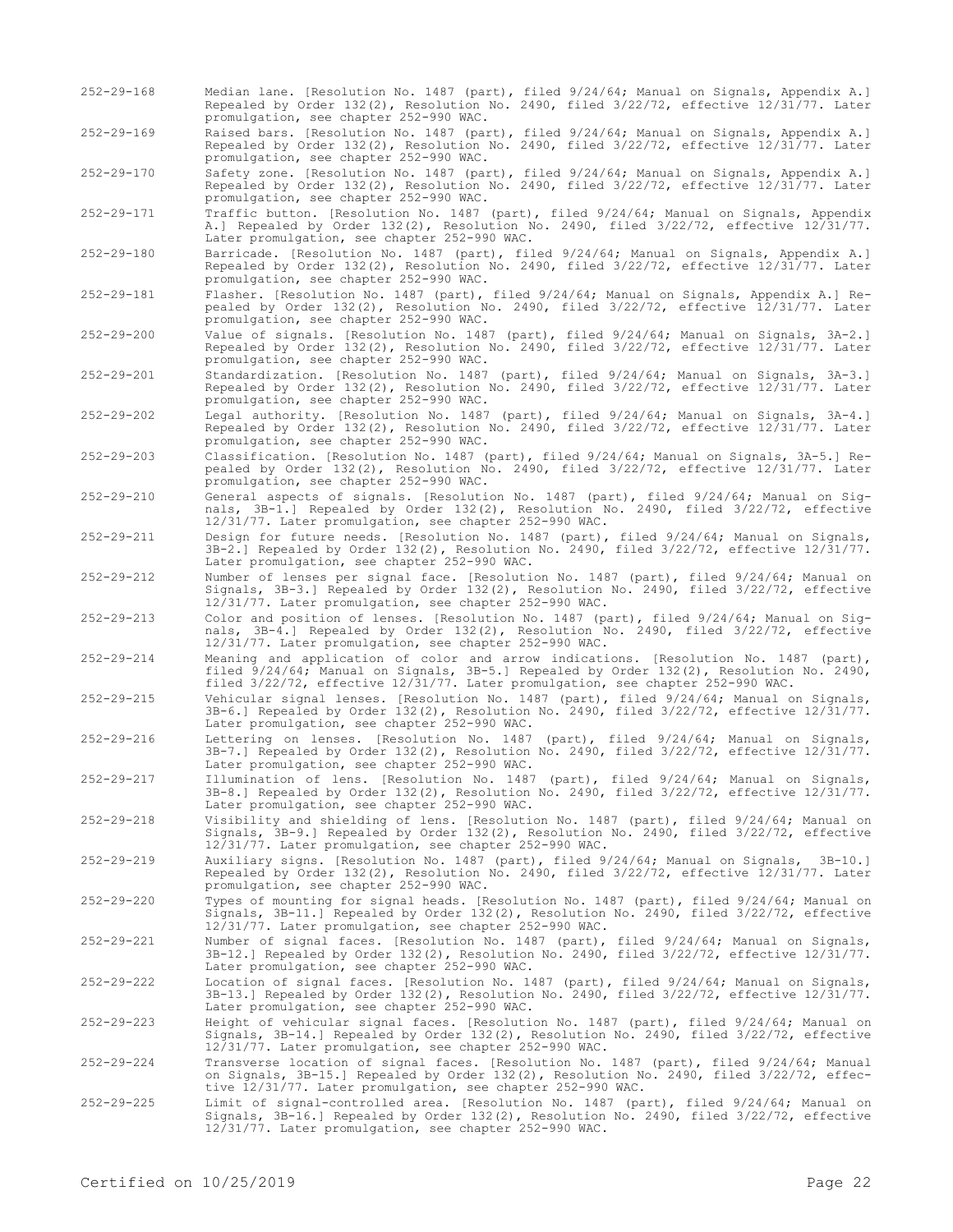- 252-29-226 Removal of confusing advertising lights. [Resolution No. 1487 (part), filed 9/24/64; Manual on Signals, 3B-17.] Repealed by Order 132(2), Resolution No. 2490, filed 3/22/72, effective 12/31/77. Later promulgation, see chapter 252-990 WAC.
- 252-29-227 Roadway widening to improve signalization. [Resolution No. 1487 (part), filed 9/24/64; Manual on Signals, 3B-18.] Repealed by Order 132(2), Resolution No. 2490, filed 3/22/72, effective 12/31/77. Later promulgation, see chapter 252-990 WAC.

252-29-228 Provision for future installation. [Resolution No. 1487 (part), filed 9/24/64; Manual on Signals, 3B-19.] Repealed by Order 132(2), Resolution No. 2490, filed 3/22/72, effective 12/31/77. Later promulgation, see chapter 252-990 WAC.

252-29-229 Signal cable. [Resolution No. 1487 (part), filed 9/24/64; Manual on Signals, 3B-20.] Repealed by Order 132(2), Resolution No. 2490, filed 3/22/72, effective 12/31/77. Later promulgation, see chapter 252-990 WAC.

252-29-230 Efficiency and continuity of operation. [Resolution No. 1487 (part), filed 9/24/64; Manual on Signals, 3B-21.] Repealed by Order 132(2), Resolution No. 2490, filed 3/22/72, effective 12/31/77. Later promulgation, see chapter 252-990 WAC.

252-29-231 Unexpected conflicts during green interval. [Resolution No. 1487 (part), filed 9/24/64; Manual on Signals, 3B-22.] Repealed by Order 132(2), Resolution No. 2490, filed 3/22/72, effective 12/31/77. Later promulgation, see chapter 252-990 WAC.

- 252-29-232 Vehicle-clearance interval. [Resolution No. 1487 (part), filed 9/24/64; Manual on Signals, 3B-23.] Repealed by Order 132(2), Resolution No. 2490, filed 3/22/72, effective 12/31/77. Later promulgation, see chapter 252-990 WAC.
- 252-29-233 Flashing operation of traffic control signals. [Resolution No. 1487 (part), filed 9/24/64; Manual on Signals, 3B-24.] Repealed by Order 132(2), Resolution No. 2490, filed 3/22/72, effective 12/31/77. Later promulgation, see chapter 252-990 WAC.
- 252-29-234 Traffic signals near grade crossings. [Resolution No. 1487 (part), filed 9/24/64; Manual on Signals, 3B-25.] Repealed by Order 132(2), Resolution No. 2490, filed 3/22/72, effective 12/31/77. Later promulgation, see chapter 252-990 WAC.
- 252-29-235 One-way restricted zone control. [Resolution No. 1487 (part), filed 9/24/64; Manual on Signals, 3B-26.] Repealed by Order 132(2), Resolution No. 2490, filed 3/22/72, effective 12/31/77. Later promulgation, see chapter 252-990 WAC.
- 252-29-236 Emergency and civil defense operation of traffic signals. [Resolution No. 1487 (part), filed 9/24/64; Manual on Signals, 3B-27.] Repealed by Order 132(2), Resolution No. 2490, filed 3/22/72, effective 12/31/77. Later promulgation, see chapter 252-990 WAC.
- 252-29-237 Adequacy of maintenance. [Resolution No. 1487 (part), filed 9/24/64; Manual on Signals, 3B-28.] Repealed by Order 132(2), Resolution No. 2490, filed 3/22/72, effective 12/31/77. Later promulgation, see chapter 252-990 WAC.
- 252-29-238 Adequacy of maintenance—Signal lamp replacement. [Resolution No. 1487 (part), filed 9/24/64; Manual on Signals, 3B-29.] Repealed by Order 132(2), Resolution No. 2490, filed 3/22/72, effective 12/31/77. Later promulgation, see chapter 252-990 WAC.
- 252-29-239 Adequacy of maintenance—Cleaning. [Resolution No. 1487 (part), filed 9/24/64; Manual on Signals, 3B-30.] Repealed by Order 132(2), Resolution No. 2490, filed 3/22/72, effective 12/31/77. Later promulgation, see chapter 252-990 WAC.
- 252-29-240 Adequacy of maintenance—Location and maintenance of controllers. [Resolution No. 1487 (part), filed 9/24/64; Manual on Signals, 3B-31.] Repealed by Order 132(2), Resolution No. 2490, filed 3/22/72, effective 12/31/77. Later promulgation, see chapter 252-990 WAC.
- 252-29-241 Adequacy of maintenance—Painting. [Resolution No. 1487 (part), filed 9/24/64; Manual on Signals, 3B-32.] Repealed by Order 132(2), Resolution No. 2490, filed 3/22/72, effective 12/31/77. Later promulgation, see chapter 252-990 WAC.
- 252-29-242 Adequacy of maintenance—Maintenance records. [Resolution No. 1487 (part), filed 9/24/64; Manual on Signals, 3B-33.] Repealed by Order 132(2), Resolution No. 2490, filed 3/22/72, effective 12/31/77. Later promulgation, see chapter 252-990 WAC.
- 252-29-250 Relative adaptability to normal intersection requirements. [Resolution No. 1487 (part), filed 9/24/64; Manual on Signals, 3C-1.] Repealed by Order 132(2), Resolution No. 2490, filed 3/22/72, effective 12/31/77. Later promulgation, see chapter 252-990 WAC.
- 252-29-251 Advantages of pretimed control. [Resolution No. 1487 (part), filed 9/24/64; Manual on Signals, 3C-2.] Repealed by Order 132(2), Resolution No. 2490, filed 3/22/72, effective 12/31/77. Later promulgation, see chapter 252-990 WAC.
- 252-29-252 Advantages of traffic-actuated control. [Resolution No. 1487 (part), filed 9/24/64; Manual on Signals, 3C-3.] Repealed by Order 132(2), Resolution No. 2490, filed 3/22/72, effective 12/31/77. Later promulgation, see chapter 252-990 WAC.
- 252-29-253 Other factors governing selection of type of control. [Resolution No. 1487 (part), filed 9/24/64; Manual on Signals, 3C-4.] Repealed by Order 132(2), Resolution No. 2490, filed 3/22/72, effective 12/31/77. Later promulgation, see chapter 252-990 WAC.
- 252-29-260 Pretimed signal defined. [Resolution No. 1487 (part), filed 9/24/64; Manual on Signals, 3D-1.] Repealed by Order 132(2), Resolution No. 2490, filed 3/22/72, effective 12/31/77. Later promulgation, see chapter 252-990 WAC.

252-29-261 Advance engineering data required. [Resolution No. 1487 (part), filed 9/24/64; Manual on Signals, 3D-2.] Repealed by Order 132(2), Resolution No. 2490, filed 3/22/72, effective 12/31/77. Later promulgation, see chapter 252-990 WAC.

- 252-29-262 Warrants for pretimed signals. [Resolution No. 1487 (part), filed 9/24/64; Manual on Signals, 3D-3.] Repealed by Order 132(2), Resolution No. 2490, filed 3/22/72, effective 12/31/77. Later promulgation, see chapter 252-990 WAC.
- 252-29-263 Warrant 1, minimum vehicular volume. [Resolution No. 1487 (part), filed 9/24/64; Manual on Signals, 3D-4.] Repealed by Order 132(2), Resolution No. 2490, filed 3/22/72, effective 12/31/77. Later promulgation, see chapter 252-990 WAC.
- 252-29-264 Warrant 2, interruption of continuous traffic. [Resolution No. 1487 (part), filed<br>9/24/64; Manual on Signals, 3D-5.] Repealed by Order 132(2), Resolution No. 2490, filed<br>3/22/72, effective 12/31/77. Later promul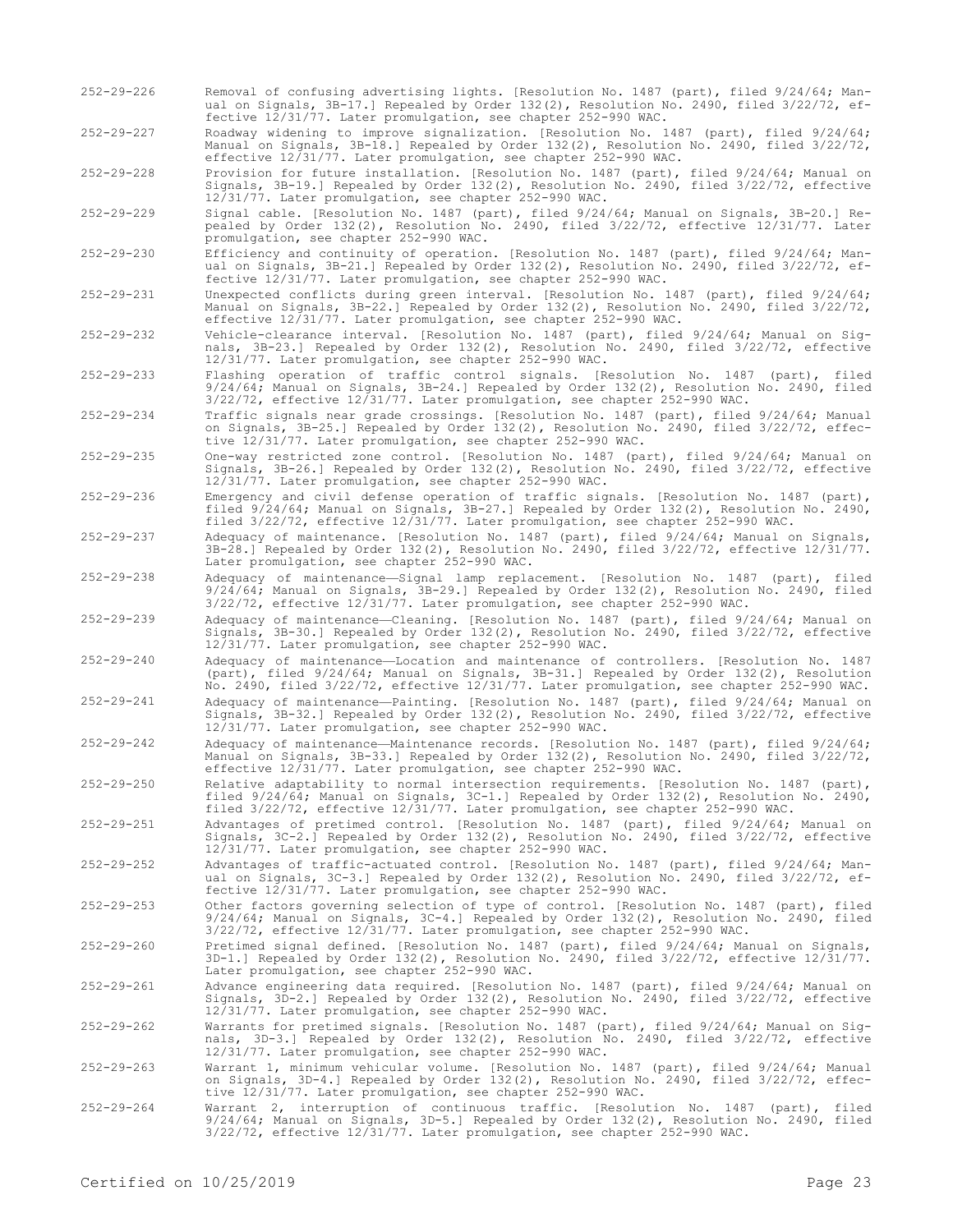252-29-265 Warrant 3, minimum pedestrian volume. [Resolution No. 1487 (part), filed 9/24/64; Manual on Signals, 3D-6.] Repealed by Order 132(2), Resolution No. 2490, filed 3/22/72, effective 12/31/77. Later promulgation, see chapter 252-990 WAC.

252-29-266 Warrant 4, progressive movement. [Resolution No. 1487 (part), filed 9/24/64; Manual on Signals, 3D-7.] Repealed by Order 132(2), Resolution No. 2490, filed 3/22/72, effective 12/31/77. Later promulgation, see chapter 252-990 WAC.

252-29-267 Warrant 5, accident experience. [Resolution No. 1487 (part), filed 9/24/64; Manual on Signals, 3D-8.] Repealed by Order 132(2), Resolution No. 2490, filed 3/22/72, effective 12/31/77. Later promulgation, see chapter 252-990 WAC.

252-29-268 Warrant 6, combination of warrants. [Resolution No. 1487 (part), filed 9/24/64; Manual on Signals, 3D-9.] Repealed by Order 132(2), Resolution No. 2490, filed 3/22/72, effective 12/31/77. Later promulgation, see chapter 252-990 WAC.

- 252-29-269 Selection of type of pretimed control mechanism. [Resolution No. 1487 (part), filed 9/24/64; Manual on Signals, 3D-10.] Repealed by Order 132(2), Resolution No. 2490, filed 3/22/72, effective 12/31/77. Later promulgation, see chapter 252-990 WAC.
- 252-29-270 Nonsynchronous pretimed controllers for isolated intersections. [Resolution No. 1487 (part), filed 9/24/64; Manual on Signals, 3D-11.] Repealed by Order 132(2), Resolution No. 2490, filed 3/22/72, effective 12/31/77. Later promulgation, see chapter 252-990 WAC.
- 252-29-271 Synchronous pretimed controller for isolated intersections. [Resolution No. 1487 (part), filed 9/24/64; Manual on Signals, 3D-12.] Repealed by Order 132(2), Resolution No. 2490, filed 3/22/72, effective 12/31/77. Later promulgation, see chapter 252-990 WAC.
- 252-29-272 Controllers providing for coordination. [Resolution No. 1487 (part), filed 9/24/64; Manual on Signals, 3D-13.] Repealed by Order 132(2), Resolution No. 2490, filed 3/22/72, effective 12/31/77. Later promulgation, see chapter 252-990 WAC.
- 252-29-273 Signal timing in accordance with traffic requirements. [Resolution No. 1487 (part), filed 9/24/64; Manual on Signals, 3D-14.] Repealed by Order 132(2), Resolution No. 2490, filed 3/22/72, effective 12/31/77. Later promulgation, see chapter 252-990 WAC.
- 252-29-274 Division of total cycle time. [Resolution No. 1487 (part), filed 9/24/64; Manual on Signals, 3D-15.] Repealed by Order 132(2), Resolution No. 2490, filed 3/22/72, effective 12/31/77. Later promulgation, see chapter 252-990 WAC.
- 252-29-275 Coordination of pretimed signals. [Resolution No. 1487 (part), filed 9/24/64; Manual on Signals, 3D-16.] Repealed by Order 132(2), Resolution No. 2490, filed 3/22/72, effective 12/31/77. Later promulgation, see chapter 252-990 WAC.
- 252-29-276 Types and selection of coordination. [Resolution No. 1487 (part), filed 9/24/64; Manual on Signals, 3D-17.] Repealed by Order 132(2), Resolution No. 2490, filed 3/22/72, effective 12/31/77. Later promulgation, see chapter 252-990 WAC.
- 252-29-277 Types and selection of coordination—Simultaneous system. [Resolution No. 1487 (part), filed 9/24/64; Manual on Signals, 3D-18.] Repealed by Order 132(2), Resolution No. 2490, filed 3/22/72, effective 12/31/77. Later promulgation, see chapter 252-990 WAC.
- 252-29-278 Types and selection of coordination—Alternate system. [Resolution No. 1487 (part), filed 9/24/64; Manual on Signals, 3D-19.] Repealed by Order 132(2), Resolution No. 2490, filed 3/22/72, effective 12/31/77. Later promulgation, see chapter 252-990 WAC.
- 252-29-279 Types and selection of coordination—Limited progressive system. [Resolution No. 1487 (part), filed 9/24/64; Manual on Signals, 3D-20.] Repealed by Order 132(2), Resolution No. 2490, filed 3/22/72, effective 12/31/77. Later promulgation, see chapter 252-990 WAC.

252-29-280 Types and selection of coordination—Flexible progressive system. [Resolution No. 1487 (part), filed 9/24/64; Manual on Signals, 3D-21.] Repealed by Order 132(2), Resolution No. 2490, filed 3/22/72, effective 12/31/77. Later promulgation, see chapter 252-990 WAC.

252-29-281 Conditions affecting efficiency of signal systems. [Resolution No. 1487 (part), filed 9/24/64; Manual on Signals, 3D-22.] Repealed by Order 132(2), Resolution No. 2490, filed 3/22/72, effective 12/31/77. Later promulgation, see chapter 252-990 WAC.

252-29-282 Manual control. [Resolution No. 1487 (part), filed 9/24/64; Manual on Signals, 3D-23.] Repealed by Order 132(2), Resolution No. 2490, filed 3/22/72, effective 12/31/77. Later promulgation, see chapter 252-990 WAC.

252-29-283 Speeds for progressive systems. [Resolution No. 1487 (part), filed 9/24/64; Manual on Signals, 3D-24.] Repealed by Order 132(2), Resolution No. 2490, filed 3/22/72, effective 12/31/77. Later promulgation, see chapter 252-990 WAC.

252-29-284 Signs indicating timed speed. [Resolution No. 1487 (part), filed 9/24/64; Manual on Signals, 3D-25.] Repealed by Order 132(2), Resolution No. 2490, filed 3/22/72, effective 12/31/77. Later promulgation, see chapter 252-990 WAC.

252-29-300 Traffic-actuated signal defined—Classifications. [Resolution No. 1487 (part), filed 9/24/64; Manual on Signals, 3E-1.] Repealed by Order 132(2), Resolution No. 2490, filed 3/22/72, effective 12/31/77. Later promulgation, see chapter 252-990 WAC.

252-29-301 Factors governing selection of type of control. [Resolution No. 1487 (part), filed 9/24/64; Manual on Signals, 3E-2.] Repealed by Order 132(2), Resolution No. 2490, filed 3/22/72, effective 12/31/77. Later promulgation, see chapter 252-990 WAC.

252-29-302 Warrants for intersection control. [Resolution No. 1487 (part), filed 9/24/64; Manual on Signals, 3E-3.] Repealed by Order 132(2), Resolution No. 2490, filed 3/22/72, effective 12/31/77. Later promulgation, see chapter 252-990 WAC.

252-29-303 Warrants for nonintersection control. [Resolution No. 1487 (part), filed 9/24/64; Manual on Signals, 3E-4.] Repealed by Order 132(2), Resolution No. 2490, filed 3/22/72, effective 12/31/77. Later promulgation, see chapter 252-990 WAC.

Semi-traffic-actuated control. [Resolution No. 1487 (part), filed 9/24/64; Manual on Sig-<br>nals, 3E-5.] Repealed by Order 132(2), Resolution No. 2490, filed 3/22/72, effective<br>12/31/77. Later promulgation, see chapter 252-9

252-29-305 Full traffic-actuated control. [Resolution No. 1487 (part), filed 9/24/64; Manual on Sig-nals, 3E-6.] Repealed by Order 132(2), Resolution No. 2490, filed 3/22/72, effective 12/31/77. Later promulgation, see chapter 252-990 WAC.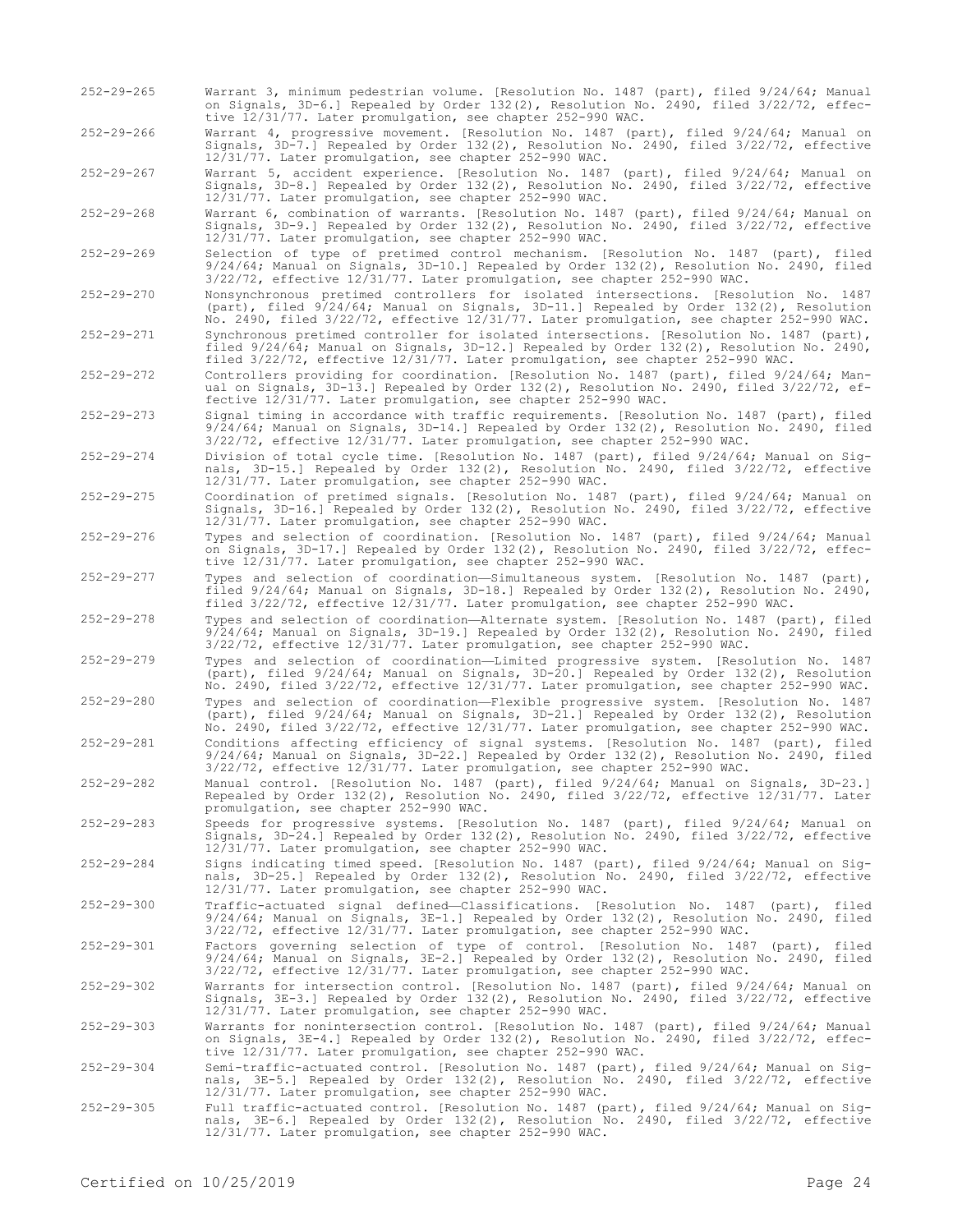- 252-29-306 Traffic-adjusted control. [Resolution No. 1487 (part), filed 9/24/64; Manual on Signals, 3E-7.] Repealed by Order 132(2), Resolution No. 2490, filed 3/22/72, effective 12/31/77. Later promulgation, see chapter 252-990 WAC.
- 252-29-307 Other coordinated control. [Resolution No. 1487 (part), filed 9/24/64; Manual on Signals, 3E-8.] Repealed by Order 132(2), Resolution No. 2490, filed 3/22/72, effective 12/31/77. Later promulgation, see chapter 252-990 WAC.

252-29-308 Pedestrian-actuated control. [Resolution No. 1487 (part), filed 9/24/64; Manual on Signals, 3E-9.] Repealed by Order 132(2), Resolution No. 2490, filed 3/22/72, effective 12/31/77. Later promulgation, see chapter 252-990 WAC.

252-29-309 Detectors and controllers. [Resolution No. 1487 (part), filed 9/24/64; Manual on Signals, 3E-10.] Repealed by Order 132(2), Resolution No. 2490, filed 3/22/72, effective 12/31/77. Later promulgation, see chapter 252-990 WAC.

- 252-29-310 Detectors and controllers—Types of detectors. [Resolution No. 1487 (part), filed 9/24/64; Manual on Signals, 3E-11.] Repealed by Order 132(2), Resolution No. 2490, filed 3/22/72, effective 12/31/77. Later promulgation, see chapter 252-990 WAC.
- 252-29-311 Detectors and controllers—Pressure-sensitive detectors. [Resolution No. 1487 (part), filed 9/24/64; Manual on Signals, 3E-12.] Repealed by Order 132(2), Resolution No. 2490, filed 3/22/72, effective 12/31/77. Later promulgation, see chapter 252-990 WAC.
- 252-29-312 Detectors and controllers—Magnetic detectors. [Resolution No. 1487 (part), filed 9/24/64; Manual on Signals, 3E-13.] Repealed by Order 132(2), Resolution No. 2490, filed 3/22/72, effective 12/31/77. Later promulgation, see chapter 252-990 WAC.
- 252-29-313 Detectors and controllers—Radar detectors. [Resolution No. 1487 (part), filed 9/24/64; Manual on Signals, 3E-14.] Repealed by Order 132(2), Resolution No. 2490, filed 3/22/72, effective 12/31/77. Later promulgation, see chapter 252-990 WAC.
- 252-29-314 Detectors and controllers—Pedestrian push-button detectors. [Resolution No. 1487 (part), filed 9/24/64; Manual on Signals, 3E-15.] Repealed by Order 132(2), Resolution No. 2490, filed 3/22/72, effective 12/31/77. Later promulgation, see chapter 252-990 WAC.
- 252-29-315 Detectors and controllers—Adjustment features of traffic-actuated controllers. [Resolution No. 1487 (part), filed 9/24/64; Manual on Signals, 3E-16.] Repealed by Order 132(2), Resolution No. 2490, filed 3/22/72, effective 12/31/77. Later promulgation, see chapter 252-990 WAC.
- 252-29-316 Range of adjustments for semi-traffic-actuated and full-traffic-actuated control. [Resolution No. 1487 (part), filed 9/24/64; Manual on Signals, 3E-17.] Repealed by Order 132(2), Resolution No. 2490, filed 3/22/72, effective 12/31/77. Later promulgation, see chapter 252-990 WAC.
- 252-29-317 Range of adjustments for traffic-density control. [Resolution No. 1487 (part), filed 9/24/64; Manual on Signals, 3E-18.] Repealed by Order 132(2), Resolution No. 2490, filed 3/22/72, effective 12/31/77. Later promulgation, see chapter 252-990 WAC.
- 252-29-318 Special controller equipment. [Resolution No. 1487 (part), filed 9/24/64; Manual on Signals, 3E-19.] Repealed by Order 132(2), Resolution No. 2490, filed 3/22/72, effective 12/31/77. Later promulgation, see chapter 252-990 WAC.
- 252-29-319 Installation of traffic-actuated signals. [Resolution No. 1487 (part), filed 9/24/64; Manual on Signals, 3E-20.] Repealed by Order 132(2), Resolution No. 2490, filed 3/22/72, effective 12/31/77. Later promulgation, see chapter 252-990 WAC.
- 252-29-320 Location of vehicle detectors for semi- and full-traffic-actuated control. [Resolution No. 1487 (part), filed 9/24/64; Manual on Signals, 3E-21.] Repealed by Order 132(2), Resolution No. 2490, filed 3/22/72, effective 12/31/77. Later promulgation, see chapter 252-990 WAC.
- 252-29-321 Locating vehicle detectors near commercial driveways. [Resolution No. 1487 (part), filed 9/24/64; Manual on Signals, 3E-22.] Repealed by Order 132(2), Resolution No. 2490, filed 3/22/72, effective 12/31/77. Later promulgation, see chapter 252-990 WAC.
- 252-29-322 Location of vehicle detectors for traffic-density control. [Resolution No. 1487 (part), filed 9/24/64; Manual on Signals, 3E-23.] Repealed by Order 132(2), Resolution No. 2490, filed 3/22/72, effective 12/31/77. Later promulgation, see chapter 252-990 WAC.
- 252-29-323 Location of vehicle detectors from centerline. [Resolution No. 1487 (part), filed 9/24/64; Manual on Signals, 3E-24.] Repealed by Order 132(2), Resolution No. 2490, filed 3/22/72, effective 12/31/77. Later promulgation, see chapter 252-990 WAC.
- 252-29-324 Installation of pedestrian detectors. [Resolution No. 1487 (part), filed 9/24/64; Manual on Signals, 3E-25.] Repealed by Order 132(2), Resolution No. 2490, filed 3/22/72, effective 12/31/77. Later promulgation, see chapter 252-990 WAC.
- 252-29-325 Operation and characteristics of traffic-actuated signals. [Resolution No. 1487 (part), filed 9/24/64; Manual on Signals, 3E-26.] Repealed by Order 132(2), Resolution No. 2490, filed 3/22/72, effective 12/31/77. Later promulgation, see chapter 252-990 WAC.
- 252-29-326 Continuous operation. [Resolution No. 1487 (part), filed 9/24/64; Manual on Signals, 3E-27.] Repealed by Order 132(2), Resolution No. 2490, filed 3/22/72, effective 12/31/77. Later promulgation, see chapter 252-990 WAC.
- 252-29-327 Time intervals and adjustments. [Resolution No. 1487 (part), filed 9/24/64; Manual on Signals, 3E-28.] Repealed by Order 132(2), Resolution No. 2490, filed 3/22/72, effective 12/31/77. Later promulgation, see chapter 252-990 WAC.
- 252-29-328 Sequence of intervals and phases. [Resolution No. 1487 (part), filed 9/24/64; Manual on Signals, 3E-29.] Repealed by Order 132(2), Resolution No. 2490, filed 3/22/72, effective 12/31/77. Later promulgation, see chapter 252-990 WAC.
- 252-29-340 Pedestrian signals defined. [Resolution No. 1487 (part), filed 9/24/64; Manual on Sig-<br>nals, 3F-1.] Repealed by Order 132(2), Resolution No. 2490, filed 3/22/72, effective<br>12/31/77. Later promulgation, see chapt
- 252-29-341 Warrants. [Resolution No. 1487 (part), filed 9/24/64; Manual on Signals, 3F-2.] Repealed by Order 132(2), Resolution No. 2490, filed 3/22/72, effective 12/31/77. Later promulga-tion, see chapter 252-990 WAC.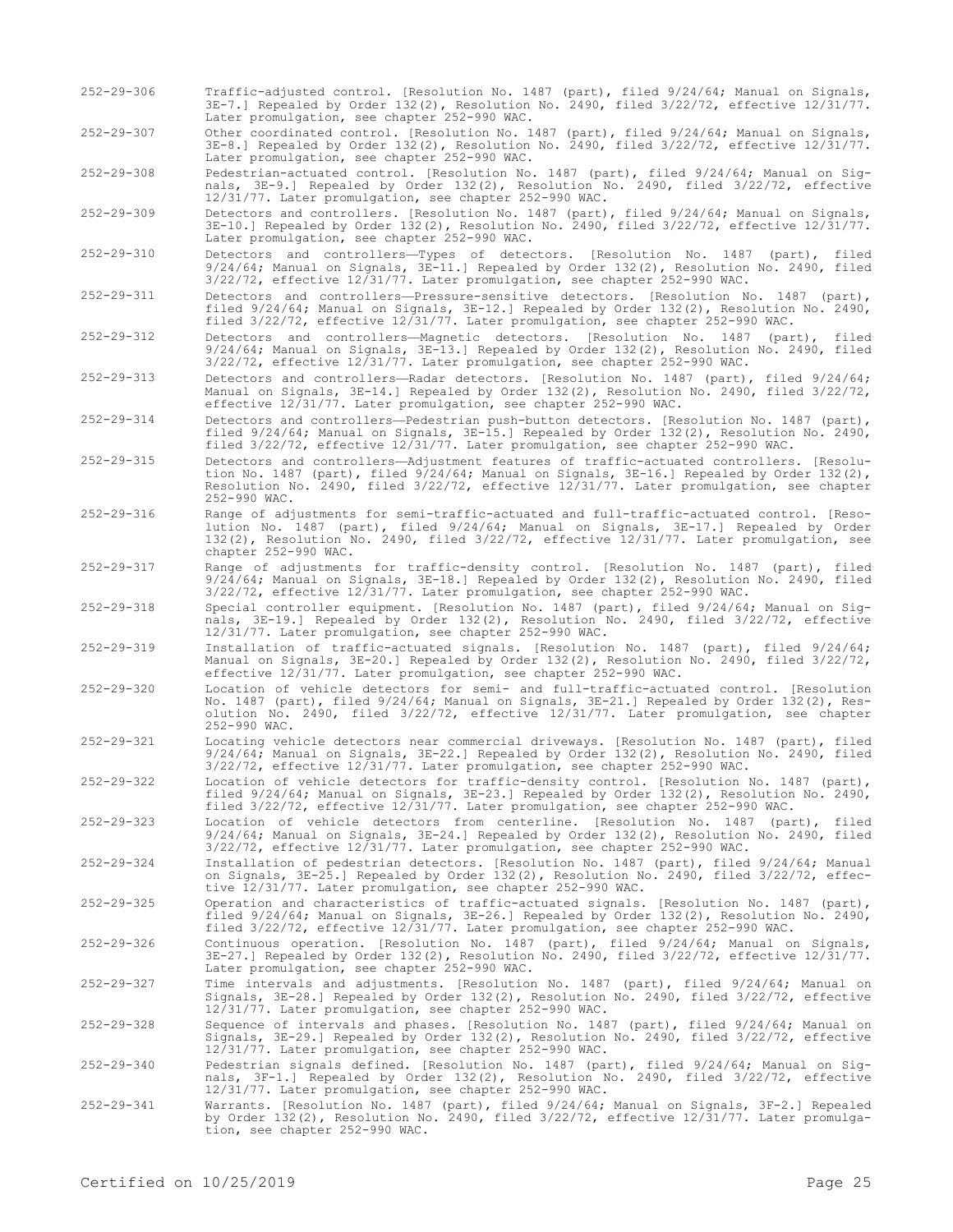- 252-29-342 Type of control. [Resolution No. 1487 (part), filed 9/24/64; Manual on Signals, 3F-3.] Repealed by Order 132(2), Resolution No. 2490, filed 3/22/72, effective 12/31/77. Later promulgation, see chapter 252-990 WAC.
- 252-29-343 General design requirements. [Resolution No. 1487 (part), filed 9/24/64; Manual on Signals, 3F-4.] Repealed by Order 132(2), Resolution No. 2490, filed 3/22/72, effective 12/31/77. Later promulgation, see chapter 252-990 WAC.
- 252-29-344 Meaning of indications. [Resolution No. 1487 (part), filed 9/24/64; Manual on Signals, 3F-5.] Repealed by Order 132(2), Resolution No. 2490, filed 3/22/72, effective 12/31/77. Later promulgation, see chapter 252-990 WAC.

252-29-345 Location. [Resolution No. 1487 (part), filed 9/24/64; Manual on Signals, 3F-6.] Repealed by Order 132(2), Resolution No. 2490, filed 3/22/72, effective 12/31/77. Later promulgation, see chapter 252-990 WAC.

- 252-29-346 Operation. [Resolution No. 1487 (part), filed 9/24/64; Manual on Signals, 3F-7.] Repealed by Order 132(2), Resolution No. 2490, filed 3/22/72, effective 12/31/77. Later promulgation, see chapter 252-990 WAC.
- 252-29-350 Types of special traffic signals. [Resolution No. 1487 (part), filed 9/24/64; Manual on Signals, 3G-1.] Repealed by Order 132(2), Resolution No. 2490, filed 3/22/72, effective 12/31/77. Later promulgation, see chapter 252-990 WAC.
- 252-29-360 Flashing beacons—Defined—Application. [Resolution No. 1487 (part), filed 9/24/64; Manual on Signals, 3G-2.] Repealed by Order 132(2), Resolution No. 2490, filed 3/22/72, effective 12/31/77. Later promulgation, see chapter 252-990 WAC.
- 252-29-361 Flashing beacons—Warrants. [Resolution No. 1487 (part), filed 9/24/64; Manual on Signals, 3G-3.] Repealed by Order 132(2), Resolution No. 2490, filed 3/22/72, effective 12/31/77. Later promulgation, see chapter 252-990 WAC.
- 252-29-362 Flashing beacons—Types of control. [Resolution No. 1487 (part), filed 9/24/64; Manual on Signals, 3G-4.] Repealed by Order 132(2), Resolution No. 2490, filed 3/22/72, effective 12/31/77. Later promulgation, see chapter 252-990 WAC.
- 252-29-363 Flashing beacons—Design. [Resolution No. 1487 (part), filed 9/24/64; Manual on Signals, 3G-4.] Repealed by Order 132(2), Resolution No. 2490, filed 3/22/72, effective 12/31/77. Later promulgation, see chapter 252-990 WAC.
- 252-29-364 Flashing beacons—Location. [Resolution No. 1487 (part), filed 9/24/64; Manual on Signals, 3G-6.] Repealed by Order 132(2), Resolution No. 2490, filed 3/22/72, effective 12/31/77. Later promulgation, see chapter 252-990 WAC.
- 252-29-365 Flashing beacons—Operation. [Resolution No. 1487 (part), filed 9/24/64; Manual on Signals, 3G-7.] Repealed by Order 132(2), Resolution No. 2490, filed 3/22/72, effective 12/31/77. Later promulgation, see chapter 252-990 WAC.
- 252-29-370 Lane-direction-control signals—Defined—Application. [Resolution No. 1487 (part), filed 9/24/64; Manual on Signals, 3G-8.] Repealed by Order 132(2), Resolution No. 2490, filed 3/22/72, effective 12/31/77. Later promulgation, see chapter 252-990 WAC.
- 252-29-371 Lane-direction-control signals—Design. [Resolution No. 1487 (part), filed 9/24/64; Manual on Signals, 3G-9.] Repealed by Order 132(2), Resolution No. 2490, filed 3/22/72, effective 12/31/77. Later promulgation, see chapter 252-990 WAC.
- 252-29-372 Lane-direction-control signals—Meaning of indications. [Resolution No. 1487 (part), filed 9/24/64; Manual on Signals 3G-10.] Repealed by Order 132(2), Resolution No. 2490, filed 3/22/72, effective 12/31/77. Later promulgation, see chapter 252-990 WAC.
- 252-29-373 Lane-direction-control signals—Warrants for reversible-lane operation. [Resolution No. 1487 (part), filed 9/24/64; Manual on Signals, 3G-11.] Repealed by Order 132(2), Resolution No. 2490, filed 3/22/72, effective 12/31/77. Later promulgation, see chapter 252-990 WAC.
- 252-29-374 Lane-direction-control signals—Types of control for reversible-lane operation. [Resolution No. 1487 (part), filed 9/24/64; Manual on Signals, 3G-12.] Repealed by Order 132(2), Resolution No. 2490, filed 3/22/72, effective 12/31/77. Later promulgation, see chapter 252-990 WAC.
- 252-29-375 Lane-direction-control signals—Location of signals for reversible-lane operation. [Resolution No. 1487 (part), filed 9/24/64; Manual on Signals, 3G-13.] Repealed by Order 132(2), Resolution No. 2490, filed 3/22/72, effective 12/31/77. Later promulgation, see chapter 252-990 WAC.
- 252-29-376 Lane-direction-control signals—Operation of reversible-lane signals. [Resolution No. 1487 (part), filed 9/24/64; Manual on Signals, 3G-14.] Repealed by Order 132(2), Resolution No. 2490, filed 3/22/72, effective 12/31/77. Later promulgation, see chapter 252-990 WAC.
- 252-29-380 Traffic signals at drawbridges—Application. [Resolution No. 1487 (part), filed 9/24/64; Manual on Signals, 3G-15.] Repealed by Order 132(2), Resolution No. 2490, filed 3/22/72, effective 12/31/77. Later promulgation, see chapter 252-990 WAC.

252-29-381 Traffic signals at drawbridges—When warranted. [Resolution No. 1487 (part), filed 9/24/64; Manual on Signals, 3G-16.] Repealed by Order 132(2), Resolution No. 2490, filed 3/22/72, effective 12/31/77. Later promulgation, see chapter 252-990 WAC.

252-29-382 Traffic signals at drawbridges—Design. [Resolution No. 1487 (part), filed 9/24/64; Manual on Signals, 3G-17.] Repealed by Order 132(2), Resolution No. 2490, filed 3/22/72, ef-fective 12/31/77. Later promulgation, see chapter 252-990 WAC.

- 252-29-383 Traffic signals at drawbridges—Location. [Resolution No. 1487 (part), filed 9/24/64; Manual on Signals, 3G-18.] Repealed by Order 132(2), Resolution No. 2490, filed 3/22/72, effective 12/31/77. Later promulgation, see chapter 252-990 WAC.
- 252-29-384 Traffic signals at drawbridges—Operation. [Resolution No. 1487 (part), filed 9/24/64; Manual on Signals, 3G-19.] Repealed by Order 132(2), Resolution No. 2490, filed 3/22/72, effective 12/31/77. Later promulgation, see chapter 252-990 WAC.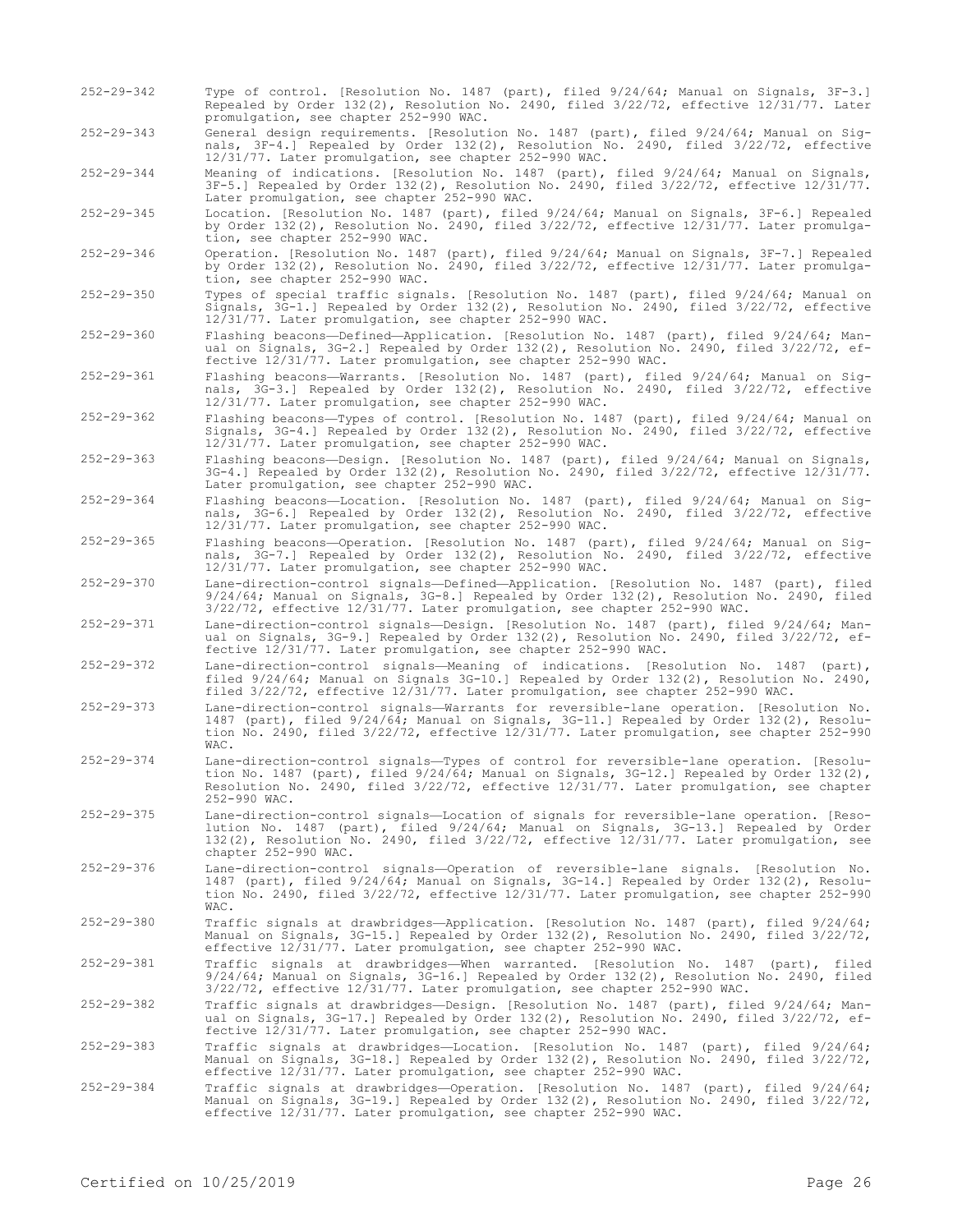- 252-29-390 Railroad-highway grade-crossing protection. [Resolution No. 1487 (part), filed 9/24/64; Manual on Signals, 3H-1.] Repealed by Order 132(2), Resolution No. 2490, filed 3/22/72, effective 12/31/77. Later promulgation, see chapter 252-990 WAC.
- 252-29-391 Classification and definitions. [Resolution No. 1487 (part), filed 9/24/64; Manual on Signals, 3H-2.] Repealed by Order 132(2), Resolution No. 2490, filed 3/22/72, effective 12/31/77. Later promulgation, see chapter 252-990 WAC.
- 252-29-392 Warrants. [Resolution No. 1487 (part), filed 9/24/64; Manual on Signals, 3H-3.] Repealed by Order 132(2), Resolution No. 2490, filed 3/22/72, effective 12/31/77. Later promulgation, see chapter 252-990 WAC.

252-29-393 Meaning of indications. [Resolution No. 1487 (part), filed 9/24/64; Manual on Signals, 3H-4.] Repealed by Order 132(2), Resolution No. 2490, filed 3/22/72, effective 12/31/77. Later promulgation, see chapter 252-990 WAC.

- 252-29-394 Types of control. [Resolution No. 1487 (part), filed 9/24/64; Manual on Signals, 3H-5.] Repealed by Order 132(2), Resolution No. 2490, filed 3/22/72, effective 12/31/77. Later promulgation, see chapter 252-990 WAC.
- 252-29-395 Design—Flashing-light signals. [Resolution No. 1487 (part), filed 9/24/64; Manual on Signals, 3H-6.] Repealed by Order 132(2), Resolution No. 2490, filed 3/22/72, effective 12/31/77. Later promulgation, see chapter 252-990 WAC.
- 252-29-396 Location. [Resolution No. 1487 (part), filed 9/24/64; Manual on Signals, 3H-7.] Repealed by Order 132(2), Resolution No. 2490, filed 3/22/72, effective 12/31/77. Later promulgation, see chapter 252-990 WAC.
- 252-29-397 Installation. [Resolution No. 1487 (part), filed 9/24/64; Manual on Signals, 3H-8.] Repealed by Order 132(2), Resolution No. 2490, filed 3/22/72, effective 12/31/77. Later promulgation, see chapter 252-990 WAC.
- 252-29-398 Operation. [Resolution No. 1487 (part), filed 9/24/64; Manual on Signals, 3H-9.] Repealed by Order 132(2), Resolution No. 2490, filed 3/22/72, effective 12/31/77. Later promulgation, see chapter 252-990 WAC.
- 252-29-399 Maintenance. [Resolution No. 1487 (part), filed 9/24/64; Manual on Signals, 3H-10.] Repealed by Order 132(2), Resolution No. 2490, filed 3/22/72, effective 12/31/77. Later promulgation, see chapter 252-990 WAC.
- Appendix Appendix—Manual for signing. [Book—Filed 3/20/68; Revisions, Order 118, filed 11/4/71; Order 110, filed 8/20/71; Order 57, filed 6/18/70; Order 35, filed 1/28/70.] Repealed by Order 132(3), Resolution No. 2490, filed 3/22/72, effective 12/31/75. See Appendix, Manual on Traffic Control Devices for Streets and Highways, codified as chapter 252-990 WAC.

#### **Chapter 252-30 HIGHWAY ILLUMINATION AND POLICY ON SIGNS**

- 252-30-010 Interstate highways. [Resolution No. 46-R-948, filed 3/22/60; as amended by Resolution No. 1399, filed 1/28/64.] Repealed by WSR 79-01-033 (DOT Order 10 and Comm. Order 1, Resolution No. 13), filed 12/20/78. Statutory Authority: 1977 ex.s. c 151. Later promulgation, see WAC 468-62-010.
- 252-30-020 Freeways (other than interstate). [Resolution No. 46-R-948, filed 3/22/60.] Repealed by WSR 79-01-033 (DOT Order 10 and Comm. Order 1, Resolution No. 13), filed 12/20/78. Statutory Authority: 1977 ex.s. c 151. Later promulgation, see WAC 468-62-020.
- 252-30-030 Four-lane highways. [Resolution No. 46-R-948, filed 3/22/60; as amended by Resolution No. 1399, filed 1/28/64.] Repealed by WSR 79-01-033 (DOT Order 10 and Comm. Order 1, Resolution No. 13), filed 12/20/78. Statutory Authority: 1977 ex.s. c 151. Later promulgation, see WAC 468-62-030.
- 252-30-040 Two-lane highways. [Resolution No. 46-R-968, filed 3/22/60; as amended by Resolution No. 1399, filed 1/28/64.] Repealed by WSR 79-01-033 (DOT Order 10 and Comm. Order 1, Resolution No. 13), filed 12/20/78. Statutory Authority: 1977 ex.s. c 151. Later promulgation, see WAC 468-62-040.
- 252-30-050 Other conditions justifying illumination. [Resolution No. 46-R-948, filed 3/22/60.] Repealed by WSR 79-01-033 (DOT Order 10 and Comm. Order 1, Resolution No. 13), filed 12/20/78. Statutory Authority: 1977 ex.s. c 151. Later promulgation, see WAC 468-62-050.
- 252-30-110 Illumination by others. [Resolution No. 46-R-948, filed 3/22/60.] Repealed by WSR 79-01-033 (DOT Order 10 and Comm. Order 1, Resolution No. 13), filed 12/20/78. Statutory Authority: 1977 ex.s. c 151. Later promulgation, see WAC 468-62-060.
- 252-30-210 Policy relative to the installation of signs and markings on state highway rights of way. [Resolution No. 19-R-146, filed 3/22/60.] Repealed by WSR 79-01-033 (DOT Order 10 and Comm. Order 1, Resolution No. 13), filed 12/20/78. Statutory Authority: 1977 ex.s. c 151.

#### **Chapter 252-32 VEHICLE PARKING RESTRICTIONS**

| $252 - 32 - 002$ |  |                                                                      | State Route 2. [Statutory Authority: RCW 46.61.570. WSR 78-04-052 (Order 11), §                                                                                                         |  |
|------------------|--|----------------------------------------------------------------------|-----------------------------------------------------------------------------------------------------------------------------------------------------------------------------------------|--|
|                  |  |                                                                      | 252-32-002, filed 3/27/78; Order 303, § 252-32-002, filed 3/23/77; Order 293, §                                                                                                         |  |
|                  |  |                                                                      | 252-32-002, filed 1/20/77; Order 280, § 252-32-002, filed 10/26/76; Order 278, §                                                                                                        |  |
|                  |  |                                                                      | 252-32-002, filed 10/5/76; Order 272, § 252-32-002, filed 7/21/76; Order 250, §                                                                                                         |  |
|                  |  |                                                                      | 252-32-002, filed 4/21/76; Order 246, § 252-32-002, filed 12/15/75; Order 159, §                                                                                                        |  |
|                  |  |                                                                      | 252-32-002, filed 9/19/73; Order 156, § 252-32-002, filed 8/24/73; Order 121, §                                                                                                         |  |
|                  |  |                                                                      | 252-32-002, filed 11/18/71; Order 109, § 252-32-002, filed 8/20/71.] Repealed by WSR                                                                                                    |  |
|                  |  |                                                                      | 79-01-033 (DOT Order 10 and Comm. Order 1, Resolution No. 13), filed 12/20/78. Statutory                                                                                                |  |
|                  |  | Authority: 1977 ex.s. c 151. Later promulgation, see WAC 468-42-002. |                                                                                                                                                                                         |  |
| $252 - 32 - 003$ |  |                                                                      | State Route 3. [Order 109, § 252-32-003, filed $8/20/71$ .] Repealed by WSR 79-01-033 (DOT<br>Order 10 and Comm. Order 1, Resolution No. 13), filed 12/20/78. Statutory Authority: 1977 |  |

ex.s. c 151. Later promulgation, see WAC 468-42-003.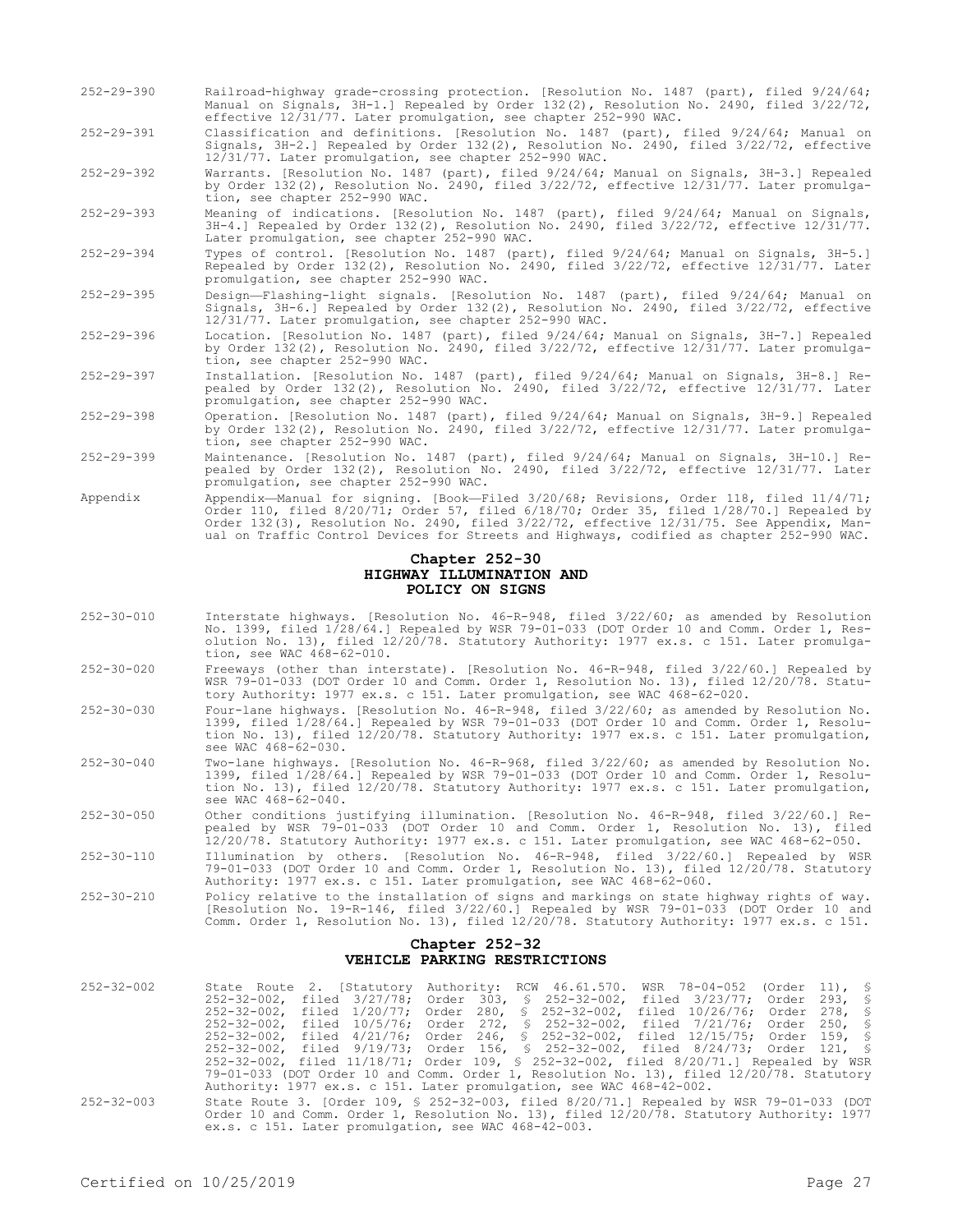- 252-32-004 State Route 4. [Order 109, § 252-32-004, filed 8/20/71.] Repealed by WSR 79-01-033 (DOT Order 10 and Comm. Order 1, Resolution No. 13), filed 12/20/78. Statutory Authority: 1977 ex.s. c 151. Later promulgation, see WAC 468-42-004.
- 252-32-005 State Route 5. [Order 109, § 252-32-005, filed 8/20/71.] Repealed by WSR 79-01-033 (DOT Order 10 and Comm. Order 1, Resolution No. 13), filed 12/20/78. Statutory Authority: 1977 ex.s. c 151. Later promulgation, see WAC 468-42-005.

252-32-006 State Route 6. [Order 109, § 252-32-006, filed 8/20/71.] Repealed by WSR 79-01-033 (DOT Order 10 and Comm. Order 1, Resolution No. 13), filed 12/20/78. Statutory Authority: 1977 ex.s. c 151. Later promulgation, see WAC 468-42-006.

252-32-007 State Route 7. [Order 109, § 252-32-007, filed 8/20/71.] Repealed by WSR 79-01-033 (DOT Order 10 and Comm. Order 1, Resolution No. 13), filed 12/20/78. Statutory Authority: 1977 ex.s. c 151. Later promulgation, see WAC 468-42-007.

- 252-32-009 State Route 9. [Order 169, § 252-32-009, filed 11/20/73; Order 109, § 252-32-009, filed 8/20/71.] Repealed by WSR 79-01-033 (DOT Order 10 and Comm. Order 1, Resolution No. 13), filed 12/20/78. Statutory Authority: 1977 ex.s. c 151. Later promulgation, see WAC 468-42-009.
- 252-32-010 Primary State Highway No. 1. [Order 82, § 252-32-010, filed 12/24/70; Order 64, § 252-32-010, filed 8/19/70; Order 46, § 252-32-010, filed 12/19/69; Order 39, § 252-32-010, filed 10/20/69; Order 29, § 252-32-010, filed 4/25/69; Order 26, § 252-32-010, filed 1/24/69; Order 25, § 252-32-010, filed 12/17/68; §§ 1-12, filed 11/22/60; §§ 1-13, filed 9/23/60; § 16, filed 11/1/63; § 17, filed 1/24/64; § 18, filed 7/22/68, as Emergency Rule 6/10/65; § 19, filed 6/24/66; § 20, filed 8/17/66.] Repealed by Order 109, filed 8/20/71.
- 252-32-011 State Route 11. [Statutory Authority: RCW 46.61.570. WSR 78-07-049 (Order 16), § 252-32-011, filed 6/28/78; Order 328, § 252-32-011, filed 9/30/77.] Repealed by WSR 79-01-033 (DOT Order 10 and Comm. Order 1, Resolution No. 13), filed 12/20/78. Statutory Authority: 1977 ex.s. c 151. Later promulgation, see WAC 468-42-011.
- 252-32-012 State Route 12. [Order 304, § 252-32-012, filed 3/23/77; Order 109, § 252-32-012, filed 8/20/71.] Repealed by WSR 79-01-033 (DOT Order 10 and Comm. Order 1, Resolution No. 13), filed 12/20/78. Statutory Authority: 1977 ex.s. c 151. Later promulgation, see WAC 468-42-012.
- 252-32-014 State Route 14. [Order 315, § 252-32-014, filed 5/19/77.] Repealed by WSR 79-01-033 (DOT Order 10 and Comm. Order 1, Resolution No. 13), filed 12/20/78. Statutory Authority: 1977 ex.s. c 151. Later promulgation, see WAC 468-42-014.
- 252-32-015 Primary State Highway No. 2. [Subsections 1-3, filed 11/22/60; subsection 4, filed 11/16/61; subsection 5, filed 8/23/63; subsection 6, filed 6/26/64; filed 2/21/64; subsection 7, filed 6/24/64; subsection 8 rules (part), filed 12/17/64; Emergency Rules (part), filed 10/29/64.] Repealed by Order 109, filed 8/20/71.

252-32-016 State Route 2. [Order 85, § 252-32-016, filed 1/22/71; Order 77, § 252-32-016, filed 11/27/70.] Repealed by Order 109, filed 8/20/71.

- 252-32-020 Primary State Highway No. 5. [Subsections 1-2, filed 10/20/60; subsections 3-8, filed 11/22/60; subsection 9, filed 3/30/61; subsection 10, filed 4/18/61; subsection 11, filed 5/22/61; subsection 12, filed 8/28/61; subsection 13, filed 12/19/63; subsection 14, rules (part), filed 1/21/65; subsection 15, rules (part), filed 12/17/64; Emergency Rules (part), filed 10/29/64; subsection 16, filed 4/22/65.] Repealed by Order 109, filed  $8/20/71$ .
- 252-32-02001 State Route 20. [Order 264, § 252-32-020 (codified as WAC 252-32-02001), filed 6/24/76; Order 210, § 252-32-020 (codified as WAC 252-32-02001), filed 12/19/74; Order 159, § 252-32-0201 (codified as WAC 252-32-02001), filed 9/19/73; Order 157, § 252-32-0201 (codified as WAC 252-32-02001), filed 8/24/73; Order 125, § 252-32-0201 (codified as WAC 252-32-02001), filed 1/21/72.] Repealed by WSR 79-01-033 (DOT Order 10 and Comm. Order 1, Resolution No. 13), filed 12/20/78. Statutory Authority: 1977 ex.s. c 151. Later promulgation, see WAC 468-42-020.
- 252-32-022 State Route 22. [Order 302, § 252-32-022, filed 3/23/77.] Repealed by WSR 79-01-033 (DOT Order 10 and Comm. Order 1, Resolution No. 13), filed 12/20/78. Statutory Authority: 1977 ex.s. c 151. Later promulgation, see WAC 468-42-022.
- 252-32-023 State Route 23. [Order 265, § 252-32-023, filed 6/24/76.] Repealed by WSR 79-01-033 (DOT Order 10 and Comm. Order 1, Resolution No. 13), filed 12/20/78. Statutory Authority: 1977 ex.s. c 151. Later promulgation, see WAC 468-42-023.
- 252-32-024 State Route 24. [Order 109, § 252-32-024, filed 8/20/71.] Repealed by WSR 79-01-033 (DOT Order 10 and Comm. Order 1, Resolution No. 13), filed 12/20/78. Statutory Authority: 1977 ex.s. c 151. Later promulgation, see WAC 468-42-024.
- 252-32-027 State Route 27. [Order 6 (DOT Order 77-S-14), § 252-32-027, filed 12/30/77; Order 263, § 252-32-027, filed 6/24/76; Order 109, § 252-32-027, filed 8/20/71.] Repealed by WSR 79-01-033 (DOT Order 10 and Comm. Order 1, Resolution No. 13), filed 12/20/78. Statutory Authority: 1977 ex.s. c 151. Later promulgation, see WAC 468-42-027.

252-32-028 State Route 28. [Order 109, § 252-32-028, filed 8/20/71.] Repealed by WSR 79-01-033 (DOT Order 10 and Comm. Order 1, Resolution No. 13), filed 12/20/78. Statutory Authority: 1977 ex.s. c 151. Later promulgation, see WAC 468-42-028.

252-32-031 State Route 31. [Order 109, § 252-32-031, filed 8/20/71.] Repealed by WSR 79-01-033 (DOT Order 10 and Comm. Order 1, Resolution No. 13), filed 12/20/78. Statutory Authority: 1977 ex.s. c 151. Later promulgation, see WAC 468-42-031.

252-32-035 Primary State Highway No. 6. [Rule, filed 6/13/60.] Repealed by Order 109, filed 8/20/71. 252-32-040 Primary State Highway No. 7. [subsection 1, filed 11/22/60; subsection 2, filed 2/23/61.] Repealed by Order 109, filed 8/20/71.

252-32-045 Primary State Highway No. 8 (State Route 97). [Order 10, § 252-32-045, filed 6/19/68; subsection 1, filed 11/22/60; subsection 2, filed 2/18/66.] Repealed by Order 109, filed 8/20/71.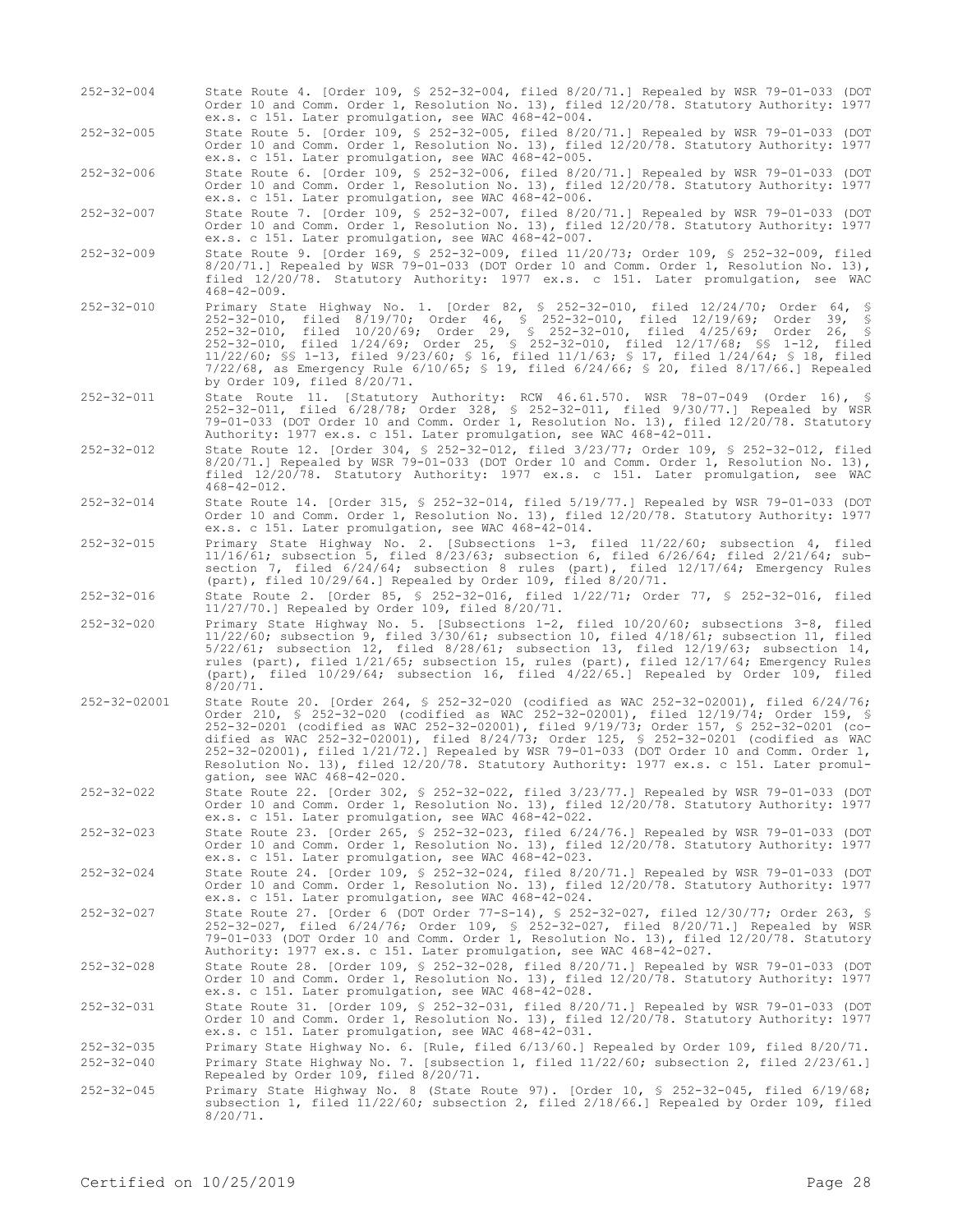252-32-050 Primary State Highway No. 9. [Order 97, § 252-32-050, filed 4/23/71; Order 94, § 252-32-050, filed 3/18/71; Rule, filed 11/22/60.] Repealed by Order 109, filed 8/20/71. 252-32-055 Primary State Highway No. 10. [Rules (part), filed 11/22/60.] Repealed by Order 109, filed 8/20/71. 252-32-065 Primary State Highway No. 12. [Order 7, § 252-32-065, filed 5/24/68; emergency, filed 4/18/68; subsection 1, filed 9/24/64; subsection 2, filed 10/28/64; subsection 3, filed 6/10/65; subsection 4, filed 11/25/66.] Repealed by Order 109, filed 8/20/71. 252-32-075 Primary State Highway No. 14. [Rules (part), filed 11/22/60.] Repealed by Order 109, filed 8/20/71. 252-32-090 State Route 90. [Order 179, § 252-32-090, filed 5/23/74; Order 116, § 252-32-090, filed 10/22/71; Order 109, § 252-32-090, filed 8/20/71.] Repealed by WSR 79-01-033 (DOT Order 10 and Comm. Order 1, Resolution No. 13), filed 12/20/78. Statutory Authority: 1977 ex.s. c 151. Later promulgation, see WAC 468-42-090. 252-32-097 State Route 97. [Order 125, § 252-32-097, filed 1/21/72; Order 116, § 252-32-097, filed 10/22/71; Order 109, § 252-32-097, filed 8/20/71.] Repealed by WSR 79-01-033 (DOT Order 10 and Comm. Order 1, Resolution No. 13), filed 12/20/78. Statutory Authority: 1977 ex.s. c 151. Later promulgation, see WAC 468-42-097. 252-32-099 State Route 99. [Order 174, § 252-32-099, filed 3/21/74; Order 109, § 252-32-099, filed 8/20/71.] Repealed by WSR 79-01-033 (DOT Order 10 and Comm. Order 1, Resolution No. 13), filed 12/20/78. Statutory Authority: 1977 ex.s. c 151. Later promulgation, see WAC 468-42-099. 252-32-101 State Route 101. [Statutory Authority: RCW 46.61.570. WSR 78-11-028 (Order 23), § 252-32-101, filed 10/16/78; Order 7 (DOT Order 77-S-15), § 252-32-101, filed 12/30/77; Order 237, § 252-32-101, filed 8/27/75; Order 135, § 252-32-101, filed 6/23/72; Order 109, § 252-32-101, filed 8/20/71.] Repealed by WSR 79-01-033 (DOT Order 10 and Comm. Order 1, Resolution No. 13), filed 12/20/78. Statutory Authority: 1977 ex.s. c 151. Later promulgation, see WAC 468-42-101. 252-32-104 State Route 104. [Order 131, § 252-32-104, filed 3/22/72; Order 109, § 252-32-104, filed 8/20/71.] Repealed by WSR 79-01-033 (DOT Order 10 and Comm. Order 1, Resolution No. 13), filed 12/20/78. Statutory Authority: 1977 ex.s. c 151. Later promulgation, see WAC  $468 - 42 - 104$ . 252-32-106 State Route 106. [Order 135, § 252-32-106, filed 6/23/72.] Repealed by WSR 79-01-033 (DOT Order 10 and Comm. Order 1, Resolution No. 13), filed 12/20/78. Statutory Authority: 1977 ex.s. c 151. Later promulgation, see WAC 468-42-106. 252-32-110 Primary State Highway No. 21. [Subsections 1-2, filed 11/22/60; subsection 3, filed 7/20/61.] Repealed by Order 109, filed 8/20/71. 252-32-129 State Route 129. [Order 301, § 252-32-129, filed 3/23/77.] Repealed by WSR 79-01-033 (DOT Order 10 and Comm. Order 1, Resolution No. 13), filed 12/20/78. Statutory Authority: 1977 ex.s. c 151. Later promulgation, see WAC 468-42-129. 252-32-151 State Route 151. [Order 102, § 252-32-151, filed 6/28/71.] Repealed by WSR 79-01-033 (DOT Order 10 and Comm. Order 1, Resolution No. 13), filed 12/20/78. Statutory Authority: 1977 ex.s. c 151. Later promulgation, see WAC 468-42-151. 252-32-153 State Route 153. [Order 273, § 252-32-153, filed 7/21/76.] Repealed by WSR 79-01-033 (DOT Order 10 and Comm. Order 1, Resolution No. 13), filed 12/20/78. Statutory Authority: 1977 ex.s. c 151. Later promulgation, see WAC 468-42-153. 252-32-161 State Route 161. [Order 312, § 252-32-161, filed 4/21/77.] Repealed by WSR 79-01-033 (DOT Order 10 and Comm. Order 1, Resolution No. 13), filed 12/20/78. Statutory Authority: 1977 ex.s. c 151. Later promulgation, see WAC 468-42-161. 252-32-164 State Route 164. [Order 109, § 252-32-164, filed 8/20/71.] Repealed by WSR 79-01-033 (DOT Order 10 and Comm. Order 1, Resolution No. 13), filed 12/20/78. Statutory Authority: 1977 ex.s. c 151. Later promulgation, see WAC 468-42-164. 252-32-167 State Route 167. [Order 109, § 252-32-167, filed 8/20/71.] Repealed by WSR 79-01-033 (DOT Order 10 and Comm. Order 1, Resolution No. 13), filed 12/20/78. Statutory Authority: 1977 ex.s. c 151. Later promulgation, see WAC 468-42-167. 252-32-169 State Route 169. [Order 311, § 252-32-169, filed 4/21/77; Order 109, § 252-32-169, filed 8/20/71.] Repealed by WSR 79-01-033 (DOT Order 10 and Comm. Order 1, Resolution No. 13), filed 12/20/78. Statutory Authority: 1977 ex.s. c 151. Later promulgation, see WAC 468-42-169. 252-32-195 State Route 195. [Order 109, § 252-32-195, filed 8/20/71.] Repealed by Order 277, filed 8/19/76. 252-32-202 State Route 202. [Order 168, § 252-32-202, filed 11/20/73.] Repealed by WSR 79-01-033 (DOT Order 10 and Comm. Order 1, Resolution No. 13), filed 12/20/78. Statutory Authority: 1977 ex.s. c 151. Later promulgation, see WAC 468-42-202. 252-32-205 Secondary State Highway No. 1-A. [Rules (part), filed 11/22/60.] Repealed by Order 109, filed 8/20/71. 252-32-210 Secondary State Highway No. 1-B. [Rules (part), filed 8/28/61.] Repealed by Order 109, filed 8/20/71. 252-32-224 State Route 224. [Order 109, § 252-32-224, filed 8/20/71.] Repealed by WSR 79-01-033 (DOT Order 10 and Comm. Order 1, Resolution No. 13), filed 12/20/78. Statutory Authority: 1977 ex.s. c 151. Later promulgation, see WAC 468-42-224. 252-32-255 Secondary State Highway No. 1-K. [Rules (part), filed 11/22/60.] Repealed by Order 109, filed  $8/\frac{20}{71}$ . 252-32-260 Secondary State Highway No. 1-L (State Route 518). [Order 22, § 252-32-260, filed 10/23/68; Emergency Order 17, § 252-32-260, filed 9/30/68; §§ 1-2, filed 11/22/60; § 3, filed 9/27/63; § 4, filed 6/26/64.] Repealed by Order 109, filed 8/20/71. 252-32-270 State Route 270. [Order 292, § 252-32-270, filed 1/20/77; Order 256, § 252-32-270, filed 5/20/76; Order 109, § 252-32-270, filed 8/20/71.] Repealed by WSR 79-01-033 (DOT Order 10 and Comm. Order 1, Resolution No. 13), filed 12/20/78. Statutory Authority: 1977 ex.s. c 151. Later promulgation, see WAC 468-42-270.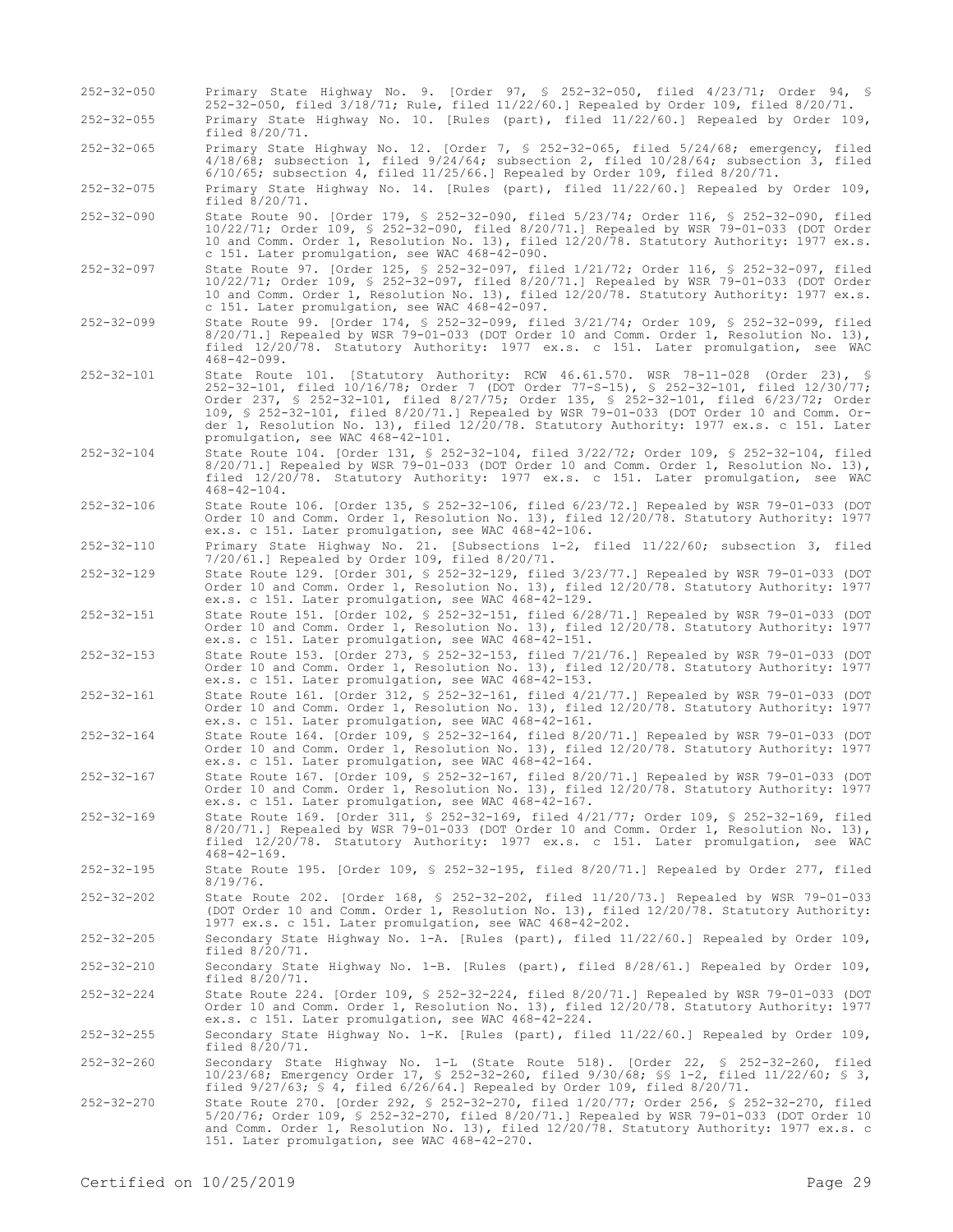- 252-32-272 State Route 272. [Order 257, § 252-32-272, filed 5/20/76.] Repealed by WSR 79-01-033 (DOT Order 10 and Comm. Order 1, Resolution No. 13), filed 12/20/78. Statutory Authority: 1977 ex.s. c 151. Later promulgation, see WAC 468-42-272.
- 252-32-290 Secondary State Highway No. 1-R. [Rules (part), filed 6/10/65.] Repealed by Order 109, filed 8/20/71.

252-32-2901 State Route 290. [Order 109, § 252-32-2901, filed 8/20/71.] Repealed by WSR 79-01-033 (DOT Order 10 and Comm. Order 1, Resolution No. 13), filed 12/20/78. Statutory Authority: 1977 ex.s. c 151. Later promulgation, see WAC 468-42-2901.

- 252-32-291 State Route 291. [Order 226, § 252-32-291, filed 5/21/75; Order 109, § 252-32-291, filed 8/20/71.] Repealed by WSR 79-01-033 (DOT Order 10 and Comm. Order 1, Resolution No. 13), filed 12/20/78. Statutory Authority: 1977 ex.s. c 151. Later promulgation, see WAC 468-42-291.
- 252-32-300 Secondary State Highway No. 1-T (State Route 501). [Order 11, § 252-32-300, filed 6/19/68; Emergency Order 8, filed 5/24/68; Rules (part), filed 1/21/65.] Repealed by Order 109, filed 8/20/71.
- 252-32-302 State Route 302. [Order 109, § 252-32-302, filed 8/20/71.] Repealed by WSR 79-01-033 (DOT Order 10 and Comm. Order 1, Resolution No. 13), filed 12/20/78. Statutory Authority: 1977 ex.s. c 151. Later promulgation, see WAC 468-42-302.
- 252-32-303 State Route 303. [Order 109, § 252-32-303, filed 8/20/71.] Repealed by WSR 79-01-033 (DOT Order 10 and Comm. Order 1, Resolution No. 13), filed 12/20/78. Statutory Authority: 1977 ex.s. c 151. Later promulgation, see WAC 468-42-303.

252-32-310 Secondary State Highway No. 1-V. [Rules (part), filed 11/22/60.] Repealed by Order 109, filed 8/20/71.

252-32-360 Secondary State Highway No. 2-D (State Route 901). [Order 18, § 252-32-360, filed 9/30/68.] Repealed by Order 109, filed 8/20/71.

- 252-32-390 Secondary State Highway No. 2-H (State Route 290). [Order 15, § 252-32-390, filed 9/30/68; Emergency Order 14, § 252-32-390, filed 9/30/68; Rules (part), filed 11/22/60.] Repealed by Order 109, filed 8/20/71.
- 252-32-395 Secondary State Highway No. 2-M. [Rule, filed 1/18/67.] Repealed by Order 109, filed 8/20/71.
- 252-32-3951 State Route 395. [Order 218, § 252-32-395 (codified as WAC 252-32-3951), filed 2/20/75; Order 121, § 252-32-3951, filed 11/18/71.] Repealed by WSR 79-01-033 (DOT Order 10 and Comm. Order 1, Resolution No. 13), filed 12/20/78. Statutory Authority: 1977 ex.s. c 151. Later promulgation, see WAC 468-42-3951.

252-32-401 State Route 401. [Order 109, § 252-32-401, filed 8/20/71.] Repealed by WSR 79-01-033 (DOT Order 10 and Comm. Order 1, Resolution No. 13), filed 12/20/78. Statutory Authority: 1977 ex.s. c 151. Later promulgation, see WAC 468-42-401.

- 252-32-410 State Route 410. [Order 109, § 252-32-410, filed 8/20/71.] Repealed by WSR 79-01-033 (DOT Order 10 and Comm. Order 1, Resolution No. 13), filed 12/20/78. Statutory Authority: 1977 ex.s. c 151. Later promulgation, see WAC 468-42-410.
- 252-32-445 Secondary State Highway No. 3-H. [Rules (part), filed 11/22/60.] Repealed by Order 109, filed  $8/\overline{2}0/71$ .
- 252-32-500 Secondary State Highway No. 3-S. [Order 54, § 252-32-500, filed 4/23/70; subsection (1), filed 12/19/63; subsection (2), filed 8/20/64.] Repealed by Order 109, filed 8/20/71.
- 252-32-501 State Route 501. [Order 116, § 252-32-501, filed 10/22/71; Order 109, § 252-32-501, filed 8/20/71.] Repealed by WSR 79-01-033 (DOT Order 10 and Comm. Order 1, Resolution No. 13), filed 12/20/78. Statutory Authority: 1977 ex.s. c 151. Later promulgation, see WAC 468-42-501.
- 252-32-504 State Route 504. [Order 109, § 252-32-504, filed 8/20/71.] Repealed by WSR 79-01-033 (DOT Order 10 and Comm. Order 1, Resolution No. 13), filed 12/20/78. Statutory Authority: 1977 ex.s. c 151. Later promulgation, see WAC 468-42-504.

252-32-507 State Route 507. [Order 279, § 252-32-507, filed 10/5/76.] Repealed by WSR 79-01-033 (DOT Order 10 and Comm. Order 1, Resolution No. 13), filed 12/20/78. Statutory Authority: 1977 ex.s. c 151. Later promulgation, see WAC 468-42-507.

252-32-509 State Route 509. [Order 109, § 252-32-509, filed 8/20/71.] Repealed by WSR 79-01-033 (DOT Order 10 and Comm. Order 1, Resolution No. 13), filed 12/20/78. Statutory Authority: 1977 ex.s. c 151. Later promulgation, see WAC 468-42-509.

252-32-512 State Route 512. [Order 109, § 252-32-512, filed 8/20/71.] Repealed by WSR 79-01-033 (DOT Order 10 and Comm. Order 1, Resolution No. 13), filed 12/20/78. Statutory Authority: 1977 ex.s. c 151. Later promulgation, see WAC 468-42-512.

- 252-32-514 State Route 514. [Order 217, § 252-32-514, filed 2/20/75; Order 103, § 252-32-514, filed 6/28/71.] Repealed by WSR 79-01-033 (DOT Order 10 and Comm. Order 1, Resolution No. 13), filed 12/20/78. Statutory Authority: 1977 ex.s. c 151. Later promulgation, see WAC 468-42-514.
- 252-32-515 State Route 515. [Order 109, § 252-32-515, filed 8/20/71.] Repealed by WSR 79-01-033 (DOT Order 10 and Comm. Order 1, Resolution No. 13), filed 12/20/78. Statutory Authority: 1977 ex.s. c 151. Later promulgation, see WAC 468-42-515.

252-32-516 State Route 516. [Order 180, § 252-32-516, filed 5/23/74.] Repealed by WSR 79-01-033 (DOT Order 10 and Comm. Order 1, Resolution No. 13), filed 12/20/78. Statutory Authority: 1977 ex.s. c 151. Later promulgation, see WAC 468-42-516.

- 252-32-520 State Route 520. [Order 232, § 252-32-520, filed 7/23/75; Order 211, § 252-32-520, filed 12/19/74; Order 167, § 252-32-520, filed 11/20/73.] Repealed by WSR 79-01-033 (DOT Order 10 and Comm. Order 1, Resolution No. 13), filed 12/20/78. Statutory Authority: 1977 ex.s. c 151. Later promulgation, see WAC 468-42-520.
- 252-32-522 State Route 522. [Order 225, § 252-32-522, filed 5/21/75.] Repealed by WSR 79-01-033 (DOT Order 10 and Comm. Order 1, Resolution No. 13), filed 12/20/78. Statutory Authority: 1977 ex.s. c 151. Later promulgation, see WAC 468-42-522.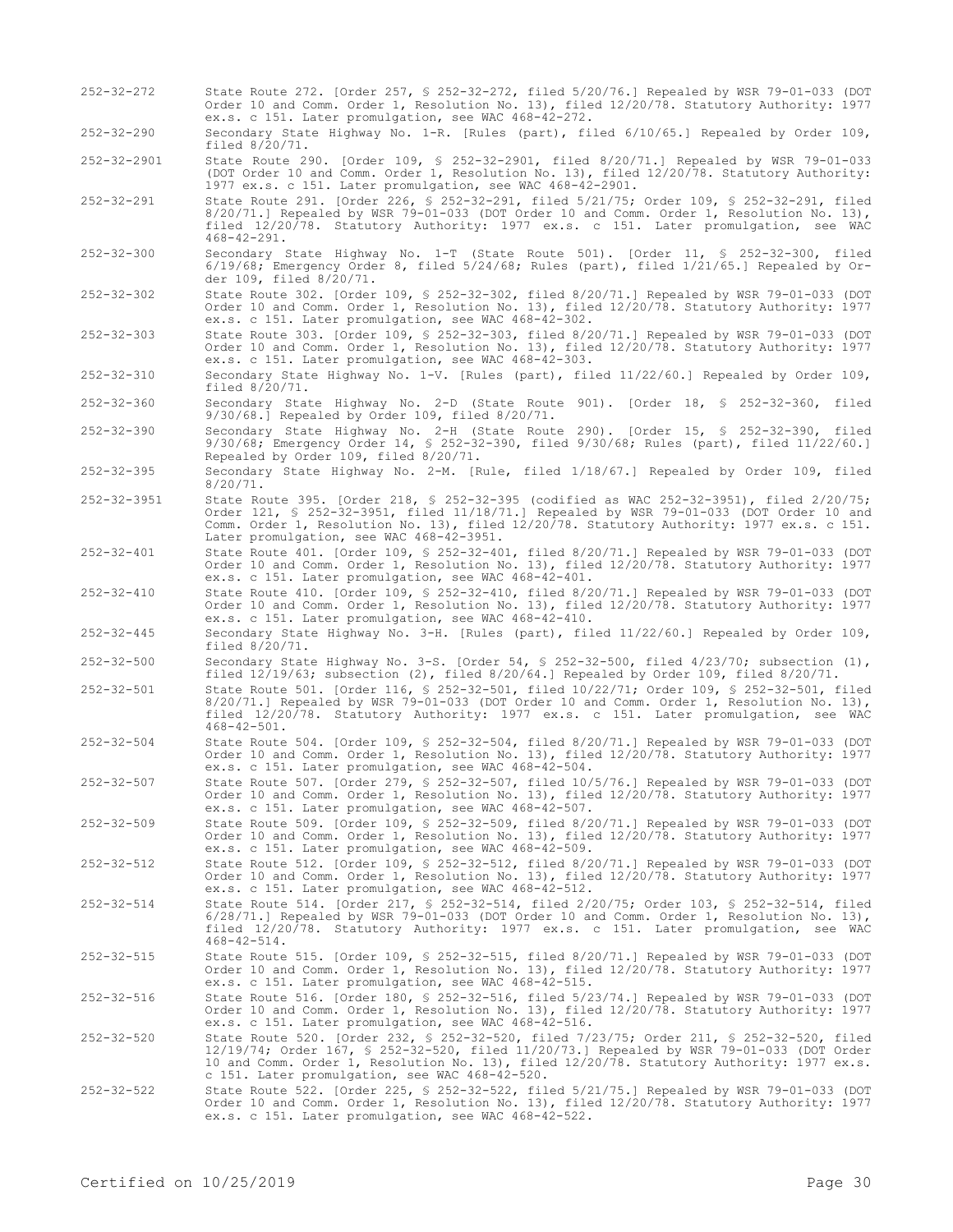| $252 - 32 - 525$                                    | State Route 525. [Order 109, § 252-32-525, filed 8/20/71.] Repealed by WSR 79-01-033 (DOT<br>Order 10 and Comm. Order 1, Resolution No. 13), filed 12/20/78. Statutory Authority: 1977<br>ex.s. c 151. Later promulgation, see WAC 468-42-525.                                                                                                                                                                                  |  |  |
|-----------------------------------------------------|---------------------------------------------------------------------------------------------------------------------------------------------------------------------------------------------------------------------------------------------------------------------------------------------------------------------------------------------------------------------------------------------------------------------------------|--|--|
| $252 - 32 - 526$                                    | State Route 526. [Order 109, § 252-32-526, filed 8/20/71.] Repealed by WSR 79-01-033 (DOT<br>Order 10 and Comm. Order 1, Resolution No. 13), filed 12/20/78. Statutory Authority: 1977<br>ex.s. c 151. Later promulgation, see WAC 468-42-526.                                                                                                                                                                                  |  |  |
| $252 - 32 - 527$                                    | State Route 527. [Order 327, § 252-32-527, filed 9/30/77; Order 199, § 252-32-527, filed<br>9/19/74; Order 109, § 252-32-527, filed 8/20/71.] Repealed by WSR 79-01-033 (DOT Order 10<br>and Comm. Order 1, Resolution No. 13), filed 12/20/78. Statutory Authority: 1977 ex.s. c<br>151. Later promulgation, see WAC 468-42-527.                                                                                               |  |  |
| $252 - 32 - 539$                                    | State Route 539. [Statutory Authority: RCW 46.61.570. WSR 78-02-078 (Order 9), §<br>252-32-539, filed 1/26/78; Order 319, § 252-32-539, filed 6/29/77; Order 124, §<br>252-32-539, filed 12/24/71; Order 109, § 252-32-539, filed 8/20/71.] Repealed by WSR<br>79-01-033 (DOT Order 10 and Comm. Order 1, Resolution No. 13), filed 12/20/78. Statutory<br>Authority: 1977 ex.s. c 151. Later promulgation, see WAC 468-42-539. |  |  |
| $252 - 32 - 542$                                    | State Route 542. [Order 209, § 252-32-542, filed 12/19/74; Order 147, § 252-32-542, filed<br>$3/22/73$ ; Order 125, § 252-32-542, filed $1/21/72$ ; Order 109, § 252-32-542, filed 8/20/71.]<br>Repealed by WSR 79-01-033 (DOT Order 10 and Comm. Order 1, Resolution No. 13), filed<br>12/20/78. Statutory Authority: 1977 ex.s. c 151. Later promulgation, see WAC 468-42-542.                                                |  |  |
| $252 - 32 - 543$                                    | State Route 543. [Order 125, § 252-32-543, filed 1/21/72.] Repealed by WSR 79-01-033 (DOT<br>Order 10 and Comm. Order 1, Resolution No. 13), filed 12/20/78. Statutory Authority: 1977<br>ex.s. c 151. Later promulgation, see WAC 468-42-543.                                                                                                                                                                                  |  |  |
| 252-32-565                                          | Secondary State Highway No. 5-C. [Rules (part), filed 9/23/60.] Repealed by Order 109,<br>filed $8/20/71$ .                                                                                                                                                                                                                                                                                                                     |  |  |
| $252 - 32 - 585$                                    | Secondary State Highway No. 5-G. [subsection 1, filed 10/20/60; subsection 2, filed<br>5/22/61.] Repealed by Order 109, filed 8/20/71.                                                                                                                                                                                                                                                                                          |  |  |
| $252 - 32 - 625$                                    | Secondary State Highway No. 11-A. [Rules (part), filed 11/22/60.] Repealed by Order 109,<br>filed $8/20/71$ .                                                                                                                                                                                                                                                                                                                   |  |  |
| $252 - 32 - 650$                                    | Secondary State Highway No. 11-G. [Rules (part), filed 11/22/60.] Repealed by Order 109,<br>filed 8/20/71.                                                                                                                                                                                                                                                                                                                      |  |  |
| $252 - 32 - 660$                                    | Secondary State Highway No. 12-B. [Rules (part), filed 11/25/66.] Repealed by Order 109,<br>filed $8/20/71$ .                                                                                                                                                                                                                                                                                                                   |  |  |
| $252 - 32 - 705$                                    | Secondary State Highway No. 14-A (State Route 302). [Order 16, § 252-32-705, filed<br>$9/30/68$ ; Emergency Order 13, § 252-32-705, filed $8/22/68$ .] Repealed by Order 109, filed<br>$8/20/71$ .                                                                                                                                                                                                                              |  |  |
| $252 - 32 - 710$                                    | State Route 12. [Order 73, § 252-32-710, filed 10/29/70; Order 27, § 252-32-710, filed<br>$2/20/69$ . Repealed by Order 109, filed $8/20/71$ .                                                                                                                                                                                                                                                                                  |  |  |
| $252 - 32 - 800$                                    | State Route 224. [Order 38, § 252-32-800, filed $9/24/69$ .] Repealed by Order 109, filed<br>$8/20/71$ .                                                                                                                                                                                                                                                                                                                        |  |  |
| $252 - 32 - 850$                                    | State Route 303. [Order 45, § 252-32-850, filed 12/19/69.] Repealed by Order 109, filed<br>$8/20/71$ .                                                                                                                                                                                                                                                                                                                          |  |  |
| $252 - 32 - 895$                                    | State Route 525. [Order 50, § 252-32-895, filed $1/23/70$ .] Repealed by Order 109, filed<br>$8/20/71$ .                                                                                                                                                                                                                                                                                                                        |  |  |
| $252 - 32 - 896$                                    | State Route 526. [Order 60, § 252-32-896, filed $7/24/70$ .] Repealed by Order 109, filed<br>$8/20/71$ .                                                                                                                                                                                                                                                                                                                        |  |  |
| $252 - 32 - 900$                                    | State Route 527. [Order 40, § 252-32-900, filed 10/20/69.] Repealed by Order 109, filed<br>$8/20/71$ .                                                                                                                                                                                                                                                                                                                          |  |  |
| $252 - 32 - 901$                                    | State Route 901. [Order 202, § 252-32-901, filed 10/23/74; Order 109, § 252-32-901, filed<br>$8/20/71$ .] Repealed by WSR 79-01-033 (DOT Order 10 and Comm. Order 1, Resolution No. 13),<br>filed 12/20/78. Statutory Authority: 1977 ex.s. c 151. Later promulgation, see WAC<br>$468 - 42 - 901$ .                                                                                                                            |  |  |
| $252 - 32 - 906$                                    | State Route 906. [Order 109, \$ 252-32-906, filed 8/20/71.] Repealed by WSR 79-01-033 (DOT<br>Order 10 and Comm. Order 1, Resolution No. 13), filed 12/20/78. Statutory Authority: 1977<br>ex.s. c 151. Later promulgation, see WAC 468-42-906.                                                                                                                                                                                 |  |  |
| $252 - 32 - 908$                                    | State Route 908. [Order 131, \$ 252-32-908, filed 3/22/72.] Repealed by WSR 79-01-033 (DOT<br>Order 10 and Comm. Order 1, Resolution No. 13), filed 12/20/78. Statutory Authority: 1977<br>ex.s. c 151. Later promulgation, see WAC 468-42-908.                                                                                                                                                                                 |  |  |
| $252 - 32 - 990$                                    | State Route 906. [Order 83, § 252-32-990, filed $12/24/70$ .] Repealed by Order 109, filed<br>$8/20/71$ .                                                                                                                                                                                                                                                                                                                       |  |  |
| Chapter 252-34<br><b>TRANSIT VEHICLE STOP ZONES</b> |                                                                                                                                                                                                                                                                                                                                                                                                                                 |  |  |
| $252 - 34 - 010$                                    | State Route 518. [Order 9, § 252-34-010, filed 5/24/68; Emergency Order 5, filed<br>$4/18/68$ . Repealed by Order 164, filed $10/18/73$ .                                                                                                                                                                                                                                                                                       |  |  |
| 252-34-01001                                        | Engineering and traffic investigation of request for transit vehicle stop zone. [Order<br>321, \$ 252-34-010 (codified as WAC 252-34-01001), filed 7/25/77.] Repealed by WSR<br>79-01-033 (DOT Order 10 and Comm. Order 1, Resolution No. 13), filed 12/20/78. Statutory<br>Authority: 1977 ex.s. c 151. Later promulgation, see WAC 468-46-010.                                                                                |  |  |
| $252 - 34 - 020$                                    | State Route 90. [Order 34, § 252-34-020, filed $7/25/69$ .] Repealed by Order 164, filed<br>$10/18/73$ .                                                                                                                                                                                                                                                                                                                        |  |  |
| 252-34-02001                                        | Director of highways or designee to approve transit vehicle stop zones. [Order 321, §<br>252-34-020 (codified as WAC 252-34-02001), filed 7/25/77.] Repealed by WSR 79-01-033 (DOT<br>Order 10 and Comm. Order 1, Resolution No. 13), filed 12/20/78. Statutory Authority: 1977<br>ex.s. c 151. Later promulgation, see WAC 468-46-020.                                                                                         |  |  |

252-34-030 Transit vehicle stop symbol sign. [Order 321, § 252-34-030, filed 7/25/77.] Repealed by WSR 79-01-033 (DOT Order 10 and Comm. Order 1, Resolution No. 13), filed 12/20/78. Statutory Authority: 1977 ex.s. c 151. Later promulgation, see WAC 468-46-030.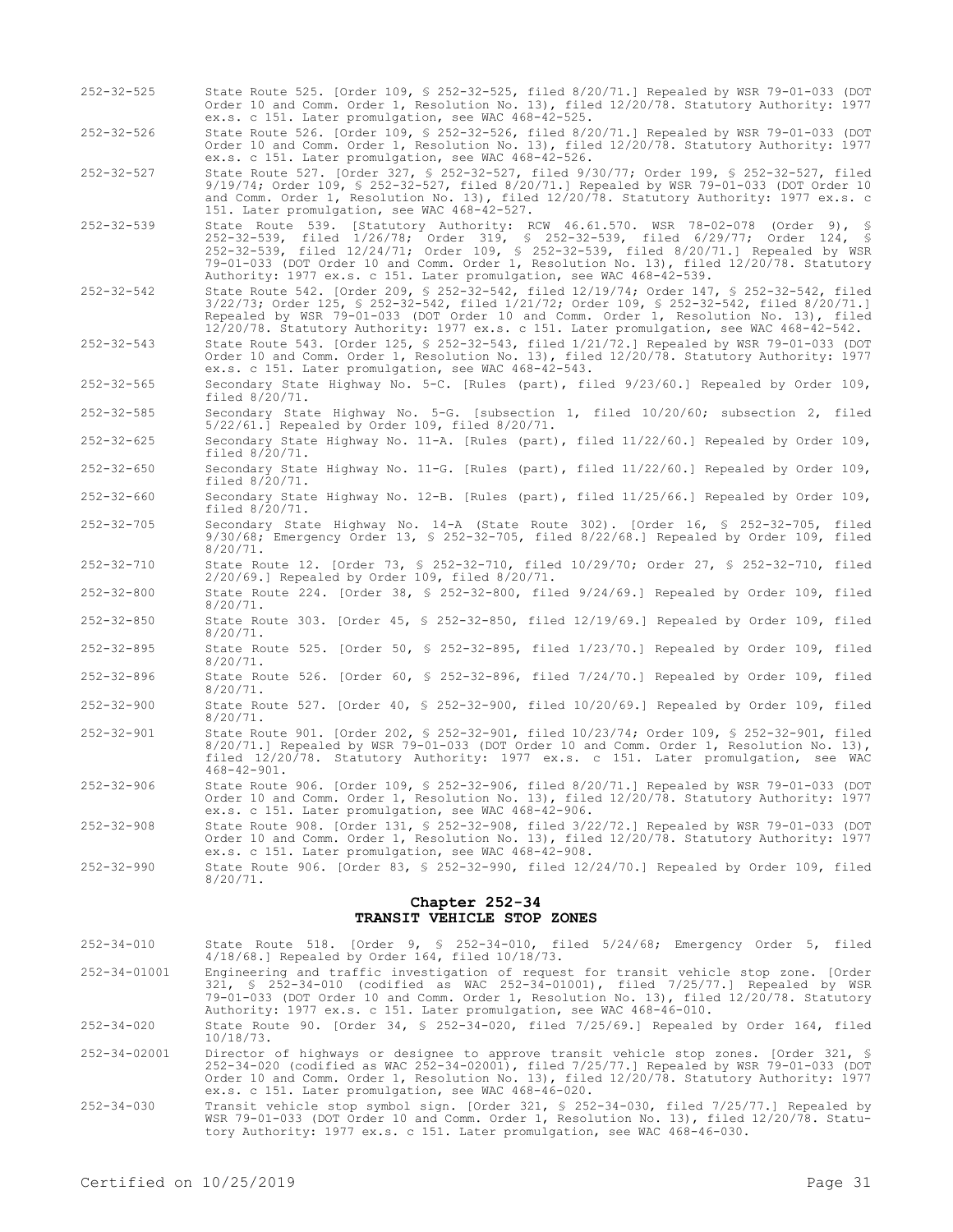252-34-040 Advance transit vehicle stop symbol sign. [Order 321, § 252-34-040, filed 7/25/77.] Repealed by WSR 79-01-033 (DOT Order 10 and Comm. Order 1, Resolution No. 13), filed 12/20/78. Statutory Authority: 1977 ex.s. c 151. Later promulgation, see WAC 468-46-040. 252-34-050 Transit vehicle warning lights at stop zone. [Order 321, § 252-34-050, filed 7/25/77.] Repealed by WSR 79-01-033 (DOT Order 10 and Comm. Order 1, Resolution No. 13), filed 12/20/78. Statutory Authority: 1977 ex.s. c 151. Later promulgation, see WAC 468-46-050. 252-34-060 Elimination of transit vehicle stop zones. [Order 321, § 252-34-060, filed 7/25/77.] Repealed by WSR 79-01-033 (DOT Order 10 and Comm. Order 1, Resolution No. 13), filed 12/20/78. Statutory Authority: 1977 ex.s. c 151. Later promulgation, see WAC 468-46-060. Rule Rule, "Standards for pavement markings and signing for two-way left turn lanes," (illustration); [In compliance with RCW 46.61.290]. [Order 163, Map, filed 10/18/73.] Repealed by Order 249, Resolution No. 2852, filed 2/18/76.

#### **Chapter 252-34A VEHICLE TURN RESTRICTIONS**

252-34A-030 State Route 5. [Order 252, § 252-34A-030, filed 4/21/76.] Repealed by WSR 79-01-033 (DOT Order 10 and Comm. Order 1, Resolution No. 13), filed 12/20/78. Statutory Authority: 1977 ex.s. c 151. Later promulgation, see WAC 468-58-110.

#### **Chapter 252-36 SPEED RESTRICTIONS**

252-36-010 Speed limits for auto stages on state highways. [Order 65, § 252-36-010, filed 8/21/70.] Repealed by WSR 79-01-033 (DOT Order 10 and Comm. Order 1, Resolution No. 13), filed 12/20/78. Statutory Authority: 1977 ex.s. c 151. Later promulgation, see WAC 468-50-010.

#### **Chapter 252-40 HIGHWAY ADVERTISING CONTROL ACT**

- 252-40-010 Definitions. [Order 267, § 252-40-010, filed 6/24/76; Order 114, § 252-40-010, filed 9/28/71; Part I, Resolution No. 1101, filed 5/18/61.] Repealed by WSR 79-01-033 (DOT Order 10 and Comm. Order 1, Resolution No. 13), filed 12/20/78. Statutory Authority: 1977 ex.s. c 151. Later promulgation, see WAC 468-66-010.
- 252-40-015 Restrictions on signs. [Order 114, § 252-40-015, filed 9/28/71.] Repealed by WSR 79-01-033 (DOT Order 10 and Comm. Order 1, Resolution No. 13), filed 12/20/78. Statutory Authority: 1977 ex.s. c 151. Later promulgation, see WAC 468-66-020.
- 252-40-020 General provisions. [Order 114, § 252-40-020, filed 9/28/71; Part II, Resolution No. 1101, filed 5/18/61.] Repealed by WSR 79-01-033 (DOT Order 10 and Comm. Order 1, Resolution No. 13), filed 12/20/78. Statutory Authority: 1977 ex.s. c 151. Later promulgation, see WAC 468-66-030.
- 252-40-030 Measurements of distance. [Order 114, § 252-40-030, filed 9/28/71; Part III, Resolution No. 1101, filed 5/18/61.] Repealed by WSR 79-01-033 (DOT Order 10 and Comm. Order 1, Resolution No. 13), filed 12/20/78. Statutory Authority: 1977 ex.s. c 151. Later promulgation, see WAC 468-66-040.
- 252-40-040 Classification of signs. [Order 267, § 252-40-040, filed 6/24/76; Order 114, § 252-40-040, filed 9/28/71; Part IV, Resolution No. 1101, filed 5/18/61.] Repealed by WSR 79-01-033 (DOT Order 10 and Comm. Order 1, Resolution No. 13), filed 12/20/78. Statutory Authority: 1977 ex.s. c 151. Later promulgation, see WAC 468-66-050.
- 252-40-050 Signs along scenic, primary, and interstate systems. [Order 114, § 252-40-050, filed 9/28/71; Part V, Resolution No. 1101, filed 5/18/61.] Repealed by WSR 79-01-033 (DOT Order 10 and Comm. Order 1, Resolution No. 13), filed 12/20/78. Statutory Authority: 1977 ex.s. c 151. Later promulgation, see WAC 468-66-060.
- 252-40-055 On-premise signs (Type 3). [Order 326, § 252-40-055, filed 9/30/77; Order 266, § 252-40-055, filed 6/24/76; Order 215, § 252-40-055, filed 2/20/75; Order 114, § 252-40-055, filed 9/28/71.] Repealed by WSR 79-01-033 (DOT Order 10 and Comm. Order 1, Resolution No. 13), filed 12/20/78. Statutory Authority: 1977 ex.s. c 151. Later promulgation, see WAC 468-66-070.
- 252-40-060 Informational sites. [Part VI, Resolution No. 1101, filed 5/18/61.] Repealed by Order 114, filed 9/28/71.
- 252-40-070 Number of signs and spacing requirements along interstate system. [Order 114, § 252-40-070, filed 9/28/71; Part VII, Resolution No. 1101, filed 5/18/61.] Repealed by WSR 79-01-033 (DOT Order 10 and Comm. Order 1, Resolution No. 13), filed 12/20/78. Statutory Authority: 1977 ex.s. c 151. Later promulgation, see WAC 468-66-080.
- 252-40-080 Preference of applicants for Type 4 and Type 5 sites. [Order 114, § 252-40-080, filed 9/28/71; Part VIII, Resolution No. 1101, filed 5/18/61.] Repealed by WSR 79-01-033 (DOT Order 10 and Comm. Order 1, Resolution No. 13), filed 12/20/78. Statutory Authority: 1977 ex.s. c 151. Later promulgation, see WAC 468-66-090.
- 252-40-090 Advertising copy. [Order 114, § 252-40-090, filed 9/28/71; Part IX, Resolution No. 1101, filed 5/18/61.] Repealed by WSR 79-01-033 (DOT Order 10 and Comm. Order 1, Resolution No. 13), filed 12/20/78. Statutory Authority: 1977 ex.s. c 151. Later promulgation, see WAC 468-66-100.
- 252-40-095 Signs within commercial and industrial areas of primary system. [Order 215, § 252-40-095, filed 2/20/75; Order 114, § 252-40-095, filed 9/28/71.] Repealed by WSR 79-01-033 (DOT Order 10 and Comm. Order 1, Resolution No. 13), filed 12/20/78. Statutory Authority: 1977 ex.s. c 151. Later promulgation, see WAC 468-66-110.
- 252-40-097 Signs erected prior to June 1, 1971, in commercial and industrial areas along the primary system. [Order 114, § 252-40-097, filed 9/28/71.] Repealed by WSR 79-01-033 (DOT Order 10 and Comm. Order 1, Resolution No. 13), filed 12/20/78. Statutory Authority: 1977 ex.s. c 151. Later promulgation, see WAC 468-66-120.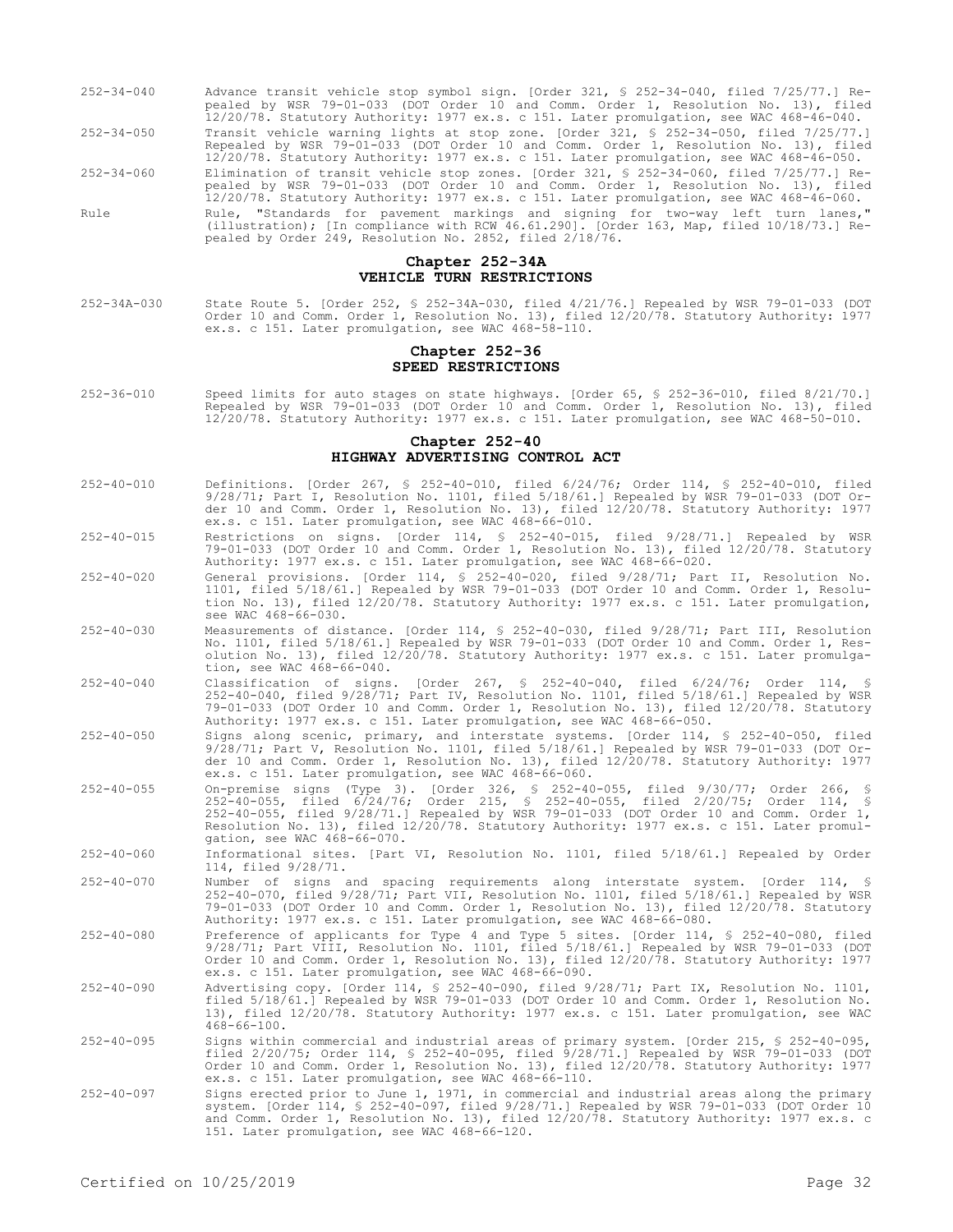- 252-40-098 Signs to be removed. [Order 114, § 252-40-098, filed 9/28/71.] Repealed by WSR 79-01-033 (DOT Order 10 and Comm. Order 1, Resolution No. 13), filed 12/20/78. Statutory Authority: 1977 ex.s. c 151. Later promulgation, see WAC 468-66-130.
- 252-40-100 Permits. [Order 245, § 252-40-100, filed 11/12/75; Order 114, § 252-40-100, filed 9/28/71; Part X, Resolution No. 1101, filed 5/18/61.] Repealed by WSR 79-01-033 (DOT Order 10 and Comm. Order 1, Resolution No. 13), filed 12/20/78. Statutory Authority: 1977 ex.s. c 151. Later promulgation, see WAC 468-66-140.
- 252-40-110 Penalties. [Order 114, § 252-40-110, filed 9/28/71; Part XI, Resolution No. 1101, filed 5/18/61.] Repealed by WSR 79-01-033 (DOT Order 10 and Comm. Order 1, Resolution No. 13), filed 12/20/78. Statutory Authority: 1977 ex.s. c 151. Later promulgation, see WAC  $468 - 66 - 150$

#### **Chapter 252-42 MOTORIST INFORMATION SIGNS**

- 252-42-005 General. [Order 200, § 252-42-005, filed 9/19/74; Order 183, § 252-42-005, filed 6/21/74.] Repealed by WSR 79-01-033 (DOT Order 10 and Comm. Order 1, Resolution No. 13), filed 12/20/78. Statutory Authority: 1977 ex.s. c 151. Later promulgation, see WAC  $468 - 70 - 010$
- 252-42-010 Definitions. [Order 200, § 252-42-010, filed 9/19/74; Order 183, § 252-42-010, filed 6/21/74.] Repealed by WSR 79-01-033 (DOT Order 10 and Comm. Order 1, Resolution No. 13), filed 12/20/78. Statutory Authority: 1977 ex.s. c 151. Later promulgation, see WAC 468-70-020.
- 252-42-020 Location of panels and signs. [Order 200, § 252-42-020, filed 9/19/74; Order 183, § 252-42-020, filed 6/21/74.] Repealed by WSR 79-01-033 (DOT Order 10 and Comm. Order 1, Resolution No. 13), filed 12/20/78. Statutory Authority: 1977 ex.s. c 151. Later promulgation, see WAC 468-70-030.
- 252-42-030 Interchange and intersection selection for specific information panels. [Order 200, § 252-42-030, filed 9/19/74; Order 183, § 252-42-030, filed 6/21/74.] Repealed by WSR 79-01-033 (DOT Order 10 and Comm. Order 1, Resolution No. 13), filed 12/20/78. Statutory Authority: 1977 ex.s. c 151. Later promulgation, see WAC 468-70-040.
- 252-42-040 Business eligibility. [Order 8(DOT Order 77-S-13), § 252-42-040, filed 12/30/77; Order 295, § 252-42-040, filed 1/20/77; Order 216, § 252-42-040, filed 2/20/75; Order 200, § 252-42-040, filed 9/19/74; Order 183, § 252-42-040, filed 6/21/74.] Repealed by WSR 79-01-033 (DOT Order 10 and Comm. Order 1, Resolution No. 13), filed 12/20/78. Statutory Authority: 1977 ex.s. c 151. Later promulgation, see WAC 468-70-050.
- 252-42-050 Signing details. [Order 200, § 252-42-050, filed 9/19/74; Order 183, § 252-42-050, filed 6/21/74.] Repealed by WSR 79-01-033 (DOT Order 10 and Comm. Order 1, Resolution No. 13), filed 12/20/78. Statutory Authority: 1977 ex.s. c 151. Later promulgation, see WAC 468-70-060.
- 252-42-060 Permits and procedure. [Order 200, § 252-42-060, filed 9/19/74; Order 183, § 252-42-060, filed 6/21/74.] Repealed by WSR 79-01-033 (DOT Order 10 and Comm. Order 1, Resolution No. 13), filed 12/20/78. Statutory Authority: 1977 ex.s. c 151. Later promulgation, see WAC  $468 - 70 - 070$ .
- 252-42-070 Fee schedule. [Order 200, § 252-42-070, filed 9/19/74; Order 183, § 252-42-070, filed 6/21/74.] Repealed by WSR 79-01-033 (DOT Order 10 and Comm. Order 1, Resolution No. 13), filed 12/20/78. Statutory Authority: 1977 ex.s. c 151. Later promulgation, see WAC 468-70-080.
- 252-42-900 Appendix A—Typical signing for single exit interchange on the interstate system. [Order 200, Appendix A (codified as WAC 252-42-900), filed 9/19/74; Order 183, Appendix A, filed 6/21/74.] Repealed by WSR 79-01-033 (DOT Order 10 and Comm. Order 1, Resolution No. 13), filed 12/20/78. Statutory Authority: 1977 ex.s. c 151. Later promulgation, see WAC  $468 - 70 - 990$ .
- 252-42-901 Appendix B—Typical signing for double exit interchange on the interstate system. [Order 200, Appendix B (codified as WAC 252-42-901), filed 9/19/74; Order 183, Appendix B, filed 6/21/74.] Repealed by WSR 79-01-033 (DOT Order 10 and Comm. Order 1, Resolution No. 13), filed 12/20/78. Statutory Authority: 1977 ex.s. c 151. Later promulgation, see WAC 468-70-99001.
- 252-42-902 Appendix C—Typical signing for single exit interchange for a freeway or expressway part of the primary or scenic system. [Order 200, Appendix C (codified as WAC 252-42-902), filed 9/19/74; Order 183, Appendix C, filed 6/21/74.] Repealed by WSR 79-01-033 (DOT Order 10 and Comm. Order 1, Resolution No. 13), filed 12/20/78. Statutory Authority: 1977 ex.s. c 151. Later promulgation, see WAC 468-70-99002.
- 252-42-903 Appendix D—Typical signing for double exit interchange and at-grade intersections for a freeway or expressway part of the primary or scenic system. [Order 200, Appendix D (codified as WAC 252-42-903), filed 9/19/74; Order 183, Appendix D, filed 6/21/74.] Repealed by WSR 79-01-033 (DOT Order 10 and Comm. Order 1, Resolution No. 13), filed 12/20/78. Statutory Authority: 1977 ex.s. c 151. Later promulgation, see WAC 468-70-99003.
- 252-42-904 Appendix E—Typical signing for at-grade intersection on a conventional highway part of the primary or scenic system. [Order 200, Appendix E (codified as WAC 252-42-904), filed 9/19/74; Order 183, Appendix E, filed 6/21/74.] Repealed by WSR 79-01-033 (DOT Order 10<br>and Comm. Order 1, Resolution No. 13), filed 12/20/78. Statutory Authority: 1977 ex.s. c<br>151. Later promulgation, see WAC 468-70-99004

#### **Chapter 252-44 JUNKYARDS ADJACENT TO HIGHWAYS**

252-44-010 Definition of "unzoned industrial areas." [Order 129, § 252-44-010, filed 2/28/72.] Repealed by WSR 79-01-033 (DOT Order 10 and Comm. Order 1, Resolution No. 13), filed 12/20/78. Statutory Authority: 1977 ex.s. c 151. Later promulgation, see WAC 468-74-010.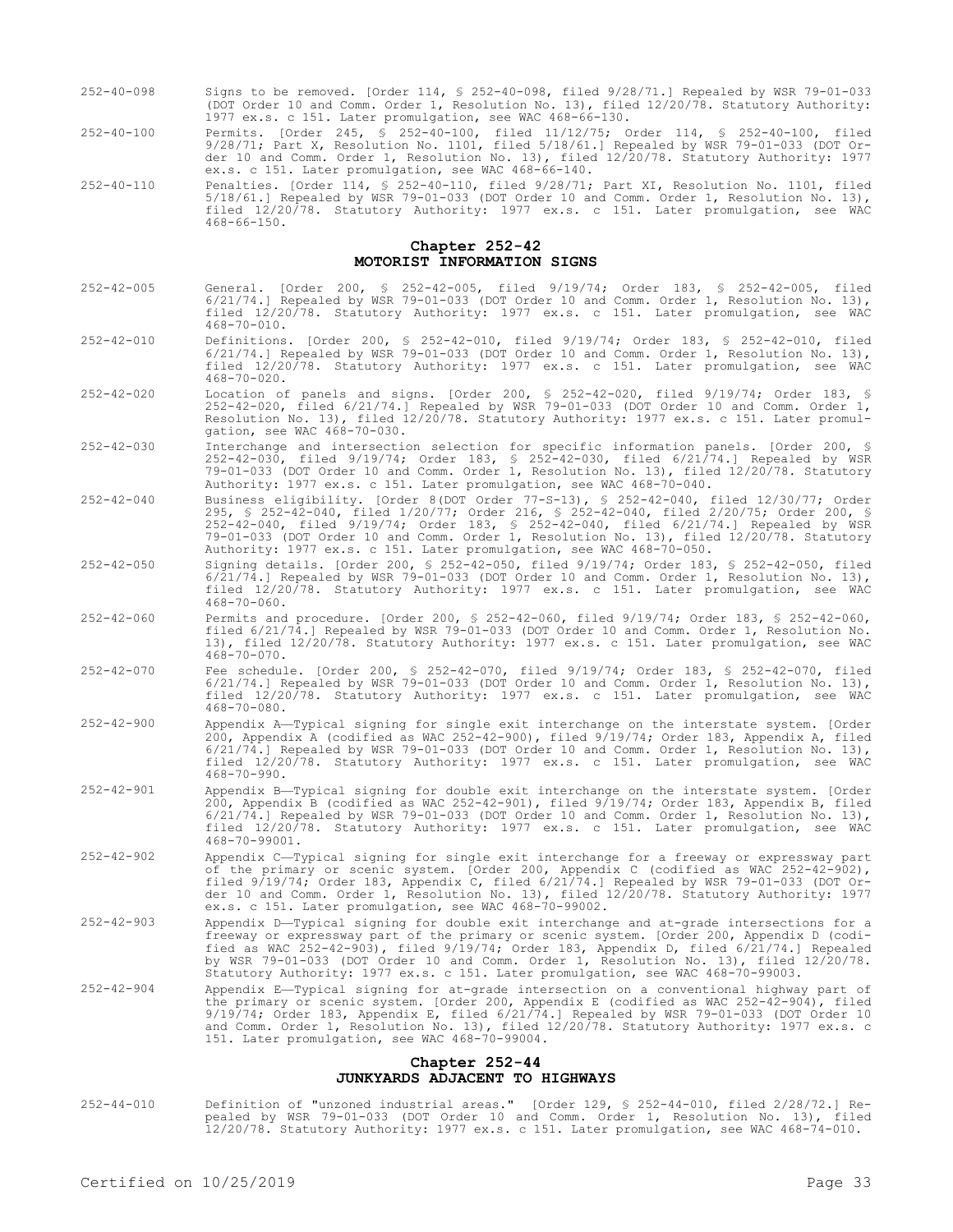#### **Chapter 252-50 SMALL BUSINESSES AND MINORITY CONTRACTORS**

- 252-50-010 General. [Statutory Authority: RCW 47.28.030. WSR 78-08-038 (Order 19), § 252-50-010, filed 7/18/78; Order 154, § 252-50-010, filed 7/19/73.] Repealed by WSR 79-01-033 (DOT Order 10 and Comm. Order 1, Resolution No. 13), filed 12/20/78. Statutory Authority: 1977 ex.s. c 151. Later promulgation, see WAC 468-14-010.
- 252-50-020 Call for bids—Limitation on contract amount. [Statutory Authority: RCW 47.28.030. WSR 78-08-038 (Order 19), § 252-50-020, filed 7/18/78; Order 154, § 252-50-020, filed 7/19/73.] Repealed by WSR 79-01-033 (DOT Order 10 and Comm. Order 1, Resolution No. 13), filed 12/20/78. Statutory Authority: 1977 ex.s. c 151. Later promulgation, see WAC  $468 - 14 - 020$ .
- 252-50-025 Precontract preparation of plans and specifications. [Order 154, § 252-50-025, filed 7/19/73.] Repealed by WSR 79-01-033 (DOT Order 10 and Comm. Order 1, Resolution No. 13), filed 12/20/78. Statutory Authority: 1977 ex.s. c 151. Later promulgation, see WAC 468-14-030.
- 252-50-030 Prequalification—Form of bid—Requirements. [Statutory Authority: RCW 47.28.030. WSR 78-08-038 (Order 19), § 252-50-030, filed 7/18/78; Order 154, § 252-50-030, filed 7/19/73.] Repealed by WSR 79-01-033 (DOT Order 10 and Comm. Order 1, Resolution No. 13), filed 12/20/78. Statutory Authority: 1977 ex.s. c 151. Later promulgation, see WAC  $468 - 14 - 040$ .
- 252-50-040 Bonds—Withholding on monthly progress payments. [Order 154, § 252-50-040, filed 7/19/73.] Repealed by WSR 79-01-033 (DOT Order 10 and Comm. Order 1, Resolution No. 13), filed 12/20/78. Statutory Authority: 1977 ex.s. c 151. Later promulgation, see WAC  $468 - 14 - 050$ .

#### **Chapter 252-60 ACQUISITION OF WORKS OF ART**

- 252-60-010 Authority. [Order 268, § 252-60-010, filed 6/24/76.] Repealed by WSR 79-01-033 (DOT Order 10 and Comm. Order 1, Resolution No. 13), filed 12/20/78. Statutory Authority: 1977 ex.s. c 151. Later promulgation, see WAC 468-78-010.
- 252-60-020 Funding. [Order 268, § 252-60-020, filed 6/24/76.] Repealed by WSR 79-01-033 (DOT Order 10 and Comm. Order 1, Resolution No. 13), filed 12/20/78. Statutory Authority: 1977 ex.s. c 151. Later promulgation, see WAC 468-78-020.
- 252-60-030 Powers. [Order 268, § 252-60-030, filed 6/24/76.] Repealed by WSR 79-01-033 (DOT Order 10 and Comm. Order 1, Resolution No. 13), filed 12/20/78. Statutory Authority: 1977 ex.s. c 151. Later promulgation, see WAC 468-78-030.

### **Chapter 252-80 HIGHWAY DEPARTMENT PERSONNEL**

- 252-80-005 Statement of policy. [Rules (part), filed 4/1/65; CSR-Preamble statement of policy.] Repealed by WSR 79-01-033 (DOT Order 10 and Comm. Order 1, Resolution No. 13), filed 12/20/78. Statutory Authority: 1977 ex.s. c 151.
- 252-80-010 Definitions. [Rules (part), filed 4/1/65; CSR-Article I.] Repealed by WSR 79-01-033 (DOT Order 10 and Comm. Order 1, Resolution No. 13), filed 12/20/78. Statutory Authority: 1977 ex.s. c 151.
- 252-80-015 Excepted positions. [Rules (part), filed 4/1/65; CSR-Article II, § 1.] Repealed by WSR 79-01-033 (DOT Order 10 and Comm. Order 1, Resolution No. 13), filed 12/20/78. Statutory Authority: 1977 ex.s. c 151.
- 252-80-020 Services established. [Rules (part), filed 4/1/65; CSR-Article II, § 2.] Repealed by WSR 79-01-033 (DOT Order 10 and Comm. Order 1, Resolution No. 13), filed 12/20/78. Statutory Authority: 1977 ex.s. c 151.
- 252-80-050 Highway department personnel board—Members—Appointment—Qualifications—Political disabilities. [Rules (part), filed 4/1/65; CSR-Article III, § 1-A.] Repealed by WSR 79-01-033 (DOT Order 10 and Comm. Order 1, Resolution No. 13), filed 12/20/78. Statutory Authority: 1977 ex.s. c 151.
- 252-80-052 Highway department personnel board—Officers. [Rules (part), filed 4/1/65; CSR-Article III, § 1-B.] Repealed by WSR 79-01-033 (DOT Order 10 and Comm. Order 1, Resolution No. 13), filed 12/20/78. Statutory Authority: 1977 ex.s. c 151.
- 252-80-054 Highway department personnel board—Quorum—Record of board actions. [Rules (part), filed 4/1/65; CSR-Article III, § 1-C.] Repealed by WSR 79-01-033 (DOT Order 10 and Comm. Order 1, Resolution No. 13), filed 12/20/78. Statutory Authority: 1977 ex.s. c 151.
- 252-80-056 Highway department personnel board—Meetings—Hearings—Notice of. [Rules (part), filed 4/1/65; CSR-Article III, § 1-D.] Repealed by WSR 79-01-033 (DOT Order 10 and Comm. Order 1, Resolution No. 13), filed 12/20/78. Statutory Authority: 1977 ex.s. c 151.
- 252-80-058 Highway department personnel board—Majority approval, when—Oaths, who may administer. [Rules (part), filed 4/1/65; CSR-Article III, § 1-E, F.] Repealed by WSR 79-01-033 (DOT Order 10 and Comm. Order 1, Resolution No. 13), filed 12/20/78. Statutory Authority: 1977 ex.s. c 151.
- 252-80-060 Highway department personnel board—Duties, generally. [Rules (part), filed 4/1/65; CSR-Article III, § 1-G.] Repealed by WSR 79-01-033 (DOT Order 10 and Comm. Order 1, Resolution No. 13), filed 12/20/78. Statutory Authority: 1977 ex.s. c 151.
- 252-80-062 Highway department personnel board—Members, terms—Removal for cause. [Rules (part), filed 4/1/65; CSR-Article III, § 1-H.] Repealed by WSR 79-01-033 (DOT Order 10 and Comm. Order 1, Resolution No. 13), filed 12/20/78. Statutory Authority: 1977 ex.s. c 151.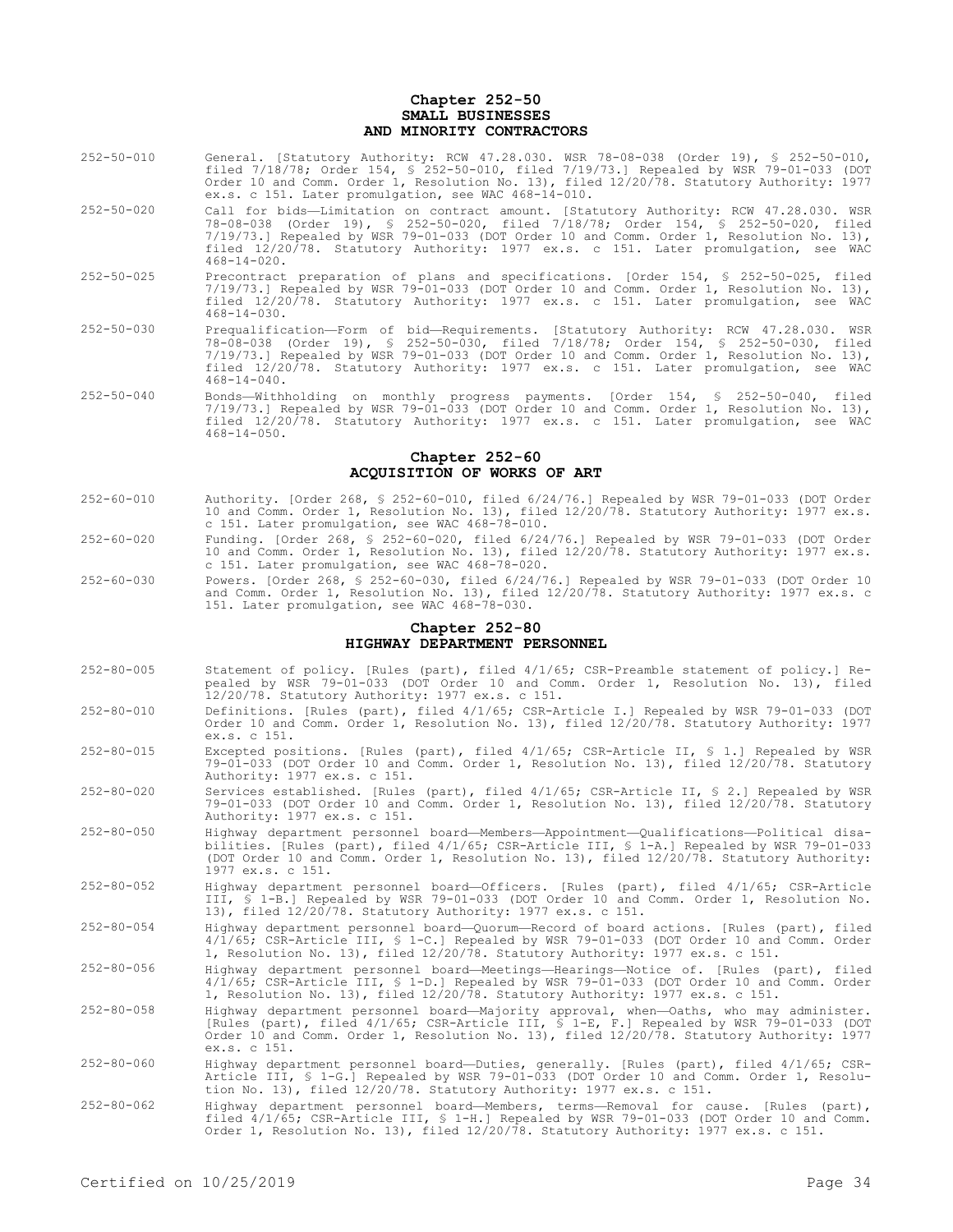- 252-80-064 Highway department personnel board—Officers—Record of board actions. [Rules (part), filed 4/1/65; CSR-Article III, § 1-I.] Repealed by WSR 79-01-033 (DOT Order 10 and Comm. Order 1, Resolution No. 13), filed 12/20/78. Statutory Authority: 1977 ex.s. c 151.
- 252-80-070 Director of personnel—Appointment—Qualifications. [Rules (part), filed 4/1/65; CSR-Article III, § 2-A, B.] Repealed by WSR 79-01-033 (DOT Order 10 and Comm. Order 1, Resolution No. 13), filed 12/20/78. Statutory Authority: 1977 ex.s. c 151.

252-80-072 Director of personnel—Removal. [Rules (part), filed 4/1/65; CSR-Article III, § 2-C.] Repealed by WSR 79-01-033 (DOT Order 10 and Comm. Order 1, Resolution No. 13), filed 12/20/78. Statutory Authority: 1977 ex.s. c 151.

252-80-074 Director of personnel—Duties—Salary. [Rules (part), filed 4/1/65; CSR-Article III, § 2- D, E, F.] Repealed by WSR 79-01-033 (DOT Order 10 and Comm. Order 1, Resolution No. 13), filed 12/20/78. Statutory Authority: 1977 ex.s. c 151.

- 252-80-076 Agency personnel officers. [Rules (part), filed 11/10/65; Rules (part), filed 4/1/65; CSR-Article III, § 3.] Repealed by WSR 79-01-033 (DOT Order 10 and Comm. Order 1, Resolution No. 13), filed 12/20/78. Statutory Authority: 1977 ex.s. c 151.
- 252-80-080 Classification plans—Preparation of. [Rules (part), filed 4/1/65; CSR-Article IV, § 1.] Repealed by WSR 79-01-033 (DOT Order 10 and Comm. Order 1, Resolution No. 13), filed 12/20/78. Statutory Authority: 1977 ex.s. c 151.
- 252-80-082 Classification plans—Adoption of. [Rules (part), filed 4/1/65; CSR-Article IV, § 2.] Repealed by WSR 79-01-033 (DOT Order 10 and Comm. Order 1, Resolution No. 13), filed 12/20/78. Statutory Authority: 1977 ex.s. c 151.
- 252-80-084 Classification plans—Revision of. [Rules (part), filed 4/1/65; CSR-Article IV, § 3.] Repealed by WSR 79-01-033 (DOT Order 10 and Comm. Order 1, Resolution No. 13), filed 12/20/78. Statutory Authority: 1977 ex.s. c 151.
- 252-80-086 Classification plans—Allocation and reallocation of positions. [Rules (part), filed 4/1/65; CSR-Article IV, § 4.] Repealed by WSR 79-01-033 (DOT Order 10 and Comm. Order 1, Resolution No. 13), filed 12/20/78. Statutory Authority: 1977 ex.s. c 151.
- 252-80-088 Classification plans—Incumbents of reallocated positions. [Rules (part), filed 4/1/65; CSR-Article IV, § 5.] Repealed by WSR 79-01-033 (DOT Order 10 and Comm. Order 1, Resolution No. 13), filed 12/20/78. Statutory Authority: 1977 ex.s. c 151.
- 252-80-090 Compensation plans—Preparation of. [Rules (part), filed 4/1/65; CSR-Article V, § 1.] Repealed by WSR 79-01-033 (DOT Order 10 and Comm. Order 1, Resolution No. 13), filed 12/20/78. Statutory Authority: 1977 ex.s. c 151.
- 252-80-092 Compensation plans—Adoption and revision of. [Rules (part), filed 4/1/65; CSR-Article V, § 2.] Repealed by WSR 79-01-033 (DOT Order 10 and Comm. Order 1, Resolution No. 13), filed 12/20/78. Statutory Authority: 1977 ex.s. c 151.
- 252-80-094 Compensation plans—Administration of. [Rules (part), filed 4/1/65; CSR-Article V, § 3.] Repealed by WSR 79-01-033 (DOT Order 10 and Comm. Order 1, Resolution No. 13), filed 12/20/78. Statutory Authority: 1977 ex.s. c 151.
- 252-80-096 Compensation plans—Periodic review of. [Rules (part), filed 4/1/65; CSR-Article V, § 4.] Repealed by WSR 79-01-033 (DOT Order 10 and Comm. Order 1, Resolution No. 13), filed 12/20/78. Statutory Authority: 1977 ex.s. c 151.
- 252-80-100 Noncompetitive service—Examinations. [Rules (part), filed 4/1/65; CSR-Article VI, § 1.] Repealed by WSR 79-01-033 (DOT Order 10 and Comm. Order 1, Resolution No. 13), filed 12/20/78. Statutory Authority: 1977 ex.s. c 151.
- 252-80-102 Noncompetitive service—Eligible registers. [Rules (part), filed 4/1/65; CSR-Article VI, § 2.] Repealed by WSR 79-01-033 (DOT Order 10 and Comm. Order 1, Resolution No. 13), filed 12/20/78. Statutory Authority: 1977 ex.s. c 151.
- 252-80-104 Noncompetitive service—Appointments. [Rules (part), filed 4/1/65; CSR-Article VI, § 3.] Repealed by WSR 79-01-033 (DOT Order 10 and Comm. Order 1, Resolution No. 13), filed 12/20/78. Statutory Authority: 1977 ex.s. c 151.
- 252-80-110 Applications and examinations—Recruitment and notice of examinations. [Rules (part), filed 4/1/65; CSR-Article VII, § 1.] Repealed by WSR 79-01-033 (DOT Order 10 and Comm. Order 1, Resolution No. 13), filed 12/20/78. Statutory Authority: 1977 ex.s. c 151.
- 252-80-112 Applications and examinations—Filing applications. [Rules (part), filed 4/1/65; CSR-Article VII, § 2.] Repealed by WSR 79-01-033 (DOT Order 10 and Comm. Order 1, Resolution No. 13), filed 12/20/78. Statutory Authority: 1977 ex.s. c 151.
- 252-80-114 Applications and examinations—Conduct of examinations—Monitors, compensation of—Confidentiality. [Rules (part), filed 4/1/65; CSR-Article VII, § 3.] Repealed by WSR 79-01-033 (DOT Order 10 and Comm. Order 1, Resolution No. 13), filed 12/20/78. Statutory Authority: 1977 ex.s. c 151.
- 252-80-116 Applications and examinations—Character of examinations. [Rules (part), filed 4/1/65; CSR-Article VII, § 4.] Repealed by WSR 79-01-033 (DOT Order 10 and Comm. Order 1, Resolution No. 13), filed 12/20/78. Statutory Authority: 1977 ex.s. c 151.
- 252-80-118 Applications and examinations—Disqualification of applicants—Grounds—Notice. [Rules (part), filed 4/1/65; CSR-Article VII, § 5.] Repealed by WSR 79-01-033 (DOT Order 10 and Comm. Order 1, Resolution No. 13), filed 12/20/78. Statutory Authority: 1977 ex.s. c 151.
- 252-80-120 Applications and examinations—Rating of examinations. [Rules (part), filed 4/1/65; CSR-Article VII, § 6.] Repealed by WSR 79-01-033 (DOT Order 10 and Comm. Order 1, Resolution No. 13), filed 12/20/78. Statutory Authority: 1977 ex.s. c 151.
- 252-80-122 Applications and examinations—Investigations—Rerating, notice of. [Rules (part), filed 4/1/65; CSR-Article VII, § 7.] Repealed by WSR 79-01-033 (DOT Order 10 and Comm. Order 1, Resolution No. 13), filed 12/20/78. Statutory Authority: 1977 ex.s. c 151.
- 252-80-124 Applications and examinations—Oral examination—Board, member qualifications. [Rules (part), filed 4/1/65; CSR-Article VII, § 8.] Repealed by WSR 79-01-033 (DOT Order 10 and Comm. Order 1, Resolution No. 13), filed 12/20/78. Statutory Authority: 1977 ex.s. c 151.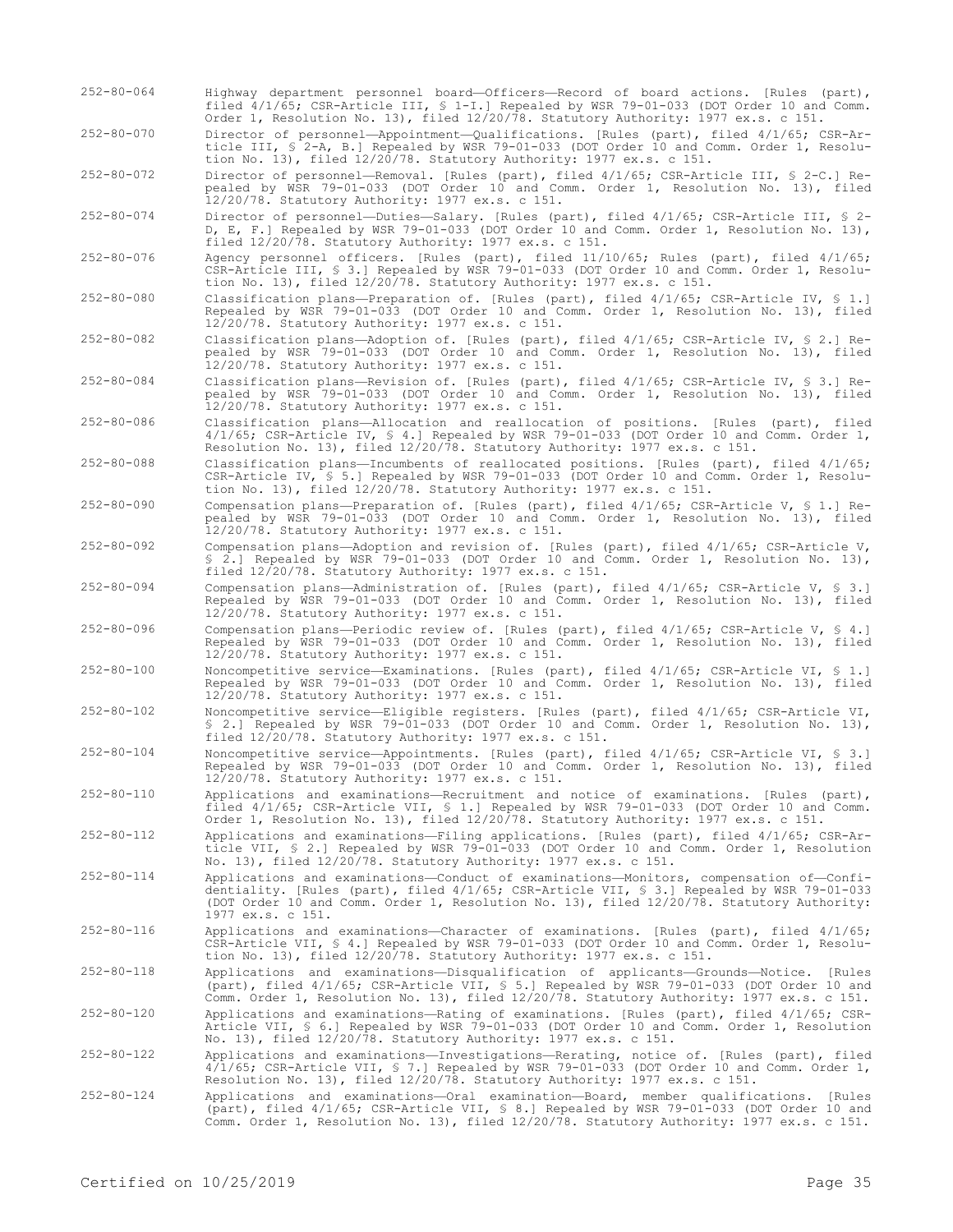252-80-126 Applications and examinations—Notice of examination results. [Rules (part), filed 4/1/65; CSR-Article VII, § 9.] Repealed by WSR 79-01-033 (DOT Order 10 and Comm. Order 1, Resolution No. 13), filed 12/20/78. Statutory Authority: 1977 ex.s. c 151.

252-80-128 Applications and examinations—Special examinations. [Rules (part), filed 4/1/65; CSR-Article VII, § 10.] Repealed by WSR 79-01-033 (DOT Order 10 and Comm. Order 1, Resolution No. 13), filed 12/20/78. Statutory Authority: 1977 ex.s. c 151.

252-80-130 Applications and examinations—Physical examination. [Rules (part), filed 4/1/65; CSR-Article VII, § 11.] Repealed by WSR 79-01-033 (DOT Order 10 and Comm. Order 1, Resolution No. 13), filed 12/20/78. Statutory Authority: 1977 ex.s. c 151.

252-80-132 Applications and examinations—Examination records. [Rules (part), filed 4/1/65; CSR-Article VII, § 12.] Repealed by WSR 79-01-033 (DOT Order 10 and Comm. Order 1, Resolution No. 13), filed 12/20/78. Statutory Authority: 1977 ex.s. c 151.

252-80-134 Applications and examinations—Veterans' preference. [Rules (part), filed 4/1/65; CSR-Article VII, § 13.] Repealed by WSR 79-01-033 (DOT Order 10 and Comm. Order 1, Resolution No. 13), filed 12/20/78. Statutory Authority: 1977 ex.s. c 151.

252-80-140 Registers—Establishment of. [Rules (part), filed 4/1/65; CSR-Article VIII, § 1.] Repealed by WSR 79-01-033 (DOT Order 10 and Comm. Order 1, Resolution No. 13), filed 12/20/78. Statutory Authority: 1977 ex.s. c 151.

252-80-142 Registers—Duration of—Exhaustion, notice of. [Rules (part), filed 4/1/65; CSR-Article VIII, § 2A, part.] Repealed by WSR 79-01-033 (DOT Order 10 and Comm. Order 1, Resolution No. 13), filed 12/20/78. Statutory Authority: 1977 ex.s. c 151.

- 252-80-144 Registers—Open competitive employment registers, renewal of names required. [Rules (part), filed 4/1/65; CSR-Article VIII, § 2A, part.] Repealed by WSR 79-01-033 (DOT Order 10 and Comm. Order 1, Resolution No. 13), filed 12/20/78. Statutory Authority: 1977 ex.s. c 151.
- 252-80-146 Registers—District or division vacancies, notice of. [Rules (part), filed 4/1/65; CSR-Article VIII, § 2B.] Repealed by WSR 79-01-033 (DOT Order 10 and Comm. Order 1, Resolution No. 13), filed 12/20/78. Statutory Authority: 1977 ex.s. c 151.

252-80-148 Registers—Removal of names from register—Grounds—Notice of. [Rules (part), filed 4/1/65; CSR-Article VIII, §§ 3, 3A.] Repealed by WSR 79-01-033 (DOT Order 10 and Comm. Order 1, Resolution No. 13), filed 12/20/78. Statutory Authority: 1977 ex.s. c 151.

252-80-150 Certification of eligibles—Request for. [Rules (part), filed 4/1/65; CSR-Article IX, § 1.] Repealed by WSR 79-01-033 (DOT Order 10 and Comm. Order 1, Resolution No. 13), filed 12/20/78. Statutory Authority: 1977 ex.s. c 151.

252-80-152 Certification of eligibles—Methods. [Rules (part), filed 4/1/65; CSR-Article IX, § 2.] Repealed by WSR 79-01-033 (DOT Order 10 and Comm. Order 1, Resolution No. 13), filed 12/20/78. Statutory Authority: 1977 ex.s. c 151.

252-80-154 Certification of eligibles—Selective certification. [Rules (part), filed 4/1/65; CSR-Article IX, § 3.] Repealed by WSR 79-01-033 (DOT Order 10 and Comm. Order 1, Resolution No. 13), filed 12/20/78. Statutory Authority: 1977 ex.s. c 151.

252-80-160 Appointments—Original appointments. [Rules (part), filed 4/1/65; CSR-Article X, § 1.] Repealed by WSR 79-01-033 (DOT Order 10 and Comm. Order 1, Resolution No. 13), filed 12/20/78. Statutory Authority: 1977 ex.s. c 151.

252-80-162 Appointments—Provisional appointments. [Rules (part), filed 4/1/65; CSR-Article X, § 2.] Repealed by WSR 79-01-033 (DOT Order 10 and Comm. Order 1, Resolution No. 13), filed 12/20/78. Statutory Authority: 1977 ex.s. c 151.

252-80-164 Appointments—Temporary, intermittent and part-time appointments. [Rules (part), filed 4/1/65; CSR-Article X, § 3.] Repealed by WSR 79-01-033 (DOT Order 10 and Comm. Order 1, Resolution No. 13), filed 12/20/78. Statutory Authority: 1977 ex.s. c 151.

252-80-166 Appointments—Emergency appointments. [Rules (part), filed 4/1/65; CSR-Article X, § 4.] Repealed by WSR 79-01-033 (DOT Order 10 and Comm. Order 1, Resolution No. 13), filed 12/20/78. Statutory Authority: 1977 ex.s. c 151.

252-80-168 Appointments—In-training appointments. [Rules (part), filed 4/1/65; CSR-Article X, § 5.] Repealed by WSR 79-01-033 (DOT Order 10 and Comm. Order 1, Resolution No. 13), filed 12/20/78. Statutory Authority: 1977 ex.s. c 151.

252-80-170 Probationary period—Purpose—Duration. [Rules (part), filed 4/1/65; CSR-Article XI, § 1.] Repealed by WSR 79-01-033 (DOT Order 10 and Comm. Order 1, Resolution No. 13), filed 12/20/78. Statutory Authority: 1977 ex.s. c 151.

252-80-172 Probationary period—Dismissal during probation. [Rules (part), filed 4/1/65; CSR-Article XI, § 2.] Repealed by WSR 79-01-033 (DOT Order 10 and Comm. Order 1, Resolution No. 13), filed 12/20/78. Statutory Authority: 1977 ex.s. c 151.

252-80-174 Probationary period—Appointment to higher class during probation. [Rules (part), filed 4/1/65; CSR-Article XI, § 3.] Repealed by WSR 79-01-033 (DOT Order 10 and Comm. Order 1, Resolution No. 13), filed 12/20/78. Statutory Authority: 1977 ex.s. c 151.

252-80-176 Probationary period—Transfer during probation. [Rules (part), filed 4/1/65; CSR-Article XI, § 4.] Repealed by WSR 79-01-033 (DOT Order 10 and Comm. Order 1, Resolution No. 13), filed 12/20/78. Statutory Authority: 1977 ex.s. c 151.

252-80-180 Promotions—Method. [Rules (part), filed 4/1/65; CSR-Article XII, § 1.] Repealed by WSR 79-01-033 (DOT Order 10 and Comm. Order 1, Resolution No. 13), filed 12/20/78. Statutory Authority: 1977 ex.s. c 151.

252-80-182 Promotions—Promotional examinations. [Rules (part), filed 4/1/65; CSR-Article XII, § 2.] Repealed by WSR 79-01-033 (DOT Order 10 and Comm. Order 1, Resolution No. 13), filed 12/20/78. Statutory Authority: 1977 ex.s. c 151.

252-80-184 Promotions—Trial service period. [Rules (part), filed 4/1/65; CSR-Article XII, § 3.] Repealed by WSR 79-01-033 (DOT Order 10 and Comm. Order 1, Resolution No. 13), filed 12/20/78. Statutory Authority: 1977 ex.s. c 151.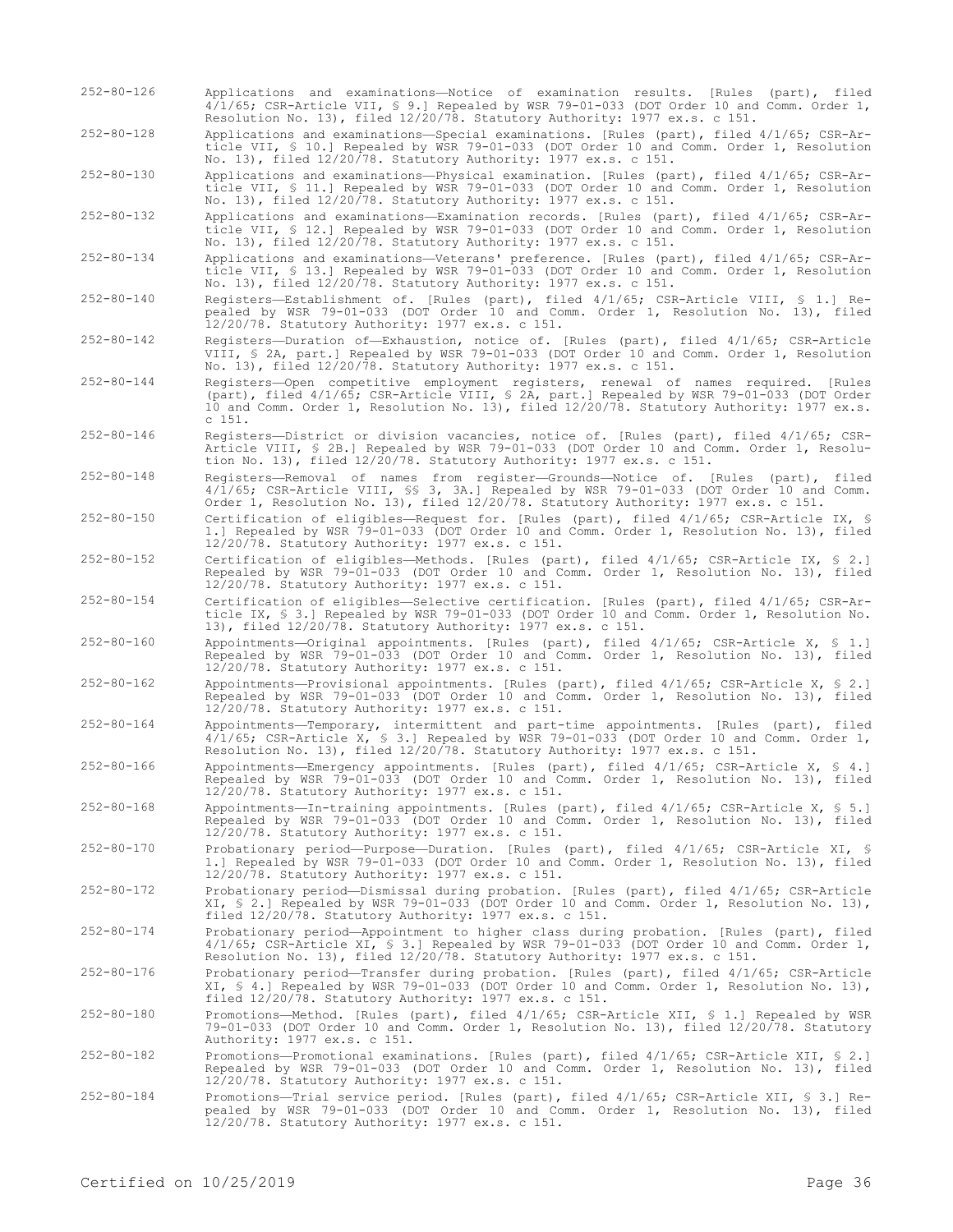(DOT Order 10 and Comm. Order 1, Resolution No. 13), filed 12/20/78. Statutory Authority: 1977 ex.s. c 151. 252-80-195 Demotions. [Rules (part), filed 4/1/65; CSR-Article XIII, § 2.] Repealed by WSR 79-01-033 (DOT Order 10 and Comm. Order 1, Resolution No. 13), filed 12/20/78. Statutory Authority: 1977 ex.s. c 151. 252-80-200 Tenure of office. [Rules (part), filed 4/1/65; CSR-Article XIV, § 1.] Repealed by WSR 79-01-033 (DOT Order 10 and Comm. Order 1, Resolution No. 13), filed 12/20/78. Statutory Authority: 1977 ex.s. c 151. 252-80-205 Resignations. [Rules (part), filed 4/1/65; CSR-Article XIV, § 2.] Repealed by WSR 79-01-033 (DOT Order 10 and Comm. Order 1, Resolution No. 13), filed 12/20/78. Statutory Authority: 1977 ex.s. c 151. 252-80-210 Dismissals. [Rules (part), filed 4/1/65; CSR-Article XIV, § 3.] Repealed by WSR 79-01-033 (DOT Order 10 and Comm. Order 1, Resolution No. 13), filed 12/20/78. Statutory Authority: 1977 ex.s. c 151. 252-80-215 Suspension. [Rules (part), filed 4/1/65; CSR-Article XIV, § 4.] Repealed by WSR 79-01-033 (DOT Order 10 and Comm. Order 1, Resolution No. 13), filed 12/20/78. Statutory Authority: 1977 ex.s. c 151. 252-80-220 Reduction of force. [Rules (part), filed 4/1/65; CSR-Article XIV, § 5.] Repealed by WSR 79-01-033 (DOT Order 10 and Comm. Order 1, Resolution No. 13), filed 12/20/78. Statutory Authority: 1977 ex.s. c 151. 252-80-225 Reinstatement. [Rules (part), filed 4/1/65; CSR-Article XIV, § 6.] Repealed by WSR 79-01-033 (DOT Order 10 and Comm. Order 1, Resolution No. 13), filed 12/20/78. Statutory Authority: 1977 ex.s. c 151. 252-80-230 Appeals from examination rejection. [Rules (part), filed 4/1/65; CSR-Article XV, § 1.] Repealed by WSR 79-01-033 (DOT Order 10 and Comm. Order 1, Resolution No. 13), filed 12/20/78. Statutory Authority: 1977 ex.s. c 151. 252-80-232 Appeals from examination rejection—Review of examination ratings. [Rules (part), filed 4/1/65; CSR-Article XV, § 2.] Repealed by WSR 79-01-033 (DOT Order 10 and Comm. Order 1, Resolution No. 13), filed 12/20/78. Statutory Authority: 1977 ex.s. c 151. 252-80-234 Appeals from examination rejection—From removal from register. [Rules (part), filed

252-80-190 Transfers. [Rules (part), filed 4/1/65; CSR-Article XIII, § 1.] Repealed by WSR 79-01-033

4/1/65; CSR-Article XV, § 3.] Repealed by WSR 79-01-033 (DOT Order 10 and Comm. Order 1, Resolution No. 13), filed 12/20/78. Statutory Authority: 1977 ex.s. c 151.

252-80-236 Appeals from examination rejection—From allocation of position. [Rules (part), filed 4/1/65; CSR-Article XV, § 4.] Repealed by WSR 79-01-033 (DOT Order 10 and Comm. Order 1, Resolution No. 13), filed 12/20/78. Statutory Authority: 1977 ex.s. c 151.

252-80-238 Appeals from examination rejection—From demotion, suspension, and dismissal. [Rules (part), filed 4/1/65; CSR-Article XV, § 5.] Repealed by WSR 79-01-033 (DOT Order 10 and Comm. Order 1, Resolution No. 13), filed 12/20/78. Statutory Authority: 1977 ex.s. c 151.

252-80-240 Attendance and leave. [Rules (part), filed 4/1/65; CSR-Article XVI.] Repealed by WSR 79-01-033 (DOT Order 10 and Comm. Order 1, Resolution No. 13), filed 12/20/78. Statutory Authority: 1977 ex.s. c 151.

252-80-245 Service ratings. [Rules (part), filed 4/1/65; CSR-Article XVII.] Repealed by WSR 79-01-033 (DOT Order 10 and Comm. Order 1, Resolution No. 13), filed 12/20/78. Statutory Authority: 1977 ex.s. c 151.

252-80-250 Politics and religion—Limitation of political activity. [Rules (part), filed 4/1/65; CSR-Article XVIII, § 1.] Repealed by WSR 79-01-033 (DOT Order 10 and Comm. Order 1, Resolution No. 13), filed 12/20/78. Statutory Authority: 1977 ex.s. c 151.

252-80-252 Politics and religion—Prohibition of discrimination. [Rules (part), filed 4/1/65; CSR-Article XVIII, § 2.] Repealed by WSR 79-01-033 (DOT Order 10 and Comm. Order 1, Resolution No. 13), filed 12/20/78. Statutory Authority: 1977 ex.s. c 151.

252-80-254 Politics and religion—Recommendations not to be considered. [Rules (part), filed 4/1/65; CSR-Article XVIII, § 3.] Repealed by WSR 79-01-033 (DOT Order 10 and Comm. Order 1, Resolution No. 13), filed 12/20/78. Statutory Authority: 1977 ex.s. c 151.

252-80-260 Other employment. [Rules (part), filed 4/1/65; CSR-Article XIX.] Repealed by WSR 79-01-033 (DOT Order 10 and Comm. Order 1, Resolution No. 13), filed 12/20/78. Statutory Authority: 1977 ex.s. c 151.

252-80-265 Payroll certification. [Order 1-68, § 252-80-265, filed 10/3/68; Rules (part), filed 4/1/65, CSR-Article XX.] Repealed by WSR 79-01-033 (DOT Order 10 and Comm. Order 1, Resolution No. 13), filed 12/20/78. Statutory Authority: 1977 ex.s. c 151.

252-80-270 Records and reports—Personnel reports. [Rules (part), filed 4/1/65; CSR-Article XXI, § 1.] Repealed by WSR 79-01-033 (DOT Order 10 and Comm. Order 1, Resolution No. 13), filed 12/20/78. Statutory Authority: 1977 ex.s. c 151.

252-80-272 Records and reports—Forms—Reporting. [Order 1-68, § 252-80-272, filed 10/3/68; Rules (part), filed 4/1/65; CSR-Article XXI, § 2.] Repealed by WSR 79-01-033 (DOT Order 10 and Comm. Order 1, Resolution No. 13), filed 12/20/78. Statutory Authority: 1977 ex.s. c 151.

252-80-274 Records and reports—Attendance and leave. [Rules (part), filed 4/1/65; CSR-Article XXI, § 3.] Repealed by WSR 79-01-033 (DOT Order 10 and Comm. Order 1, Resolution No. 13), filed 12/20/78. Statutory Authority: 1977 ex.s. c 151.

252-80-276 Records and reports—Records open to board. [Rules (part), filed 4/1/65; CSR-Article XXI, § 4.] Repealed by WSR 79-01-033 (DOT Order 10 and Comm. Order 1, Resolution No. 13), filed 12/20/78. Statutory Authority: 1977 ex.s. c 151.

252-80-280 Cooperation with other agencies. [Rules (part), filed 4/1/65; CSR-Article XXII.] Repealed by WSR 79-01-033 (DOT Order 10 and Comm. Order 1, Resolution No. 13), filed 12/20/78. Statutory Authority: 1977 ex.s. c 151.

252-80-285 Amendments. [Rules (part), filed 4/1/65; CSR-Article XXIII.] Repealed by WSR 79-01-033 (DOT Order 10 and Comm. Order 1, Resolution No. 13), filed 12/20/78. Statutory Authority: 1977 ex.s. c 151.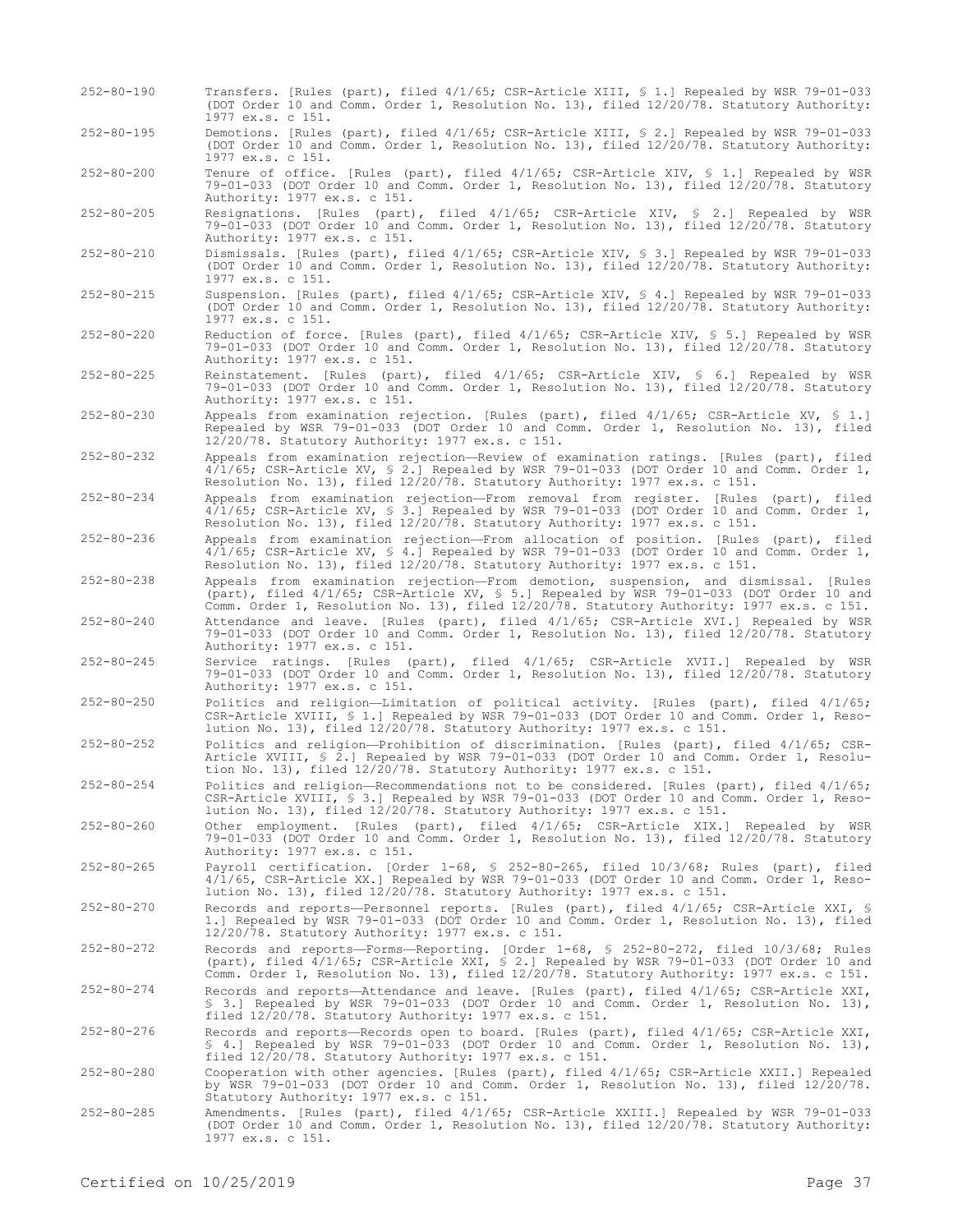252-80-290 Effective date. [Rules (part), filed 4/1/65; CSR-Article XXIV.] Repealed by WSR 79-01-033 (DOT Order 10 and Comm. Order 1, Resolution No. 13), filed 12/20/78. Statutory Authority: 1977 ex.s. c 151. 252-80-300 Classification review procedure—Purpose. [Rules (part), filed 4/1/65; HPBR (part), promulgated 8/23/61.] Repealed by WSR 79-01-033 (DOT Order 10 and Comm. Order 1, Resolution No. 13), filed 12/20/78. Statutory Authority: 1977 ex.s. c 151. 252-80-302 Classification review procedure—Procedure. [Rules (part), filed 4/1/65; HPBR, promulgated 8/23/61.] Repealed by WSR 79-01-033 (DOT Order 10 and Comm. Order 1, Resolution No. 13), filed 12/20/78. Statutory Authority: 1977 ex.s. c 151. 252-80-310 Layoff procedure—Introduction. [Rules (part), filed 4/1/65; HPBR (part), adopted 12/21/61.] Repealed by WSR 79-01-033 (DOT Order 10 and Comm. Order 1, Resolution No. 13), filed 12/20/78. Statutory Authority: 1977 ex.s. c 151. 252-80-312 Layoff procedure—Order of reduction. [Rules (part), filed 4/1/65; HPBR (part), adopted 12/21/61.] Repealed by WSR 79-01-033 (DOT Order 10 and Comm. Order 1, Resolution No. 13), filed 12/20/78. Statutory Authority: 1977 ex.s. c 151. 252-80-314 Layoff procedure—Seniority credits. [Rules (part), filed 4/1/65; HPBR (part), adopted 12/21/61.] Repealed by WSR 79-01-033 (DOT Order 10 and Comm. Order 1, Resolution No. 13), filed 12/20/78. Statutory Authority: 1977 ex.s. c 151. 252-80-316 Layoff procedure—Layoff locations. [Rules (part), filed 4/1/65; HPBR (part), adopted 12/21/61.] Repealed by WSR 79-01-033 (DOT Order 10 and Comm. Order 1, Resolution No. 13), filed 12/20/78. Statutory Authority: 1977 ex.s. c 151. 252-80-318 Layoff procedure—Options. [Rules (part), filed 4/1/65; HPBR (part), adopted 12/21/61; Subsection (4) filed 6/9/65; as emergency rule 4/1/65.] Repealed by WSR 79-01-033 (DOT Order 10 and Comm. Order 1, Resolution No. 13), filed 12/20/78. Statutory Authority: 1977 ex.s. c 151. 252-80-320 Layoff procedure—Options when office closure. [Rules (part), filed 4/1/65; HPBR (part), adopted 12/21/61.] Repealed by WSR 79-01-033 (DOT Order 10 and Comm. Order 1, Resolution No. 13), filed 12/20/78. Statutory Authority: 1977 ex.s. c 151. 252-80-322 Layoff procedure—Salary. [Rules (part), filed 4/1/65; HPBR (part), adopted 12/21/61.] Repealed by WSR 79-01-033 (DOT Order 10 and Comm. Order 1, Resolution No. 13), filed 12/20/78. Statutory Authority: 1977 ex.s. c 151. 252-80-324 Layoff procedure—Service credit retained. [Rules (part), filed 4/1/65; HPBR (part), adopted 12/21/61.] Repealed by WSR 79-01-033 (DOT Order 10 and Comm. Order 1, Resolution No. 13), filed 12/20/78. Statutory Authority: 1977 ex.s. c 151. 252-80-326 Layoff procedure—Reemployment. [Rules (part), filed 4/1/65; HPBR (part), adopted 12/21/61.] Repealed by WSR 79-01-033 (DOT Order 10 and Comm. Order 1, Resolution No. 13), filed 12/20/78. Statutory Authority: 1977 ex.s. c 151.  $252-80-328$  Layoff procedure—Class and series defined. [Rules (part), filed  $4/1/65$ ; HPBR (part), adopted 12/21/61.] Repealed by WSR 79-01-033 (DOT Order 10 and Comm. Order 1, Resolution No. 13), filed 12/20/78. Statutory Authority: 1977 ex.s. c 151. 252-80-340 Grievance procedure—Policy. [Rules (part), filed 4/1/65; HPBR (part), adopted 7/1/62.] Repealed by Rules filed 12/12/67. 252-80-342 Grievance procedure—Initial action. [Rules (part), filed 4/1/65; HPBR (part), adopted 7/1/62.] Repealed by Rules filed 12/12/67. 252-80-344 Grievance procedure—Action at the second level. [Rules (part), filed 4/1/65; HPBR (part), adopted 7/1/62.] Repealed by Rules filed 12/12/67.  $252-80-346$  Grievance procedure—Action at the third level. [Rules (part), filed  $4/1/65$ ; HPBR (part), adopted 7/1/62.] Repealed by Rules filed 12/12/67. 252-80-348 Grievance procedure—Action at the fourth level. [Rules (part), filed 4/1/65; HPBR (part), adopted 7/1/62.] Repealed by Rules filed 12/12/67. 252-80-350 Grievance procedure—Appeal to board. [Rules (part), filed 4/1/65; HPBR (part), adopted 7/1/62.] Repealed by Rules filed 12/12/67. 252-80-352 Grievance procedure—Time limitation. [Rules (part), filed 4/1/65; HPBR (part), adopted 7/1/62.] Repealed by Rules filed 12/12/67. 252-80-354 Grievance procedure—Third party representation. [Rules (part), filed 4/1/65; HPBR (part), adopted 7/1/62.] Repealed by Rules filed 12/12/67. 252-80-356 Grievance procedure—Employee representation. [Rules (part), filed 4/1/65; HPBR (part), adopted 7/1/62.] Repealed by Rules filed 12/12/67. 252-80-358 Grievance procedure—Board clerical employees, procedure. [Rules (part), filed 4/1/65; HPBR (part), adopted 7/1/62.] Repealed by Rules filed 12/12/67. 252-80-360 Grievance procedure—Grievances as oral or written, when. [Rules (part), filed 4/1/65; HPBR (part), adopted 7/1/62.] Repealed by Rules filed 12/12/67. 252-80-370 Collective bargaining—Membership in employee organizations. [Order 2-68, § 252-80-370, filed 1/22/69; § 1, filed 12/12/67.] Repealed by WSR 79-01-033 (DOT Order 10 and Comm. Order 1, Resolution No. 13), filed 12/20/78. Statutory Authority: 1977 ex.s. c 151. 252-80-372 Collective bargaining—Determination of bargaining unit. [Order 2-68, § 252-80-372, filed 1/22/69, effective 11/27/68; § 2, filed 12/12/67.] Repealed by WSR 79-01-033 (DOT Order 10 and Comm. Order 1, Resolution No. 13), filed 12/20/78. Statutory Authority: 1977 ex.s. c 151.  $252-80-374$  Collective bargaining—Election and certification of exclusive representative. [§ 3, filed 12/12/67.] Repealed by WSR 79-01-033 (DOT Order 10 and Comm. Order 1, Resolution No. 13), filed 12/20/78. Statutory Authority: 1977 ex.s. c 151. 252-80-376 Collective bargaining—Decertification. [§ 4, filed 12/12/67.] Repealed by WSR 79-01-033 (DOT Order 10 and Comm. Order 1, Resolution No. 13), filed 12/20/78. Statutory Authority:

1977 ex.s. c 151.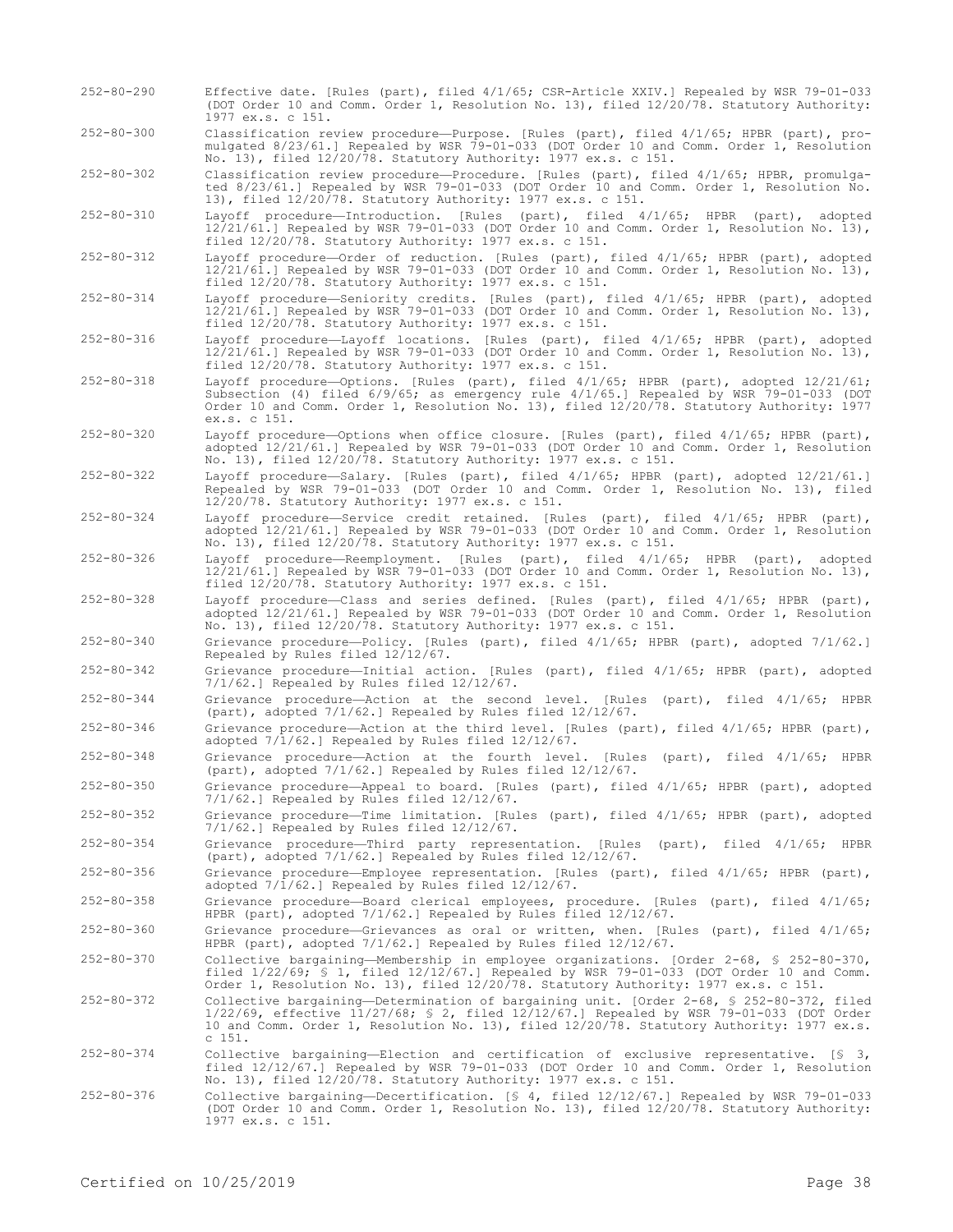- 252-80-378 Collective bargaining—Contents of written agreements. [§ 5, filed 12/12/67.] Repealed by WSR 79-01-033 (DOT Order 10 and Comm. Order 1, Resolution No. 13), filed 12/20/78. Statutory Authority: 1977 ex.s. c 151.
- 252-80-3781 Collective bargaining—Unfair practices for management. [Order 2-68, § 252-80-3781, filed 1/22/69.] Repealed by WSR 79-01-033 (DOT Order 10 and Comm. Order 1, Resolution No. 13), filed 12/20/78. Statutory Authority: 1977 ex.s. c 151.

252-80-3782 Collective bargaining—Unfair practices for employee organizations. [Order 2-68, § 252-80-3782, filed 1/22/69.] Repealed by WSR 79-01-033 (DOT Order 10 and Comm. Order 1, Resolution No. 13), filed 12/20/78. Statutory Authority: 1977 ex.s. c 151.

252-80-3783 Collective bargaining—Unfair practice—Hearings. [Order 2-68, § 252-80-3783, filed 1/22/69.] Repealed by WSR 79-01-033 (DOT Order 10 and Comm. Order 1, Resolution No. 13), filed 12/20/78. Statutory Authority: 1977 ex.s. c 151.

252-80-380 Collective bargaining—Mediation of disputes. [§ 6, filed 12/12/67.] Repealed by WSR 79-01-033 (DOT Order 10 and Comm. Order 1, Resolution No. 13), filed 12/20/78. Statutory Authority: 1977 ex.s. c 151.

252-80-382 Collective bargaining—Arbitration of disputes. [§ 7, filed 12/12/67.] Repealed by WSR 79-01-033 (DOT Order 10 and Comm. Order 1, Resolution No. 13), filed 12/20/78. Statutory Authority: 1977 ex.s. c 151.

252-80-400 Leave regulations—Annual leave. [Rules (part), filed 11/10/65; Rules (part), filed 4/1/65; adopted 2/21/62.] Repealed by WSR 79-01-033 (DOT Order 10 and Comm. Order 1, Resolution No. 13), filed 12/20/78. Statutory Authority: 1977 ex.s. c 151.

252-80-405 Bonus annual leave credits. [Rules (part), filed 4/1/65; adopted 2/21/62.] Repealed by WSR 79-01-033 (DOT Order 10 and Comm. Order 1, Resolution No. 13), filed 12/20/78. Statutory Authority: 1977 ex.s. c 151.

252-80-410 Sick leave. [Rules (part), filed 4/1/65; adopted 2/21/62.] Repealed by WSR 79-01-033 (DOT Order 10 and Comm. Order 1, Resolution No. 13), filed 12/20/78. Statutory Authority: 1977 ex.s. c 151.

252-80-415 Annual and sick leave, general comments. [Rules (part), filed 4/1/65; adopted 2/21/62.] Repealed by WSR 79-01-033 (DOT Order 10 and Comm. Order 1, Resolution No. 13), filed 12/20/78. Statutory Authority: 1977 ex.s. c 151.

252-80-420 Sick leave—Procedure in heart cases. [Rules (part), filed 4/1/65; adopted 2/21/62.] Repealed by WSR 79-01-033 (DOT Order 10 and Comm. Order 1, Resolution No. 13), filed 12/20/78. Statutory Authority: 1977 ex.s. c 151.

- 252-80-425 Civil leave. [Rules (part), filed 4/1/65; adopted 2/21/62.] Repealed by WSR 79-01-033 (DOT Order 10 and Comm. Order 1, Resolution No. 13), filed 12/20/78. Statutory Authority: 1977 ex.s. c 151.
- 252-80-430 Military leave with pay. [Rules (part), filed 4/1/65; adopted 2/21/62.] Repealed by WSR 79-01-033 (DOT Order 10 and Comm. Order 1, Resolution No. 13), filed 12/20/78. Statutory Authority: 1977 ex.s. c 151.

252-80-435 Leave of absence without pay—Generally. [Rules (part), filed 4/1/65; adopted 2/21/62.] Repealed by WSR 79-01-033 (DOT Order 10 and Comm. Order 1, Resolution No. 13), filed 12/20/78. Statutory Authority: 1977 ex.s. c 151.

252-80-440 Leave of absence without pay—Military leave without pay. [Rules (part), filed 4/1/65; adopted 2/21/62.] Repealed by WSR 79-01-033 (DOT Order 10 and Comm. Order 1, Resolution No. 13), filed 12/20/78. Statutory Authority: 1977 ex.s. c 151.

252-80-445 Leave of absence without pay—Educational leave. [Rules (part), filed 4/1/65; adopted 2/21/62.] Repealed by WSR 79-01-033 (DOT Order 10 and Comm. Order 1, Resolution No. 13), filed 12/20/78. Statutory Authority: 1977 ex.s. c 151.

- 252-80-450 Leave of absence without pay—Other leaves of absence without pay. [Rules (part), filed 4/1/65; adopted 2/21/62.] Repealed by WSR 79-01-033 (DOT Order 10 and Comm. Order 1, Resolution No. 13), filed 12/20/78. Statutory Authority: 1977 ex.s. c 151.
- 252-80-455 Hours of work. [Rules (part), filed 4/1/65; adopted 2/21/62.] Repealed by WSR 79-01-033 (DOT Order 10 and Comm. Order 1, Resolution No. 13), filed 12/20/78. Statutory Authority: 1977 ex.s. c 151.
- 252-80-460 Holidays. [Rules (part), filed 4/1/65; adopted 2/21/62; revised and adopted 9/1/64.] Repealed by WSR 79-01-033 (DOT Order 10 and Comm. Order 1, Resolution No. 13), filed 12/20/78. Statutory Authority: 1977 ex.s. c 151.
- 252-80-465 Overtime—Permanent employees. [Revised Rule, filed 12/12/67; Rules (part), filed 4/1/65; adopted 2/21/62; revised and adopted 9/1/64.] Repealed by WSR 79-01-033 (DOT Order 10 and Comm. Order 1, Resolution No. 13), filed 12/20/78. Statutory Authority: 1977 ex.s. c 151.
- 252-80-470 Overtime—Temporary employees. [Rules (part), filed 4/1/65; adopted 2/21/62; revised and adopted 9/1/64.] Repealed by WSR 79-01-033 (DOT Order 10 and Comm. Order 1, Resolution No. 13), filed 12/20/78. Statutory Authority: 1977 ex.s. c 151.
- 252-80-475 Personnel not eligible for overtime. [Rules (part), filed 4/1/65; adopted 2/21/62; revised and adopted 9/1/64.] Repealed by WSR 79-01-033 (DOT Order 10 and Comm. Order 1, Resolution No. 13), filed 12/20/78. Statutory Authority: 1977 ex.s. c 151.
- 252-80-480 Shift differential. [Rules (part), filed 12/12/67.] Repealed by WSR 79-01-033 (DOT Order 10 and Comm. Order 1, Resolution No. 13), filed 12/20/78. Statutory Authority: 1977 ex.s. c 151.

#### **Chapter 252-85 STATE FERRIES AND FERRY TERMINALS**

252-85-010 Policy governing distribution of materials. [Order 149, § 252-85-010, filed 4/19/73.] Repealed by WSR 79-01-033 (DOT Order 10 and Comm. Order 1, Resolution No. 13), filed 12/20/78. Statutory Authority: 1977 ex.s. c 151. Later promulgation, see WAC 468-300-600.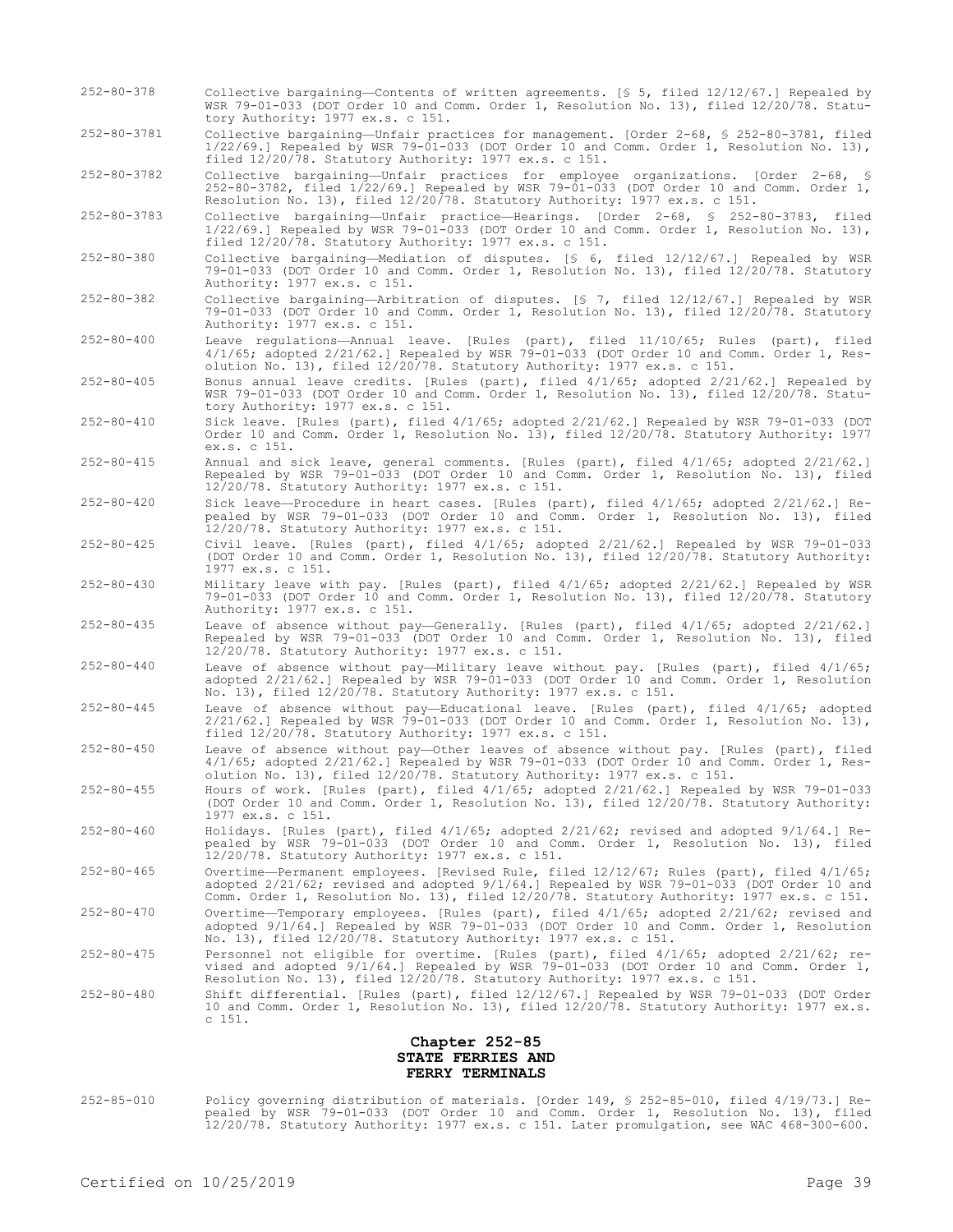252-85-050 No smoking areas. [Order 185, § 252-85-050, filed 6/21/74.] Repealed by WSR 79-01-033 (DOT Order 10 and Comm. Order 1, Resolution No. 13), filed 12/20/78. Statutory Authority: 1977 ex.s. c 151. Later promulgation, see WAC 468-300-610.

## **Chapter 252-300 WASHINGTON TOLL BRIDGE AUTHORITY**

Book, filed November 18, 1969, as Appendix A entitled "Washington State Ferries Tariff - Naming Puget Sound - Ports in the State of Washington. Also between Puget Sound Ports and British Columbia." See chapter 468-300 WAC. Resolution No. 373 (Emergency Order, filed 7/22/75) relating to special excursion rates on Washington State Ferry System for encouragement of passenger usage. Repealed by Order 5, filed 8/19/75. Resolution No. 374 (Emergency Order, filed 7/21/75) relating to revised toll schedule on the Second Lake Washington toll bridge during traffic diversion for repairs on the Lacey V. Murrow Bridge. Repealed by Order 5, filed 8/19/75. For later promulgation, see WAC 252-300-010.

Order 6, Resolution No. 376, filed 8/22/75. Revised schedule of tolls for the Washington State Ferries. Re: Passenger; auto, motorcycles, and bicycles; oversized vehicles, stages and buses, newspapers, express; truck; trailer; round trip party. For later promulgation, see Order 7, Resolution No. 377, filed 1/23/76. Order 7, Resolution No. 377, filed 1/23/76 relating to revised schedule of tolls for the Washington State Ferries for the purpose of establishing a more fair and equitable tariff to be charged passengers, vehicles, and commodities on the routes of the Washington State Ferries for 1976.

Order 9, filed 4/26/77 relating to the revised schedule of tolls for the Washington State Ferries for the purpose of establishing a half fare program for the handicapped and for the purpose of defining "oversized vehicle."

Emergency Order 11, filed 6/28/77 relating to Washington State Ferry System schedule of tolls, revising the fares for routes serving Sidney, B.C., and establishing a special rate for commuter van pools.

Order 11, Resolution Nos. 379, 380, filed 6/28/77 relating to the revised Washington State Ferry System schedule of tolls; revising the fares for routes serving Sidney, B.C. and establishing a special rate for commuter van pools. [Uncodified within chapter 252-300 WAC.] Repealed by WSR 78-06-040 (Order 2, Resolution No. 21), filed 5/19/78. Statutory Authority: RCW 47.60.325. See chapter 468-300 WAC.

#### 252-300-010 Second Lake Washington toll bridge toll schedule. [Order 5, § 252-300-010 (Resolution No. 375), filed 8/19/75.] Repealed by WSR 79-01-033 (DOT Order 10 and Comm. Order 1, Resolution No. 13), filed 12/20/78. Statutory Authority: 1977 ex.s. c 151. Later promulgation, see WAC 468-300-500.

## **Chapter 252-990 APPENDIX—MANUAL ON UNIFORM TRAFFIC CONTROL DEVICES FOR STREETS AND HIGHWAYS**

| Resolution | No. 2490, Exhibit A and book entitled, "Manual on Traffic Control Devices for Streets and<br>Highways." [Order 132, filed 3/22/72.] Repealed by WSR 79-01-033 (DOT Order 10 and Comm.<br>Order 1, Resolution No. 13), filed 12/20/78. Statutory Authority: 1977 ex.s. c 151. Later<br>promulgation, see chapter 468-95 WAC.                                                                                                                                                                                                                                |
|------------|------------------------------------------------------------------------------------------------------------------------------------------------------------------------------------------------------------------------------------------------------------------------------------------------------------------------------------------------------------------------------------------------------------------------------------------------------------------------------------------------------------------------------------------------------------|
| Resolution | No. 2726 and revisions on book entitled, "Manual on Traffic Control Devices for Streets<br>and Highways." [Order 203, Notice 4862, filed 10/23/74.] Repealed by WSR 79-01-033 (DOT<br>Order 10 and Comm. Order 1, Resolution No. 13), filed 12/20/78. Statutory Authority: 1977<br>ex.s. c 151. Later promulgation, see chapter 468-95 WAC.                                                                                                                                                                                                                |
| Resolution | No. 2846 and book entitled, "Manual on Uniform Traffic Control Devices for Streets and<br>Highways - 1971, Official Rulings on Requests for Interpretations, Changes, and Experi-<br>mentations, Volume VI - June 1975, including Index of Official Rulings. Volumes IV, V and<br>VI." [Order 247, Resolution No. 2846, filed 12/15/75.] Repealed by WSR 79-01-033 (DOT<br>Order 10 and Comm. Order 1, Resolution No. 13), filed 12/20/78. Statutory Authority: 1977<br>ex.s. c 151. Later promulgation, see chapter 468-95 WAC.                           |
| Resolution | No. 2879, revisions on book entitled, "Manual on Uniform Traffic Control Devices for<br>Streets and Highways." [Order 258, filed 5/20/76.] Repealed by WSR 79-01-033 (DOT Order<br>10 and Comm. Order 1, Resolution No. 13), filed 12/20/78. Statutory Authority: 1977 ex.s.<br>c 151. Later promulgation, see chapter 468-95 WAC.                                                                                                                                                                                                                         |
| Resolution | No. 2880, revisions on book entitled, "Manual on Uniform Traffic Control Devices for<br>Streets and Highways." [Order 259, filed 5/20/76.] Repealed by WSR 79-01-033 (DOT Order<br>10 and Comm. Order 1, Resolution No. 13), filed 12/20/78. Statutory Authority: 1977 ex.s.<br>c 151. Later promulgation, see chapter 468-95 WAC.                                                                                                                                                                                                                         |
| Resolution | No. 2881, revision in, "Volume V - June 1974, of the Official Rulings on Request for In-<br>terpretations, Changes and Experimentations." [Order 260, filed 5/20/76.] Repealed by<br>WSR 79-01-033 (DOT Order 10 and Comm. Order 1, Resolution No. 13), filed 12/20/78. Statu-<br>tory Authority: 1977 ex.s. c 151. Later promulgation, see chapter 468-95 WAC.                                                                                                                                                                                            |
| Resolution | No. 2974, revisions on book entitled "Manual on Uniform Traffic Control Devices for<br>Streets and Highways." [Order 294, filed 1/20/77.] Repealed by WSR 79-01-033 (DOT Order<br>10 and Comm. Order 1, Resolution No. 13), filed 12/20/78. Statutory Authority: 1977 ex.s.<br>c 151. Later promulgation, see chapter 468-95 WAC.                                                                                                                                                                                                                          |
| DOT        | Order No. 77-S-3, revisions to "Manual on Uniform Traffic Control Devices for Streets and<br>Highways" by adoption of selected rulings contained in a Federal Highway Administration<br>publication entitles "Official Rulings on Requests for Interpretations, Changes, and Ex-<br>perimentations, Volume VII" dated September 1976. [Order 1, filed 11/28/77.] Repealed by<br>WSR 79-01-033 (DOT Order 10 and Comm. Order 1, Resolution No. 13), filed 12/20/78. Statu-<br>tory Authority: 1977 ex.s. c 151. Later promulgation, see chapter 468-95 WAC. |
| Order      | No. 17, revisions to "Manual on Uniform Traffic Control Devices for Streets and High-<br>ways," 1970 revision, is amended and modified by the designated rules set forth as con-<br>tained in the Federal Highway Administration publication, "Official Rulings on Requests<br>for Interpretation, Changes, and Experimentations, Volume VIII," dated December 1977.<br>[Order 17, filed 6/28/78.] Repealed by WSR 79-01-033 (DOT Order 10 and Comm. Order 1,                                                                                              |